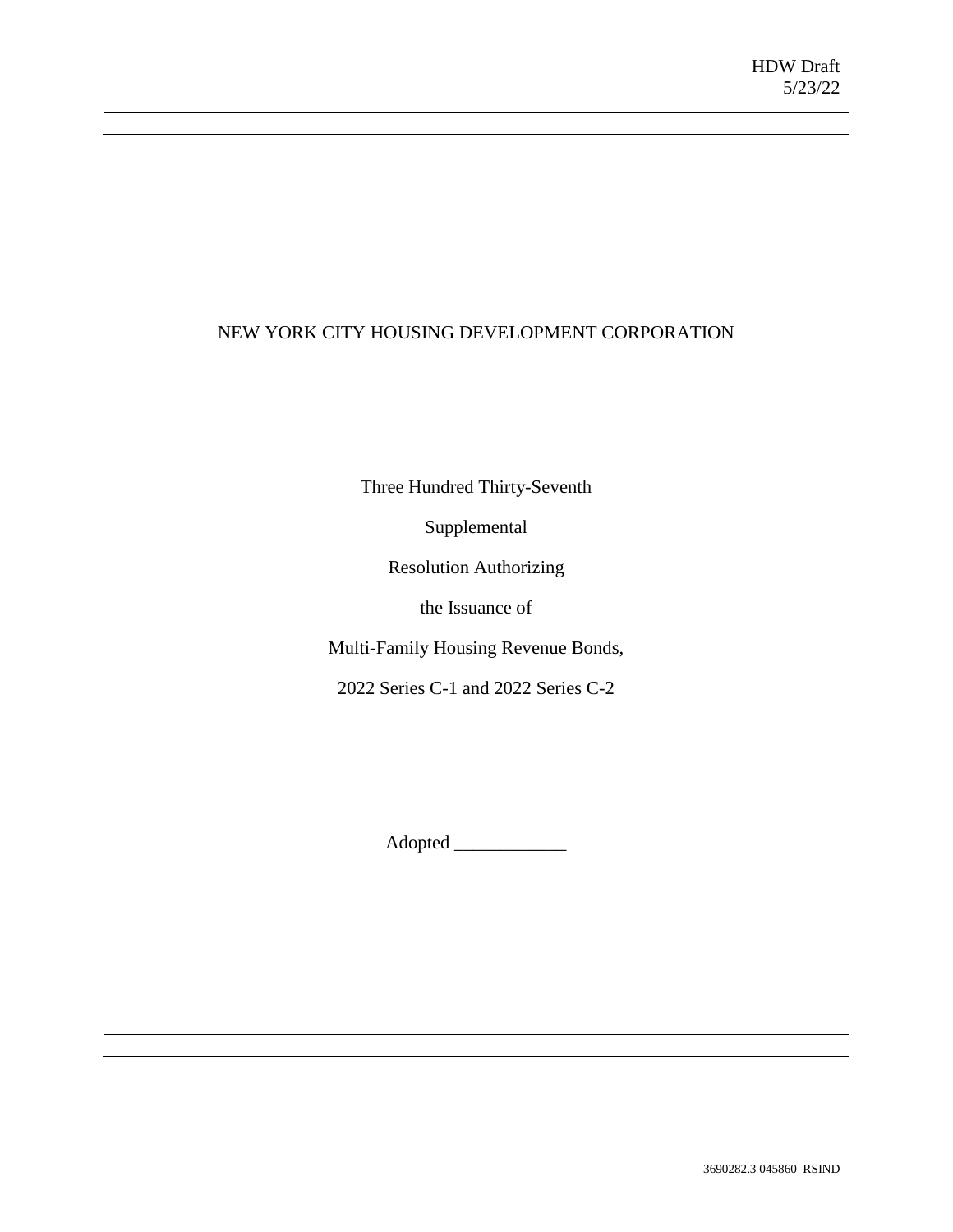## **TABLE OF CONTENTS**

#### Page

### ARTICLE I

### DEFINITIONS AND AUTHORITY

## ARTICLE II

#### TERMS, ISSUANCE AND SALE

|              | Section 2.1. Authorization, Principal Amount, Designation and Series15 |  |
|--------------|------------------------------------------------------------------------|--|
| Section 2.2. |                                                                        |  |
| Section 2.3. | Maturity, Interest, Numbering and Lettering Provisions; Replacement    |  |
|              |                                                                        |  |
| Section 2.4. |                                                                        |  |
| Section 2.5. |                                                                        |  |
| Section 2.6. |                                                                        |  |
| Section 2.7. |                                                                        |  |
|              |                                                                        |  |
|              |                                                                        |  |

## ARTICLE III

## PLEDGE OF 2022 SERIES C-1/2 REVENUES

## ARTICLE IV

### APPLICATION OF BOND PROCEEDS

|--|--|--|--|

### ARTICLE V

# DESIGNATION OF 2022 SERIES C-1/2 PREPAYMENT PERIOD BONDS; FUNDING OF 2022 SERIES C-1/2 PREPAYMENT ACCOUNTS; CUSTODY AND INVESTMENT OF CERTAIN AMOUNTS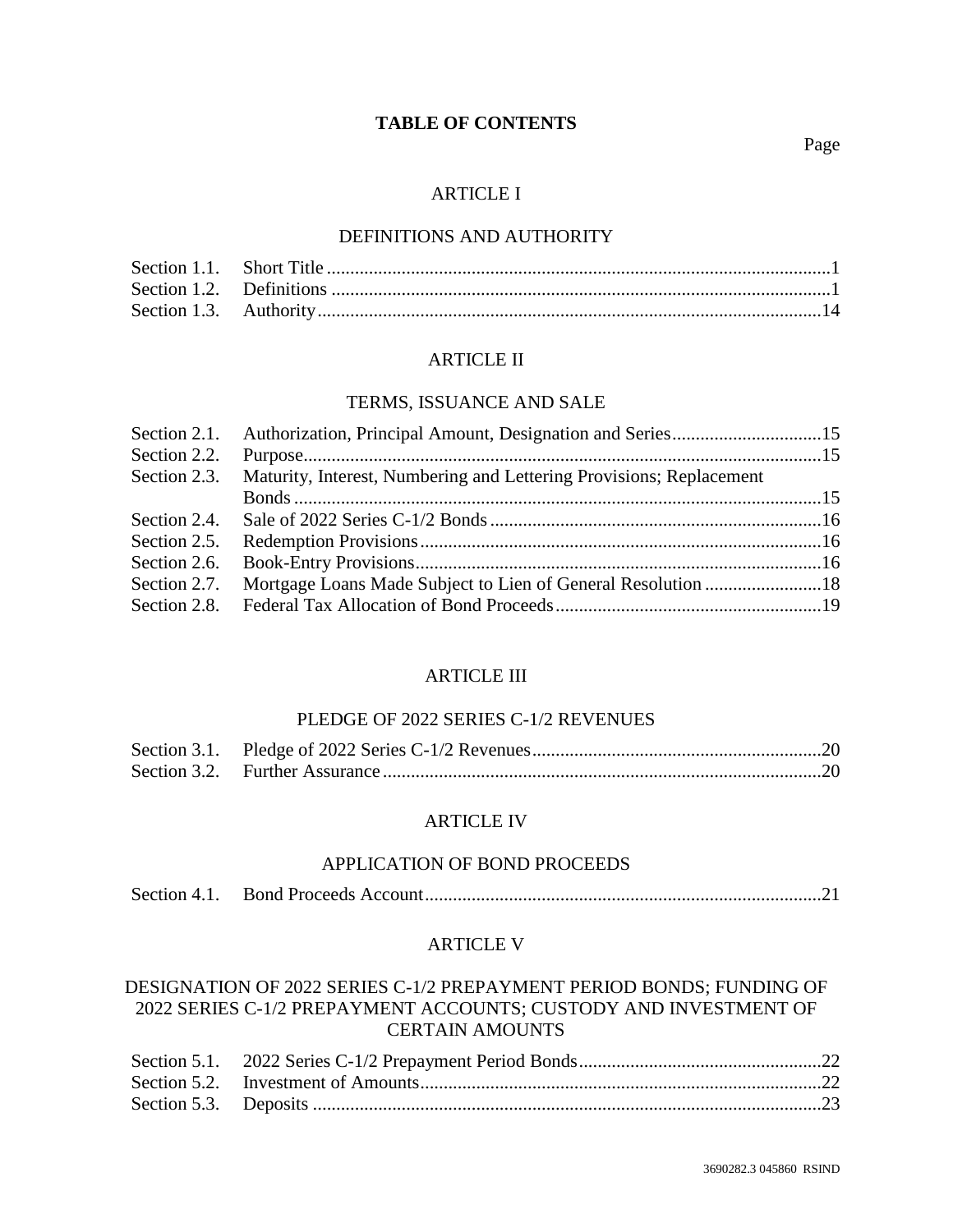# ARTICLE VI

# 2022 SERIES C-1/2 ACCOUNTS

## ARTICLE VII

#### FORM

|--|--|

# ARTICLE VIII

## ADDITIONAL PROVISIONS REGARDING THE 2022 SERIES C MORTGAGE LOANS AND THE 2022 SERIES C-1/2 BONDS

| Section 8.1.  |                                                                                 |     |
|---------------|---------------------------------------------------------------------------------|-----|
| Section 8.2.  | Cash Equivalents                                                                |     |
| Section 8.3.  |                                                                                 |     |
| Section 8.4.  |                                                                                 |     |
| Section 8.5.  | Investment of Amounts During 2022 Series C-1/2 Prepayment Period37              |     |
| Section 8.6.  | Certain Amounts Relating to Acquired Projects to Constitute Pledged             |     |
|               |                                                                                 |     |
| Section 8.7.  | Additional Provisions Regarding Enforcement and Foreclosure of                  |     |
|               |                                                                                 |     |
| Section 8.8.  | Prepayment Premiums or Penalties Not to Constitute Pledged Receipts             |     |
|               | or Recoveries of Principal.                                                     | .39 |
| Section 8.9.  | Certain Amounts Relating to Letters of Credit or Other Credit                   |     |
|               | Enhancements Securing the 2022 Series C Mortgage Loans to                       |     |
|               |                                                                                 |     |
| Section 8.10. | 2022 Series C Mortgage Loan Mandatory Prepayments to Constitute                 |     |
|               |                                                                                 |     |
| Section 8.11. | Covenants with Respect to 2022 Series C Mortgage Loans Insured by               |     |
|               |                                                                                 |     |
|               | Section 8.12. Certain Amounts Relating to SONYMA Insurance to Constitute        |     |
|               |                                                                                 |     |
|               | Section 8.13. Disbursement of 2022 Series C-1/2 Bond Proceeds; Conditions       |     |
|               | Precedent.                                                                      |     |
|               | Section 8.14. Covenants with Respect to Certain 2022 Series C Mortgage Loans 41 |     |
|               |                                                                                 |     |
|               |                                                                                 |     |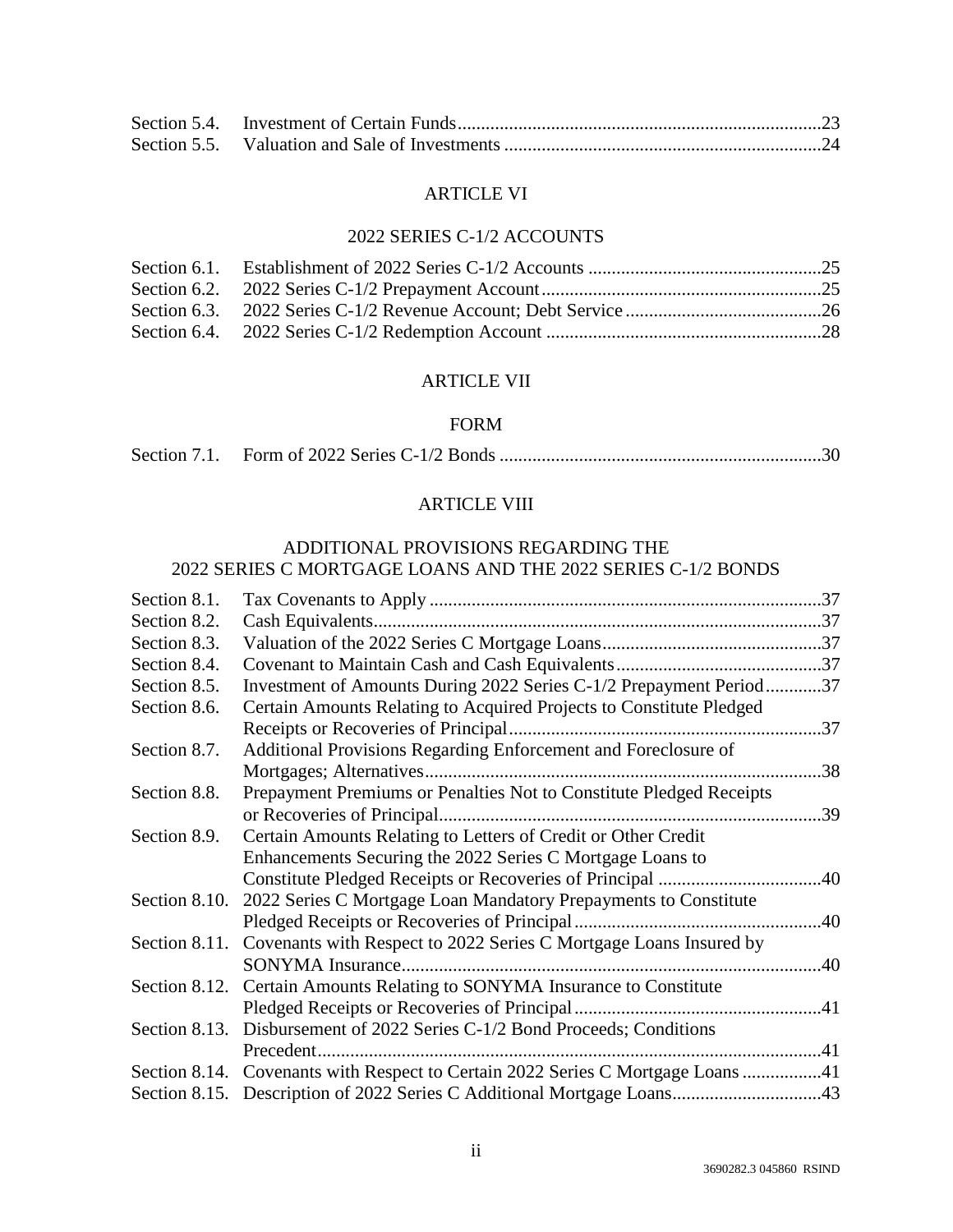| Section 8.17. Certain Other Amounts Constituting Recoveries of Principal44 |  |
|----------------------------------------------------------------------------|--|
|                                                                            |  |
|                                                                            |  |
|                                                                            |  |
|                                                                            |  |

## ARTICLE IX

# 2022 SERIES C-1/2 EVENT OF DEFAULT, 2022 SERIES C-1/2 EVENT OF TERMINATION AND REMEDIES

## ARTICLE X

## CONCERNING THE TRUSTEE, TENDER AGENT AND REMARKETING AGENT

| Section 10.5. Appointment and Acceptance of Duties of Remarketing Agent 49     |  |
|--------------------------------------------------------------------------------|--|
|                                                                                |  |
| Section 10.7. Appointment and Acceptance of Duties of Trustee and Tender Agent |  |
|                                                                                |  |

# ARTICLE XI

# DEFEASANCE; MISCELLANEOUS PROVISIONS

| Section 11.2. No Recourse Under Supplemental Resolution or on 2022 Series C-1/2 |  |
|---------------------------------------------------------------------------------|--|
|                                                                                 |  |
| Section 11.3. Supplemental Resolutions Effective upon Filing with the Trustee   |  |
| Section 11.4. Supplemental Resolutions Effective upon Consent of Trustee and    |  |
|                                                                                 |  |
|                                                                                 |  |

EXHIBIT A-1 – 2022 SERIES C SENIOR MORTGAGE LOANS EXHIBIT A-2 – 2022 SERIES C NEW SUBORDINATE MORTGAGE LOANS EXHIBIT A-3 – 2022 SERIES C EXISTING SUBORDINATE MORTGAGE LOANS EXHIBIT B – FEDERAL TAX ALLOCATION OF BOND PROCEEDS APPENDIX A – TERMS OF THE 2022 SERIES C-1/2 BONDS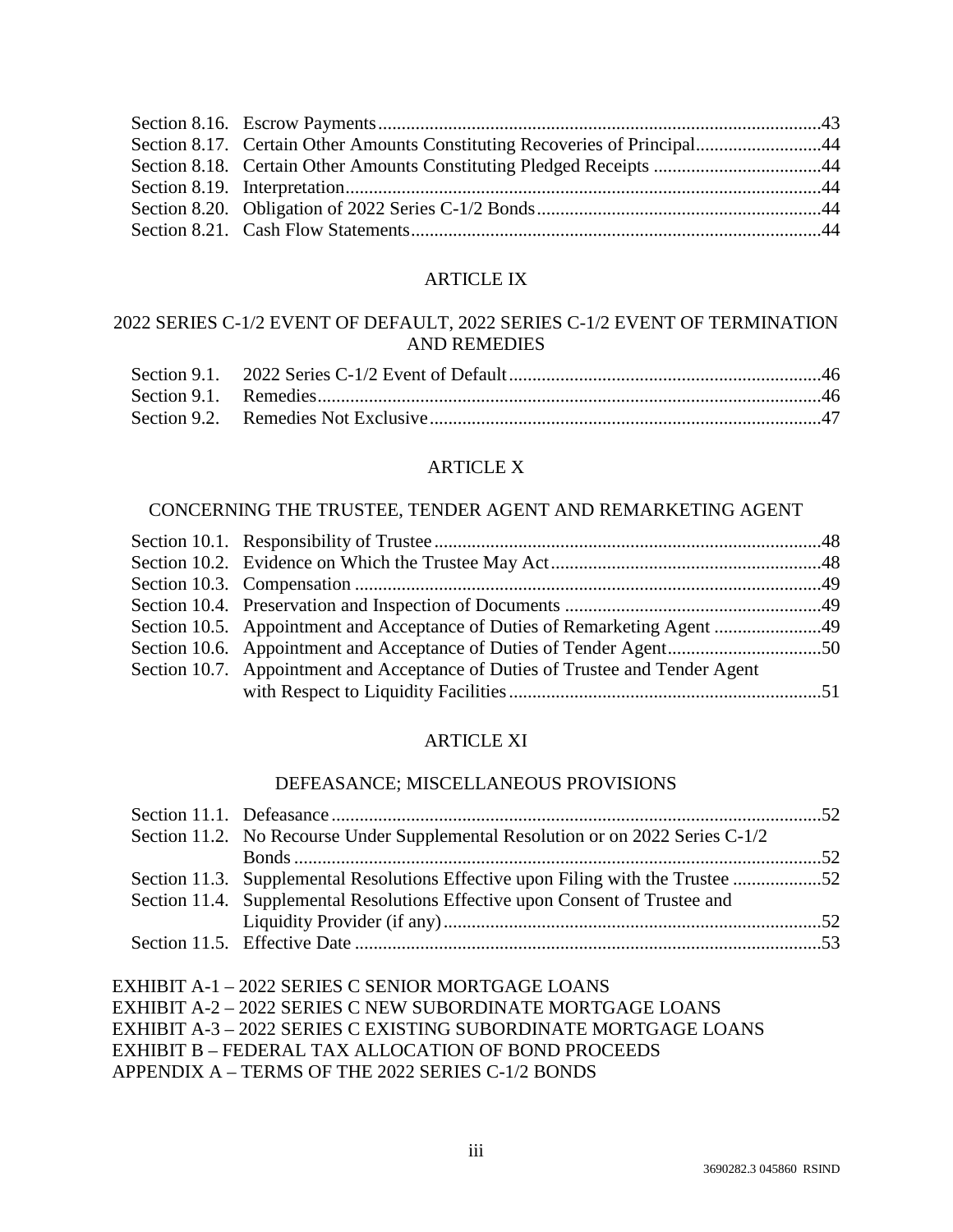Three Hundred Thirty-Seventh Supplemental Resolution Authorizing

the Issuance of

## Multi-Family Housing Revenue Bonds,

### 2022 Series C-1 and 2022 Series C-2

## BE IT RESOLVED by the Members of the NEW YORK CITY HOUSING DEVELOPMENT CORPORATION (the "Corporation") as follows:

## ARTICLE I

## DEFINITIONS AND AUTHORITY

Section 1.1. Short Title. This resolution may hereafter be cited by the Corporation and is herein referred to as the "Three Hundred Thirty-Seventh Supplemental Multi-Family Housing Revenue Bond Resolution".

Section 1.2. Definitions. (A) All terms which are defined in Section 1.2 of the resolution of the Corporation adopted July 27, 1993 and entitled "Multi-Family Housing Revenue Bonds Bond Resolution", as amended (the "General Resolution"), have the same meanings, respectively, in this Three Hundred Thirty-Seventh Supplemental Multi-Family Housing Revenue Bond Resolution as such terms are given in said Section 1.2.

(B) In addition, as used in this Three Hundred Thirty-Seventh Supplemental Multi-Family Housing Revenue Bond Resolution:

"Acquired Project" means a Project financed by a 2022 Series C Mortgage Loan, which is not a 2022 Series C Mortgage Loan insured by FHA Insurance or FHA Risk-Sharing Insurance, title to or the right to possession of which has been acquired by the Corporation through protection and enforcement of its rights conferred by law or the Mortgage upon such Project.

"Acquired Project Expenses" means all costs and expenses arising from the acquisition, ownership, possession, operation or maintenance of an Acquired Project, including reasonable operating, repair and replacement reserves therefor.

"Acquired Project Gross Operating Income" means all moneys received in connection with the acquisition, ownership, possession, operation or maintenance of an Acquired Project.

"Acquired Project Net Operating Income" means Acquired Project Gross Operating Income less Acquired Project Expenses.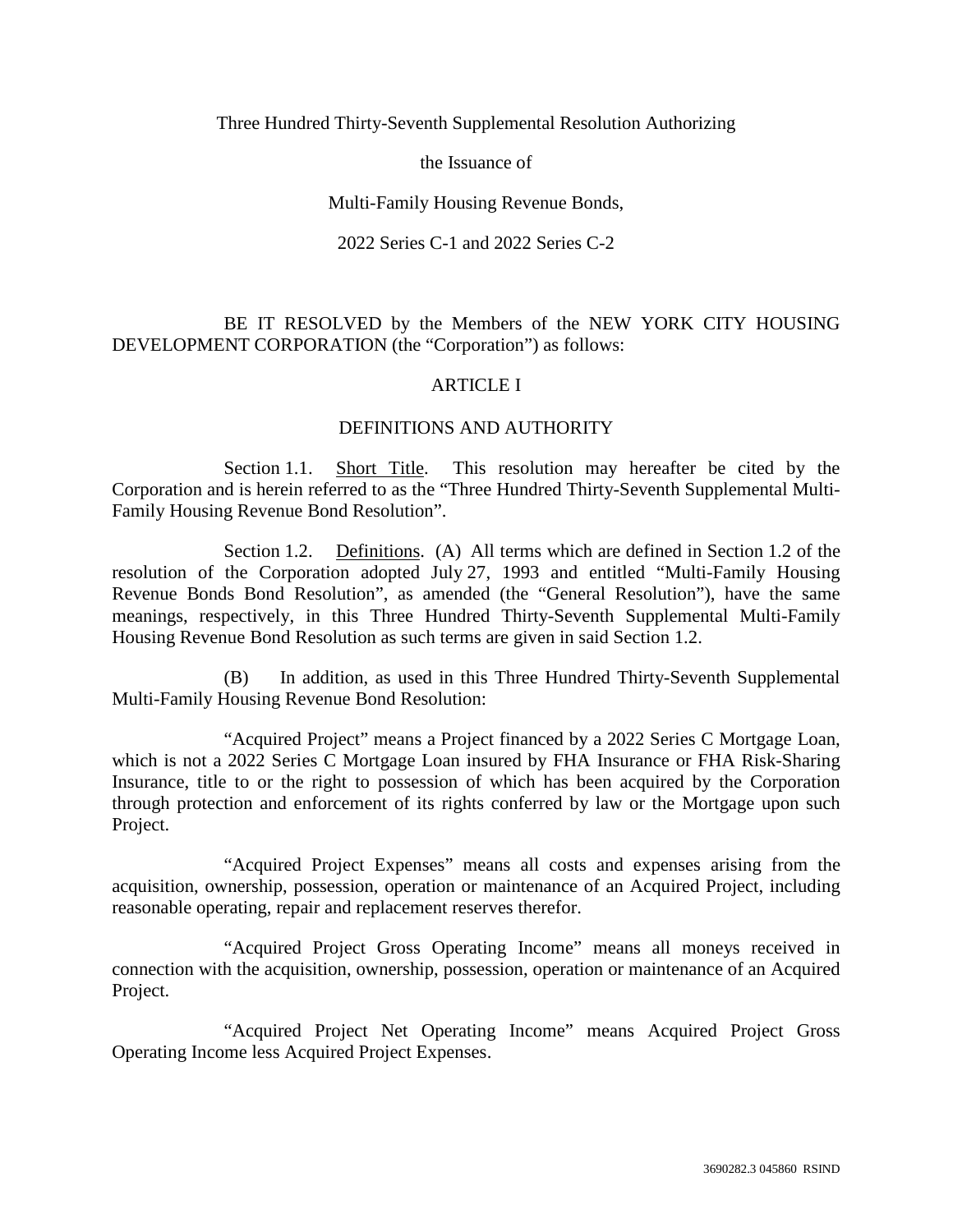"Bank Bond" means any 2022 Series C-1/2 Variable Rate Bond for which the Purchase Price has been paid with moneys provided under a Liquidity Facility, as described in Section 804 of Appendix A hereto.

"Beneficial Owner" means, whenever used with respect to a 2022 Series C-1/2 Bond, the person in whose name such 2022 Series C-1/2 Bond is recorded as the beneficial owner of such 2022 Series C-1/2 Bond by a Participant on the records of such Participant or such person's subrogee.

"Business Day" means any day other than (a) a Saturday or a Sunday, (b) any day on which banking institutions located in (i) the City of New York, New York or (ii) the city in which the Principal Office of the Trustee is located or (iii) the city in which the Principal Office of the banking institution at which demands for payment under a Liquidity Facility are honored are required or authorized by law to close, (c) a day on which the New York Stock Exchange is closed, or (d) so long as any Series of Bonds is held in book-entry form, a day on which DTC is closed.

"Cede & Co." means Cede & Co., the nominee of DTC, and any successor of DTC with respect to the 2022 Series C-1/2 Bonds.

"Certificate" means (i) a signed document either attesting to or acknowledging the circumstances, representations or other matters therein stated or set forth or setting forth matters to be determined pursuant to this Supplemental Resolution or (ii) the report of an accountant as to audit or other procedures called for by this Supplemental Resolution.

"Change Date" means (i) each Interest Method Change Date (including any Term Rate Period Advance Tender Date) or (ii) each Facility Change Date or (iii) a date not later than twenty-five (25) days after receipt by the Trustee of a "Notice of Termination Date" under a Liquidity Facility, which date shall be specified in the notice of the Trustee of the purchase of all 2022 Series C-1/2 Variable Rate Bonds of the applicable Group provided pursuant to Section 801(A) of Appendix A hereto or (iv) each Discretionary Tender Date.

["Corporate Funds" means monies of the Corporation other than proceeds of the 2022 Series C Bonds or other Bonds.]

["Corporate-Funded Portion" means, with respect to a 2022 Series C Senior Mortgage Loan, the amount (if any) of the Short-Term Portion thereof funded with Corporate Funds.]

"Daily Rate" means the rate of interest on a Group of 2022 Series C-1/2 Bonds described in Section 201 of Appendix A hereto.

"Daily Rate Period" means any period of time during which a Group of 2022 Series C-1/2 Variable Rate Bonds bears interest at the Daily Rate.

"Daily Rate Term" means, with respect to a Group of 2022 Series C-1/2 Variable Rate Bonds bearing interest at the Daily Rate, the period from and commencing on a Business Day and including and ending on the first day preceding the first Business Day thereafter.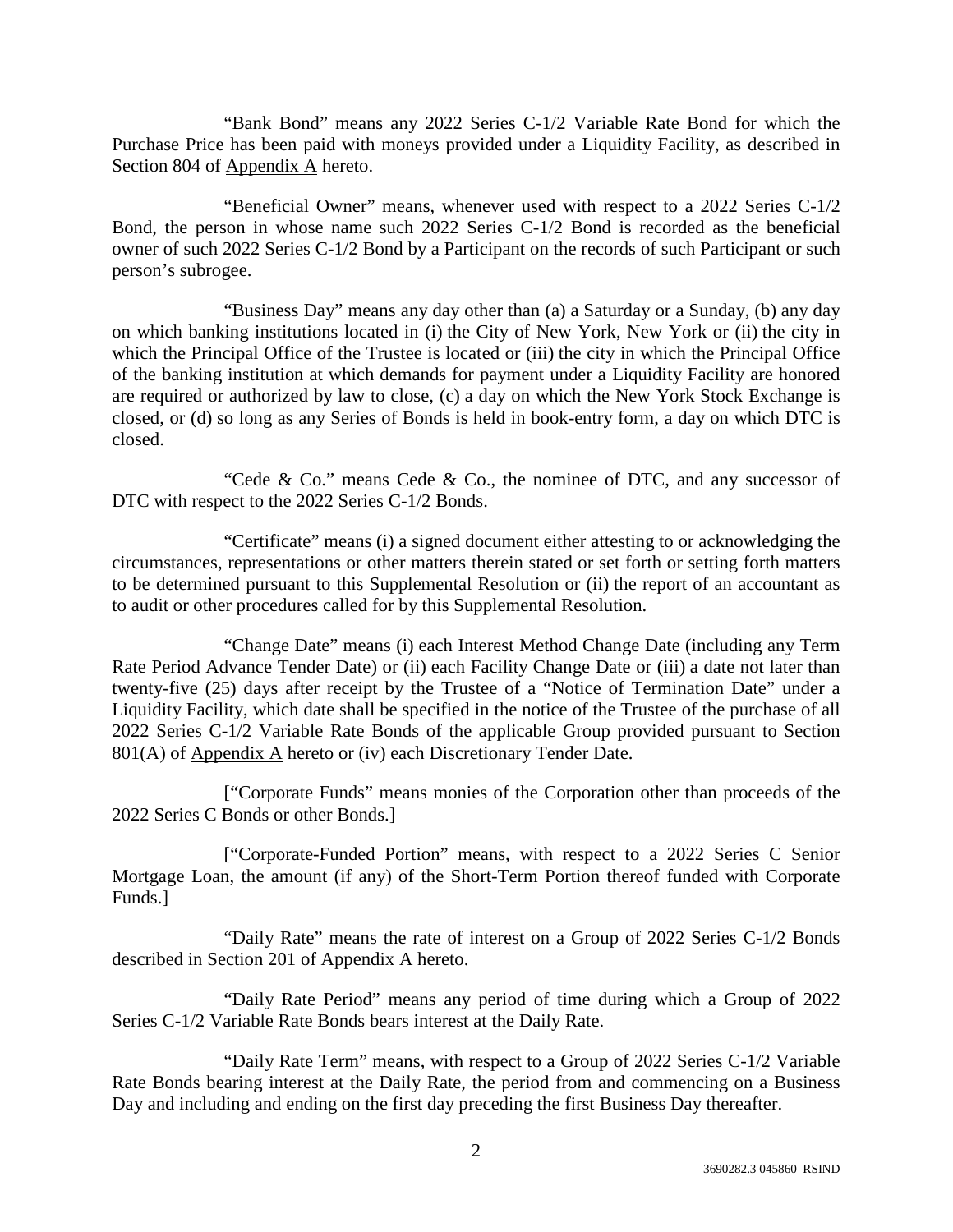"Debt Service" means, with respect to any particular Bond Year, an amount equal to the sum of (i) all interest payable on Outstanding 2022 Series C-1/2 Bonds during such Bond Year, plus (ii) any Principal Installments of such 2022 Series C-1/2 Bonds during such Bond Year.

"Debt Service Reserve Account Requirement" (A) with respect to the 2022 Series C-1 Bonds, shall mean, as of any date of calculation, [(i) prior to the redemption of the Prior Bonds, \$[\_\_\_\_\_\_\_\_], and (ii) from and after the redemption of the Prior Bonds, an amount equal to [3]% of the principal amount of the Outstanding 2022 Series C-1 Bonds]; and (B) with respect to the 2022 Series C-2 Bonds, shall initially equal zero dollars (\$0). Subject to delivery of a Cash Flow Statement, the Debt Service Reserve Account Requirement with respect to the 2022 Series C-2 Bonds may be amended on any Change Date with respect to all or a portion of the 2022 Series C-2 Bonds by delivery to the Trustee of a Certificate of an Authorized Officer of the Corporation.

"Demand Purchase Option" means, during any Daily Rate Period or Weekly Rate Period, the provision of a Group of 2022 Series C-1/2 Variable Rate Bonds for purchase of any 2022 Series C-1/2 Bond of such Group upon the demand of the owner thereof as described in Section 802 of Appendix A hereto.

"Discretionary Tender Date" means a date, specified by the Corporation (with the prior written consent of the Liquidity Provider, if any) in a written notice delivered to the Trustee, upon which all or any portion (as specified in such notice) of the 2022 Series C-1/2 Variable Rate Bonds shall be subject to mandatory tender at the Purchase Price pursuant to Section 801 of Appendix A hereto; *provided*, *however*, that such date shall (i) not be earlier than fifteen (15) days following receipt by the Trustee of such written notice in the case of 2022 Series C-1/2 Bonds bearing interest at the Daily Rate, the Weekly Rate, the Index Rate or the Term Rate and not be earlier than twenty (20) days following receipt by the Trustee of such written notice in the case of 2022 Series C-1/2 Bonds bearing interest at the Fixed Rate, (ii) be on or after the Initial Redemption or Tender Date with respect to such 2022 Series C-1/2 Bonds (*except* as provided in Section 105(F) hereof), and (iii) if such 2022 Series C-1/2 Bonds bear interest at an Index Rate, be a Permitted Redemption or Tender Date.

"DTC" means The Depository Trust Company, a limited purpose trust company organized under the laws of the State of New York, and its successors or assigns.

"Excess Bank Bond Principal Requirement" shall have the meaning specified in Section 804(C) of Appendix A hereto.

"Facility Change Date" means (i) any date on which a new Liquidity Facility replaces a prior Liquidity Facility, or (ii) the date which is two (2) Business Days prior to any date on which a Liquidity Facility terminates (except as may be provided in such Liquidity Facility) or expires and is not extended or replaced by a new Liquidity Facility.

"Federal Housing Commissioner" means the Secretary of HUD (or successor thereof) or the Federal Housing Commissioner of the Federal Housing Administration (or successor thereof) or a duly authorized agent thereof.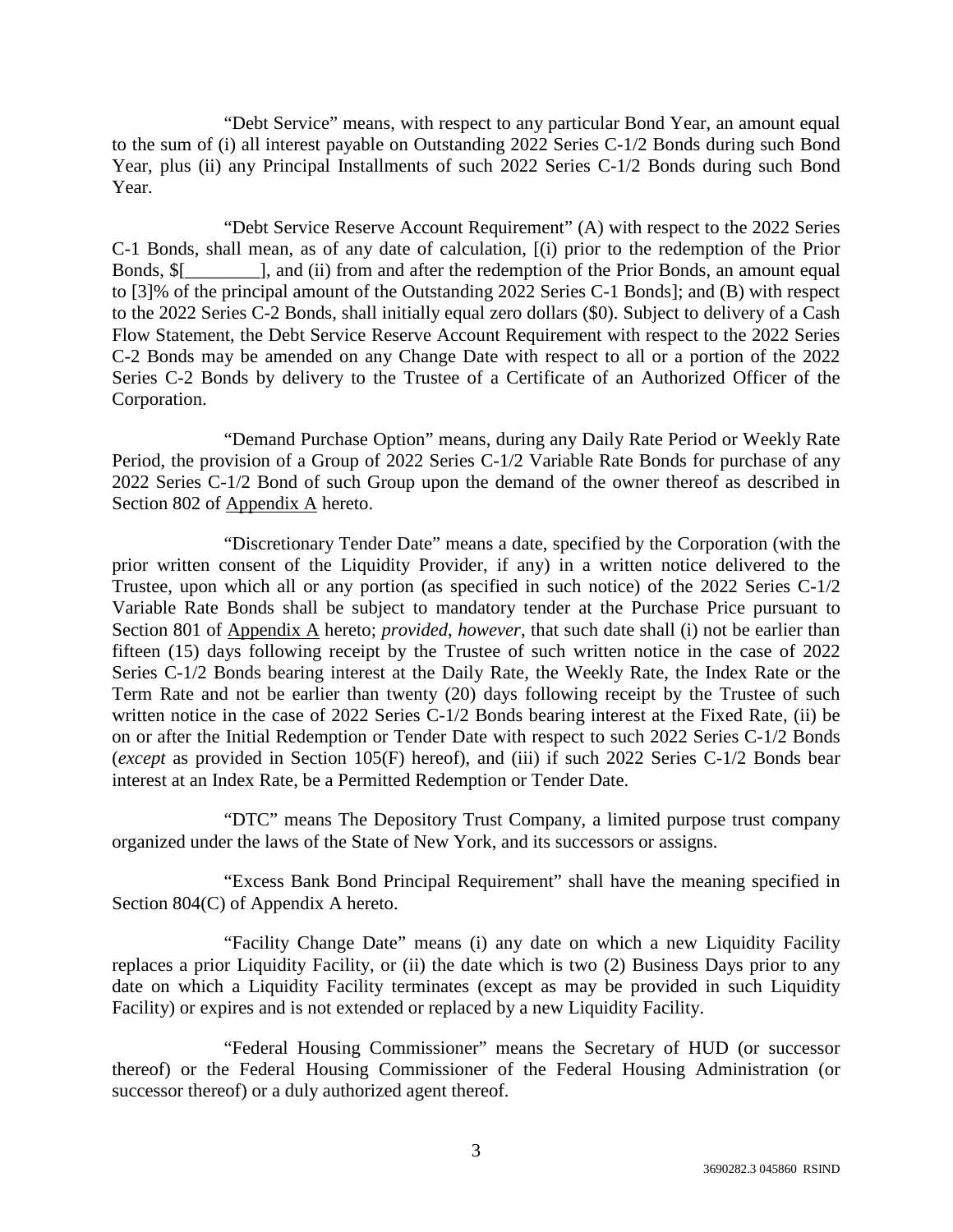"FHA Insurance" means the Federal mortgage insurance authorized pursuant to Section 220, 221(d)(3), 221 (d)(4) or 223(f) of Title II of the National Housing Act of 1934, as amended.

"FHA Risk-Sharing Insurance" means the Federal mortgage insurance authorized pursuant to Section 542(c) of the Housing and Community Development Act of 1992.

"Final Maturity Date" shall have the meaning specified in Section 103(E) of Appendix A hereto.

"Fixed Rate" means the rate of interest on a Group of 2022 Series C-1/2 Variable Rate Bonds described in Section 701 of Appendix A hereto.

"Fixed Rate Period" means, with respect to any 2022 Series C-1/2 Variable Rate Bond, (i) if such 2022 Series C-1/2 Variable Rate Bond is a 2022 Series C-1 Bond, the Initial Fixed Rate Period, and (ii) in the event of an Interest Method Change Date to a Fixed Rate (including a Fixed Rate Reset Date), the period commencing on such Interest Method Change Date and ending on the earlier of the next Interest Method Change Date with respect to such 2022 Series C-1/2 Bond or the maturity or redemption of such 2022 Series C-1/2 Bond.

"Fixed Rate Reset Date" shall have the meaning specified in Section 701(A) of Appendix A hereto.

"Fixed Rate Start Date" with respect to a Group of 2022 Series C-1/2 Variable Rate Bonds means an Interest Method Change Date to a Fixed Rate (including a Fixed Rate Reset Date) for the 2022 Series C-1/2 Variable Rate Bonds of such Group.

"Flexible Rate" means, with respect to any particular 2022 Series C-1/2 Variable Rate Bond during a Flexible Rate Term, the rate of interest on such 2022 Series C-1/2 Variable Rate Bond described in Section 501 of Appendix A hereto.

"Flexible Rate Period" means any period of time during which a Group of 2022 Series C-1/2 Variable Rate Bonds bears interest at the Flexible Rate.

"Flexible Rate Start Date" shall have the meaning specified in Section  $501(A)$  of Appendix A hereto.

"Flexible Rate Term" shall have the meaning specified in Section 501(D) of Appendix A hereto.

"Group" of 2022 Series C-1/2 Bonds means 2022 Series C-1/2 Bonds of like Series, maturity and CUSIP number.

"HPD" means the New York City Department of Housing Preservation and Development.

"HUD" means the United States Department of Housing and Urban Development, or any successor thereof.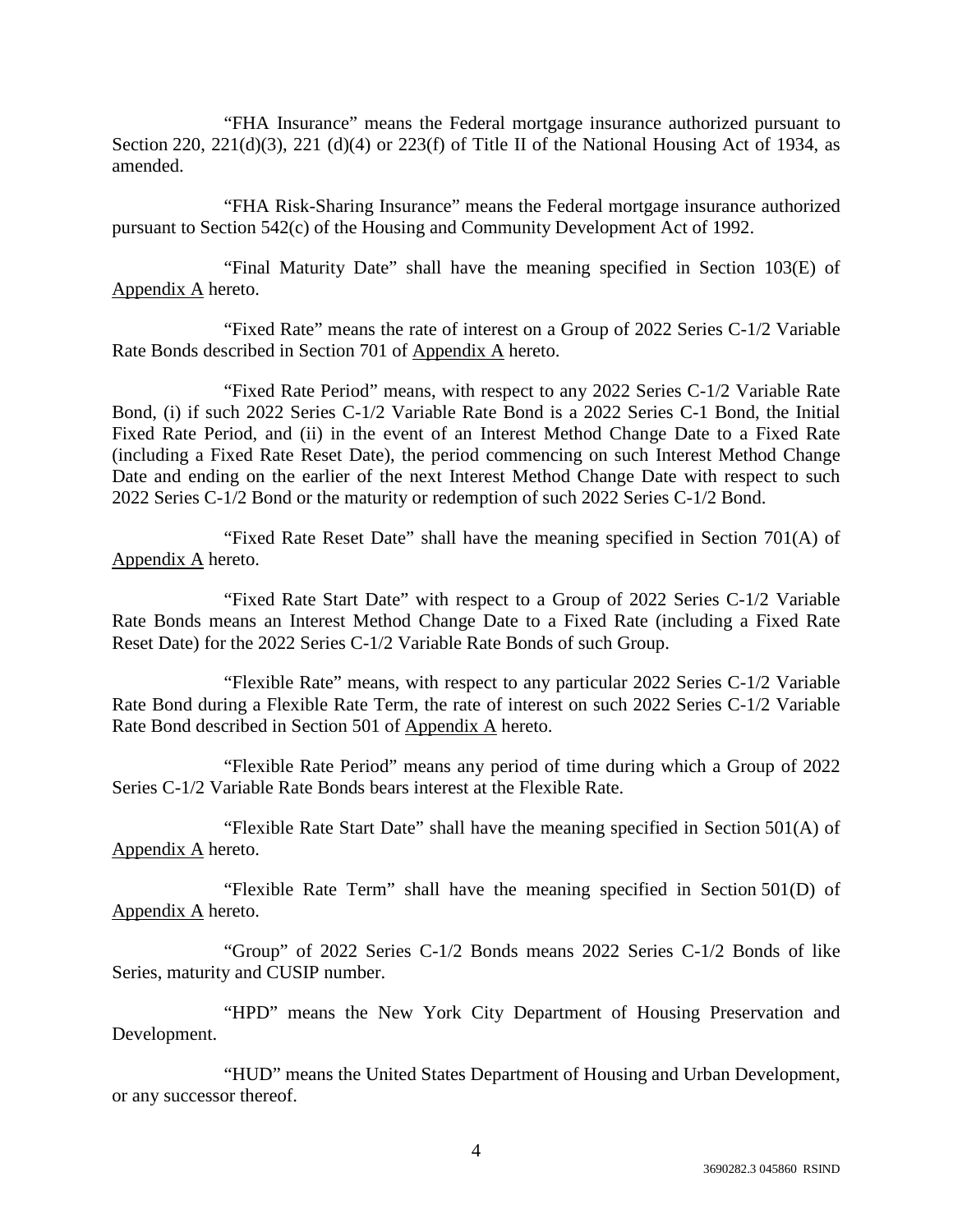"Index Rate" means the rate of interest on the 2022 Series C-1/2 Variable Rate Bonds described in Section 401 of Appendix A hereto.

"Index Rate Period" means, with respect to any 2022 Series C-1/2 Variable Rate Bond, in the event of an Interest Method Change Date to an Index Rate (or from the SOFR Index Rate to the SIFMA Index Rate, or from the SIFMA Index Rate to the SOFR Index Rate), the period commencing on such Interest Method Change Date and ending on the earlier of the next Interest Method Change Date with respect to such 2022 Series C-1/2 Bond or the maturity or redemption of such 2022 Series C-1/2 Bond.

"Initial Fixed Rate Period" means, with respect to any 2022 Series C-1 Bond, the period commencing on the date of issuance and delivery of the 2022 Series C-1 Bonds and ending on the earlier of an Interest Method Change Date with respect to such 2022 Series C-1 Bond or the maturity or redemption of such 2022 Series C-1 Bond.

"Initial Redemption or Tender Date" means, (i) with respect to a Group of 2022 Series C-1 Bonds during their Initial Fixed Rate Period, [\_\_\_\_\_\_\_\_] and (ii) with respect to a Group of 2022 Series C-2 Bonds during their Initial Term Rate Term, [\_\_\_\_\_\_\_\_\_] and (iii) with respect to a Group of 2022 Series C-1/2 Variable Rate Bonds, during a Fixed Rate Period or Term Rate Term commencing on an Interest Method Change Date with respect to such Group of 2022 Series C-1/2 Variable Rate Bonds and during any Index Rate Period with respect to such Group of 2022 Series C-1/2 Variable Rate Bonds, the first day of such Fixed Rate Period, Term Rate Term or Index Rate Period or the date on which twenty-five percent (25%), fifty-percent (50%) or seventy-five percent (75%) of such Fixed Rate Period, Term Rate Term or Index Rate Period has elapsed, or the first day of the first month during which eight (8) years, eight (8) years and six (6) months, or nine (9) years has elapsed from the first day of such Fixed Rate Period, Index Rate Period or Term Rate Term, as determined by an Authorized Officer of the Corporation and set forth in a Certificate delivered to the Trustee on the first day of such Fixed Rate Period, Term Rate Term or Index Rate Period; provided, however, that the Initial Redemption or Tender Date with respect to a Group also shall be any date consented to in writing by the person or persons who the Trustee in its discretion determines are the Beneficial Owners of all of the 2022 Series C Variable Rate Bonds of such Group.

"Initial Term Rate Term" means, with respect to any 2022 Series C-2 Bond, the period commencing on the date of issuance and delivery of such 2022 Series C-2 Bond and ending on the earlier of the Initial Term Rate Term End Date with respect to such 2022 Series C-2 Bond or the maturity or redemption of such 2022 Series C-2 Bond.

"Initial Term Rate Term End Date" means [\_\_\_\_\_\_\_\_].

"Interest Adjustment Date" means each date on which a new Flexible Rate Term or Term Rate Term, as the case may be, begins as provided in Section 501(D) and Section  $601(D)$ , respectively, of Appendix A hereto.

"Interest Method Change Date" means any date on which the method of determining the interest rate on a Group of 2022 Series C-1/2 Variable Rate Bonds changes (including a change in the Index Rate from the SOFR Index Rate to the SIFMA Index Rate, or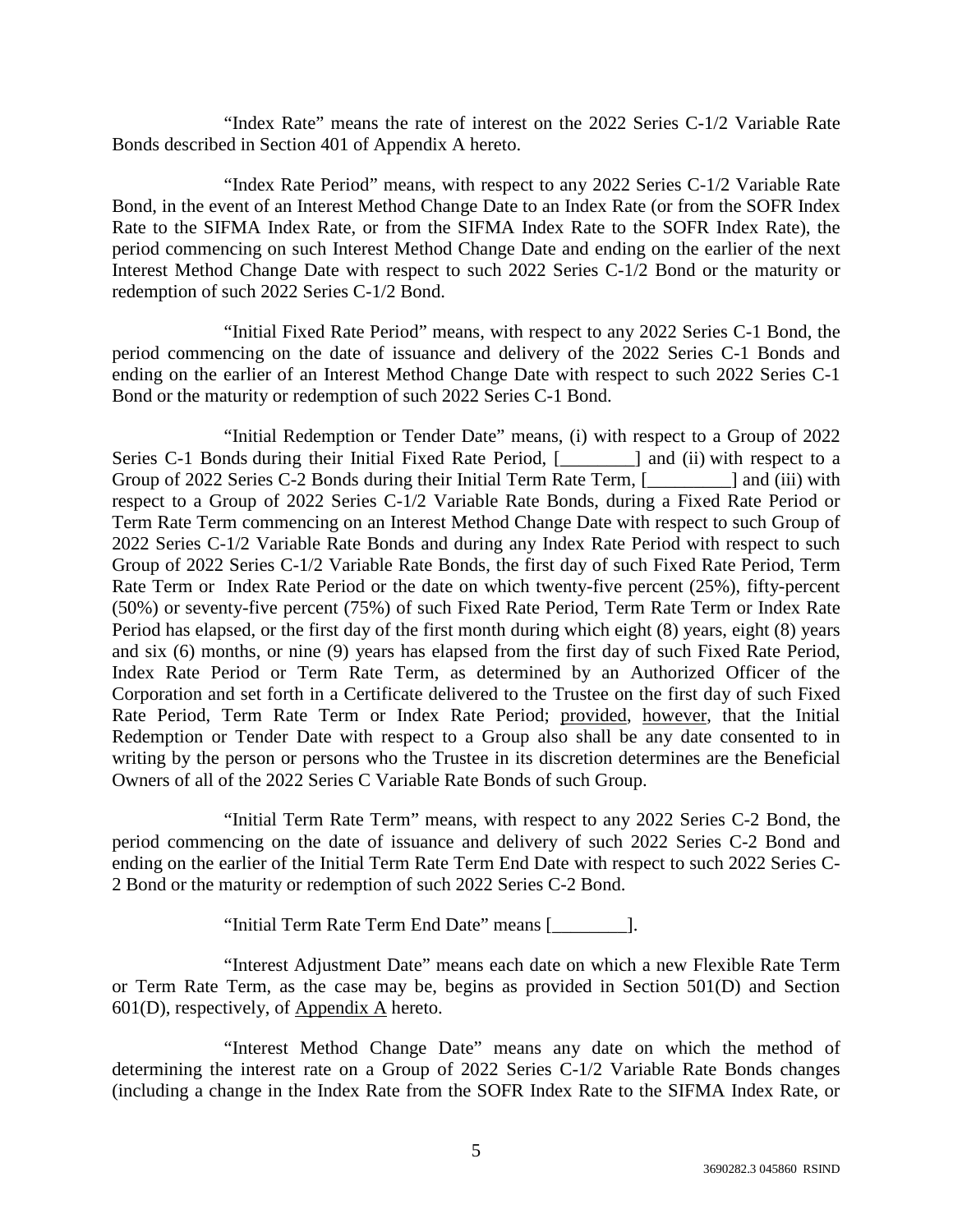from the SIFMA Index Rate to the SOFR Index Rate, as described in Section 401 of Appendix A hereto), or which is an Interest Adjustment Date pursuant to Section 501(D) or Section 601(D), respectively, of Appendix A hereto, or a Fixed Rate Reset Date pursuant to Section 701(A) of Appendix A hereto, as established by the terms and provisions of Appendix A hereto. In no event may an Interest Method Change Date occur with respect to a Group of 2022 Series C-1/2 Variable Rate Bonds prior to the Initial Redemption or Tender Date with respect to such Group of 2022 Series C-1/2 Variable Rate Bonds (*except* as provided in Section 105(F) hereof).

"Letter of Representations" means, with respect to a Group of 2022 Series C-1/2 Bonds, the Blanket Issuer Letter of Representations, dated April 26, 1996, from the Corporation to DTC, applicable to such Group of 2022 Series C-1/2 Bonds.

"Liquidity Facility" means, with respect to a Group of 2022 Series C-1/2 Variable Rate Bonds, any instrument providing for the timely payment of the Purchase Price of 2022 Series C-1/2 Variable Rate Bonds of such Group, including, but not limited to, a letter of credit, guaranty, standby loan commitment, standby bond purchase agreement or other liquidity facility, or any combination thereof, (i) dated as of the Interest Method Change Date with respect to such Group of 2022 Series C-1/2 Variable Rate Bonds, as applicable, approved by the Corporation and delivered to the Trustee for the benefit of the owners of 2022 Series C-1/2 Variable Rate Bonds of such Group, and, (ii) with respect to any Liquidity Facility replacing a previously existing Liquidity Facility, (a) dated as of a date not later than the expiration date of the Liquidity Facility for which the same is to be substituted (or, if no such Liquidity Facility exists, dated as of the Interest Method Change Date) and (b) issued on substantially similar terms and conditions with respect to the rights of the owners of 2022 Series C-1/2 Variable Rate Bonds of such Group to timely receipt of the Purchase Price thereof (including, but not limited to, the Mandatory Purchase Provision) as the then existing Liquidity Facility; provided that (a) the stated amount of any Liquidity Facility shall equal the sum of (x) the aggregate principal amount of 2022 Series C-1/2 Variable Rate Bonds of such Group at the time Outstanding, plus (y) during any Daily Rate Period or Weekly Rate Period, an amount at least equal to thirty-four (34) days of interest (at the Maximum Rate) on all 2022 Series C-1/2 Variable Rate Bonds of such Group at the time Outstanding, or such other amount as the Corporation shall determine based on then current rating agency standards, or during any Flexible Rate Period, an amount at least equal to 275 days of interest (at the Maximum Rate) on all 2022 Series C-1/2 Variable Rate Bonds of such Group at the time Outstanding, or such other amount as the Corporation shall determine based on then current rating agency standards, or during any Term Rate Period or the Fixed Rate Period, such amount of interest as the Corporation shall determine based on then current rating agency standards, and (b) if any Liquidity Facility is to be in effect during any Daily Rate Period or Weekly Rate Period, it must provide for payment of the Purchase Price upon the exercise by any owner of a 2022 Series C-1/2 Variable Rate Bond of such Group of the Demand Purchase Option.

"Liquidity Provider" means the entity, which may be a Related Liquidity Provider, obligated to pay the Purchase Price of a Group of 2022 Series C-1/2 Variable Rate Bonds pursuant to the terms of the Liquidity Facility.

["Long-Term Portion" means, (i) with respect to a 2022 Series C Senior Mortgage Loan the terms of which require a 2022 Series C Mortgage Loan Mandatory Prepayment, the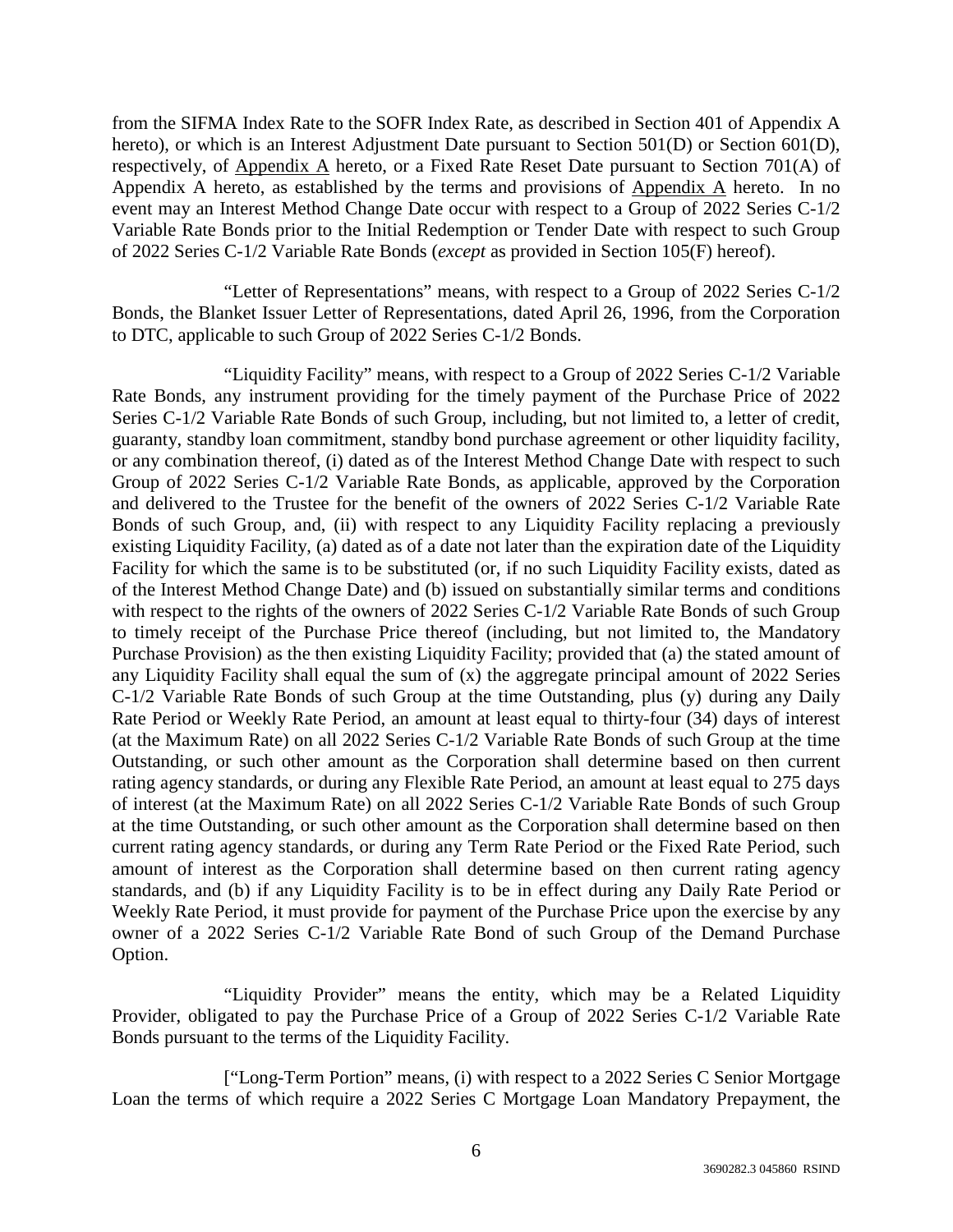portion of the principal of such 2022 Series C Senior Mortgage Loan that becomes due after the related 2022 Series C Mortgage Loan Mandatory Prepayment, and (ii) with respect to any other 2022 Series C Senior Mortgage Loan, such 2022 Series C Senior Mortgage Loan.]

"Mandatory Purchase Provision" means the purchase provision described in Section 801 of Appendix A hereto.

"Maximum Rate" (i) with respect to 2022 Series C-1/2 Bonds other than Bank Bonds, means ten percent ([\_\_]%) per annum, and (ii) with respect to Bank Bonds, shall have the meaning specified in the Liquidity Facility.

"NIBP Series 1 Bonds" means the Multi-Family Housing Revenue Bonds (Federal New Issue Bond Program), NIBP Series 1, authorized by the NIBP Series 1 Supplemental Resolution.

"NIBP Series 1 Supplemental Resolution" means the One Hundred Twenty-Fifth Supplemental Resolution Authorizing the Issuance of Multi-Family Housing Revenue Bonds (Federal New Issue Bond Program), NIBP Series 1, adopted by the Corporation on December 3, 2009, as amended and supplemented.

"NIBP Series 2 Bonds" means the Multi-Family Housing Revenue Bonds (Federal New Issue Bond Program), NIBP Series 2, authorized by the NIBP Series 2 Supplemental Resolution.

"NIBP Series 2 Supplemental Resolution" means the One Hundred Twenty-Sixth Supplemental Resolution Authorizing the Issuance of Multi-Family Housing Revenue Bonds (Federal New Issue Bond Program), NIBP Series 2, adopted by the Corporation on December 3, 2009, as amended and supplemented.

"Outstanding", when used with reference to a Group of 2022 Series C-1/2 Variable Rate Bonds, means, as of any date, all 2022 Series C-1/2 Variable Rate Bonds of such Group theretofore or thereupon being authenticated and delivered under the General Resolution except:

(1) any 2022 Series C-1/2 Bond cancelled by the Trustee or delivered to the Trustee for cancellation at or prior to such date;

(2) any 2022 Series C-1/2 Bond (or portion of such 2022 Series C-1/2 Bond) for the payment or redemption of which there have been separately set aside and held in the Redemption Account or the applicable 2022 Series C-1/2 Redemption Account, except during any Daily Rate Period or Weekly Rate Period, either:

(a) Moneys in an amount sufficient to effect payment of the principal or applicable Redemption Price of such 2022 Series C-1/2 Bond, together with accrued interest on such 2022 Series C-1/2 Bond (at the applicable Flexible Rate or Rates during any Flexible Rate Period or at the Term Rate or the Fixed Rate during any Term Rate Period or Fixed Rate Period, respectively) to the payment date or Redemption Date, which payment date or Redemption Date shall be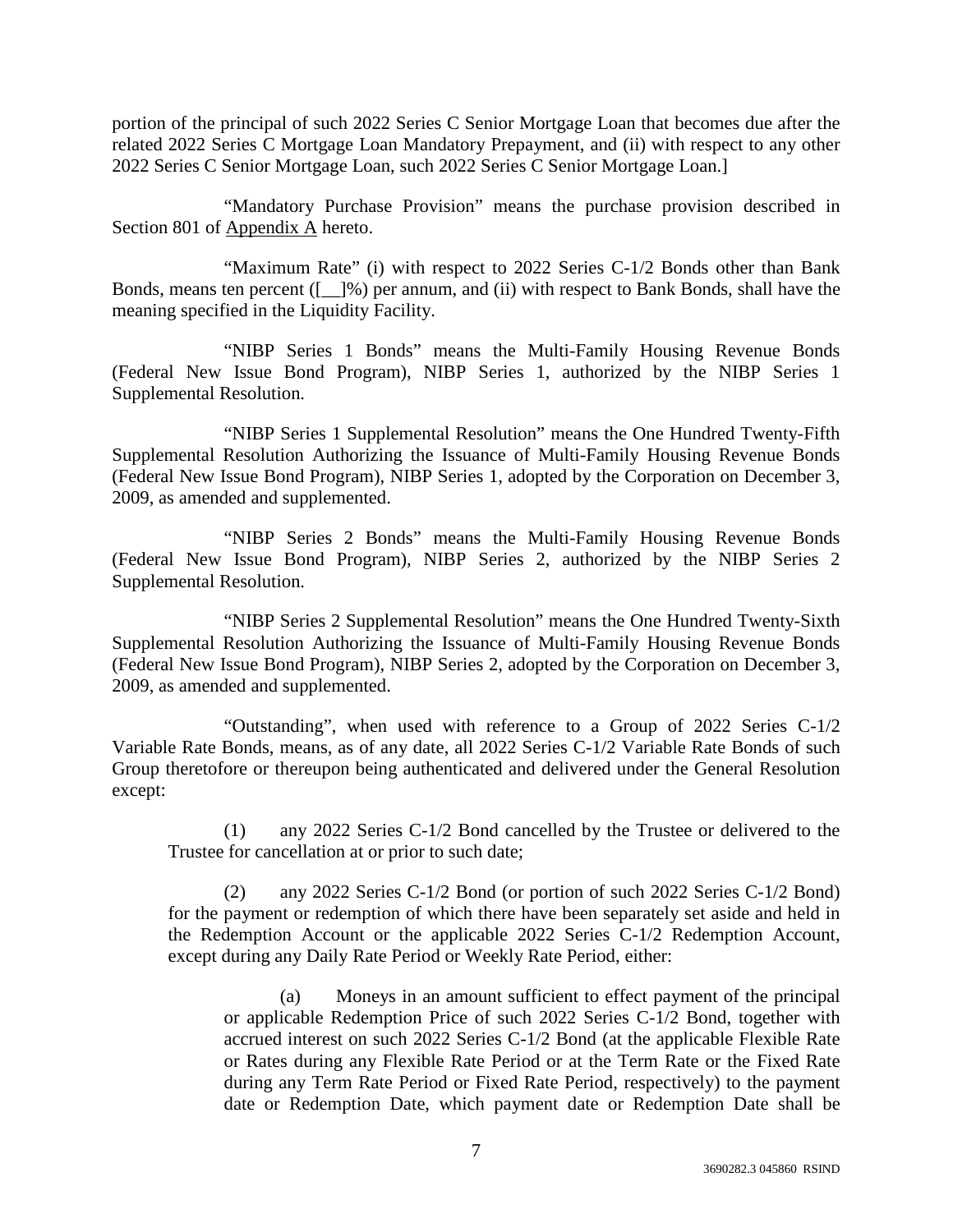specified in irrevocable instructions to the Trustee to apply such moneys to such payment or redemption on the date so specified; or

(b) Government Obligations, as described in Section 12.1(B) of the General Resolution, in such principal amounts, of such maturities, bearing such interest and otherwise having such terms and qualifications as shall be necessary to provide moneys in an amount sufficient to effect payment of the principal or applicable Redemption Price of such 2022 Series C-1/2 Bond, together with accrued interest on such 2022 Series C-1/2 Bond (at the applicable Flexible Rate or Rates during any Flexible Rate Period or at the Term Rate or the Fixed Rate during any Term Rate Period or Fixed Rate Period, respectively) to the payment date or Redemption Date, which payment date or Redemption Date shall be specified in irrevocable instructions to the Trustee to apply such moneys to such payment or redemption on the date so specified; or

(c) any combination of (a) and (b) above;

(3) any 2022 Series C-1/2 Bond in lieu of or in substitution for which other 2022 Series C-1/2 Bonds shall have been authenticated and delivered pursuant to Section 2.3 hereof, Section 102 of Appendix A hereto or Article III, Section 6.6 or Section 9.6 of the General Resolution; and

(4) any 2022 Series C-1/2 Bond deemed to have been paid as provided in Section 12.1(B) of the General Resolution.

"Participants" means those broker-dealers, banks and other financial institutions for which DTC holds a Group of 2022 Series C-1/2 Bonds as securities depository.

"Pass-Through Bonds" means the Multi-Family Housing Revenue Bonds (Insured Mortgage Loan Pass-Through), 2017 Series D, authorized by the Pass-Through Resolution.

"Pass-Through Resolution" means the Two Hundred Fifty-Fourth Supplemental Resolution Authorizing the Issuance of Multi-Family Housing Revenue Bonds (Insured Mortgage Loan Pass-Through), 2017 Series D, adopted by the Corporation on September 19, 2017.

"Permitted Redemption or Tender Date" means, with respect to a Group of 2022 Series C-1/2 Variable Rate Bonds, during an Index Rate Period commencing on an Interest Method Change Date with respect to such Group of 2022 Series C-1/2 Variable Rate Bonds, either (a) any day or (b) the first Business Day of each calendar month, as determined by an Authorized Officer of the Corporation and set forth in a Certificate delivered to the Trustee on the first day of such Index Rate Period; provided, however, that the Permitted Redemption or Tender Date with respect to a Group also shall be any date consented to in writing by the person or persons who the Trustee in its discretion determines are the Beneficial Owners of all of the 2022 Series C-1/2 Variable Rate Bonds of such Group.

"Principal Office", when used with respect to the Trustee shall mean The Bank of New York Mellon, 240 Greenwich Street, Floor 7E, New York, New York 10286, Attention: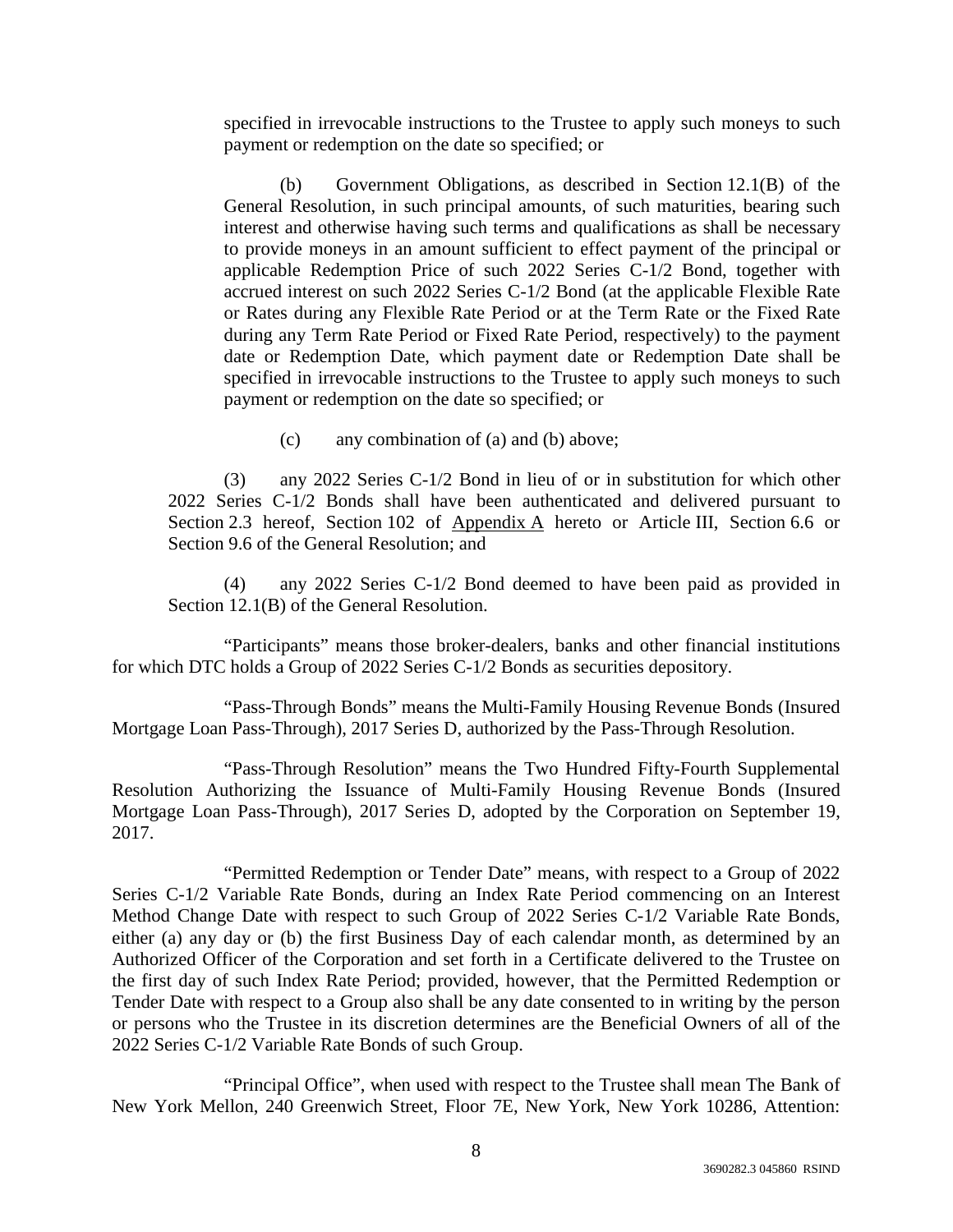New York Municipal Finance Unit, when used with respect to the Tender Agent shall mean the same address as that of the Trustee or the address of any successor Tender Agent appointed in accordance with the terms of this Supplemental Resolution, when used with respect to the Remarketing Agent shall have the meaning set forth in the applicable Remarketing Agreement, and when used with respect to the Liquidity Provider shall have the meaning set forth in the applicable Liquidity Facility, or such other offices designated to the Corporation in writing by the Trustee, the Tender Agent, the Remarketing Agent or the Liquidity Provider, as the case may be.

["Prior Bonds" means \$[\_\_\_\_\_\_\_\_\_\_] aggregate principal amount of the Corporation's Multi-Family Housing Revenue Bonds, [and] 2018 Series C-1-A, \$[ aggregate principal amount of the Corporation's the Multi-Family Housing Revenue Bonds, 2018 Series K, [and  $\qquad$ ], authorized by the Prior Bonds Supplemental Resolutions.]

["Prior Bonds Mortgage Loans" means 2018 Series C Mortgage Loans and the 2018 Series K Mortgage Loans [and \_\_\_\_\_\_\_\_\_\_\_\_] (as such terms are defined in the Prior Bonds Supplemental Resolutions.]

["Prior Bonds Supplemental Resolutions" means the Two Hundred Sixty-Fifth Supplemental Resolution Authorizing the Issuance of Multi-Family Housing Revenue Bonds, 2018 Series C-1 adopted by the Corporation on June 5, 2018, [and] the Two Hundred Seventy-Fourth Supplemental Resolution Authorizing the Issuance of Multi-Family Housing Revenue Bonds, 2018 Series K, adopted by the Corporation on November 29, 2018[, and \_\_\_\_\_\_\_\_\_\_].]

"Private Placement or Direct Sale Bond Purchase Agreement" means, with respect to all or a portion of a Group of 2022 Series C-1/2 Variable Rate Bonds to be remarketed on a private placement or direct sale basis to one or more Purchasers, the Private Placement or Direct Sale Bond Purchase Agreement, by and between the Corporation and such Purchasers, as the same may be amended or supplemented from time to time, or any replacement thereof.

"Purchase Price" means an amount equal to one hundred percent (100%) of the principal amount of any 2022 Series C-1/2 Variable Rate Bond, plus, unless the Purchase Price is to be paid on an Interest Payment Date (in which case interest will be paid in the normal manner), accrued and unpaid interest thereon to the date of purchase.

"Purchaser" means any bank, national bank, trust company, savings bank, savings and loan association, insurance company, governmental agency of the United States, or any wholly-owned subsidiary or combination thereof, purchasing a Group of 2022 Series C-1/2 Variable Rate Bonds pursuant to a Private Placement or Direct Sale Bond Purchase Agreement.

"Record Date" means, (i) with respect to any 2022 Series C-1/2 Variable Rate Bond during any Daily Rate Period, Weekly Rate Period or Flexible Rate Period, the Business Day immediately preceding an Interest Payment Date, (ii) with respect to any 2022 Series C-1/2 Variable Rate Bond during any Index Rate Period, the Business Day immediately preceding an Interest Payment Date, and (iii) with respect to any 2022 Series C-1/2 Variable Rate Bond during any Term Rate Period or Fixed Rate Period, the fifteenth (15th) day next preceding an Interest Payment Date.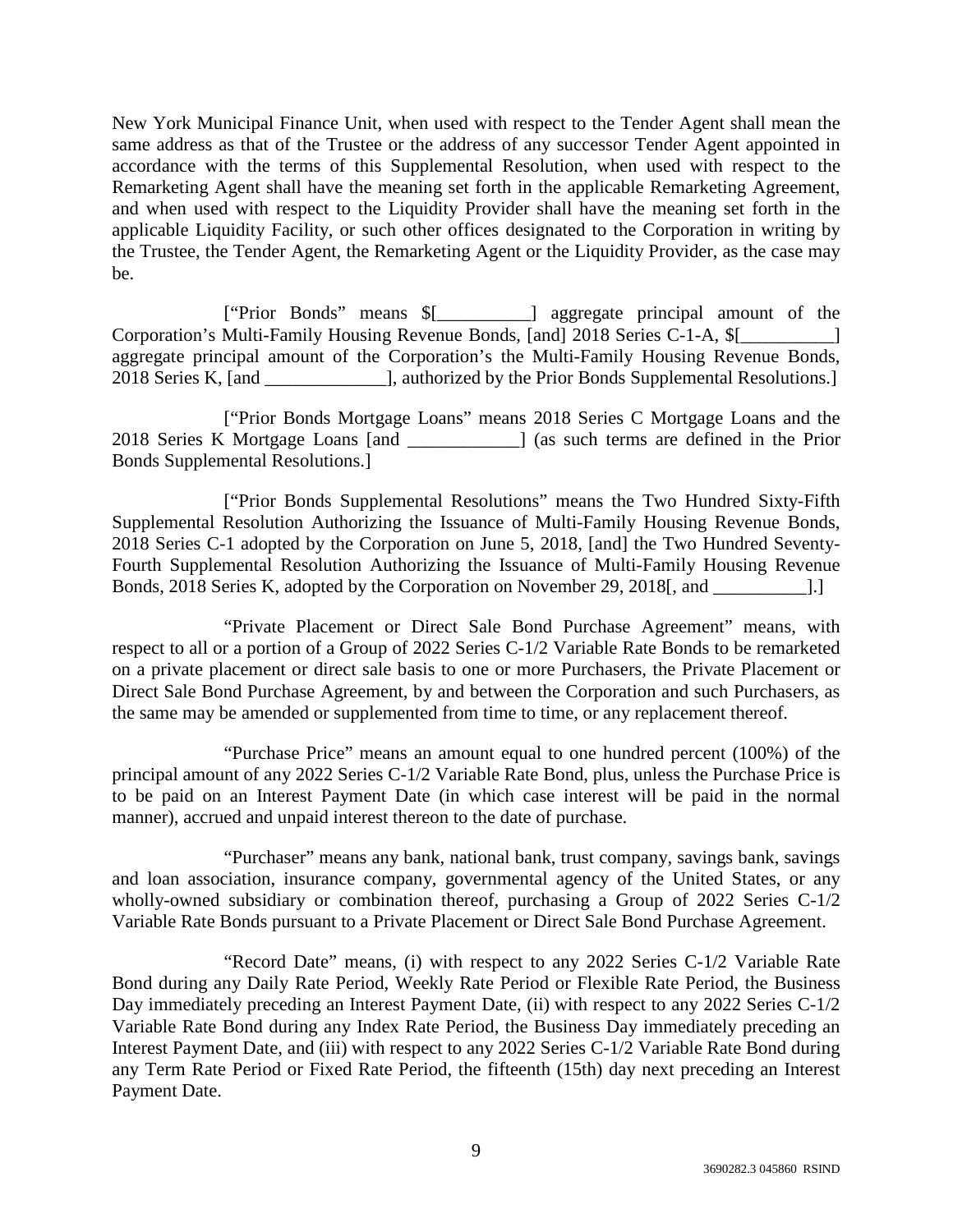"Redemption Date" means the date or dates upon which 2022 Series C-1/2 Bonds are to be called for redemption pursuant to this Supplemental Resolution and the General Resolution.

"Related Liquidity Provider" means a subsidiary corporation of the Corporation.

"Remarketing Agent" means a remarketing agent appointed by an Authorized Officer of the Corporation, which signifies its acceptance of such appointment and the duties and obligations of Remarketing Agent hereunder and under the related Remarketing Agreement by executing and delivering such Remarketing Agreement, and its successors and any corporation resulting from or surviving any consolidation or merger to which it or its successors may be a party, or any successor Remarketing Agent appointed by an Authorized Officer of the Corporation, which signifies its acceptance of such appointment and the duties and obligations of Remarketing Agent hereunder and under the related Remarketing Agreement by executing and delivering such Remarketing Agreement.

"Remarketing Agreement" means, with respect to a Group of 2022 Series C-1/2 Variable Rate Bonds, the Remarketing Agreement to be entered into by and among the Corporation and the applicable Remarketing Agent or Agents thereunder, as the same may be amended or supplemented from time to time, or any replacement thereof.

"Series" means any Series of 2022 Series C-1/2 Bonds authorized by this Supplemental Resolution.

["Short-Term Portion" means, with respect to a 2022 Series C Senior Mortgage Loan the terms of which require a 2022 Series C Mortgage Loan Mandatory Prepayment, the portion of the principal of such 2022 Series C Senior Mortgage Loan to be repaid by the related 2022 Series C Mortgage Loan Mandatory Prepayment.]

"Sinking Fund Payment" means, with respect to a particular Group of 2022 Series C-1/2 Bonds, as of any particular date of calculation, the amount required to be paid at all events by the Corporation on a single future date for the retirement of Outstanding 2022 Series C-1/2 Bonds of such Group which mature after said future date, but does not include any amount payable by the Corporation by reason of the maturity of a 2022 Series C-1/2 Bond of such Group or by call for redemption at the election of the Corporation.

"SONYMA" means the State of New York Mortgage Agency, a corporate governmental agency of the State of New York, constituting a political subdivision and public benefit corporation established under the SONYMA Act.

"SONYMA Act" means the State of New York Mortgage Agency Act, constituting Chapter 612 of the Laws of New York, 1970, as amended.

"SONYMA Insurance" means the mortgage insurance for multi-family rental housing developments authorized pursuant to the SONYMA Act.

"Supplemental Resolution" means this Three Hundred Thirty-Seventh Supplemental Multi-Family Housing Revenue Bond Resolution and, as referred to in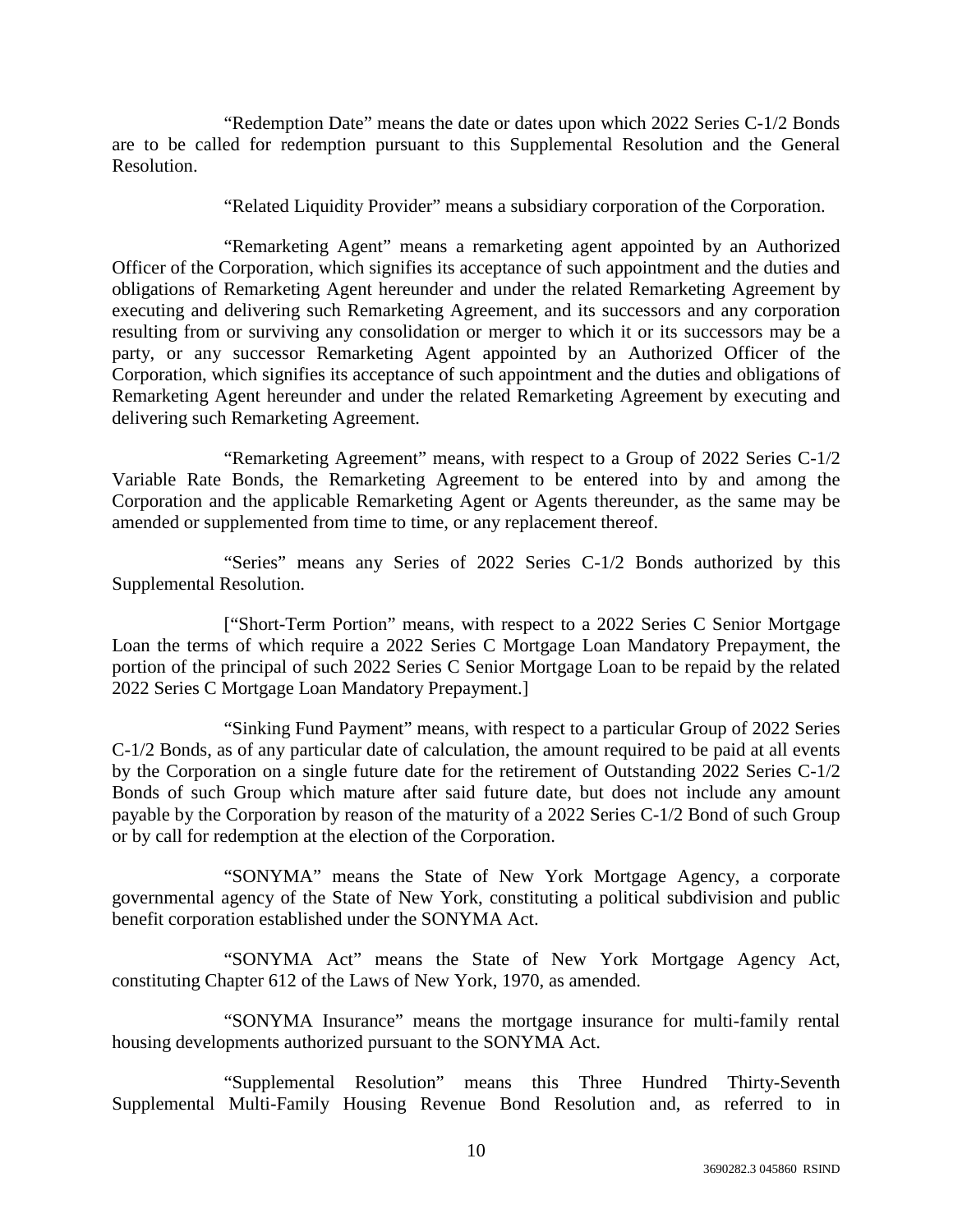Sections 11.3 and 11.4 hereof, any resolution supplemental to this Three Hundred Thirty-Seventh Supplemental Multi-Family Housing Revenue Bond Resolution, adopted by the Corporation and effective in accordance with Section 8.2(A) of the General Resolution.

"Tender Agent" means, with respect to each Group of 2022 Series C-1/2 Variable Rate Bonds, The Bank of New York Mellon, a New York banking corporation, and its successors and any corporation resulting from or surviving any consolidation or merger to which it or its successors may be a party, or any successor Tender Agent appointed in accordance with the terms of this Supplemental Resolution.

"Tender Agent Agreement" means, with respect to each Group of 2022 Series C-1/2 Variable Rate Bonds, the agreement to be entered into among the Trustee, the Tender Agent, the Corporation and the applicable Remarketing Agent or Agents, as the same may be amended or supplemented from time to time, or any replacement thereof.

"Term Out Period" shall have the meaning specified in the Liquidity Facility.

"Term Rate" means the rate of interest on a Group of 2022 Series C-1/2 Variable Rate Bonds described in Section 601 of Appendix A hereto.

"Term Rate Period" means any period of time during which a Group of 2022 Series C-1/2 Variable Rate Bonds bears interest at the Term Rate.

"Term Rate Period Advance Tender Date" means any day established by the Corporation for tender of 2022 Series C-1/2 Variable Rate Bonds of a Group under the Mandatory Purchase Provision during a Term Rate Period, which is a day on or after the related Initial Redemption or Tender Date.

 "Term Rate Start Date" shall have the meaning specified in Section 601(A) of Appendix A hereto.

"Term Rate Term" shall have the meaning specified in Section 601(D) of Appendix A hereto.

["2022 Series C Additional Mortgage Loans" means Mortgage Loans financed or acquired with 2022 Series C Mortgage Loan Mandatory Prepayments or portions thereof deposited in the Bond Proceeds Account in accordance with Section 7.17 of the General Resolution.]

"2022 Series C Bonds" means 2022 Series C-1/2 Bonds and the Multi-Family Housing Revenue Bonds, 2022 Series C-3, authorized by the Three Hundred Thirty-Eighth Supplemental Resolution Authorizing the Issuance of Multi-Family Housing Revenue Bonds, 2022 Series C-3, adopted by the Corporation on

"2022 Series C-1 Bond" means one of the Multi-Family Housing Revenue Bonds, 2022 Series C-1, authorized by this Supplemental Resolution.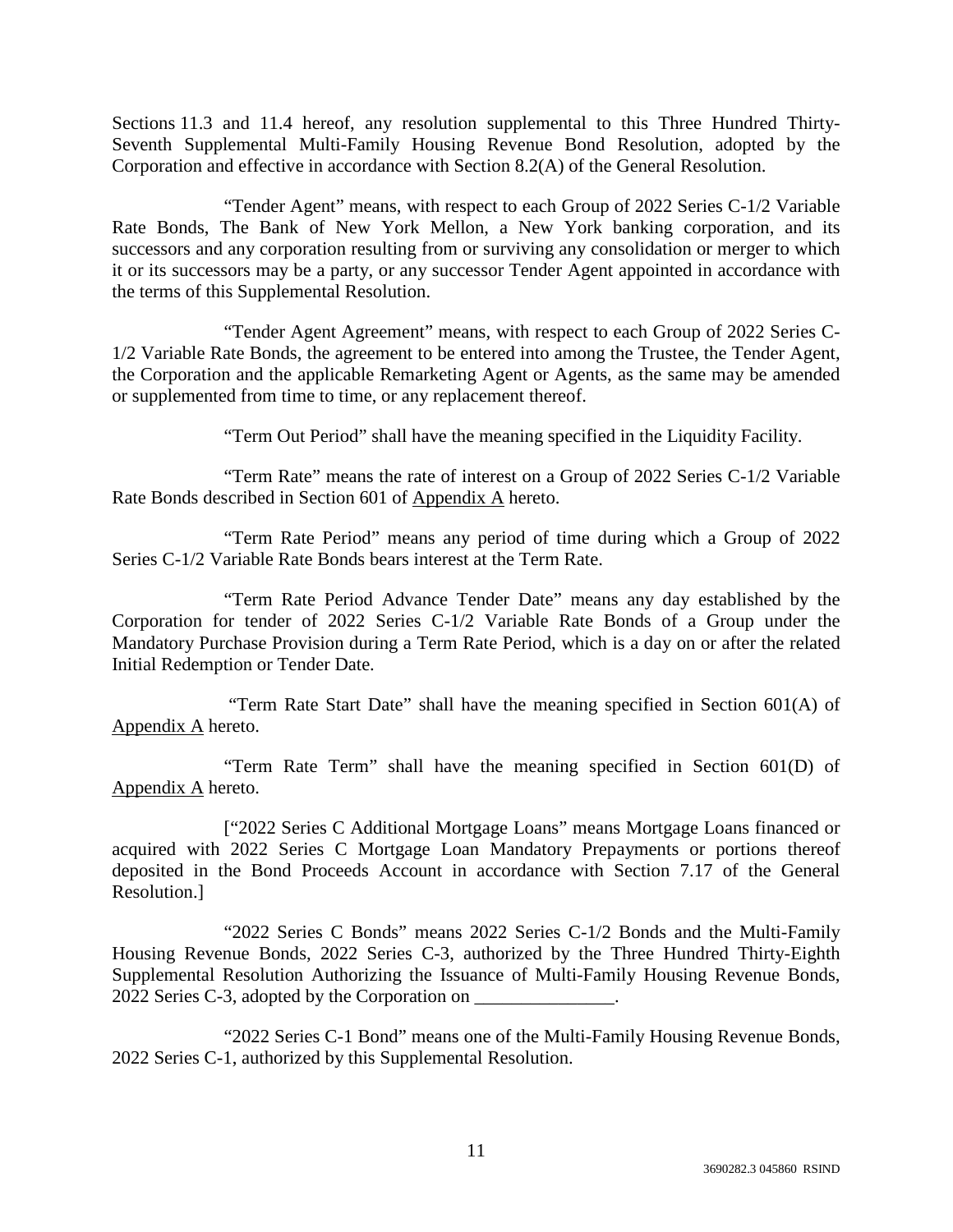"2022 Series C-1/2 Account" means one of the special accounts created and established pursuant to this Supplemental Resolution.

 "2022 Series C-1/2 Bonds" means, collectively, all Series of Bonds authorized pursuant to Section 2.1 hereof.

"2022 Series C Existing Subordinate Mortgage Loans" means the Mortgage Loans specified in Exhibit A-3 hereto and financed in part with the proceeds of the 2022 Series C Bonds.

"2022 Series C-1/2 Event of Default" means the event specified in Section 9.1 as a 2022 Series C-1/2 Event of Default.

"2022 Series C Mortgage Loan Mandatory Prepayment" means a mandatory prepayment of a 2022 Series C Senior Mortgage Loan, as so referred to in the Mortgage or Mortgage Note relating to such 2022 Series C Senior Mortgage Loan

"2022 Series C Mortgage Loan Pledged Principal Percentage" means (i) with respect to any 2022 Series C Subordinate Mortgage Loan, at any given time for such 2022 Series C Mortgage Loan, the percentage equal to (a) the principal amount of such 2022 Series C Subordinate Mortgage Loan advanced other than under a grant agreement between the Corporation and HPD divided by (b) the total principal amount of such 2022 Series C Subordinate Mortgage Loan advanced, and (ii) in the case of all other 2022 Series C Mortgage Loans, 100%.

"2022 Series C Mortgage Loan Prepayment" means a 2022 Series C Mortgage Loan Mandatory Prepayment or a Recovery of Principal with respect to a 2022 Series C Mortgage Loan.

"2022 Series C Mortgage Loans" means, collectively, (i) the 2022 Series C Senior Mortgage Loans, the 2022 Series C Subordinate Mortgage Loans [and the 2022 Series C Additional Loans], and (ii) any replacement of any of said Mortgage Loans as provided in Section 8.6 hereof.

"2022 Series C Mortgagor" means a mortgagor with respect to any 2022 Series C Mortgage Loan.

"2022 Series C New Subordinate Mortgage Loans" means the Mortgage Loans specified in Exhibit A-2 hereto and financed in part with the proceeds of the 2022 Series C Bonds.

"2022 Series C-1/2 Pledged Receipts" means, with respect to a Group of 2022 Series C-1/2 Bonds, all income earned or gain realized in excess of losses suffered on any investment or deposit of moneys in the related 2022 Series C-1/2 Accounts established and maintained pursuant hereto for such Group of 2022 Series C-1/2 Bonds, or moneys provided by the Corporation and held in trust for the benefit of the owners of 2022 Series C-1/2 Bonds of such Group pursuant to this Supplemental Resolution, but shall not mean or include amounts required to be deposited into the Rebate Fund.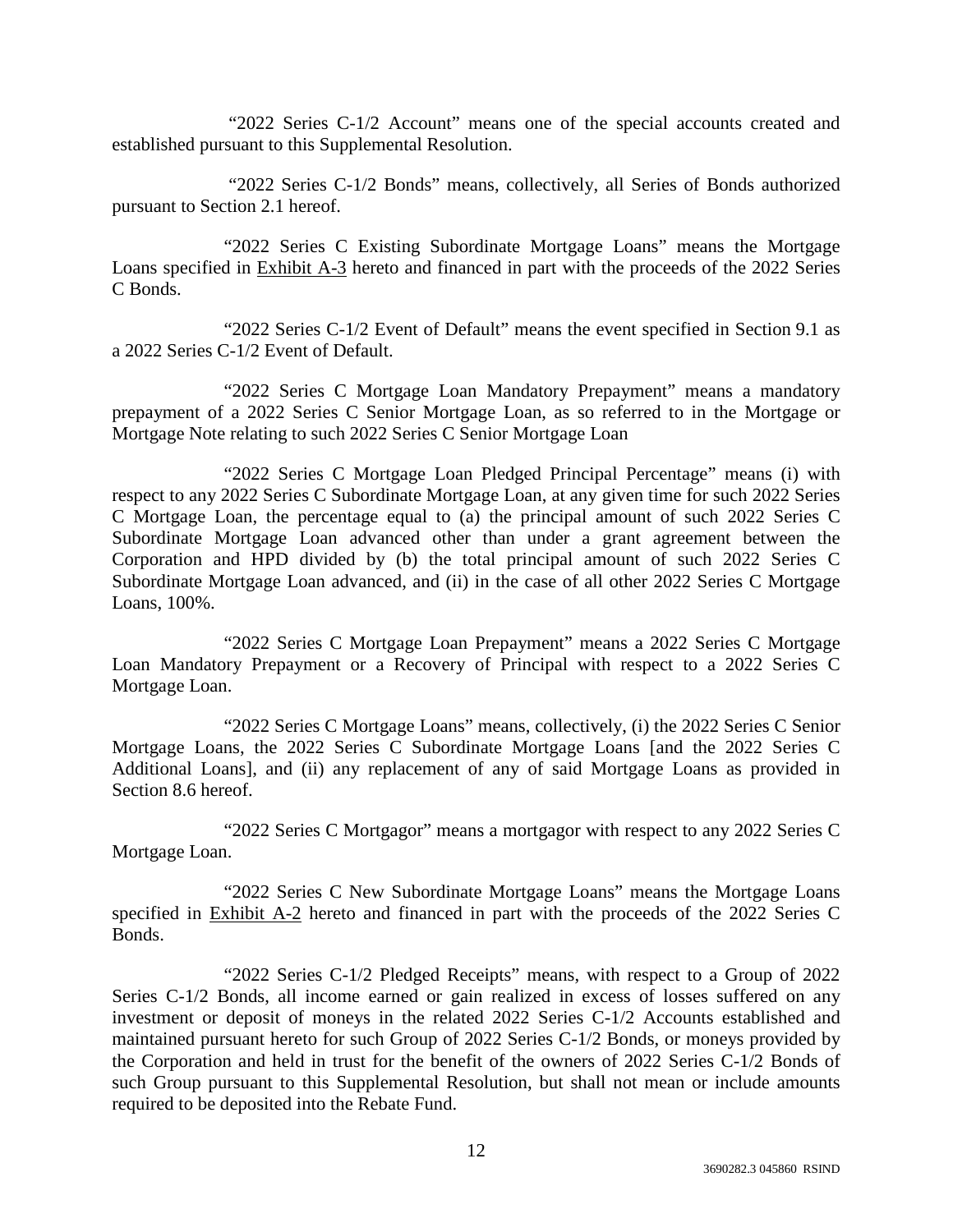"2022 Series C-1/2 Prepayment Account" means, with respect to a Group of 2022 Series C-1/2 Prepayment Period Bonds, the related 2022 Series C-1/2 Prepayment Account established pursuant to this Supplemental Resolution.

"2022 Series C-1/2 Prepayment Period" means, with respect to a Group of 2022 Series C-1/2 Bonds, the period commencing on an Interest Method Change Date for such Group established pursuant to Section 5.1 hereof through and including the earlier of the Interest Method Change Date for such Group on which the 2022 Series C-12 Bonds of such Group are remarketed pursuant to Section 5.1 hereof as 2022 Series C-1/2 Bonds that are not 2022 Series C-1/2 Prepayment Period Bonds or the date of maturity or redemption in full of the 2022 Series C-1/2 Bonds of such Group.

"2022 Series C-1/2 Prepayment Period Bonds" means any Outstanding 2022 Series C-1/2 Bonds of a Group which have been subject to an Interest Method Change Date established pursuant to Section 5.1 hereof and not yet remarketed pursuant to Section 5.1 hereof as 2022 Series C-1/2 Bonds that are not 2022 Series C-1/2 Prepayment Period Bonds.

"2022 Series C-1/2 Redemption Account" means, with respect to a Group of 2022 Series C-1/2 Prepayment Period Bonds, the related 2022 Series C-1/2 Redemption Account established pursuant to this Supplemental Resolution.

"2022 Series C-1/2 Remarketing Proceeds Purchase Account" means, with respect to a Group of 2022 Series C-1/2 Variable Rate Bonds, the 2022 Series C-1/2 Remarketing Proceeds Purchase Account referred to in Section 803 of Appendix A hereto.

"2022 Series C-1/2 Revenue Account" means, with respect to a Group of 2022 Series C-1/2 Prepayment Period Bonds, the related 2022 Series C-1/2 Revenue Account established pursuant to this Supplemental Resolution.

"2022 Series C-1/2 Revenues" means, with respect to a Group of 2022 Series C-1/2 Prepayment Period Bonds, the related 2022 Series C-1/2 Pledged Receipts.

"2022 Series C Senior Mortgage Loans" means the Mortgage Loans specified in Exhibit A-1 hereto and financed in part with the proceeds of the 2022 Series C Bonds [and in part with Corporate Funds].

"2022 Series C Subordinate Mortgage Loans" means the 2022 Series C New Subordinate Mortgage Loans and the 2021 Series K Existing Subordinate Mortgage Loans.

"2022 Series C-1/2 Variable Rate Bonds" means the 2022 Series C-1/2 Bonds. In recognition that 2022 Series C-1/2 Variable Rate Bonds may at any time consist of different Groups of 2022 Series C-1/2 Bonds in differing interest rate modes, provisions hereof relating to 2022 Series C-1/2 Variable Rate Bonds during any Daily Rate Period, Weekly Rate Period, Index Rate Period, Flexible Rate Period or Term Rate Period or Fixed Rate Period shall refer solely to those 2022 Series C-1/2 Variable Rate Bonds bearing interest at a Daily Rate, Weekly Rate, Index Rate, Flexible Rate, Term Rate or Fixed Rate, respectively.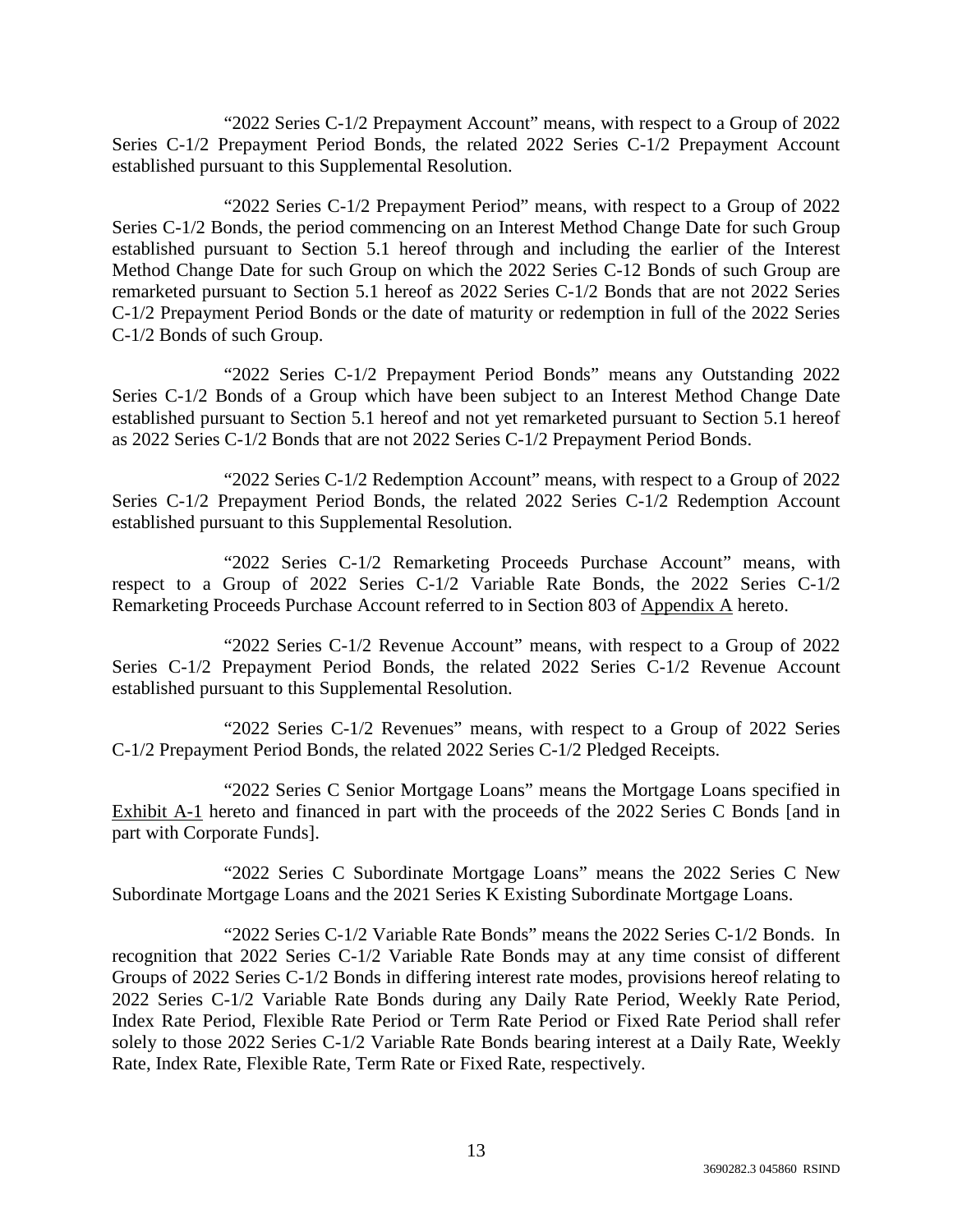"2022 Series C-2 Bond" means one of the Multi-Family Housing Revenue Bonds, 2022 Series C-2, authorized by this Supplemental Resolution.

"Undelivered 2022 Series C-1/2 Bonds" means, (i) with respect to the Mandatory Purchase Provision, any 2022 Series C-1/2 Variable Rate Bonds of the applicable Group which have not been delivered to the Tender Agent for purchase on or prior to the Change Date, or (ii) with respect to the Demand Purchase Option, any 2022 Series C-1/2 Variable Rate Bonds not delivered to the Corporation or the Tender Agent for purchase after notice of tender within the time period prescribed by this Supplemental Resolution.

"Voluntary Sale Proceeds" means the proceeds of the sale, assignment, endorsement or other disposition of any Mortgage Loan (including any 2022 Series C Mortgage Loan) (except a sale, assignment, endorsement or other disposition required pursuant to the General Resolution in the event of a default under the General Resolution or made when, in the sole judgment of the Corporation, such Mortgage Loan is in default).

"Weekly Effective Rate Date" means, (i) with respect to any Weekly Rate Term following another Weekly Rate Term, Thursday of any week, and (ii) with respect to a Weekly Rate Term that does not follow another Weekly Rate Term, the Interest Method Change Date with respect thereto.

"Weekly Rate" means the rate of interest on a Group of 2022 Series C-1/2 Variable Rate Bonds described in Section 301 of Appendix A hereto.

"Weekly Rate Period" means any period of time during which a Group of 2022 Series C-1/2 Variable Rate Bonds bears interest at the Weekly Rate.

"Weekly Rate Term" means, with respect to any particular 2022 Series C-1/2 Variable Rate Bond, the period commencing on a Weekly Effective Rate Date and terminating on the earlier of the last calendar day prior to the Weekly Effective Rate Date of the following Weekly Rate Term, or the last calendar day prior to a Change Date.

"Wrongful Dishonor" means an uncured default by the Liquidity Provider of its obligations to honor a drawing as required pursuant to the terms of the applicable Liquidity Facility.

(C) All references to Appendix A which do not specify the document to which such Appendix relates shall be deemed to refer to Appendix A to this Supplemental Resolution.

Section 1.3. Authority. This Supplemental Resolution is adopted pursuant to the provisions of the Act and the General Resolution.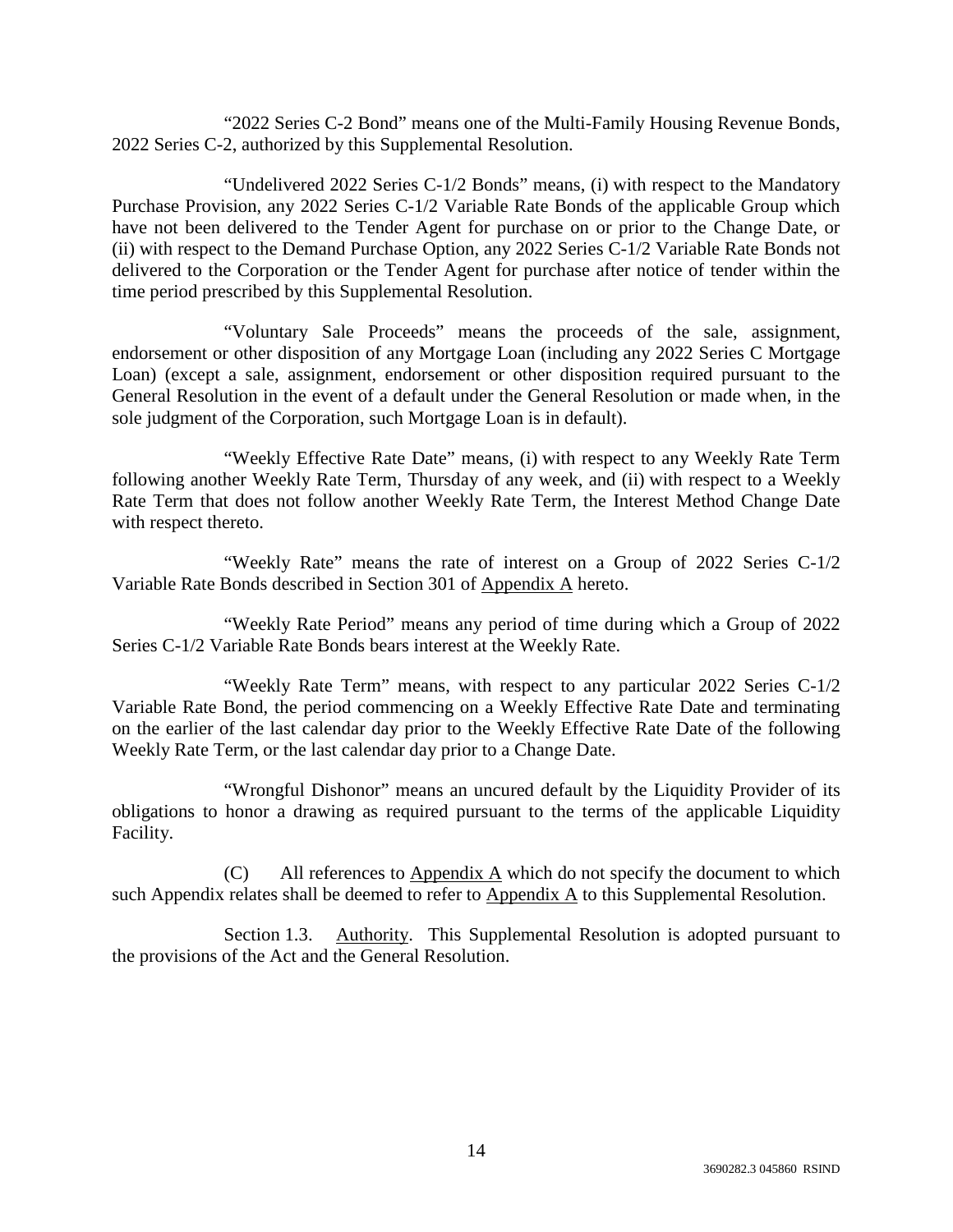### ARTICLE II

### TERMS, ISSUANCE AND SALE

Section 2.1. Authorization, Principal Amount, Designation and Series. (A) In order to provide funds necessary to finance the Long-Term Portions of the 2022 Series C Senior Mortgage Loans, [part of] the Short-Term Portions of the 2022 Series C Senior Mortgage Loans, and the 2022 Series C Subordinate Mortgage Loans, [and to refund the Prior Bonds,] all in accordance with the terms, conditions and limitations established in the General Resolution and this Supplemental Resolution, the 2022 Series C-1/2 Bonds are hereby authorized to be issued in one or more Series in the aggregate principal amount set forth in Appendix A hereto. The Corporation is of the opinion and hereby determines that the issuance of the 2022 Series C-1/2 Bonds in the said amount is necessary to provide sufficient funds to be used and expended for such purpose.

(B) In addition to the title "Multi-Family Housing Revenue Bonds", the Bonds of each Series authorized by this Section 2.1 will bear the additional designation set forth in Section 102 of Appendix A hereto and each as so designated will be entitled "Multi-Family Housing Revenue Bond," followed by such Series designation. If the Series designation of any 2022 Series C-1/2 Bond is changed on an Interest Method Change Date pursuant to Section 5.1 hereof, such 2022 Series C-1/2 Bond shall thereafter bear such new Series designation.

Section 2.2. Purpose. The purpose for which the 2022 Series C-1/2 Bonds are being issued is to provide funds for deposit in the Accounts established pursuant to the General Resolution as set forth in Article IV hereof in order to finance the Long-Term Portions of the 2022 Series C Senior Mortgage Loans, [part of] the Short-Term Portions of the 2022 Series C Senior Mortgage Loans, and the 2022 Series C Subordinate Mortgage Loans, [and to refund the Prior Bonds].

Section 2.3. Maturity, Interest, Numbering and Lettering Provisions; Replacement Bonds. (A) The 2022 Series C-1/2 Bonds shall be dated initially as of, and shall bear interest initially from, their date of initial issuance (and thereafter as set forth in Section 3.1(E) of the General Resolution), and shall bear interest and mature as set forth in Appendix A hereto.

(B) Interest on the 2022 Series C-1/2 Bonds shall be computed on the basis set forth in Appendix A hereto.

(C) Each 2022 Series C-1/2 Bond shall be identified by its Series designation followed by "-R" and shall be numbered consecutively from "1" upwards in order of issuance. 2022 Series C-1/2 Bonds issued in exchange therefor shall be numbered in such manner as the Trustee in its discretion shall determine.

(D) On and after any Interest Method Change Date with respect to a 2022 Series C-1/2 Variable Rate Bond, if so determined by the Corporation, there shall be substituted for such 2022 Series C-1/2 Variable Rate Bond, a new 2022 Series C-1/2 Variable Rate Bond, in such form as shall be approved by the Corporation, containing such terms and provisions as are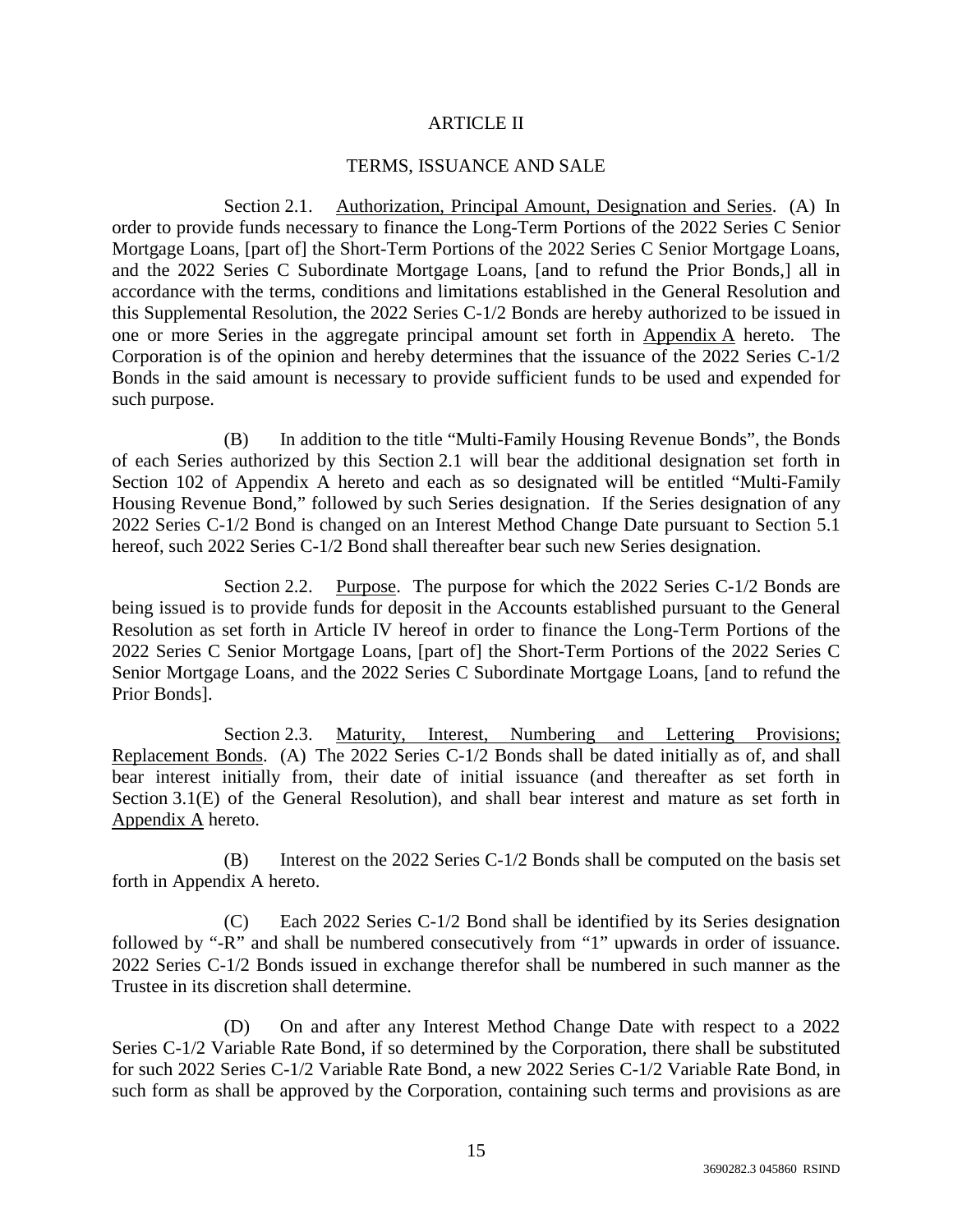required by this Supplemental Resolution. Such new 2022 Series C-1/2 Variable Rate Bonds may be executed by or on behalf of the Corporation and delivered to the Trustee for authentication and the Trustee shall thereupon authenticate and deliver such 2022 Series C-1/2 Variable Rate Bonds upon the order of the Corporation.

(E) On and after any Facility Change Date, the Trustee shall not permit the registration of transfer of any 2022 Series C-1/2 Variable Rate Bonds of a Series to any person other than the Liquidity Provider or any party controlling the Liquidity Provider, until such time as the Trustee receives (i) a Liquidity Facility with respect to such Series of 2022 Series C-1/2 Variable Rate Bonds or (ii) notice from the Corporation of its election to provide no Liquidity Facility with respect to such Series of 2022 Series C-1/2 Variable Rate Bonds in accordance with and subject to the provisions of Section 105(D) of Appendix A hereto. The Corporation shall not purchase or hold any 2022 Series C-1/2 Variable Rate Bonds except for the purpose of presenting such 2022 Series C-1/2 Variable Rate Bonds to the Trustee for cancellation.

(F) In the event any 2022 Series C-1/2 Variable Rate Bond is deemed purchased by a Tender Agent as provided in Section 801 or 802 of Appendix A hereto but is not physically delivered to such Tender Agent, the Corporation shall immediately execute and the Trustee shall immediately authenticate a new 2022 Series C-1/2 Variable Rate Bond of like Series and denomination as that deemed purchased.

Section 2.4. Sale of 2022 Series C-1/2 Bonds. The 2022 Series C-1/2 Bonds shall be sold to such purchaser or purchasers as the Corporation shall determine.

Section 2.5. Redemption Provisions. The 2022 Series C-1/2 Bonds shall be subject to redemption as set forth in Appendix A hereto. Notwithstanding anything contained in Section 6.5 of the General Resolution to the contrary, with respect to 2022 Series C-1/2 Variable Rate Bonds, the Trustee shall mail a copy of the notice described in said Section 6.5, not less than fifteen (15) days in the case of a 2022 Series C-1/2 Variable Rate Bond during a Daily Rate Period, Weekly Rate Period, Index Rate Period, Flexible Rate Period or Term Rate Period and not less than twenty (20) days in the case of a 2022 Series C-1/2 Variable Rate Bond during a Fixed Rate Period, before the Redemption Date to the registered owners of any such 2022 Series C-1/2 Bonds or portions thereof which are to be redeemed, at their last addresses, if any, appearing upon the registry books.

Section 2.6. Book-Entry Provisions. (A) Except as provided in subsection (C) of this Section 2.6 or as otherwise determined in a Certificate of an Authorized Officer of the Corporation delivered to the Trustee on the date of initial issuance and delivery of the 2022 Series C-1/2 Bonds or on any Interest Method Change Date, the registered owner of all of the 2022 Series C-1/2 Bonds of a Series shall be Cede & Co., as nominee for DTC, and such 2022 Series C-1/2 Bonds shall be registered in the name of Cede & Co., as nominee for DTC. Payment of interest for any 2022 Series C-1/2 Bond registered in the name of Cede & Co. shall be made by wire transfer or Federal or equivalent same day funds to the account of Cede & Co. on the Interest Payment Date for such 2022 Series C-1/2 Bond at the address indicated for Cede & Co. in the registry books of the Corporation kept by the Trustee.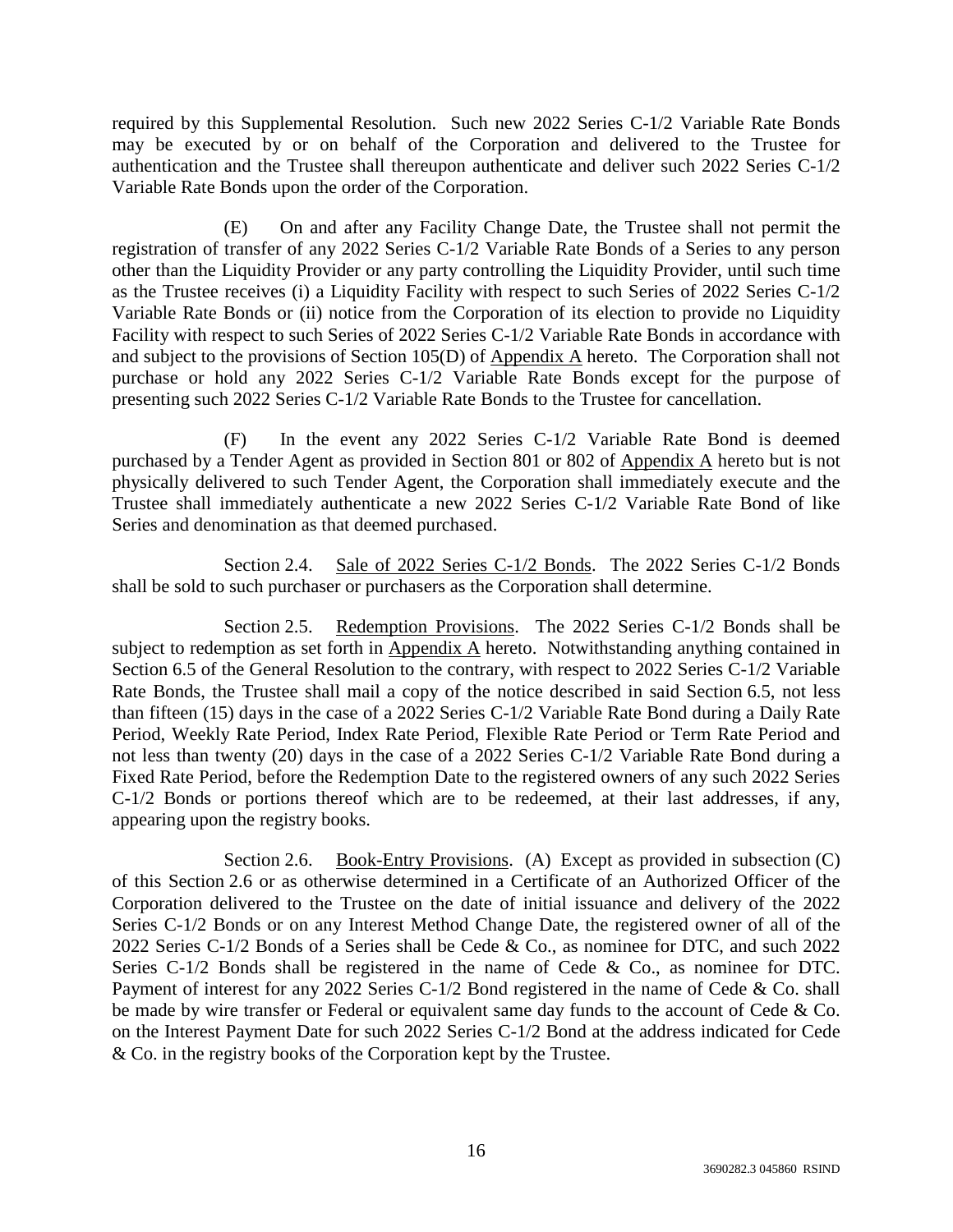(B) Each Series of 2022 Series C-1/2 Bonds shall be initially issued in the form of separate single authenticated fully registered 2022 Series C-1/2 Bonds in the amount of each separate stated maturity and CUSIP number of the 2022 Series C-1/2 Bonds of each Series. Upon initial issuance, the ownership of each Series of 2022 Series C-1/2 Bonds shall be registered in the registry books of the Corporation kept by the Trustee in the name of Cede & Co., as nominee of DTC. The Trustee and the Corporation may treat DTC (or its nominee) as the sole and exclusive owner of 2022 Series C-1/2 Bonds of a Series registered in its name for the purposes of payment of the principal or Redemption Price of or interest on such 2022 Series C-1/2 Bonds, selecting the 2022 Series C-1/2 Bonds of each Series or portions thereof to be redeemed, giving any notice permitted or required to be given to owners of such 2022 Series C-1/2 Bonds under the General Resolution or this Supplemental Resolution, registering the transfer of such 2022 Series C-1/2 Bonds, obtaining any consent or other action to be taken by owners of such 2022 Series C-1/2 Bonds and for all other purposes whatsoever, and neither the Trustee nor the Corporation shall be affected by any notice to the contrary. The Trustee and the Corporation shall not have any responsibility or obligation to any Participant, any person claiming a beneficial ownership interest in 2022 Series C-1/2 Bonds of a Series under or through DTC or any Participant, or any other person which is not shown on the registration books of the Trustee as being an owner of such 2022 Series C-1/2 Bonds, with respect to the accuracy of any records maintained by DTC or any Participant; the payment of DTC or any Participant of any amount in respect of the principal or Redemption Price of or interest on such 2022 Series C-1/2 Bonds; any notice which is permitted or required to be given to owners of such 2022 Series C-1/2 Bonds under the General Resolution or this Supplemental Resolution; the selection by DTC or any Participant of any person to receive payment in the event of a partial redemption of such 2022 Series C-1/2 Bonds; or any consent given or other action taken by DTC as owner of such 2022 Series C-1/2 Bonds. The Trustee shall pay all principal of, and premium, if any, and interest on 2022 Series C-1/2 Bonds of a Series only to or "upon the order of" Cede & Co., as nominee for DTC (as that term is used in the Uniform Commercial Code as adopted in the State), and all such payments shall be valid and effective to fully satisfy and discharge the Corporation's obligations with respect to the principal of, and premium, if any, and interest on such 2022 Series C-1/2 Bonds to the extent of the sum or sums so paid. No person other than DTC shall receive an authenticated 2022 Series C-1/2 Bond for each separate Series and stated maturity evidencing the obligation of the Corporation to make payments of principal of and premium, if any, and interest on such 2022 Series C-1/2 Bonds pursuant to the General Resolution and this Supplemental Resolution. Upon delivery by DTC to the Trustee of written notice to the effect that DTC has determined to substitute a new nominee in place of Cede  $\&$  Co., and subject to the provisions herein with respect to transfers, the word "Cede & Co." in this Supplemental Resolution shall refer to such new nominee of DTC.

(C) In the event the Corporation determines that it is in the best interest of the Beneficial Owners that they be able to obtain 2022 Series C-1/2 Bond certificates, the Corporation may notify DTC and the Trustee, whereupon DTC will notify the Participants, of the availability through DTC of such 2022 Series C-1/2 Bond certificates. In such event, the Corporation shall issue, and the Trustee shall transfer and exchange, 2022 Series C-1/2 Bond certificates as requested by DTC and any other 2022 Series C-1/2 Bond owners in appropriate amounts. DTC may determine to discontinue providing its services with respect to 2022 Series C-1/2 Bonds of a Series at any time by giving notice to the Corporation and the Trustee and discharging its responsibilities with respect thereto under applicable law. Under such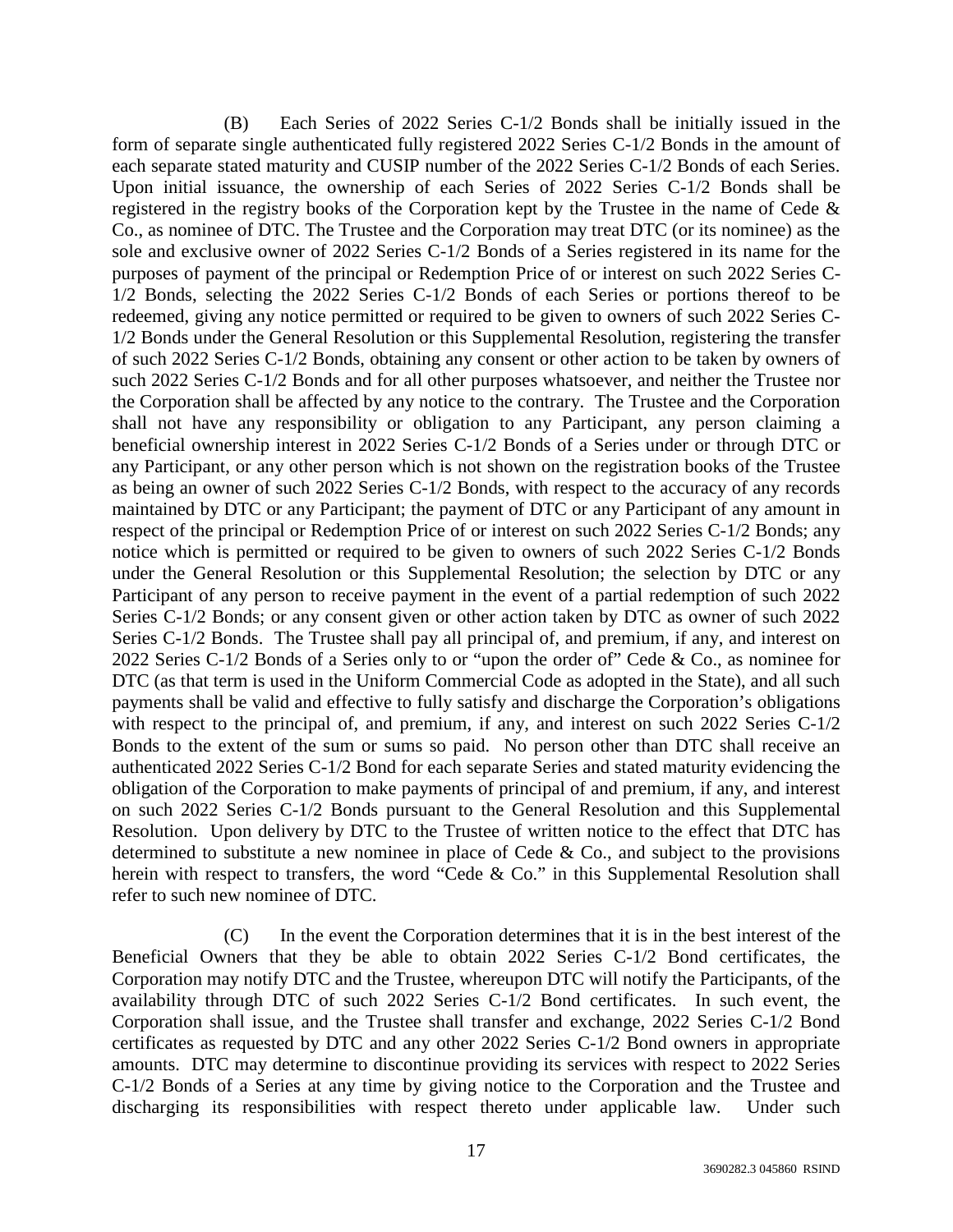circumstances (if there is no successor securities depository), the Corporation and the Trustee shall be obligated to deliver 2022 Series C-1/2 Bond certificates as described in the General Resolution. In the event 2022 Series C-1/2 Bond certificates are issued, the provisions of the General Resolution shall apply to, among other things, the transfer and exchange of such certificates and the method of payment of principal of and interest on such certificates. Whenever DTC requests the Corporation and the Trustee to do so, the Trustee and the Corporation will cooperate with DTC in taking appropriate action after reasonable notice (i) to make available one or more separate certificates evidencing the 2022 Series C-1/2 Bonds of a Series to any DTC Participant having such 2022 Series C-1/2 Bonds credited to its DTC account or (ii) to arrange for another securities depository to maintain custody of certificates evidencing such 2022 Series C-1/2 Bonds.

(D) Notwithstanding any other provision of the General Resolution or this Supplemental Resolution to the contrary, so long as any 2022 Series C-1/2 Bond is registered in the name of Cede & Co., as nominee of DTC, all payments with respect to the principal of, and premium, if any, and interest on such 2022 Series C-1/2 Bond and all notices with respect to and surrender or delivery of such 2022 Series C-1/2 Bond shall be made and given, respectively, to or by DTC as provided in the Letter of Representations. Bondholders shall have no lien or security interest in any rebate or refund paid by DTC to the Trustee which arises from the payment by the Trustee of principal of or interest on 2022 Series C-1/2 Bonds of a Series in accordance with existing arrangements with DTC.

(E) In connection with any notice or other communication to be provided to 2022 Series C-1/2 Bond owners pursuant to the General Resolution or this Supplemental Resolution by the Corporation or the Trustee with respect to any consent or other action to be taken by owners of 2022 Series C-1/2 Bonds of a Series, the Corporation or the Trustee, as the case may be, shall establish a record date for such consent or other action and give DTC notice of such record date not less than fifteen (15) calendar days in advance of such record date to the extent possible. Notice to DTC shall be given only when DTC under this subsection (E) is the sole owner of a Series of 2022 Series C-1/2 Bond.

(F) Notwithstanding anything contained herein to the contrary, so long as any 2022 Series C-1/2 Variable Rate Bond is held in book-entry form, such 2022 Series C-1/2 Variable Rate Bond need not be delivered in connection with any tender pursuant to Chapter 8 of Appendix A hereto, and all references in said Chapter 8 to physical delivery of 2022 Series C-1/2 Variable Rate Bonds shall be ineffective. In such case, payment of the Purchase Price in connection with such tender shall be made to the registered owner of such 2022 Series C-1/2 Variable Rate Bonds on the date designated for such payment, without further action by the Beneficial owner who delivered notice, and, notwithstanding the provisions of said Chapter 8, transfer of beneficial ownership shall be made in accordance with the procedures of DTC.

Section 2.7. Mortgage Loans Made Subject to Lien of General Resolution. Subject to Section 5.1 hereof, the Mortgage Loans made subject to the lien of the General Resolution in connection with the issuance of the 2022 Series C Bonds are the 2022 Series C Mortgage Loans[; provided, however, that, with respect to any 2022 Series C Additional Mortgage Loan, there shall be excluded from such lien such receipts (if any) on such 2022 Series C Additional Mortgage Loan as may be stated to be so excluded in the Certificate delivered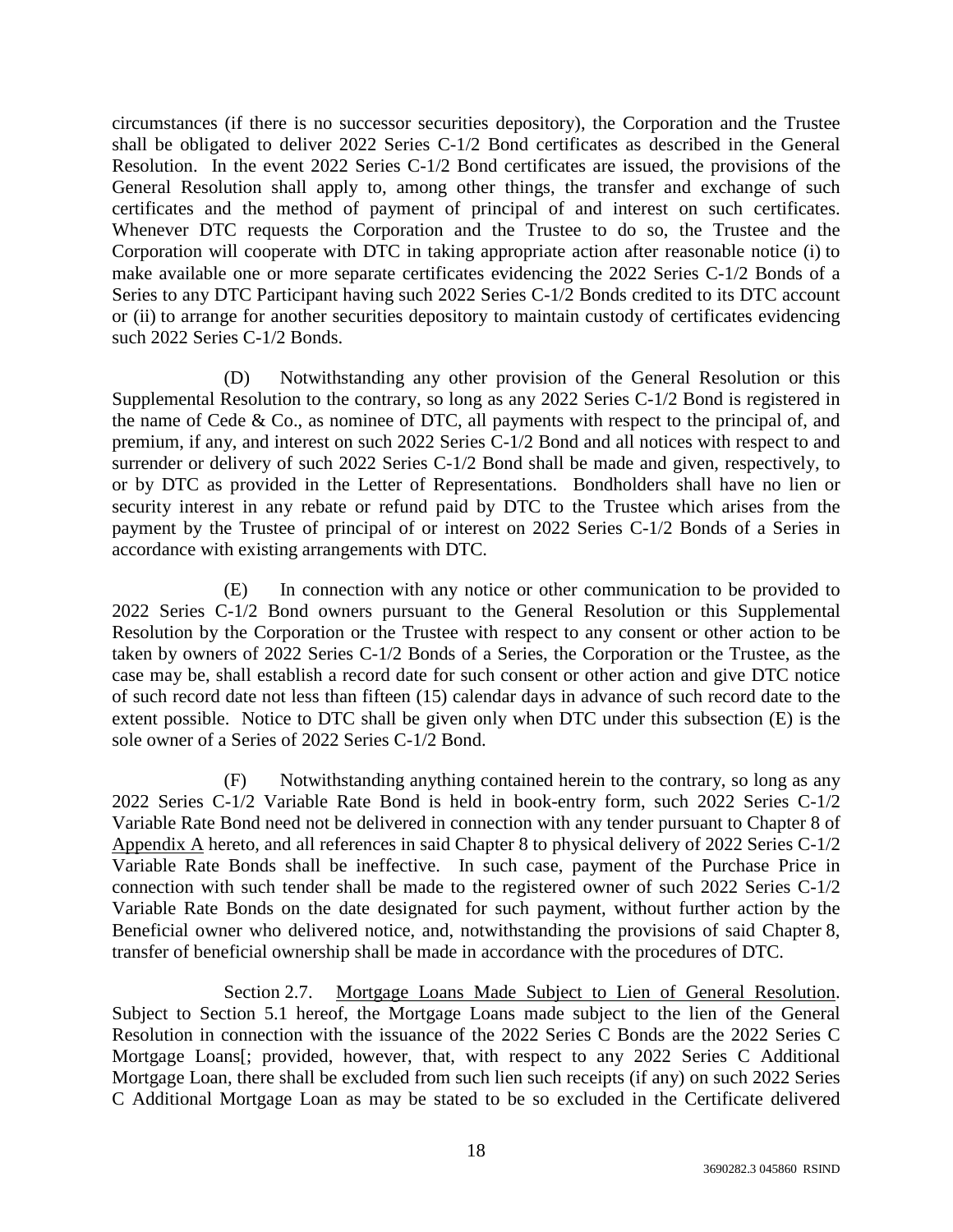pursuant to Section 8.16 hereof, if such Certificate is accompanied by a Cash Flow Statement, and any such receipts so excluded shall not constitute Pledged Receipts and shall not constitute Recoveries of Principal. With respect to each 2022 Series C Mortgage Loan Mandatory Prepayment, on any one or more dates after the receipt thereof, at the direction of an Authorized Officer of the Corporation, an amount of Pledged Receipts specified in such direction and attributable to such 2022 Series C Mortgage Loan Mandatory Prepayment shall be released to the Corporation, free and clear of the lien of the General Resolution; provided, however, that the aggregate amount so released with respect to any 2022 Series C Mortgage Loan Mandatory Prepayment shall not exceed 20% of the Corporate-Funded Portion of the related 2022 Series C Senior Mortgage Loan. Notwithstanding anything to the contrary contained in the General Resolution, no Cash Flow Statement or Cash Flow Certificate (as described in Section 7.16 of the General Resolution) shall be required in connection with any such release.]

Section 2.8. Federal Tax Allocation of Bond Proceeds. With respect to the 2022 Series C Mortgage Loan(s) set forth in Exhibit B hereto, the proceeds of the 2022 Series C Bonds to be used to finance such 2022 Series C Mortgage Loan(s) will be allocated to the funding of the costs of certain portions of the related Project(s) as set forth in Exhibit B hereto.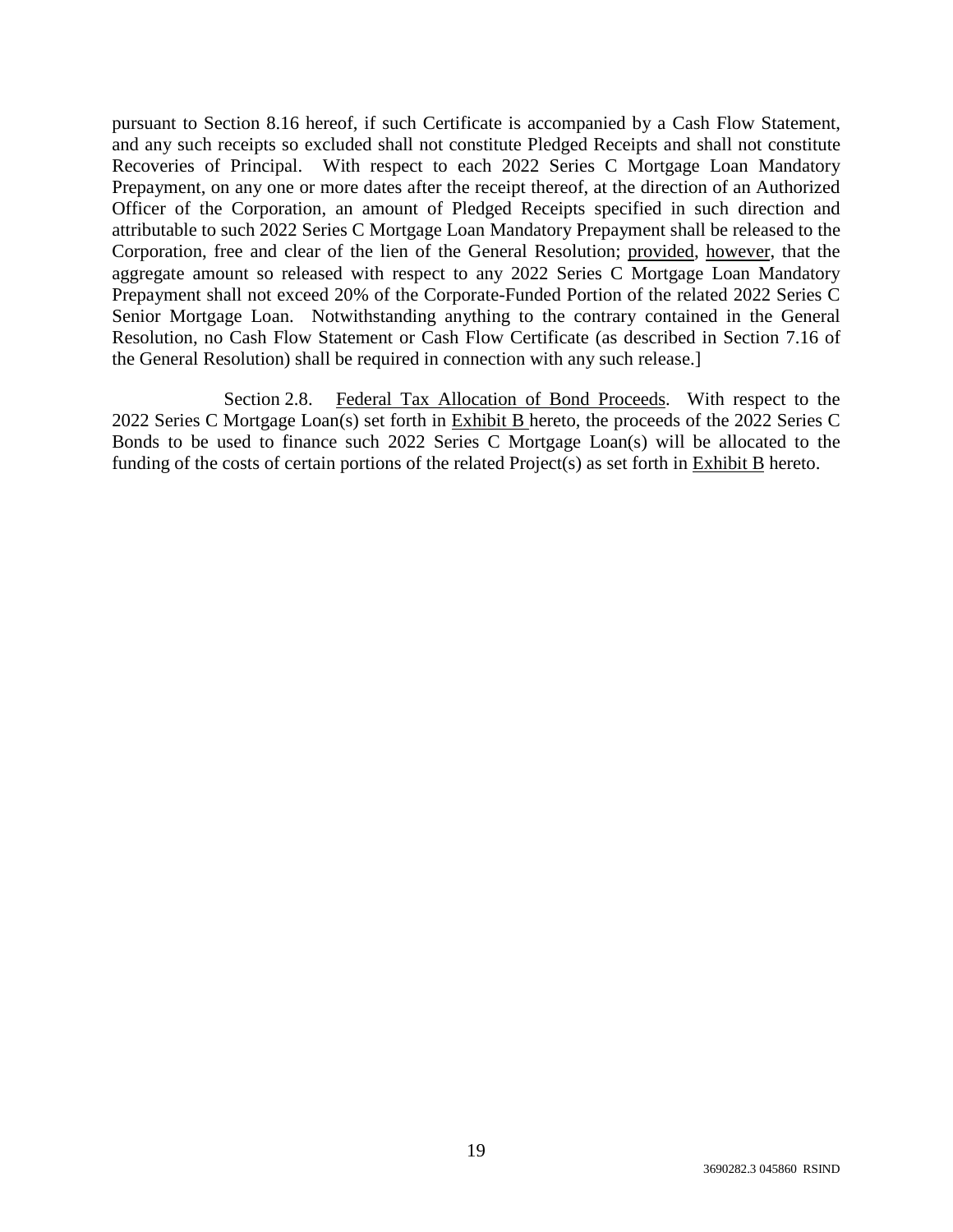### ARTICLE III

### PLEDGE OF 2022 SERIES C-1/2 REVENUES

Section 3.1. Pledge of 2022 Series C-1/2 Revenues. (A) Subject to the provisions of subsections (B) and (C) of this Section 3.1, the 2022 Series C-1/2 Revenues and all amounts held in any 2022 Series C-1/2 Account, including investments thereof, are hereby pledged to the Trustee for the benefit of the 2022 Series C-1/2 Prepayment Period Bond owners to secure the payment of the principal or Redemption Price of and interest on the applicable Group of 2022 Series C-1/2 Prepayment Period Bonds (including the Sinking Fund Payments for the retirement thereof) in accordance with their terms and the provisions of this Supplemental Resolution, subject only to the provisions of this Supplemental Resolution, permitting the use and application thereof for or to the purposes and on the terms and conditions herein set forth. The foregoing pledge does not include amounts on deposit or required to be deposited in the Rebate Fund. To the fullest extent provided by the Act and other applicable laws, the money and property hereby pledged shall immediately be subject to the lien of such pledge without any physical delivery thereof or further act and such lien shall be valid and binding against all parties having claims of any kind in tort, contract or otherwise, irrespective of whether such parties have notice hereof.

(B) Notwithstanding anything contained in Sections 2.2 and 2.3 of the General Resolution to the contrary, the pledges and assignments made hereby and the provisions, covenants and agreements herein set forth to be performed by or on behalf of the Corporation shall be for the benefit, protection and security of the owners of 2022 Series C-1/2 Prepayment Period Bonds of each Group, each of which, regardless of the time of its issue or maturity, shall be of equal rank without preference, priority or distinction over any other thereof, and shall not be for the benefit, protection and security of the owners of any and all Bonds issued and to be issued under the General Resolution other than the applicable Group of 2022 Series C-1/2 Prepayment Period Bonds; provided, however, the pledges and assignments made by the General Resolution and the provisions, covenants and agreements in the General Resolution set forth to be performed by or on behalf of the Corporation shall be for the benefit, protection and security of the owners of any and all 2022 Series C-1/2 Bonds.

(C) All amounts held in any 2022 Series C-1/2 Account, including investments thereof, shall be pledged to the Trustee only for the benefit of the owners of the applicable Group of 2022 Series C-1/2 Prepayment Period Bonds and shall not be pledged to the Trustee for the benefit of the owners of any other 2022 Series C-1/2 Bonds.

Section 3.2. Further Assurance. At any and all times the Corporation shall, so far as it may be authorized by law, pass, make, do, execute, acknowledge and deliver, all and every such further resolutions, acts, deeds, conveyances, assignments, transfers and assurances as may be necessary or desirable for the better assuring, conveying, granting, pledging, assigning and confirming all and singular the rights, 2022 Series C-1/2 Revenues and assets hereby pledged or assigned, or intended so to be, or which the Corporation may become bound to pledge or assign.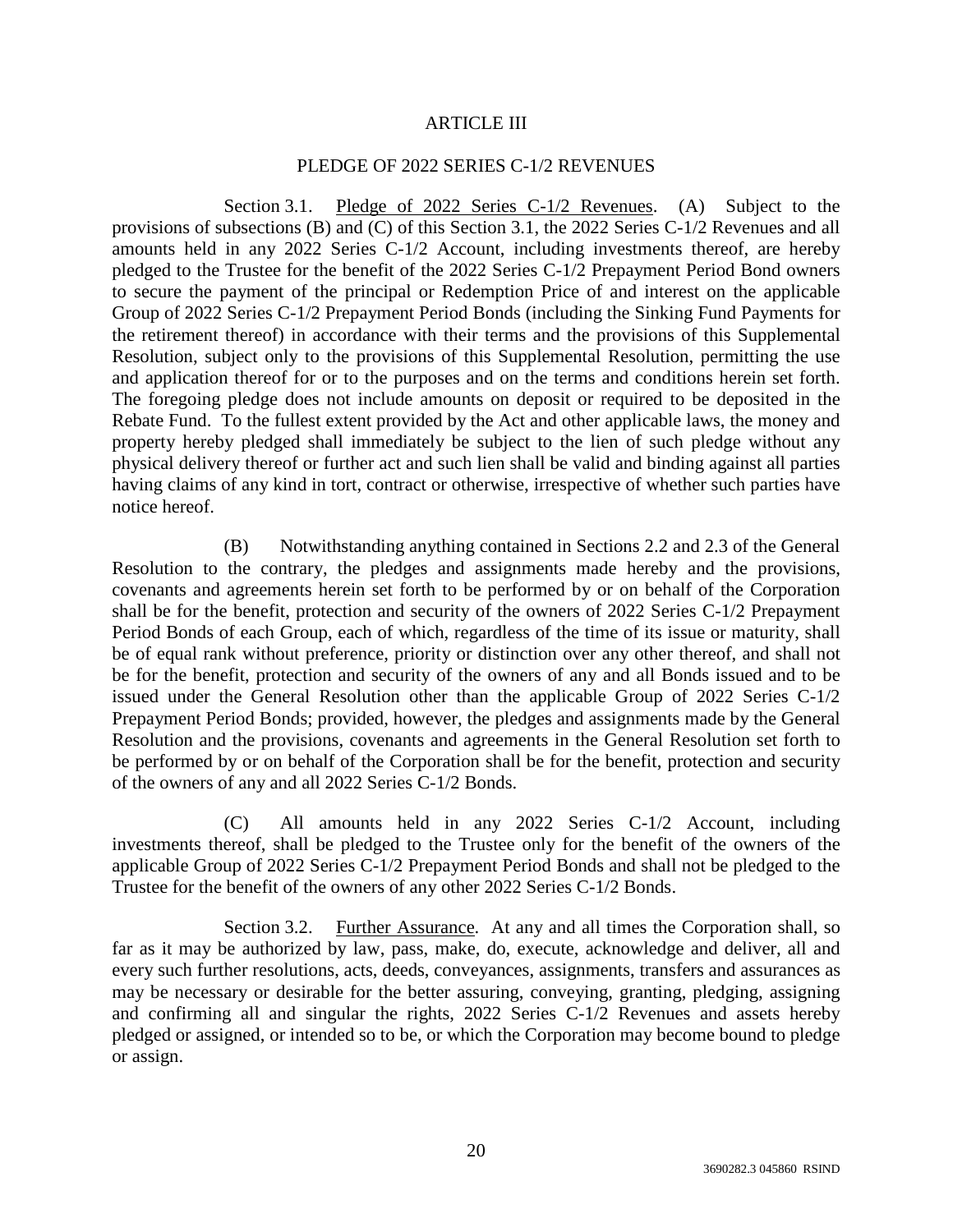#### ARTICLE IV

### APPLICATION OF BOND PROCEEDS

Section 4.1. Bond Proceeds Account. Upon receipt of the proceeds of the sale of the 2022 Series C-1/2 Bonds, such proceeds shall be deposited in the Bond Proceeds Account. Upon receipt by the Trustee of a written direction from an Authorized Officer of the Corporation, [(i)] the Trustee shall transfer the amount of such proceeds specified in such direction to or at the direction of the Corporation in order to reimburse the Corporation for a portion of the amounts advanced by the Corporation to make 2022 Series C Existing Subordinate Mortgage Loans[, and (ii) an amount of such proceeds specified in such direction shall be transferred to the Redemption Account to be applied to pay the Redemption Price of the Prior Bonds specified in such direction].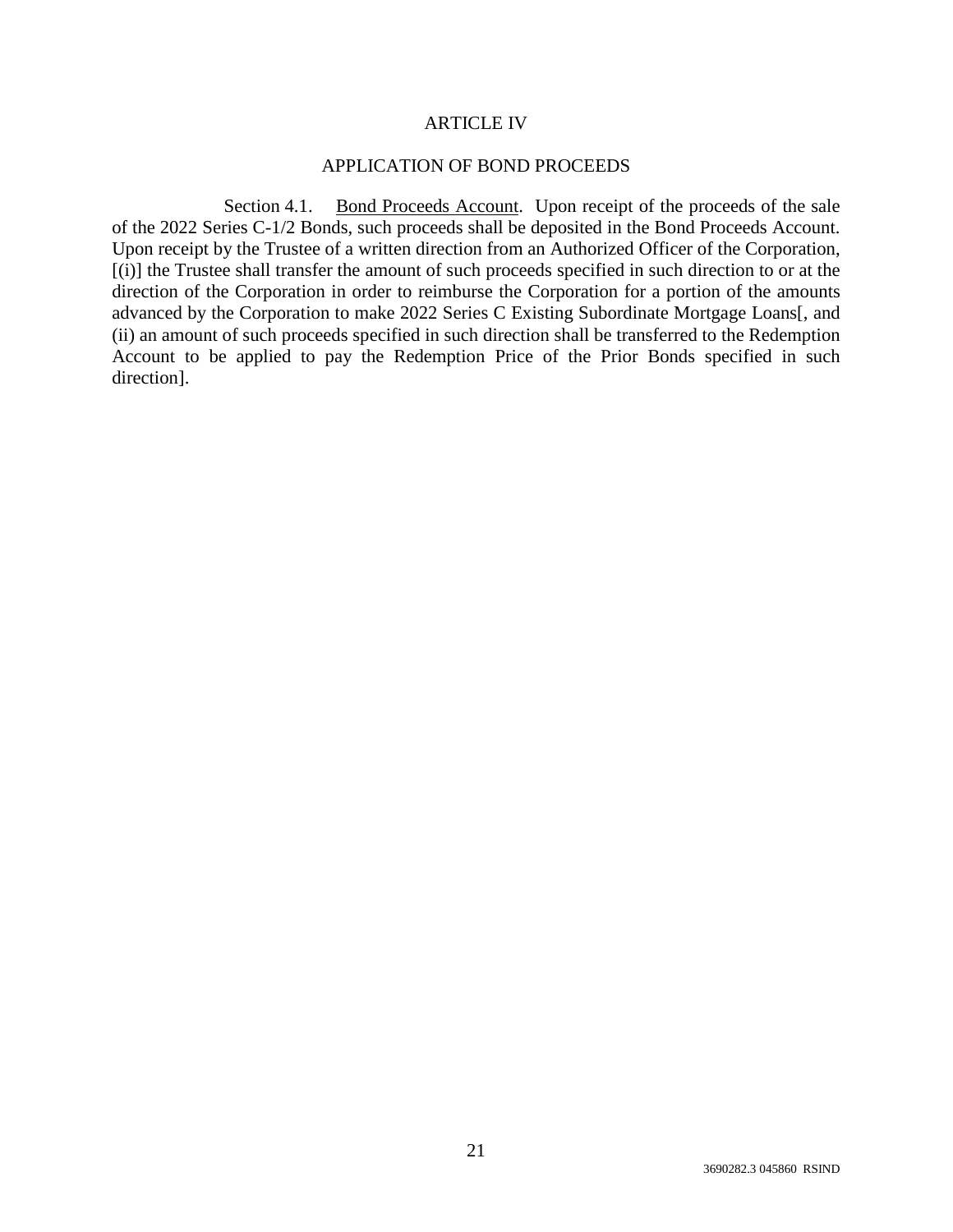#### ARTICLE V

## DESIGNATION OF 2022 SERIES C-1/2 PREPAYMENT PERIOD BONDS; FUNDING OF 2022 SERIES C-1/2 PREPAYMENT ACCOUNTS; CUSTODY AND INVESTMENT OF CERTAIN AMOUNTS

Section 5.1. 2022 Series C-1/2 Prepayment Period Bonds. On any date on or after the date the Corporation receives a 2022 Series C Mortgage Loan Prepayment with respect to a 2022 Series C Mortgage Loan financed by the 2022 Series C-1/2 Bonds of a Group, the Corporation may, by delivery to the Trustee of a Certificate of an Authorized Officer of the Corporation accompanied by a Cash Flow Statement or a Cash Flow Certificate, for the purpose of effecting a reduction in the interest rate on any 2022 Series C-1/2 Bonds of such Group until either such 2022 Series C-1/2 Bonds are refunded pursuant to Section 146(i)(6) of the Code or such 2022 Series C Mortgage Loan Prepayment is transferred to the Bond Proceeds Account in accordance with Section 7.17 of the General Resolution, (i) cause such 2022 Series C Mortgage Loan Prepayment, or a portion thereof as set forth in such Certificate, to be deposited in, or transferred from the Redemption Account or the Revenue Account to, a 2022 Series C-1/2 Prepayment Account and (ii) cause 2022 Series C-1/2 Bonds of such Group, in a principal amount equal to such deposit or transfer, to be subject to an Interest Method Change Date pursuant to Section 105(F) of Appendix A hereto and remarketed to bear interest at a Term Rate, a Daily Rate, a Weekly Rate, an Index Rate, a Flexible Rate, or a Fixed Rate as 2022 Series C-1/2 Prepayment Period Bonds, and the Trustee, upon receipt of such Certificate shall so deposit or transfer such 2022 Series C Mortgage Loan Prepayment, or such portion thereof. If so provided in such Certificate, such 2022 Series C-1/2 Prepayment Period Bonds (together with, if so provided in such Certificate, any other 2022 Series C-1/2 Bonds to be remarketed as 2022 Series C-1/2 Prepayment Period Bonds on the same date) on and after the Interest Method Change Date shall constitute a new Series within the 2022 Series C-1/2 Bonds with such Series designation and CUSIP number as may be set forth in such Certificate. On any subsequent date (on or after the applicable then-current Initial Redemption or Tender Date, if such 2022 Series C-1/2 Variable Rate Bonds then bear interest at a Term Rate or a Fixed Rate, and on a Permitted Redemption or Tender Date on or after the applicable then-current Initial Redemption or Tender Date, if such 2022 Series C-1/2 Variable Rate Bonds then bear interest at an Index Rate), the Corporation may, by delivery to the Trustee of a Certificate of an Authorized Officer of the Corporation accompanied by a Cash Flow Statement or a Cash Flow Certificate, (i) cause all or any portion of such 2022 Series C-1/2 Bonds to be subject to an Interest Method Change Date and remarketed to bear interest at a Term Rate, a Daily Rate, a Weekly Rate, an Index Rate, a Flexible Rate, or a Fixed Rate as 2022 Series C-1/2 Bonds that are not 2022 Series C-1/2 Prepayment Period Bonds, and (ii) cause amounts in such 2022 Series C-1/2 Prepayment Account, not exceeding the principal amount of 2022 Series C-1/2 Bonds so remarketed, to be transferred to the Bond Proceeds Account.

Section 5.2. Investment of Amounts. During the 2022 Series C-1/2 Prepayment Period with respect to any 2022 Series C-1/2 Prepayment Period Bonds, all amounts deposited in the 2022 Series C-1/2 Prepayment Account for such 2022 Series C-1/2 Prepayment Period Bonds pursuant to Section 5.1 hereof shall be invested and reinvested in short-term United States Treasury obligations and obligations of agencies of the United States of America (whether or not guaranteed by the full faith and credit of the United States of America) with maturities no later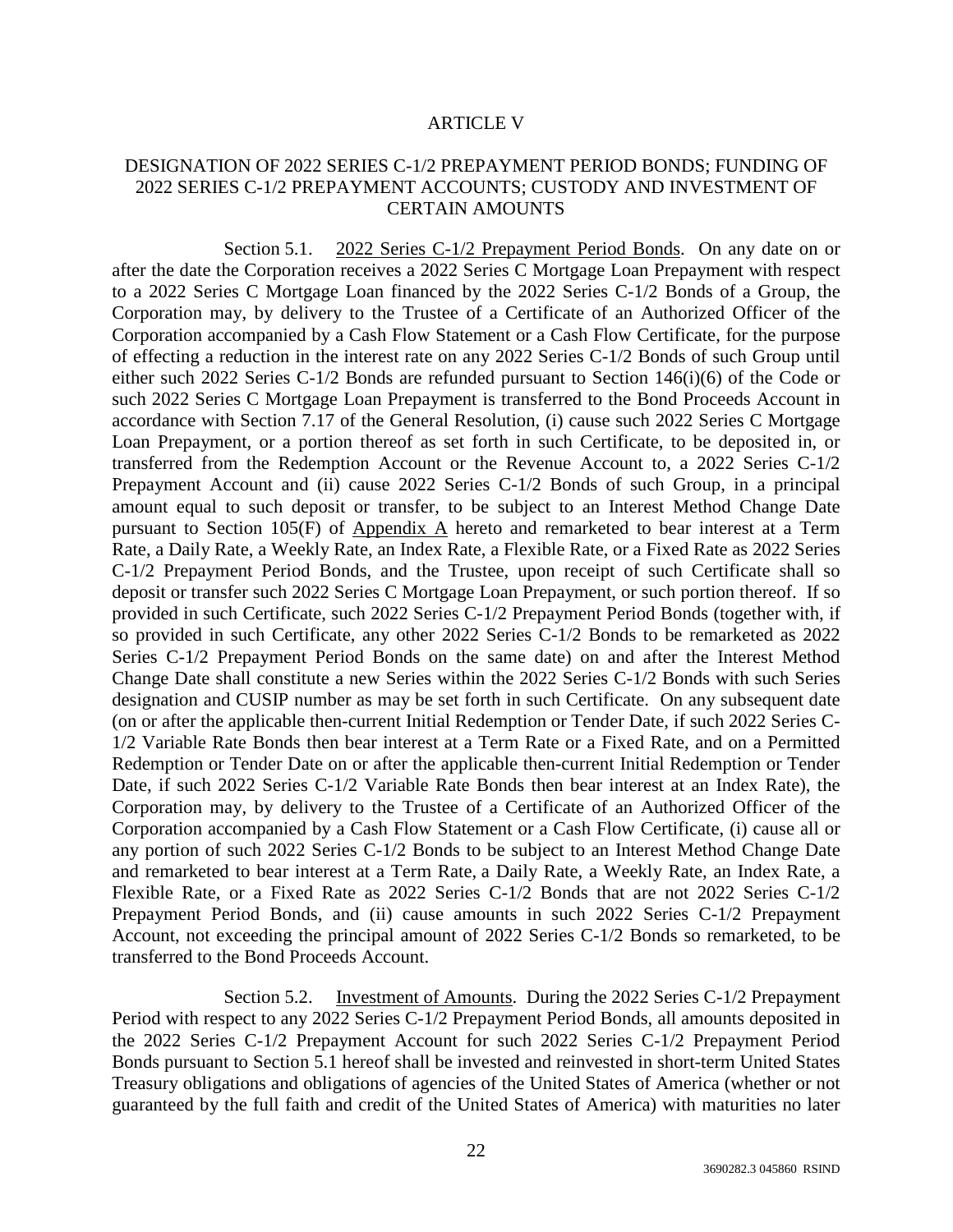than (i) the earlier of (a) the end of the then-current Term Rate Term with respect to such 2022 Series C-1/2 Prepayment Period Bonds (if such 2022 Series C-1/2 Prepayment Period Bonds bear interest at the Term Rate) or (b) the maturity date of such 2022 Series C-1/2 Prepayment Period Bonds, or (ii) such other date as may be set forth in a Certificate of an Authorized Officer of the Corporation delivered on the Interest Method Change Date, and will remain invested in such obligations while on deposit in the 2022 Series C-1/2 Prepayment Account and the 2022 Series C-1/2 Redemption Account.

Section 5.3. Deposits. (A) In order to permit amounts held by the Trustee under this Supplemental Resolution to be available for use at the time when needed, any amounts may, if and as directed in writing by the Corporation, be deposited in the corporate trust department of the Trustee which may honor checks and drafts on such deposit with the same force and effect as if it were not the Trustee. The Trustee shall allow and credit on such amounts at least such interest, if any, as it customarily allows upon similar funds of similar size and under similar conditions or as required by law.

(B) All amounts deposited by the Trustee pursuant to subsection (A) above shall be continuously and fully secured (a) by lodging with the Trustee as custodian, as collateral security, Investment Securities having a market value (exclusive of accrued interest) not less than the amount of such deposit, and (b) in such other manner as may then be required by applicable Federal or state laws and regulations regarding security for the deposit of public funds. It shall not be necessary, unless required by applicable law, for the Trustee to give security under this Section 5.3 for the deposit of any amounts which are held in trust and set aside by the Trustee for the payment of any 2022 Series C-1/2 Bonds, or for the Trustee to give security for any moneys which shall be represented by obligations or certificates of deposit (of issuers other than the Trustee) purchased as an investment of such moneys.

(C) All amounts so deposited by the Trustee shall be credited to the particular 2022 Series C-1/2 Account from which such amounts were derived.

Section 5.4. Investment of Certain Funds. (A) Subject to the provisions of Section 5.2 hereof and the right of the Corporation to direct the investment or deposit of funds hereunder, moneys in any 2022 Series C-1/2 Account shall be continuously invested and reinvested or deposited and redeposited by the Trustee in the highest yield Investment Securities that may be reasonably known to the Trustee, or deposited and redeposited as provided in Section 5.3 hereof, with a view toward maximizing yield (with proper preservation of principal) and minimizing the instances of uninvested funds. The Corporation shall consult with the Trustee from time to time as to the investment of amounts in the 2022 Series C-1/2 Accounts established or confirmed by this Supplemental Resolution. The Corporation shall (except as provided below) direct the Trustee in writing to invest and reinvest the moneys in any 2022 Series C-1/2 Account in Investment Securities so that the maturity date or date of redemption at the option of the owner thereof shall coincide as nearly as practicable with (but in no event later than) the times at which moneys are needed to be expended. The Investment Securities purchased shall be held by the Trustee, or for its account as Trustee, and shall be deemed at all times to be part of such 2022 Series C-1/2 Account, and the Trustee shall keep the Corporation advised as to the details of all such investments.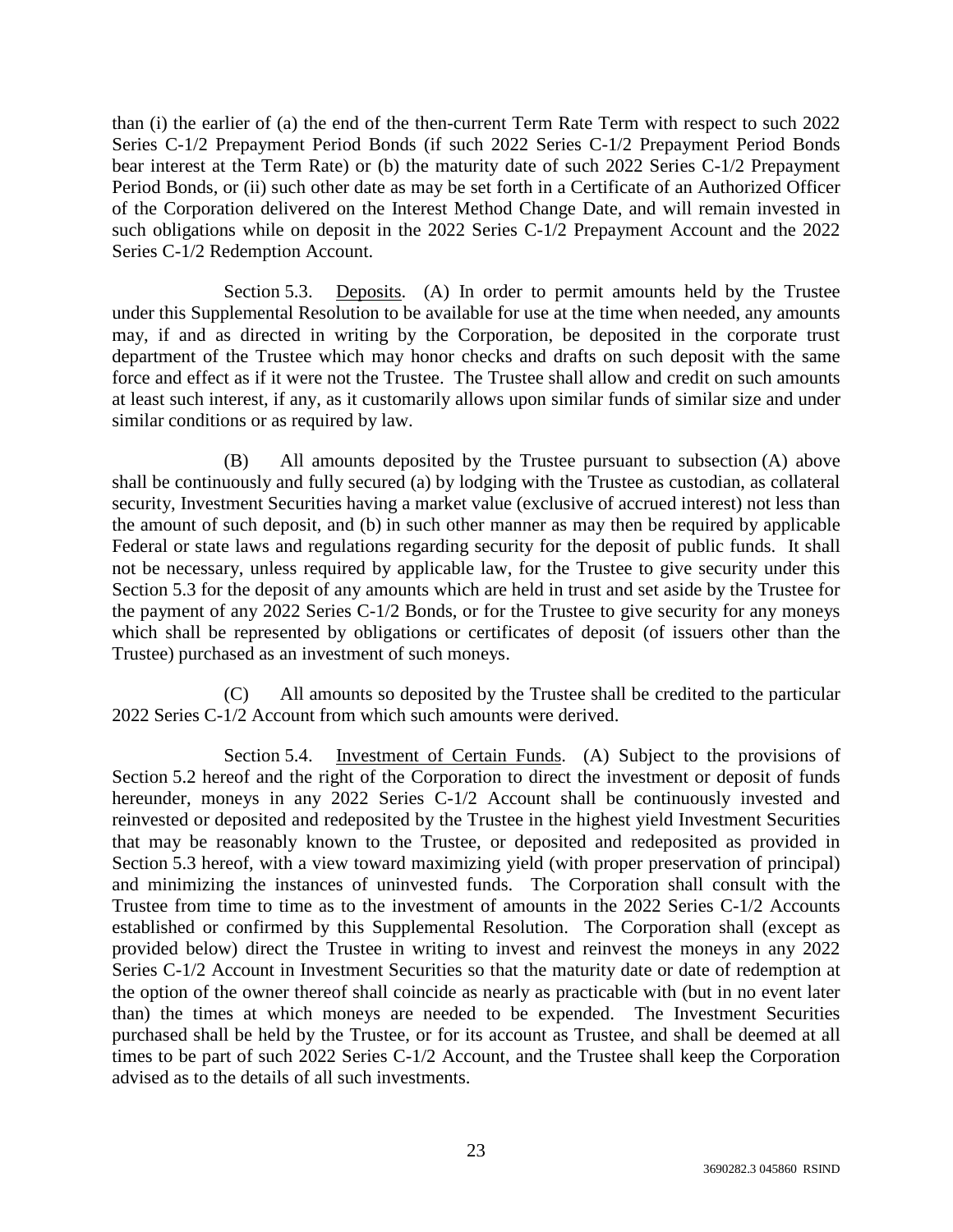(B) Investment Securities purchased as an investment of moneys in any 2022 Series C-1/2 Account held by the Trustee under the provisions of this Supplemental Resolution shall be deemed at all times to be a part of such 2022 Series C-1/2 Account but the income or interest earned and gains realized in excess of losses suffered by such 2022 Series C-1/2 Account due to the investment thereof shall be deposited in the 2022 Series C-1/2 Revenue Account or the applicable 2022 Series C-1/2 Revenue Account or shall be credited as 2022 Series C-1/2 Revenues to the 2022 Series C-1/2 Revenue Account or the applicable 2022 Series C-1/2 Revenue Account from time to time and reinvested, except as otherwise provided in Section 6.1(C) hereof, as the case may be, and except for interest income representing a recovery of the premium and accrued interest, if any, included in the purchase price of any Investment Security, which shall be retained in the particular 2022 Series C-1/2 Account for which the Investment Security was purchased.

(C) To the extent permitted by law, the Trustee may commingle any amounts on deposit in the 2022 Series C-1/2 Accounts held under this Supplemental Resolution for the purpose of purchasing Investment Securities. However, the Trustee shall maintain and keep separate accounts of such 2022 Series C-1/2 Accounts at all times.

(D) The Trustee shall, at the written direction of the Corporation, sell at the best price obtainable, or present for redemption or exchange, any Investment Security purchased by it pursuant to this Supplemental Resolution whenever it shall be necessary in order to provide moneys to meet any payment or transfer from the 2022 Series C-1/2 Account for which such investment was made. The Trustee shall advise the Corporation in writing, on or before the twentieth (20th) day of each calendar month, of all investments held for the credit of each 2022 Series C-1/2 Account in its custody under the provisions of this Supplemental Resolution as of the end of the preceding month.

(E) Upon receipt of written instructions from an Authorized Officer of the Corporation, the Trustee shall exchange any coin or currency of the United States of America or Investment Securities held by it pursuant to this Resolution for any other coin or currency of the United States of America or Investment Securities of like amount.

Section 5.5. Valuation and Sale of Investments. (A) In computing the amount in any 2022 Series C-1/2 Account, obligations purchased as an investment of moneys therein shall be valued at amortized value or if purchased at par, at par.

(B) Except as otherwise provided herein, the Trustee shall sell at the best price obtainable, or present for redemption, any Investment Security whenever it shall be requested in writing by an Authorized Officer of the Corporation to do so or whenever it shall be necessary in order to provide moneys to meet any payment or transfer from any 2022 Series C-1/2 Account held by it. An Investment Security may be credited on a pro rata basis to more than one 2022 Series C-1/2 Account and need not be sold in order to provide for the transfer of amounts from one 2022 Series C-1/2 Account to another.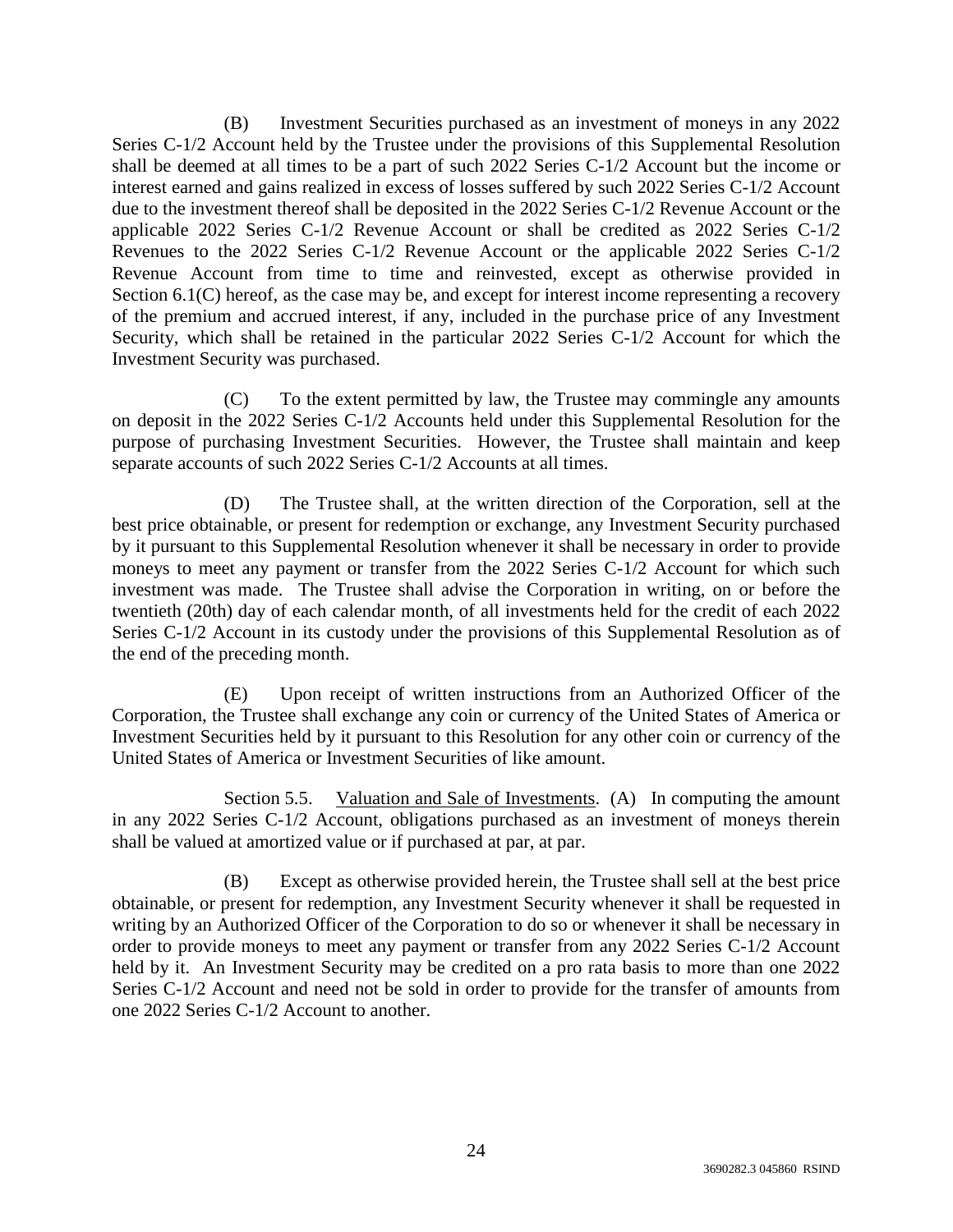## ARTICLE VI

### 2022 SERIES C-1/2 ACCOUNTS

Section 6.1. Establishment of 2022 Series C-1/2 Accounts. (A)(i) The provisions of this Article VI shall apply only to a Group of 2022 Series C-1/2 Prepayment Period Bonds, and whenever in this Article VI there is reference to "2022 Series C-1/2 Pledged Receipts" and "2022 Series C-1/2 Revenues", such reference shall relate to only those 2022 Series C-1/2 Pledged Receipts and 2022 Series C-1/2 Revenues derived from the 2022 Series C-1/2 Accounts related to such Group of 2022 Series C-1/2 Prepayment Period Bonds.

(ii) The Corporation hereby establishes the following special trust accounts for a Group of 2022 Series C-1/2 Prepayment Period Bonds:

- (1) 2022 Series C-1/2 Prepayment Account;
- (2) 2022 Series C-1/2 Revenue Account; and
- (3) 2022 Series C-1/2 Redemption Account.

(B) All 2022 Series C-1/2 Accounts shall be held and maintained by the Trustee separate from any other funds and accounts established and maintained pursuant to the General Resolution and this Supplemental Resolution and shall be identified by the Corporation and the Trustee according to the designations herein provided in such manner as to distinguish such 2022 Series C-1/2 Accounts from the accounts established by the Corporation for any other of its obligations. The Corporation may establish sub-accounts within each 2022 Series C-1/2 Account to the extent consistent with the General Resolution and this Supplemental Resolution. All moneys or securities held by the Trustee pursuant to this Supplemental Resolution shall be held in trust and applied only in accordance with the provisions of this Supplemental Resolution, the Act and other applicable law.

(C) Earnings on a 2022 Series C-1/2 Account required to be deposited into the Rebate Fund shall be deposited, at least as frequently as the end of each fifth (5th) Bond Year and at the time that the last 2022 Series C-1/2 Bond is discharged, into the Rebate Fund, and earnings on such 2022 Series C-1/2 Account not required to be deposited into the Rebate Fund shall be deposited, as realized, into the 2022 Series C-1/2 Revenue Account.

(D) At the time no 2022 Series C-1/2 Prepayment Period Bonds are Outstanding, the Corporation shall, upon written direction set forth in a Certificate of an Authorized Officer of the Corporation, transfer from the 2022 Series C-1/2 Prepayment Account, the 2022 Series C-1/2 Revenue Account and the 2022 Series C-1/2 Redemption Account into any Account established under the General Resolution any amounts remaining in the 2022 Series C-1/2 Prepayment Account, the 2022 Series C-1/2 Revenue Account, and the 2022 Series C-1/2 Redemption Account, respectively, as set forth in such Certificate, free and clear of the pledge and lien of this Supplemental Resolution.

Section 6.2. 2022 Series C-1/2 Prepayment Account. (A) There shall be deposited in the 2022 Series C-1/2 Prepayment Account the amounts required to be deposited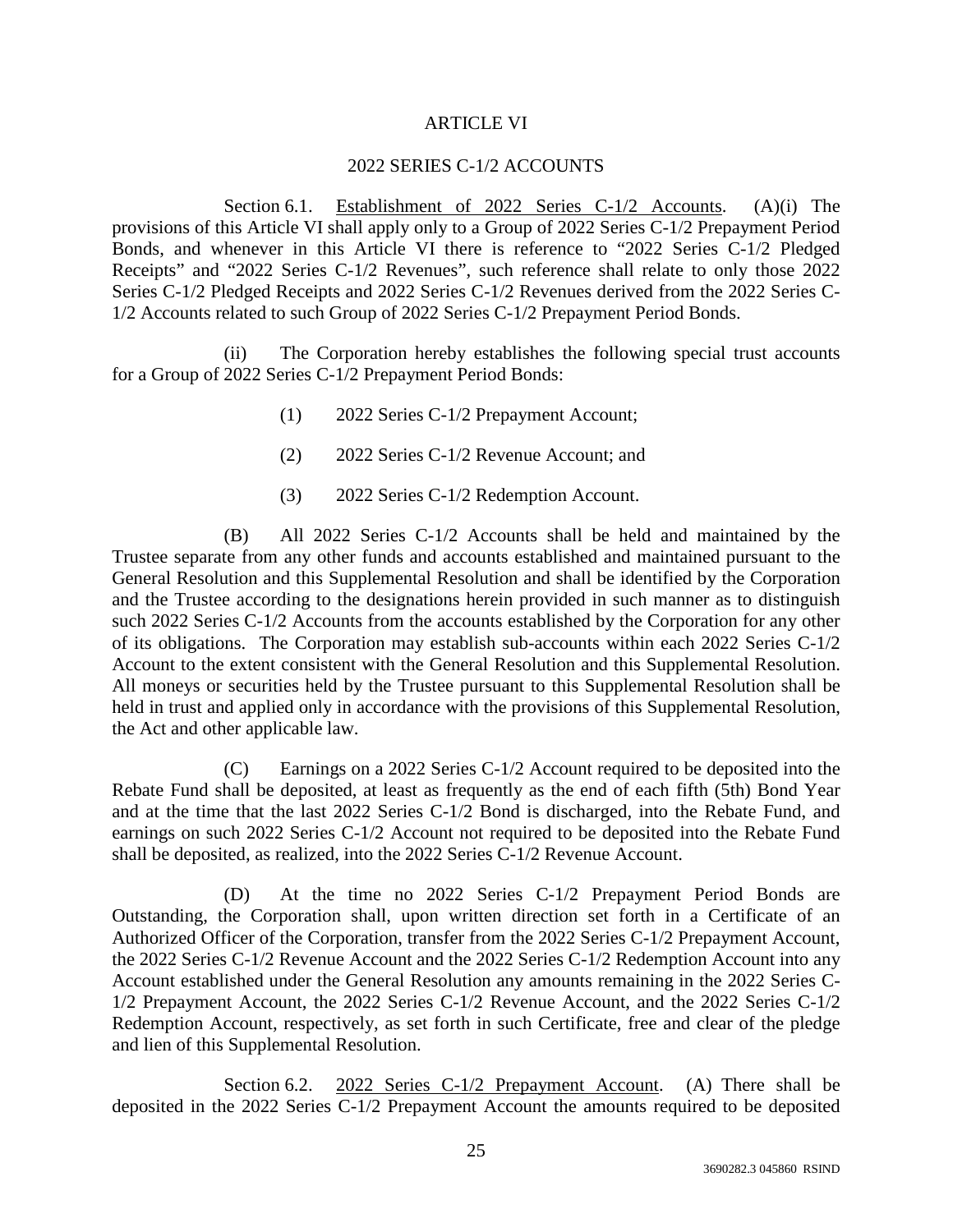therein pursuant to Section 5.1 of this Supplemental Resolution and any other amounts determined by the Corporation to be deposited therein from time to time.

(B) Amounts in the 2022 Series C-1/2 Prepayment Account shall be expended only (i) to purchase or redeem 2022 Series C-1/2 Bonds as described herein, (ii) to pay principal of and interest on the 2022 Series C-1/2 Prepayment Period Bonds when due, to the extent amounts in the 2022 Series C-1/2 Revenue Account, the Revenue Account established pursuant to the General Resolution and the 2022 Series C-1/2 Redemption Account are insufficient for such purpose, (iii) to make a transfer of funds to the Bond Proceeds Account established pursuant to the General Resolution, or to the Corporation, as described in subsection (D) below, and (iv) to make a transfer of funds to the Bond Proceeds Account as provided in Section 5.1.

Notwithstanding the foregoing, in the case of any withdrawal pursuant to this subsection (B), the Corporation may not withdraw money from the  $2022$  Series C-1/2 Prepayment Account unless: (i) the Corporation delivers to the Trustee a Cash Flow Statement or a Cash Flow Certificate and (ii) the amount remaining in the 2022 Series C-1/2 Prepayment Account and the 2022 Series C-1/2 Redemption Account after a withdrawal is at least equal to the principal amount of the 2022 Series C-1/2 Prepayment Period Bonds.

(C) At least one (1) day prior to each Interest Payment Date, the Corporation shall deliver to the Trustee a Certificate of an Authorized Officer of the Corporation setting forth the amounts, if any, necessary and available to pay the principal of and interest on a Group of 2022 Series C-1/2 Prepayment Period Bonds from the amount on deposit in the 2022 Series C-1/2 Prepayment Account, after taking into account the amount on deposit for such use in the 2022 Series C-1/2 Revenue Account and the Revenue Account. On each Interest Payment Date the Trustee shall transfer the amounts so stated to the 2022 Series C-1/2 Revenue Account.

(D) Subject to subsection (B) above, (i) on any date on or after the date the Trustee gives notice, pursuant to Section 6.5 of the General Resolution, of the redemption of a principal amount of 2022 Series C-1/2 Prepayment Period Bonds, the Corporation may direct the Trustee in writing to transfer amounts in the related 2022 Series C-1/2 Prepayment Account, not exceeding such principal amount, to the Bond Proceeds Account or to the Corporation (free and clear of the pledge and lien of this Supplemental Resolution), whereupon the Trustee shall comply with such direction of the Corporation.

(E) At any time the Corporation may direct the Trustee in writing to transfer amounts in the 2022 Series C-1/2 Prepayment Account to the 2022 Series C-1/2 Redemption Account or to apply such amounts directly to the redemption, purchase or retirement of 2022 Series C-1/2 Prepayment Period Bonds in accordance with their terms and the provisions hereof and of Article VI of the General Resolution, whereupon the Trustee shall comply with such direction of the Corporation.

Section 6.3. 2022 Series C-1/2 Revenue Account; Debt Service. (A) The Corporation shall cause all 2022 Series C-1/2 Pledged Receipts to be deposited promptly with the Trustee in the 2022 Series C-1/2 Revenue Account. There shall also be deposited in the 2022 Series C-1/2 Revenue Account any other amounts required to be deposited therein pursuant to this Supplemental Resolution.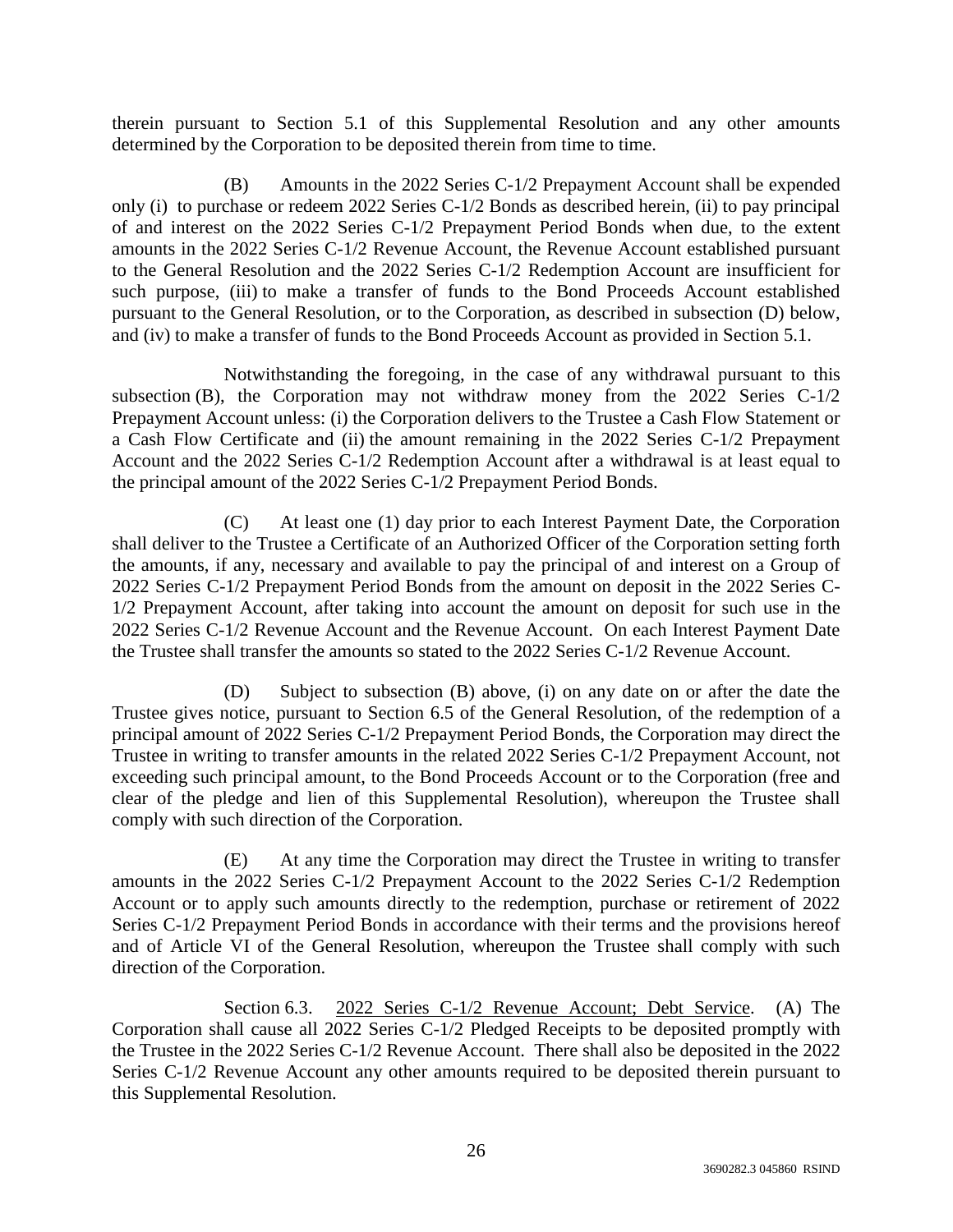(B) On or before each Interest Payment Date for 2022 Series C-1/2 Prepayment Period Bonds of a Group, the Trustee shall pay, from the sources described below and in the order of priority indicated, the amounts required for the payment of the Principal Installments, if any, and interest due on Outstanding 2022 Series C-1/2 Prepayment Period Bonds of such Group on such date, and on or before the Redemption Date or date of purchase (but not with respect to any purchase pursuant to the Mandatory Purchase Provision), the amounts required for the payment of accrued interest on Outstanding 2022 Series C-1/2 Prepayment Period Bonds of such Group to be redeemed or purchased on such date, unless the payment of such accrued interest shall be otherwise provided for, as follows:

(1) first, from the 2022 Series C-1/2 Revenue Account, and to the extent the moneys therein are insufficient for said purpose,

(2) second, from the Revenue Account established pursuant to the General Resolution, and to the extent the moneys therein are insufficient for said purpose,

(3) third, from the 2022 Series C-1/2 Redemption Account, and to the extent the moneys therein are insufficient for said purpose,

(4) fourth, from the 2022 Series C-1/2 Prepayment Account, and to the extent the moneys therein are insufficient for said purpose,

(5) fifth, from any other moneys held by the Trustee under the General Resolution and available for such purpose.

(C) On each Interest Payment Date, the Trustee shall deliver to the Corporation a Certificate of an Authorized Officer of the Trustee containing a statement which sets forth, as of such date, the amount remaining in the 2022 Series C-1/2 Revenue Account as of such date after deducting all payments required to have been made pursuant to subsection (B) of this Section 6.3 and the amount, if any, required to be transferred to the Trustee and the Corporation in order to satisfy the requirement of this Section 6.3. Concurrently with the delivery of such Certificate, the Trustee shall transfer from the 2022 Series C-1/2 Revenue Account (after providing for all payments required to have been made pursuant to subsection (B) of this Section 6.3) (i) first, if so directed by the Corporation, to the Trustee, an amount equal to the Trustee's unpaid fees and expenses, and (ii) second, to the entities providing Investment Securities with respect to the Initial 2022 Series C-1/2 Accounts or any arrangements or agreements with respect thereto, amounts equal to the fees due and payable on or before the next succeeding Interest Payment Date to such entities, as designated in a Certificate of an Authorized Officer of the Corporation. The amount remaining after making the transfers or payments required hereinbefore shall be retained in the 2022 Series C-1/2 Revenue Account.

(D) Notwithstanding any other provision of this Section 6.3 to the contrary, the Trustee may at any time make transfers from the 2022 Series C-1/2 Revenue Account, upon the written direction of an Authorized Officer of the Corporation, to the 2022 Series C-1/2 Redemption Account for the purposes of the 2022 Series C-1/2 Redemption Account. No such transfer shall be made, however, unless there is on deposit in the 2022 Series C-1/2 Revenue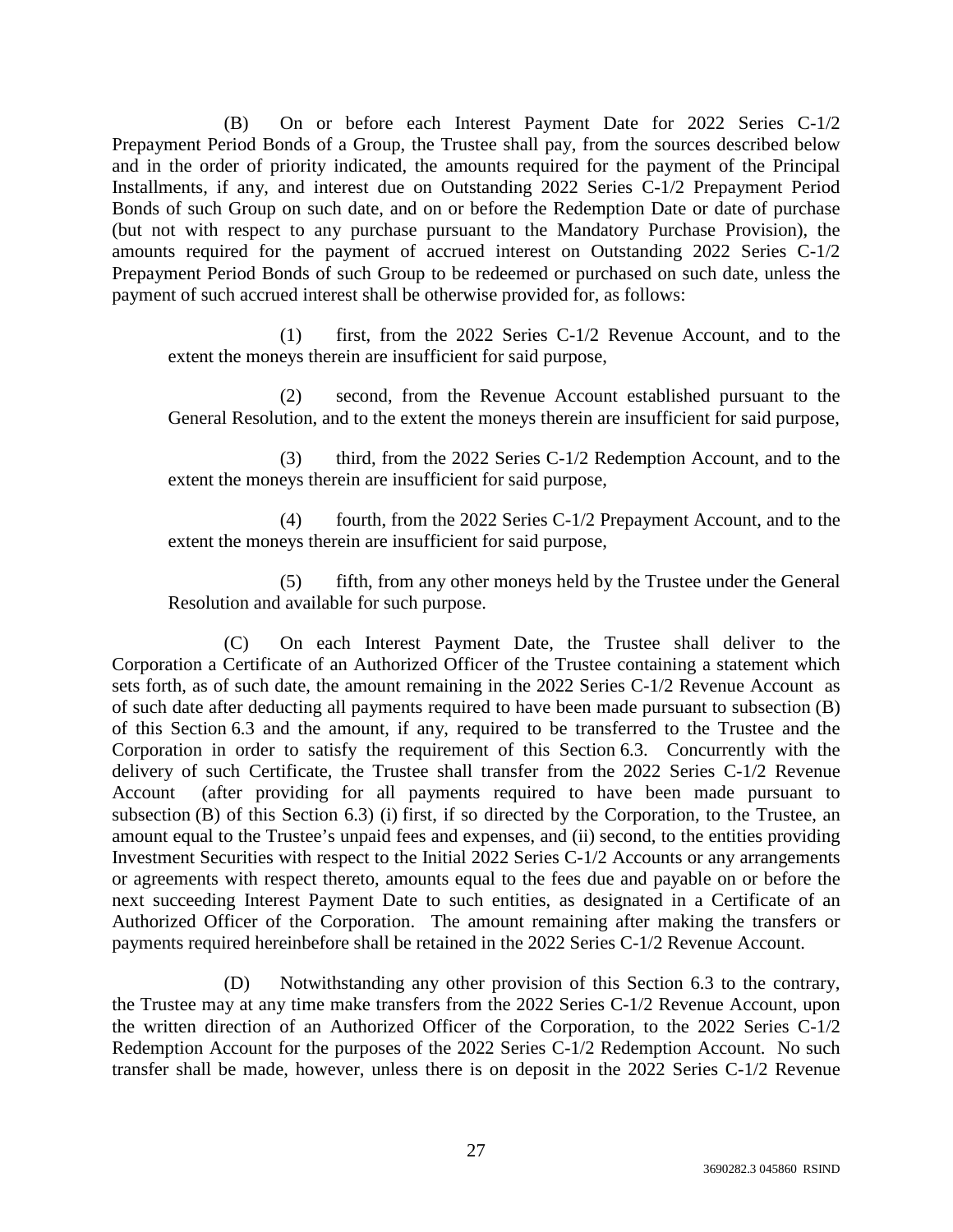Account after such transfer an amount equal to the Debt Service accrued on all Outstanding 2022 Series C-1/2 Prepayment Period Bonds as of the date of such transfer.

(E) Notwithstanding any other provision of this Section 6.3 to the contrary, no payments shall be required to be made into the 2022 Series C-1/2 Revenue Account so long as the amount on deposit therein shall be sufficient to pay all Outstanding 2022 Series C-1/2 Prepayment Period Bonds in accordance with their terms, and any 2022 Series C-1/2 Revenues thereafter received by the Corporation shall be deposited in the Revenue Account.

Section 6.4. 2022 Series C-1/2 Redemption Account. (A) There shall be deposited in the 2022 Series C-1/2 Redemption Account any amounts which are required to be deposited therein pursuant to this Supplemental Resolution and any other amounts available therefor and determined by the Corporation to be deposited therein. The Trustee shall apply amounts from the sources described in subsection (C) of this Section 6.4 equal to amounts so deposited in the 2022 Series C-1/2 Redemption Account to the purchase or redemption of 2022 Series C-1/2 Prepayment Period Bonds at the times and in the manner provided in this Section 6.4 and Article VI of the General Resolution.

(B) At any time before the forty-fifth (45th) day prior to the day upon which 2022 Series C-1/2 Prepayment Period Bonds of a Group are to be paid or redeemed from such amounts, the Trustee shall, if so directed in writing by the Corporation, apply amounts from the sources described in subsection (C) of this Section 6.4 equal to amounts in the 2022 Series C-1/2 Redemption Account to the purchase of any 2022 Series C-1/2 Prepayment Period Bonds of such Group in lieu of redemption. The Trustee shall purchase 2022 Series C-1/2 Prepayment Period Bonds of such Group at such times, for such prices, in such amounts and in such manner as the Corporation shall from time to time direct. The purchase price paid by the Trustee (excluding accrued interest but including any brokerage and other charges) for any 2022 Series C-1/2 Prepayment Period Bond purchased shall not exceed the Redemption Price of such 2022 Series C-1/2 Prepayment Period Bond. In the event the Trustee is able to purchase 2022 Series C-1/2 Prepayment Period Bonds of such Group at a price less than the Redemption Price at which 2022 Series C-1/2 Prepayment Period Bonds of such Group were to be redeemed, then, after the payment by the Trustee of the purchase price of 2022 Series C-1/2 Prepayment Period Bonds of such Group and after payment of any amounts due on the Redemption Date following such purchase, the Trustee shall pay an amount not greater than the difference between the amount of such purchase price and the amount of such Redemption Price to, or at the direction of, the Corporation.

(C) On or before a Redemption Date or date of purchase of a Group of 2022 Series C-1/2 Prepayment Period Bonds pursuant to subsection (B) of this Section 6.4, the Trustee shall pay, from the sources described below and in the order of priority indicated, the amounts required for the payment of the principal of Outstanding 2022 Series C-1/2 Prepayment Period Bonds of such Group to be redeemed or purchased and cancelled on such date, as follows:

(1) first, from the 2022 Series C-1/2 Redemption Account, and to the extent the moneys therein are insufficient for such purpose,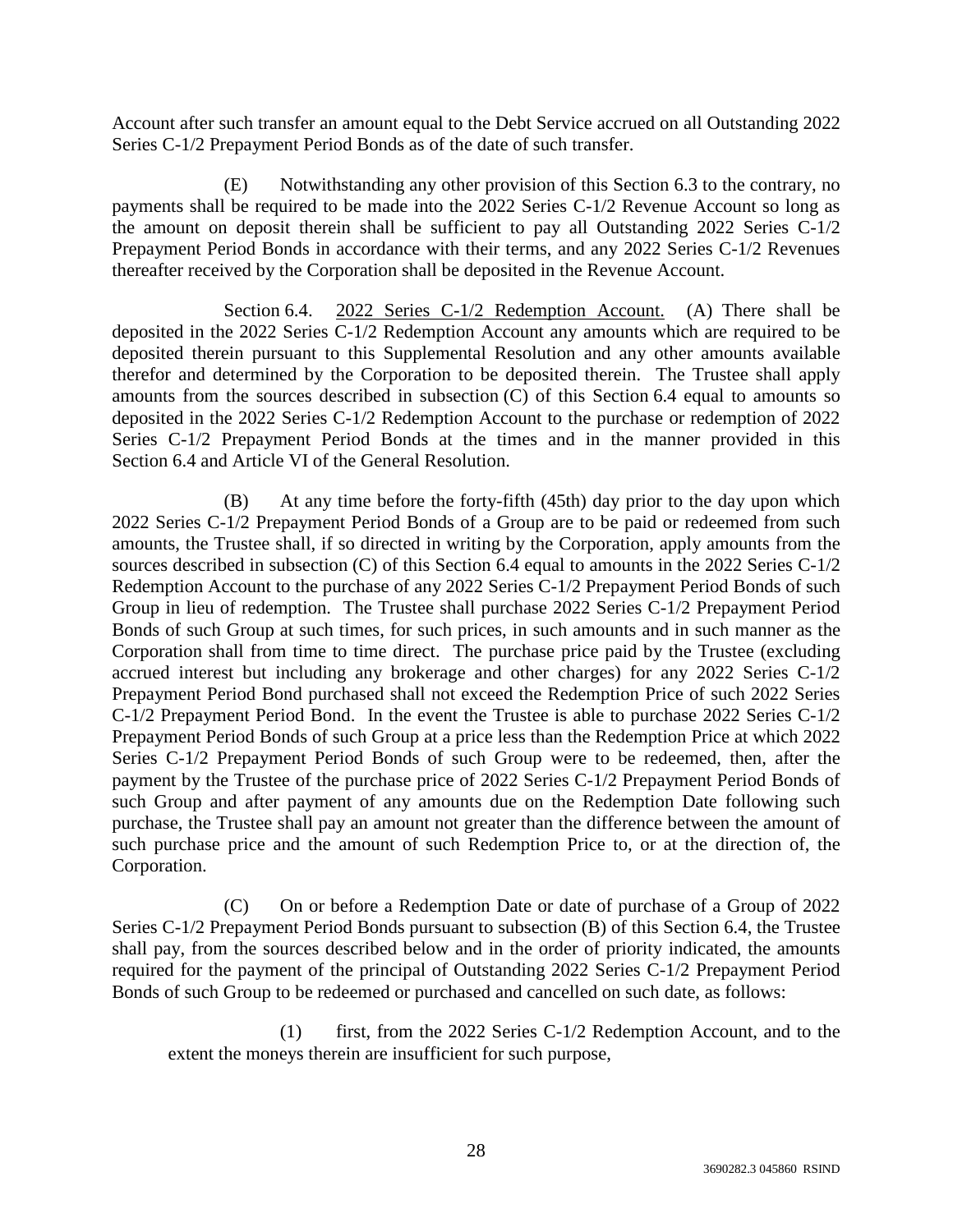(2) second, from the 2022 Series C-1/2 Revenue Account, and to the extent the moneys therein are insufficient for such purpose,

(3) third, from the 2022 Series C-1/2 Prepayment Account, and to the extent the moneys therein are insufficient for such purpose,

(4) fourth, from the Revenue Account established pursuant to the General Resolution, and to the extent the moneys therein are insufficient for such purpose,

(5) fifth, from any other moneys held by the Trustee under the General Resolution and available for such purpose.

Except as otherwise specifically provided herein, the Trustee shall have no obligation to purchase or attempt to purchase 2022 Series C-1/2 Prepayment Period Bonds of a Group at a price below par or at any other price and any arm's-length purchase by the Trustee shall conclusively be deemed fair and reasonable.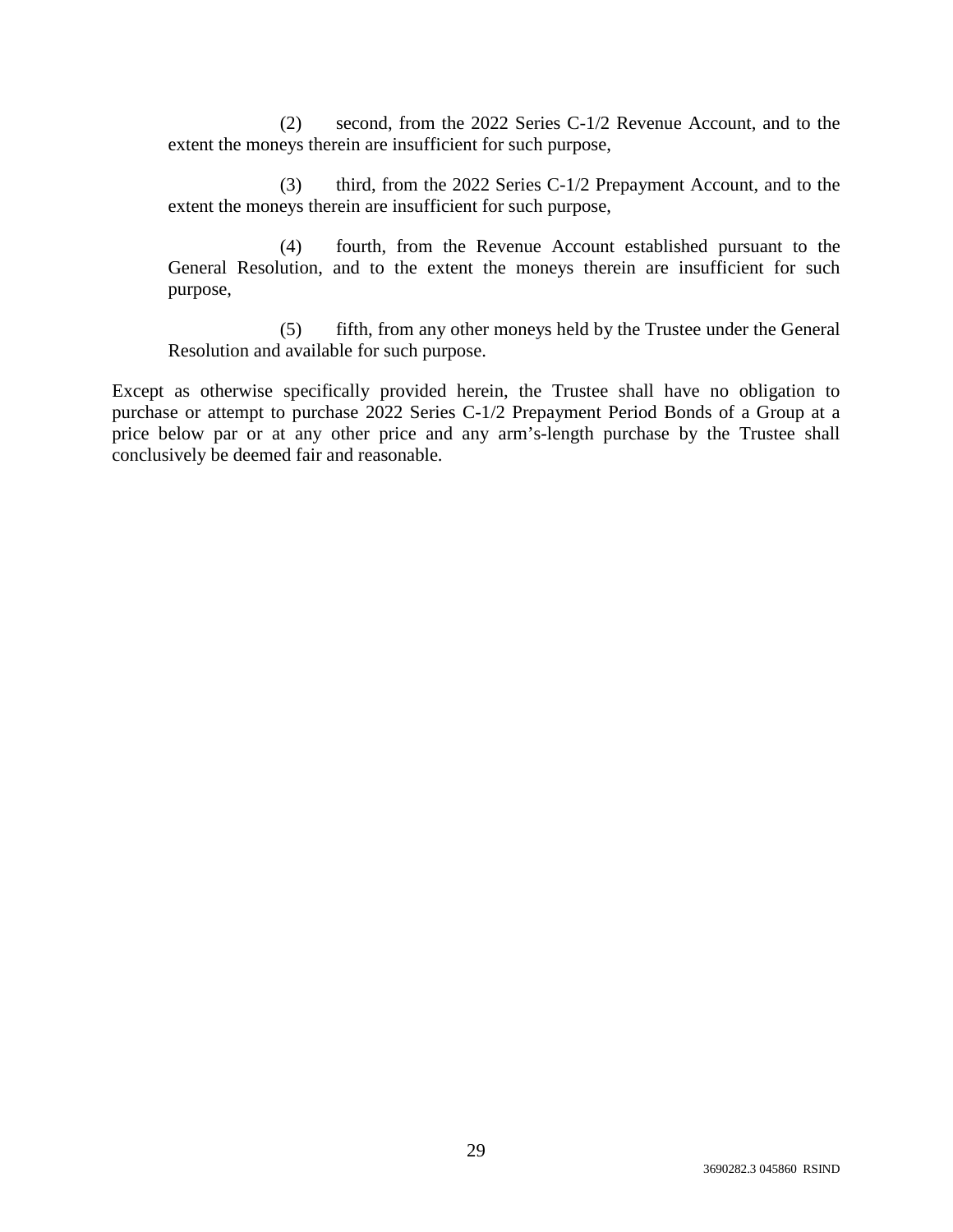#### ARTICLE VII

#### FORM

Section 7.1. Form of 2022 Series C-1/2 Bonds. Subject to the provisions of the General Resolution, and except as provided in Section 2.3(D) hereof with respect to 2022 Series C-1/2 Variable Rate Bond, the 2022 Series C-1/2 Bonds of each Series shall be in substantially the following form, with necessary and appropriate variations, omissions and insertions as permitted by the General Resolution and this Supplemental Resolution (including, but not limited to, variations, omissions and insertions necessary in connection with the remarketing of one or more Series of 2022 Series C-1/2 Variable Rate Bonds as 2022 Series C-1/2 Prepayment Period Bonds or otherwise):

#### (FORM OF REGISTERED BOND)

No. C-[1][2]-R-\_\_\_ CUSIP:

## NEW YORK CITY HOUSING DEVELOPMENT CORPORATION MULTI-FAMILY HOUSING REVENUE BOND, 2022 SERIES C-[1][2]

#### MATURITY DATE:

REGISTERED OWNER: Cede & Co. INITIAL DATE:

PRINCIPAL AMOUNT: INTEREST RATE:

NEW YORK CITY HOUSING DEVELOPMENT CORPORATION (herein sometimes called the "Corporation"), a corporate governmental agency, constituting a public benefit corporation, created and existing under and pursuant to the laws of the State of New York (herein sometimes called the "State"), acknowledges itself indebted to, and for value received, hereby promises to pay, solely from the sources hereinafter provided, to the REGISTERED OWNER (as set forth above), upon presentation and surrender of this bond at the corporate trust office in the City of New York, New York of the Trustee hereinafter mentioned on the MATURITY DATE (unless redeemed prior thereto as hereinafter provided), the PRINCIPAL AMOUNT specified above, and to pay, solely from said sources, interest thereon from the most recent Interest Payment Date to which interest has been paid, or, if no interest has been paid, from the INITIAL DATE specified above, until the earlier of the maturity or redemption of this bond, initially at the per annum INTEREST RATE specified above, payable on the dates, as determined in accordance with the provisions of the hereinafter defined Resolutions. Both the principal of and the interest on this bond are payable in any coin or currency of the United States of America which, on the respective dates of payment thereof, shall be legal tender for the payment of public and private debts. Payment of the interest on this bond on any Interest Payment Date will be made to the person appearing on the bond registration books of the Corporation as the registered owner hereof as of the fifteenth (15th) day next preceding such Interest Payment Date, such interest to be paid by check or draft mailed to the registered owner at such registered owner's address.

30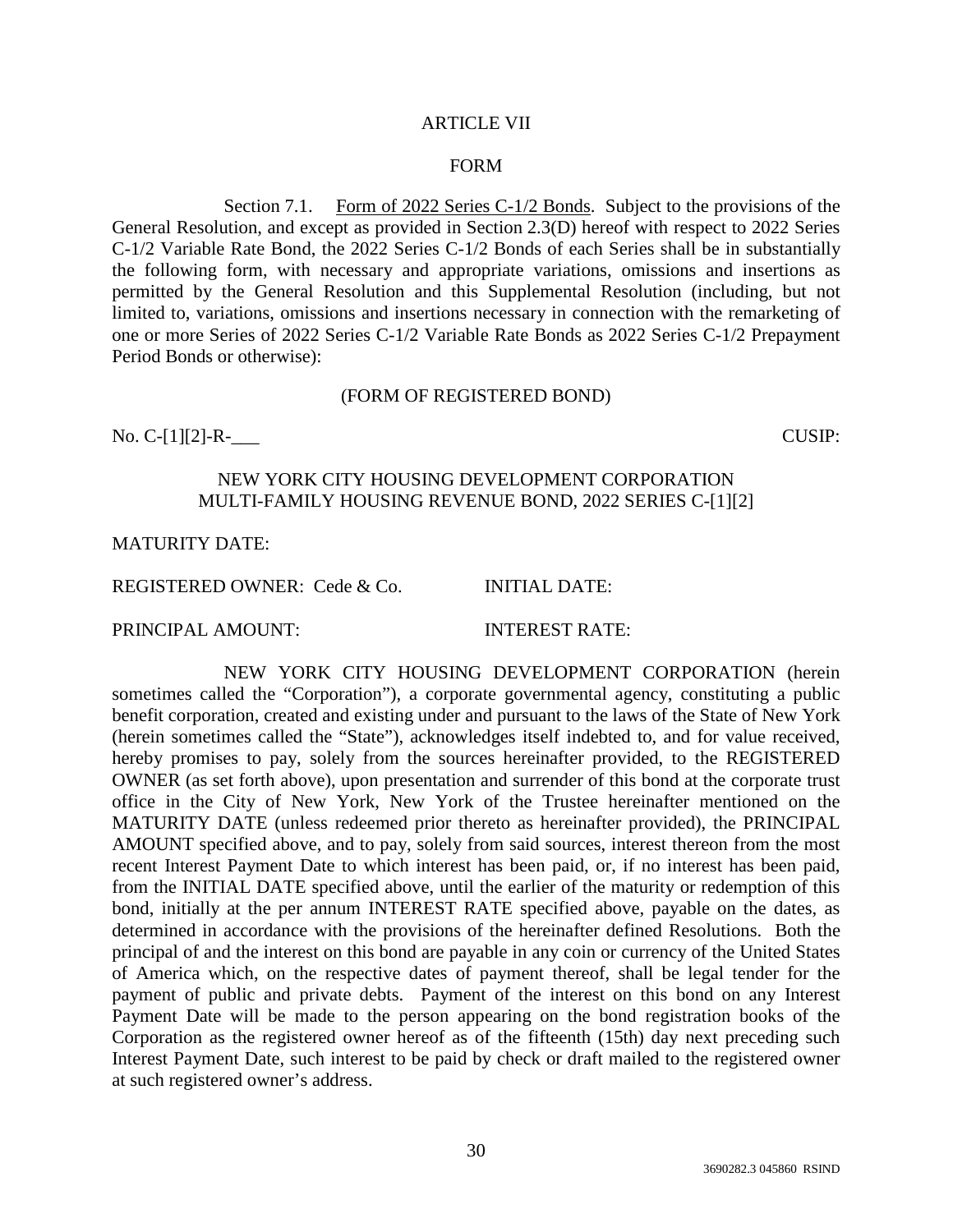This bond is one of the bonds of a duly authorized issue of bonds in the aggregate principal amount of [\$\_\_\_\_\_\_\_\_\_\_][\$\_\_\_\_\_\_\_\_\_\_\_], designated "Multi-Family Housing Revenue Bonds, 2022 Series C-[1][2]" (herein called the "2022 Series C-[1][2] Bonds"), authorized to be issued under and pursuant to the "New York City Housing Development Corporation Act", Article XII of the Private Housing Finance Law (Chapter 44-b of the Consolidated Laws of the State of New York, as amended) (the "Act") and a resolution of the Corporation adopted on July 27, 1993, as amended, and entitled: "Multi-Family Housing Revenue Bonds Bond Resolution" (herein called the "General Resolution") and a supplemental resolution of the Corporation adopted on \_\_\_\_\_\_\_\_\_\_\_\_\_\_\_\_\_ and entitled: "Three Hundred Thirty-Seventh Supplemental Resolution Authorizing the Issuance of Multi-Family Housing Revenue Bonds, 2022 Series C-1 and 2022 Series C-2" (herein called the "Three Hundred Thirty-Seventh Supplemental Resolution"; the Three Hundred Thirty-Seventh Supplemental Resolution and the General Resolution being collectively herein called the "Resolutions"), for the purpose of providing the Corporation with moneys to finance the Long-Term Portions of the 2022 Series C Senior Mortgage Loans, [part of] the Short-Term Portions of the 2022 Series C Senior Mortgage Loans, and the 2022 Series C Subordinate Mortgage Loans, [and to refund the Prior Bonds] (as such terms are defined in the Three Hundred Thirty-Seventh Supplemental Resolution). Upon the terms and conditions prescribed by the General Resolution, bonds in addition to the 2022 Series C-[1][2] Bonds may be issued by the Corporation on a parity with or subordinate to the 2022 Series C-[1][2] Bonds for the purposes described in the General Resolution. Any capitalized term used herein and not otherwise defined shall have the same meaning as set forth in the Resolutions, unless the context otherwise requires.

As provided in the Resolutions, the 2022 Series C-[1][2] Bonds issued pursuant to the Resolutions may bear interest at different rates, mature at different times and, subject to the provisions thereof, may otherwise vary. All Bonds issued and to be issued under the General Resolution are and will be equally secured by the pledges and covenants made therein except as otherwise expressly provided or permitted in the Resolutions. Copies of the Resolutions are on file at the office of the Corporation and at the corporate trust office of The Bank of New York Mellon, as trustee under the Resolutions (herein called the "Trustee"), in the Borough of Manhattan, City and State of New York, and reference to the Resolutions and any and all supplements thereto and modifications and amendments thereof and to the Act is made for a description of the pledges and covenants securing the 2022 Series C-[1][2] Bonds, the nature, extent and manner of enforcement of such pledges, the rights and remedies of the registered owners of the 2022 Series C-[1][2] Bonds with respect thereto and the terms and conditions upon which the 2022 Series C-[1][2] Bonds have been issued and may be issued thereunder. Upon certain conditions contained in the Resolutions, the provisions thereof may be discharged and satisfied prior to the maturity of the 2022 Series C-[1][2] Bonds. To the extent and in the manner permitted by the terms of the General Resolution, the provisions of the General Resolution or any resolution amendatory thereof or supplemental thereto may be modified or amended by the Corporation, with the written consent of the owners of at least two-thirds in principal amount of the Bonds then Outstanding, and, in case less than all of the Bonds would be affected thereby, with such consent of the owners of at least two-thirds in principal amount of the Bonds so affected then Outstanding. If such modification or amendment will by its terms not take effect so long as any Bonds of any specified series and maturity remain Outstanding, however, the consent of the owners of such Bonds shall not be required. In addition, to the extent and in the manner permitted by the terms of the General Resolution, the supplemental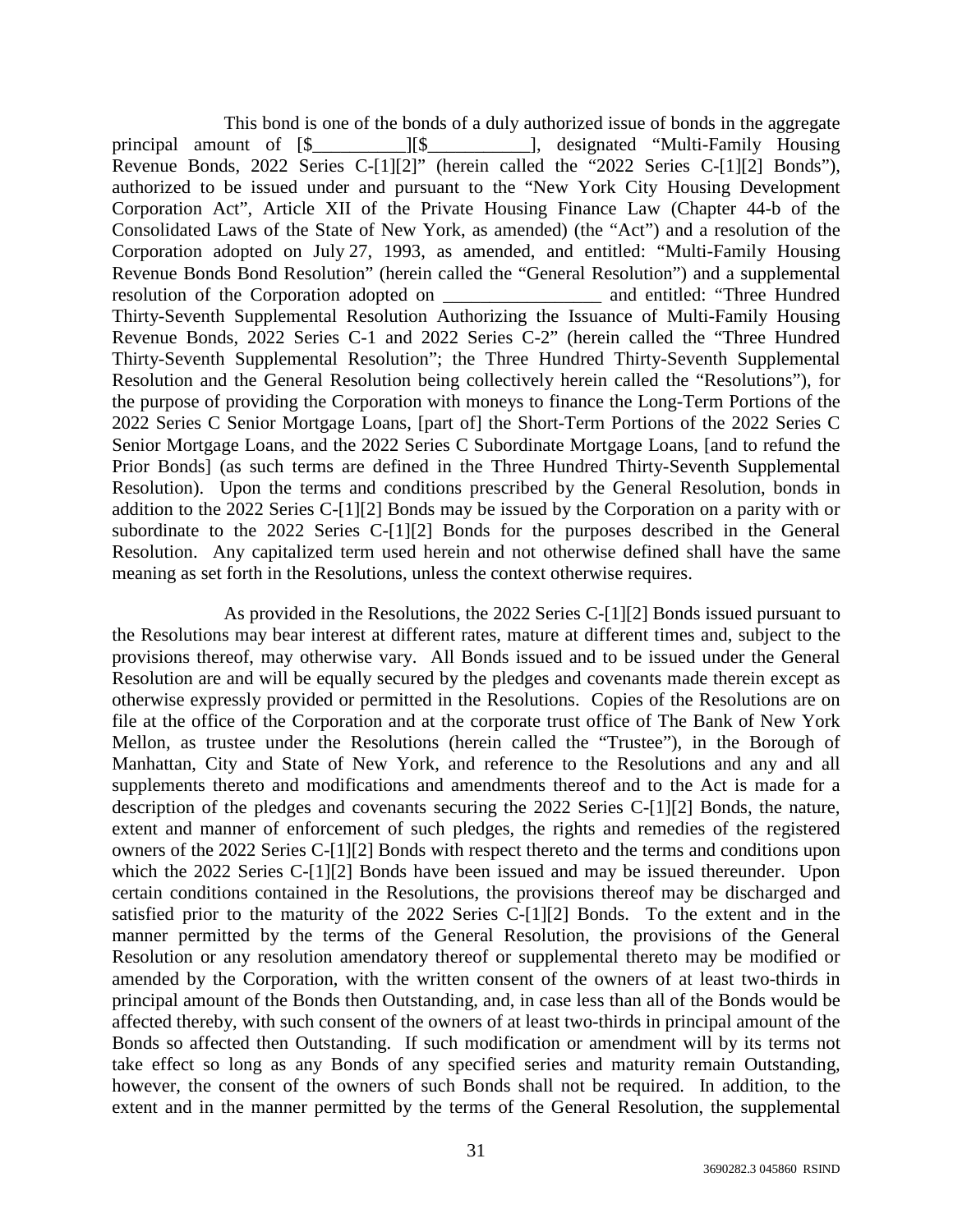resolution authorizing the issuance of the 2022 Series C-[1][2] Bonds may, if no Bonds other than the 2022 Series C-[1][2] Bonds are thereby affected, be modified or amended by the Corporation, with the written consent of the owners of at least two-thirds in principal amount of the 2022 Series C-[1][2] Bonds then Outstanding. The owner of this 2022 Series C-[1][2] Bond shall have no right to enforce the provisions of the Resolutions, to institute action to enforce the provisions of the Resolutions or to institute, appear in or defend any suit or other proceeding with respect thereto, except as provided in the Resolutions. Upon the occurrence of certain events, on the conditions, in the manner and with the effect set forth in the General Resolution, the principal of all the Bonds issued thereunder and then Outstanding, together with interest accrued thereon, may become or may be declared due and payable before the maturity thereof.

Under certain circumstances described in the Resolutions, the interest rate on this 2022 Series C-[1][2] Bond may be changed to a Daily Rate, a Weekly Rate, an Index Rate, a Term Rate, a Flexible Rate, or a Fixed Rate, and after any such change, back to a Daily Rate, Weekly Rate, Index Rate, Flexible Rate, Term Rate or Fixed Rate.

This bond is transferable, as provided in the Resolutions, only upon the books of the Corporation kept for that purpose at the office of the Trustee by the registered owner hereof in person or by such registered owner's attorney duly authorized in writing, upon surrender of this bond together with a written instrument of transfer satisfactory to the Trustee duly executed by the registered owner or such registered owner's attorney duly authorized in writing, and thereupon a new fully registered 2022 Series C-[1][2] Bond or Bonds in the same aggregate principal amount and of the same maturity and interest rate, shall be issued to the transferee in exchange therefor as provided in the General Resolution and upon the payment of the charges, if any, therein prescribed. The Corporation and the Trustee for this bond may treat and consider the person in whose name this bond is registered as the absolute owner hereof for the purpose of receiving payment of, or on account of, the principal or Redemption Price, if any, hereof and interest due hereon and for all other purposes whatsoever.

The 2022 Series C-[1][2] Bonds are issuable solely in fully registered form in the denomination of \$5,000 each or in denominations of any whole multiple thereof during a [Fixed][Term] Rate Period. Subject to the conditions and upon the payment of the charges, if any, contained in the Resolutions, 2022 Series C-[1][2] Bonds, upon surrender thereof at the corporate trust office of the Trustee with a written instrument of transfer satisfactory to the Trustee, duly executed by the registered owner or such registered owner's attorney duly authorized in writing, may, at the option of the registered owner thereof, be exchanged for an equal aggregate principal amount of 2022 Series C-[1][2] Bonds, of any other authorized denominations, of the same maturity, interest rate and CUSIP number.

This bond and the issue of which it forms a part are special revenue obligations of the Corporation payable solely out of the revenues and assets pledged therefor pursuant to the General Resolution. There are pledged to the payment of the principal or Redemption Price, if any, hereof and interest hereon in accordance with the provisions of the General Resolution, (i) the Revenues and (ii) all moneys and securities held in any Account established by the General Resolution, subject only to the provisions of the General Resolution permitting the use and application thereof for the purposes and on the conditions set forth in the General Resolution. Such pledge and other obligations of the Corporation may be discharged, wholly or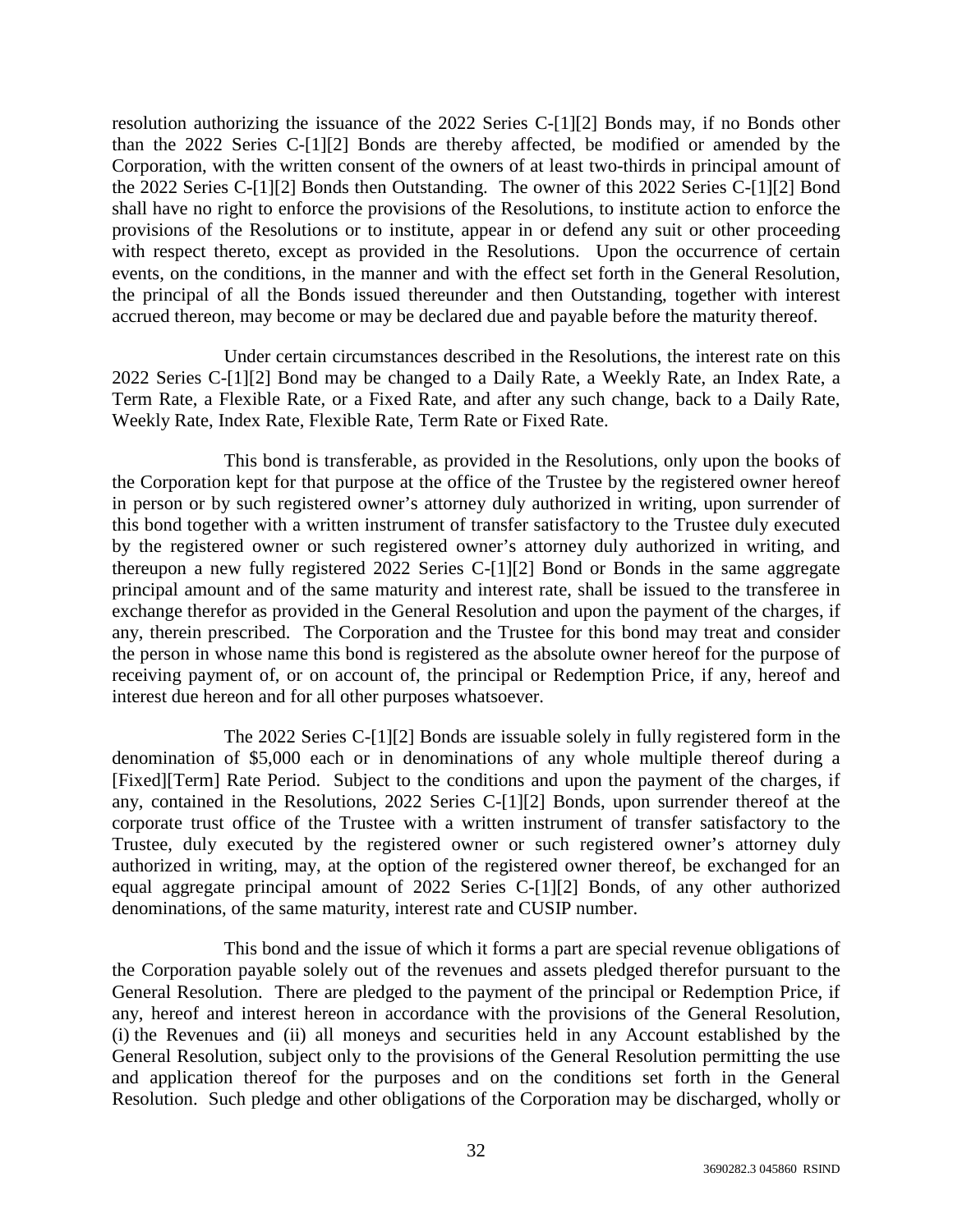in part, at or prior to the maturity of the Bonds upon the making of provision for the payment of the principal thereof and the interest thereon on the terms and conditions set forth in the General Resolution.

The 2022 Series C-[1][2] Bonds shall be subject to redemption, including redemption at par, on the terms and conditions set forth in the Resolutions. This 2022 Series C-[1][2] Bond also is subject to mandatory tender for purchase (and, if the method of determining interest on this 2022 Series C-[1][2] Bond is changed, in certain circumstances, optional tender for purchase), on the terms and conditions set forth in the Resolutions.

Neither the members of the Corporation nor any other person executing the 2022 Series C-[1][2] Bonds shall be subject to any personal liability or accountability by reason of the issuance thereof.

The 2022 Series C-[1][2] Bonds shall not be a debt of either the State of New York or The City of New York and neither the State nor the City shall be liable thereon, nor shall the 2022 Series C-[1][2] Bonds be payable out of any funds of the Corporation other than those of the Corporation pledged therefor.

This bond shall not be valid or obligatory for any purpose or be entitled to any security or benefit under the Resolutions until the Certificate of Authentication hereon shall have been signed by the Trustee.

IT IS HEREBY CERTIFIED, RECITED AND DECLARED that all acts, conditions and things required by the Constitution and statutes of the State of New York and the Resolutions to exist, to have happened and to have been performed precedent to and in the issuance of this bond, exist, have happened and have been performed in due time, form and manner as required by law and that the issue of the 2022 Series C-[1][2] Bonds, together with all other indebtedness of the Corporation, is within every debt and other limit prescribed by law.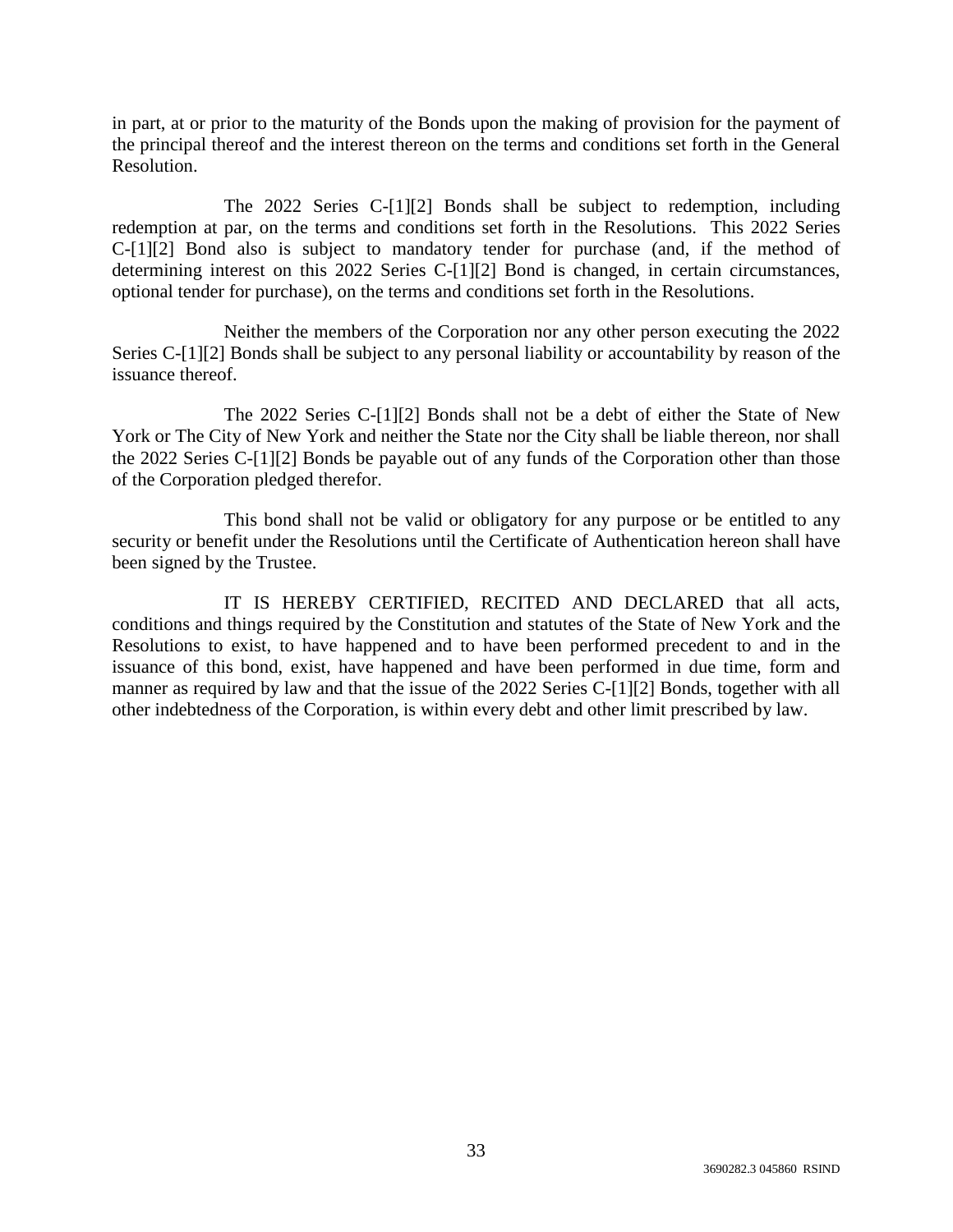IN WITNESS WHEREOF, the NEW YORK CITY HOUSING DEVELOPMENT CORPORATION has caused this bond to be executed in its name by the manual or facsimile signature of an Authorized Officer and its corporate seal (or a facsimile thereof) to be affixed, imprinted, engraved or otherwise reproduced hereon and attested by the manual or facsimile signature of its Secretary or Assistant Secretary, all as of this \_\_\_ day of\_\_\_\_\_\_\_\_, \_\_\_\_\_\_.

# NEW YORK CITY HOUSING DEVELOPMENT CORPORATION

By Authorized Officer

(SEAL)

Attest:

Secretary or Assistant Secretary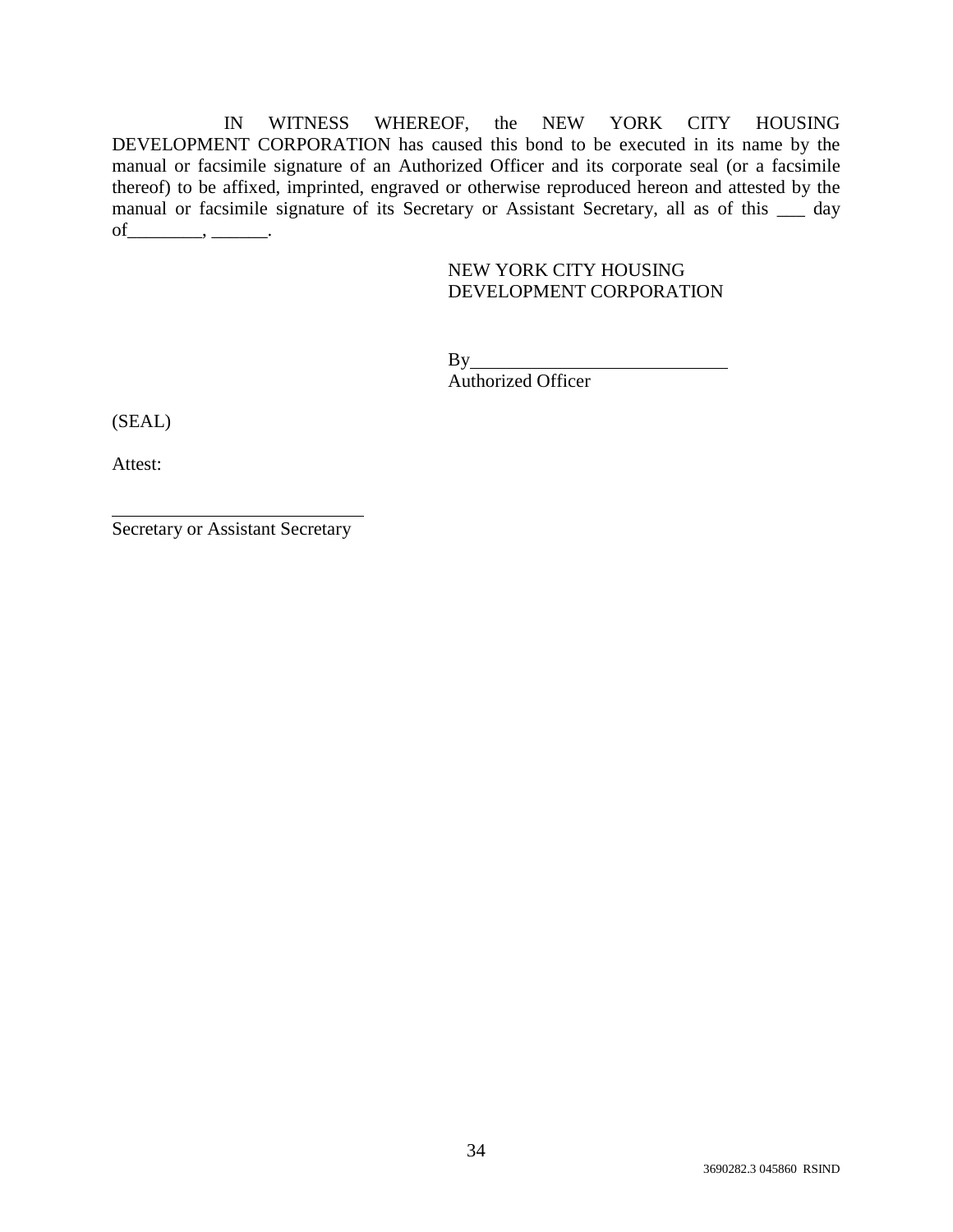# CERTIFICATE OF AUTHENTICATION

This bond is one of the 2022 Series C-[1][2] Bonds described in the withinmentioned Resolutions.

> THE BANK OF NEW YORK MELLON, as Trustee

 $By_$ Authorized Signature

Date of Authentication: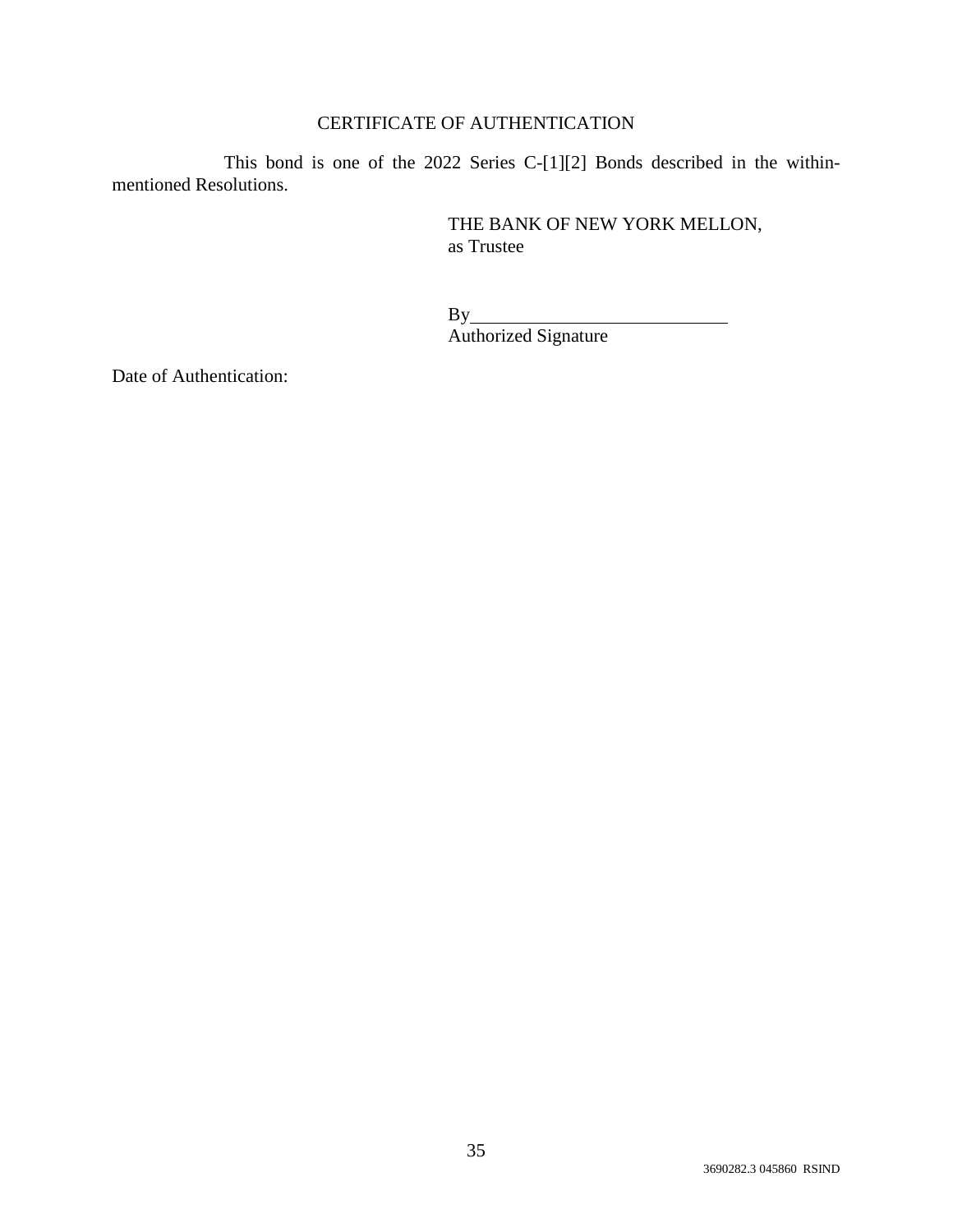# ASSIGNMENT

FOR VALUE RECEIVED the undersigned hereby sells, assigns and transfers unto Please Insert Social Security

or other Identifying Number of Assignee (For computer record only)

Please Print or Typewrite Name and Address of Transferee

the within Bond, and all rights thereunder, and hereby irrevocably constitutes and appoints Attorney to transfer the within Bond on the books kept for the registration thereof, with full power of substitution in the premises.

Dated:

NOTICE: The signature to this assignment must correspond with the name as it appears on the face of the within Bond in every particular, without alteration or enlargement or any change whatever.

Signature Guaranteed:

NOTICE: Signature(s) must be guaranteed by a registered broker-dealer or a commercial bank or trust company.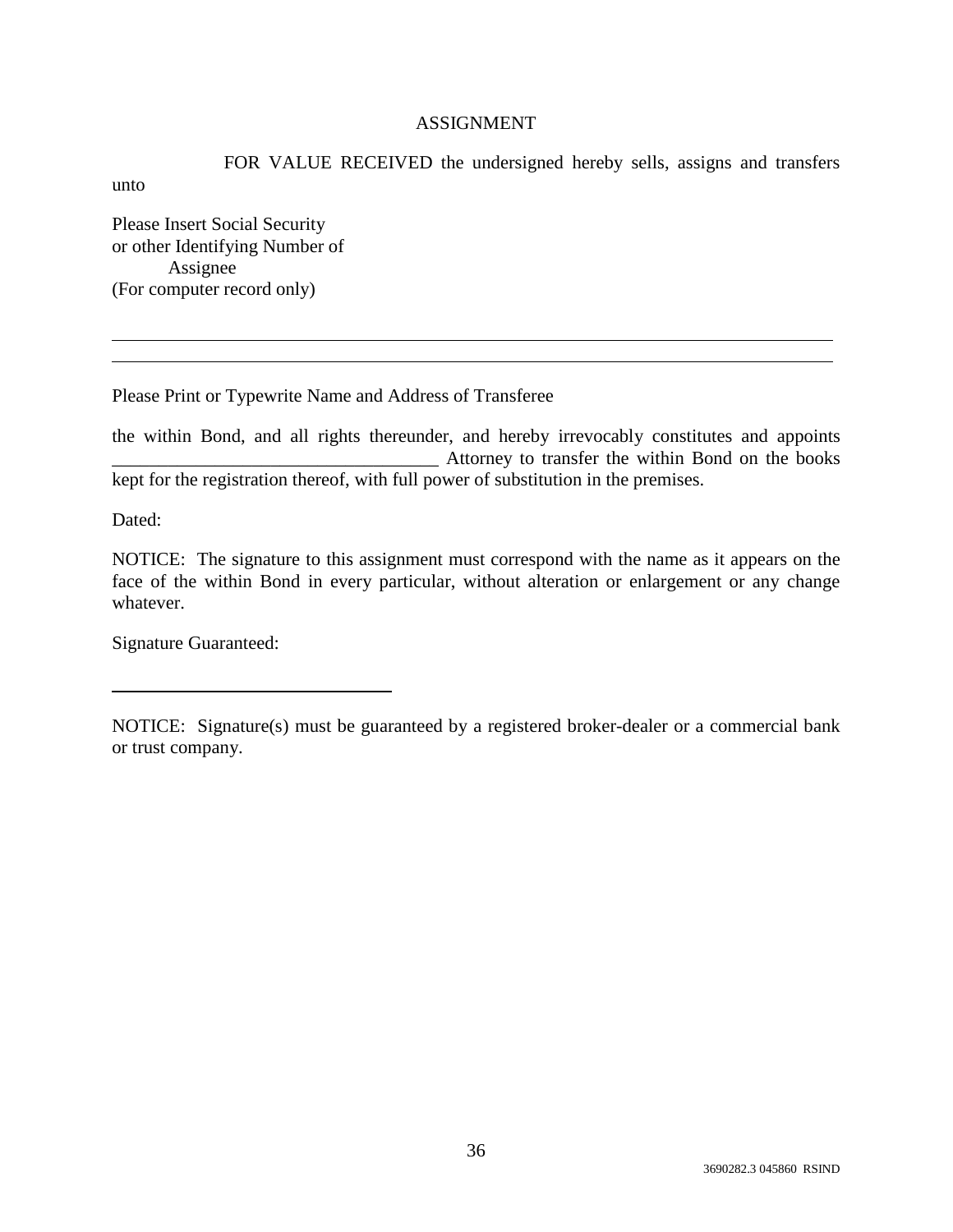# ARTICLE VIII

# ADDITIONAL PROVISIONS REGARDING THE 2022 SERIES C MORTGAGE LOANS AND THE 2022 SERIES C-1/2 BONDS

Section 8.1. Tax Covenants to Apply. The Corporation hereby designates the 2022 Series C-1/2 Bonds as Bonds to which the Corporation intends the provisions of Section 7.9 of the General Resolution to apply.

Section 8.2. Cash Equivalents. Notwithstanding anything to the contrary contained in the General Resolution, the Corporation may, at any time, provide to the Trustee one or more Cash Equivalents for deposit in the Debt Service Reserve Account in an amount not exceeding the amount of the Debt Service Reserve Account Requirement specified in this Supplemental Resolution. In the event any such Cash Equivalents are so provided in replacement of funds on deposit in the Debt Service Reserve Account, the Trustee shall make such deposit and transfer funds in an equivalent amount from the Debt Service Reserve Account to the Revenue Account.

Section 8.3. Valuation of the 2022 Series C Mortgage Loans. For purposes of the requirements of subsection (A) of Section 7.16 of the General Resolution, the 2022 Series C Senior Mortgage Loans, the 2022 Series C New Subordinate Mortgage Loans and the 2022 Series C Existing Subordinate Mortgage Loans shall be valued at the percentages of their respective 2022 Series C Mortgage Loan Pledged Principal Percentages of their respective outstanding principal balances set forth in Exhibit A-1, Exhibit A-2 and Exhibit A-3, respectively, [and the 2022 Series C Additional Mortgage Loans shall be valued at 100% of their respective outstanding principal balances]. The Corporation may increase or decrease each such percentage by furnishing to the Trustee (i) a Certificate of an Authorized Officer specifying such higher or lower percentage and (ii) evidence satisfactory to the Trustee that each Rating Agency shall have approved the use of such higher or lower percentage without such use having an adverse effect on its rating on the Bonds.

Section 8.4. Covenant to Maintain Cash and Cash Equivalents. During the 2022 Series C-1/2 Prepayment Period, if any, with respect to any Group of 2022 Series C-1/2 Bonds, the Corporation covenants to maintain unencumbered cash and Cash Equivalents under this Supplemental Resolution and the General Resolution which shall be available to pay the Purchase Price of a Group of 2022 Series C-1/2 Prepayment Period Bonds, in an amount equal to the aggregate Purchase Price of all 2022 Series C-1/2 Prepayment Period Bonds of such Group, on the assumption that all 2022 Series C-1/2 Prepayment Period Bonds of such Series will be tendered for purchase on the next mandatory tender date but not remarketed.

Section 8.5. Investment of Amounts During 2022 Series C-1/2 Prepayment Period. Any cash or Cash Equivalents maintained hereunder and under the General Resolution, to the extent necessary to comply with the covenant set forth in Section 8.4 hereof, shall only be invested as set forth in Section 5.2 hereof.

Section 8.6. Certain Amounts Relating to Acquired Projects to Constitute Pledged Receipts or Recoveries of Principal. With respect to any Acquired Project, (i) Acquired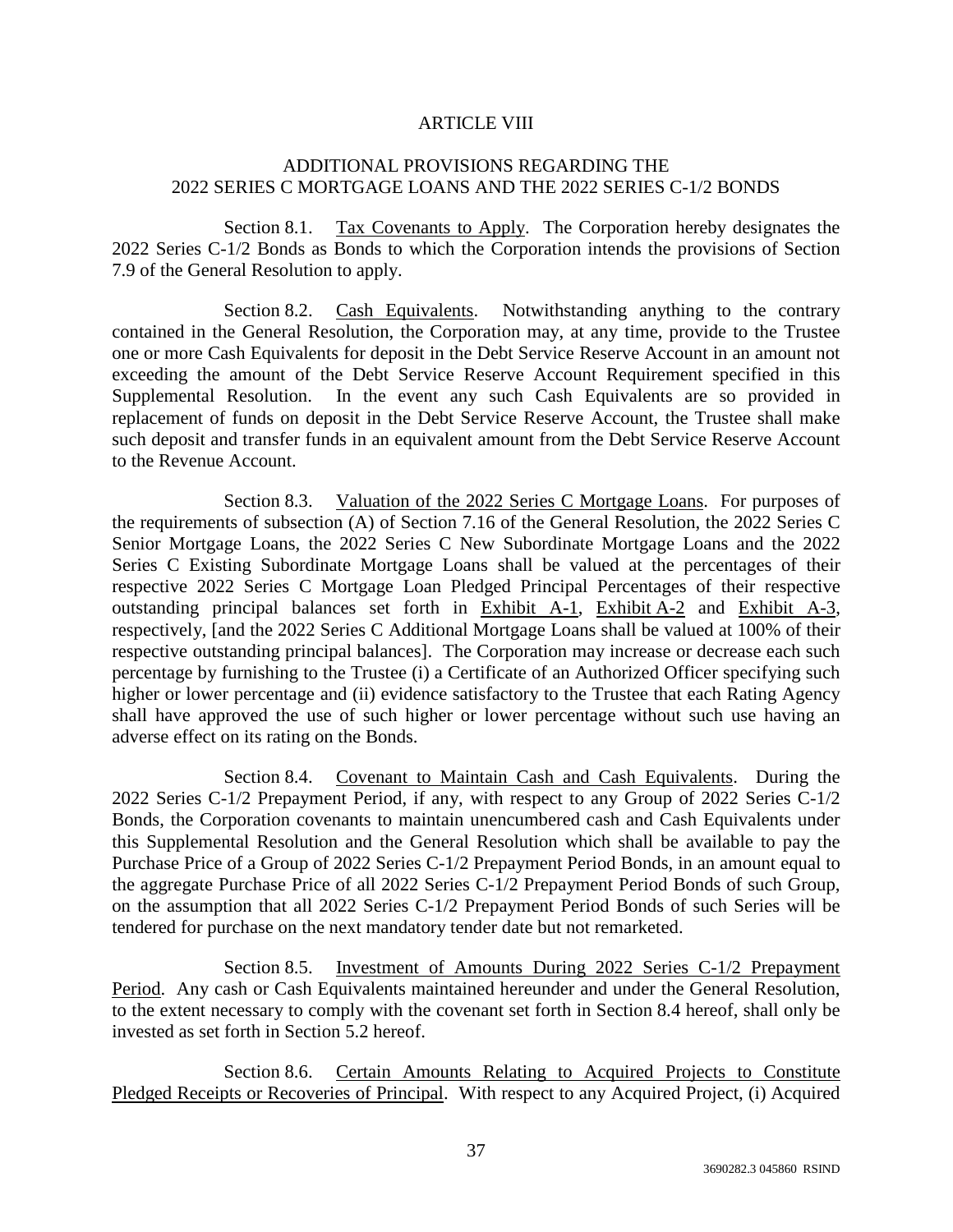Project Net Operating Income shall constitute Pledged Receipts, and (ii) the 2022 Series C Mortgage Loan Pledged Principal Percentage of the proceeds of sale of such Acquired Project shall constitute Recoveries of Principal.

Section 8.7. Additional Provisions Regarding Enforcement and Foreclosure of Mortgages; Alternatives. With respect to the 2022 Series C Mortgage Loans (other than any 2022 Series C Mortgage Loan insured by FHA Insurance), the following additional provisions shall apply:

(i) The Corporation shall take all steps, actions and proceedings necessary, in the judgment of the Corporation, to protect its rights with respect to the Mortgages securing the 2022 Series C Mortgage Loans.

(ii) Whenever, in the Corporation's judgment, it shall be necessary in order to protect and enforce the rights of the Corporation under a Mortgage securing a 2022 Series C Mortgage Loan and to protect and enforce the rights and interests of Bondholders, the Corporation may, in its discretion, commence foreclosure proceedings against the Mortgagor in default under the provisions of such Mortgage and/or, in protection and enforcement of its rights under such Mortgage, the Corporation may, in its discretion, acquire and take possession of the Project covered by such Mortgage by bidding for and purchasing such Project at the foreclosure sale thereof, by deed in lieu of foreclosure or otherwise.

(iii) Upon acquisition by the Corporation of a Project securing a 2022 Series C Mortgage Loan by foreclosure, deed in lieu of foreclosure or otherwise, and so long as the Corporation shall have title thereto or be in possession thereof, the Corporation shall, as the case may be, operate and administer such Project in the place and stead of the Mortgagor and in the manner required of such Mortgagor by the terms and provisions of the related Mortgage. The Corporation shall pay the Acquired Project Net Operating Income derived from such Acquired Project to the Trustee for deposit into the Revenue Account.

(iv) Notwithstanding the provisions of paragraph (iii) of this Section 8.7, upon acquisition by the Corporation of a Project securing a 2022 Series C Mortgage Loan, whether by foreclosure, deed in lieu of foreclosure or otherwise:

(1) The Corporation may at any time thereafter sell such Project to another qualified entity and make a Mortgage Loan with respect thereto as if such entity were the original Mortgagor, provided that (i) the Mortgage securing such Mortgage Loan shall contain the terms, conditions, provisions and limitations substantially similar to the Mortgage of such Project which had previously secured the related 2022 Series C Mortgage Loan, (ii) said new Mortgage Loan shall automatically become subject to the lien of the General Resolution and (iii) the Corporation shall file with the Trustee a Certificate of an Authorized Officer describing said replacement Mortgage Loan and specifying which 2022 Series C Mortgage Loan has been so replaced; or

(2) The Corporation may at any time thereafter sell such Project provided that the 2022 Series C Mortgage Loan Pledged Principal Percentage of the proceeds of such sale shall be treated as a Recovery of Principal.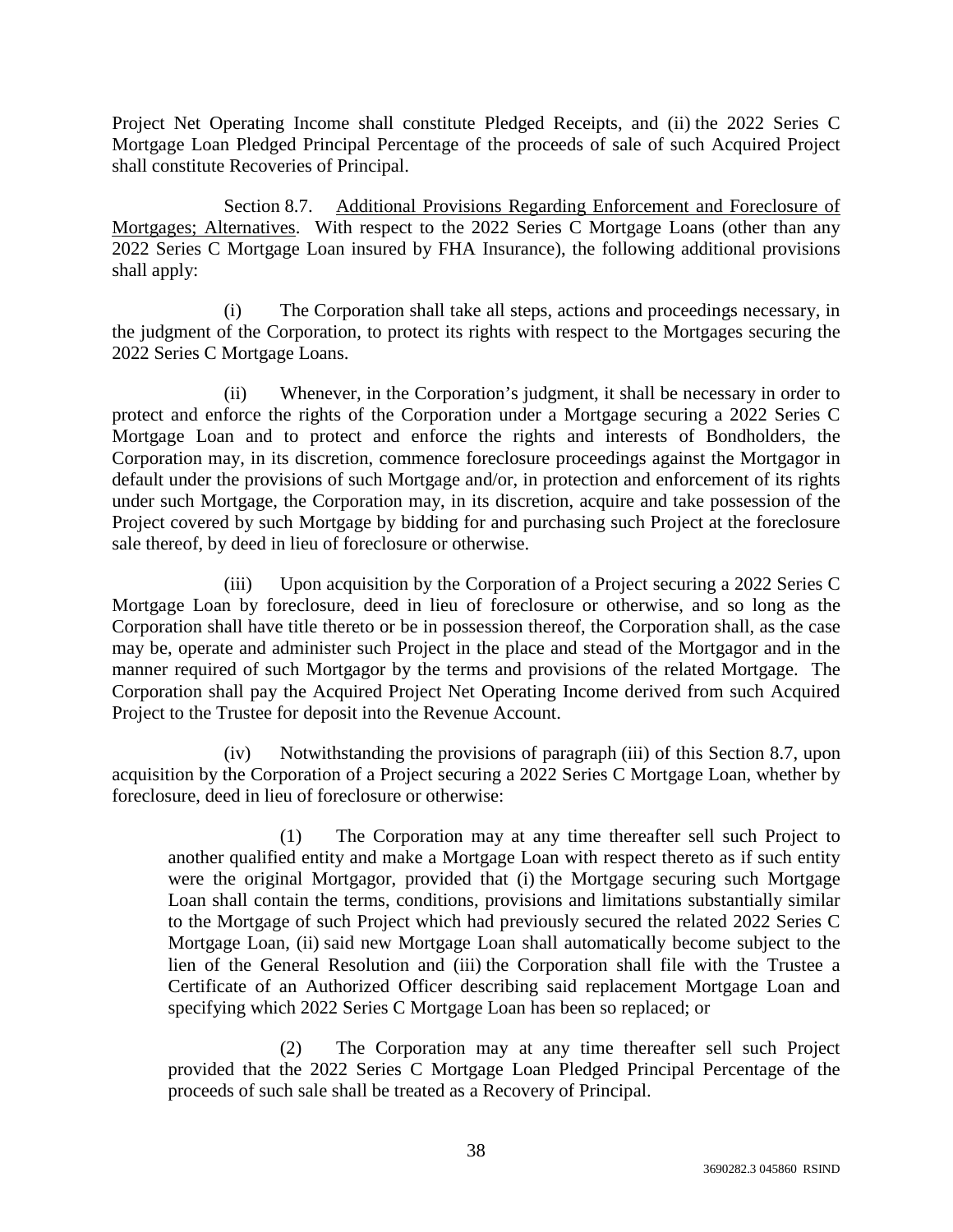(v) In addition, and as an alternative to the rights of the Corporation described above in this Section 8.7, following a default under a 2022 Series C Mortgage Loan, the Corporation may, in its discretion, cause or consent to the sale of a Project securing such 2022 Series C Mortgage Loan to another qualified entity and, in connection with any such sale (a) allow the purchaser to assume the related Mortgage, or (b) make a Mortgage Loan with respect thereto as if such entity were the original Mortgagor, if such sale shall occur after the original Mortgage shall have been discharged, provided, however, that (i) the Mortgage securing such Mortgage Loan shall contain the terms, conditions, provisions and limitations substantially similar to the Mortgage of such Project which had previously secured the related 2022 Series C Mortgage Loan, (ii) said new Mortgage Loan shall automatically become subject to the lien of the General Resolution and (iii) the Corporation shall file with the Trustee a Certificate of an Authorized Officer describing said replacement Mortgage Loan and specifying which 2022 Series C Mortgage Loan has been so replaced.

(vi) To the extent permitted by law, any rights of the Corporation set forth in (i) - (v) above in this Section 8.7 may be exercised by a subsidiary of the Corporation established pursuant to Section 654-a of the Act.

(vii) Notwithstanding the foregoing provisions of this Section 8.7, from and after the date of issuance of SONYMA Insurance with respect to a 2022 Series C Mortgage Loan insured by SONYMA Insurance, the provisions of (i) - (vi) above shall apply with respect to such 2022 Series C Mortgage Loan only during the period that SONYMA has failed to honor its payment obligations under such SONYMA Insurance.

(viii) Notwithstanding the foregoing provisions of this Section 8.7, from and after the date on which a 2022 Series C Mortgage Loan is insured by FHA Risk-Sharing Insurance, the provisions of (i) - (vi) above shall apply with respect to such 2022 Series C Mortgage Loan only during the period that HUD has failed to honor its payment obligations under such FHA Risk-Sharing Insurance.

(ix) In addition, and as a further alternative to the rights of the Corporation described above in this Section 8.7, following a default under a 2022 Series C Mortgage Loan, the Corporation may, in its discretion, obtain amounts under any letter of credit or other credit enhancement securing such 2022 Series C Mortgage Loan or under any agreement entered into by the Corporation and the provider of such letter of credit or other credit enhancement in connection with the providing of such letter of credit or credit enhancement, in accordance with the terms thereof; provided that if the Corporation obtains funds in an amount equal to the outstanding principal balance of such 2022 Series C Mortgage Loan, plus the lesser of (i) accrued interest thereon or (ii) the maximum amount available with respect to accrued interest thereon, pursuant to any such letter of credit, credit enhancement or other agreement, the Corporation shall immediately assign such 2022 Series C Mortgage Loan to or upon the order of the provider thereof free and clear of the lien of the General Resolution.

Section 8.8. Prepayment Premiums or Penalties Not to Constitute Pledged Receipts or Recoveries of Principal. With respect to the 2022 Series C Mortgage Loans, any prepayment premiums or penalties shall not constitute Pledged Receipts or Recoveries of Principal.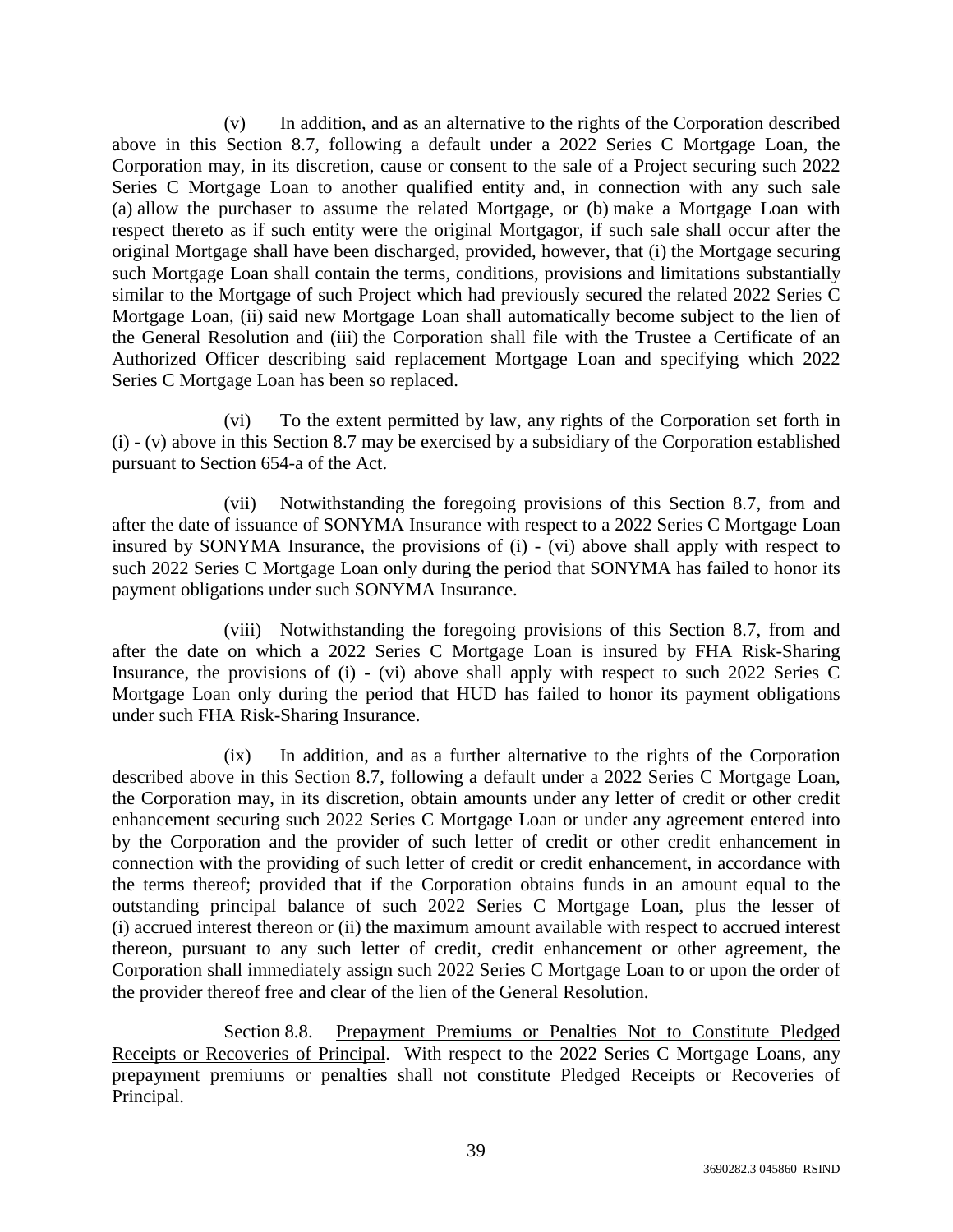Section 8.9. Certain Amounts Not to Constitute Pledged Receipts or Recoveries of Principal. With respect to the 2022 Series C Mortgage Loans, (i) the 2022 Series C Mortgage Loan Percentage of each principal payment referred to in clause (i) of the definition of Pledged Receipts in Section 1.2 of the General Resolution shall constitute Pledged Receipts but the remaining portion of such principal payment shall not constitute Pledged Receipts, (ii) the 2022 Series C Mortgage Loan Percentage of each amount referred to in the definition of Recoveries of Receipts in Section 1.2 of the General Resolution shall constitute Recoveries of Principal but the remaining portion of such amount shall not constitute Recoveries of Principal, and (iii) the 2022 Series C Mortgage Loan Percentage of the proceeds of any sale, assignment or disposition as described in Section 7.15 of the General Resolution shall be treated as Recoveries of Principal but the remaining portion of such proceeds shall not constitute Recoveries of Principal.

Section 8.10. Certain Amounts Relating to Letters of Credit or Other Credit Enhancements Securing the 2022 Series C Mortgage Loans to Constitute Pledged Receipts or Recoveries of Principal. With respect to the 2022 Series C Mortgage Loans (other than any 2022 Series C Mortgage Loan while insured by FHA Insurance or FHA Risk-Sharing Insurance), amounts obtained under a letter of credit or other credit enhancement securing a 2022 Series C Mortgage Loan or under any agreement entered into by the Corporation and the provider of such letter of credit or other credit enhancement in connection with the providing of such letter of credit or credit enhancement, in the event of a default on such 2022 Series C Mortgage Loan (i) with respect to scheduled principal and/or interest payments required by such 2022 Series C Mortgage Loan, including (in the case of the 2022 Series C Senior Mortgage Loans) the applicable 2022 Series C Mortgage Loan Mandatory Prepayment, shall constitute Pledged Receipts, and (ii) other than with respect to scheduled principal and/or interest payments required by such 2022 Series C Mortgage Loan, shall constitute Recoveries of Principal.

Section 8.11. 2022 Series C Mortgage Loan Mandatory Prepayments to Constitute Pledged Receipts or Recoveries of Principal. Subject to Section 5.1 hereof, with respect to the 2022 Series C Mortgage Loans, (i) the payment in whole or in part of a 2022 Series C Mortgage Loan Mandatory Prepayment on or after the day that is sixty (60) days prior to the maturity date of the 2022 Series C-1/2 Bonds of the applicable Series and maturity shall constitute Pledged Receipts, and (ii) the payment in whole or in part of a 2022 Series C Mortgage Loan Mandatory Prepayment prior to the day that is sixty (60) days prior to the maturity date of the 2022 Series C-1/2 Bonds of the applicable Series and maturity shall constitute Recoveries of Principal.

Section 8.12. Covenants with Respect to 2022 Series C Mortgage Loans Insured by SONYMA Insurance. (A) With respect to any 2022 Series C Mortgage Loan insured by SONYMA Insurance, for so long as the SONYMA Insurance is in effect with respect to such 2022 Series C Mortgage Loan and SONYMA has not failed to honor a claim thereunder, any assignment or reassignment of such 2022 Series C Mortgage Loan pursuant to Section 7.10(A) of the General Resolution shall be effected in accordance with such SONYMA Insurance.

(B) With respect to any 2022 Series C Mortgage Loan insured by SONYMA Insurance, the Corporation shall not take any action in conflict with the SONYMA Insurance or any applicable SONYMA regulations or 2022 Series C Mortgage Loan documents approved by SONYMA so as to jeopardize the procurement or continuation of the SONYMA Insurance. The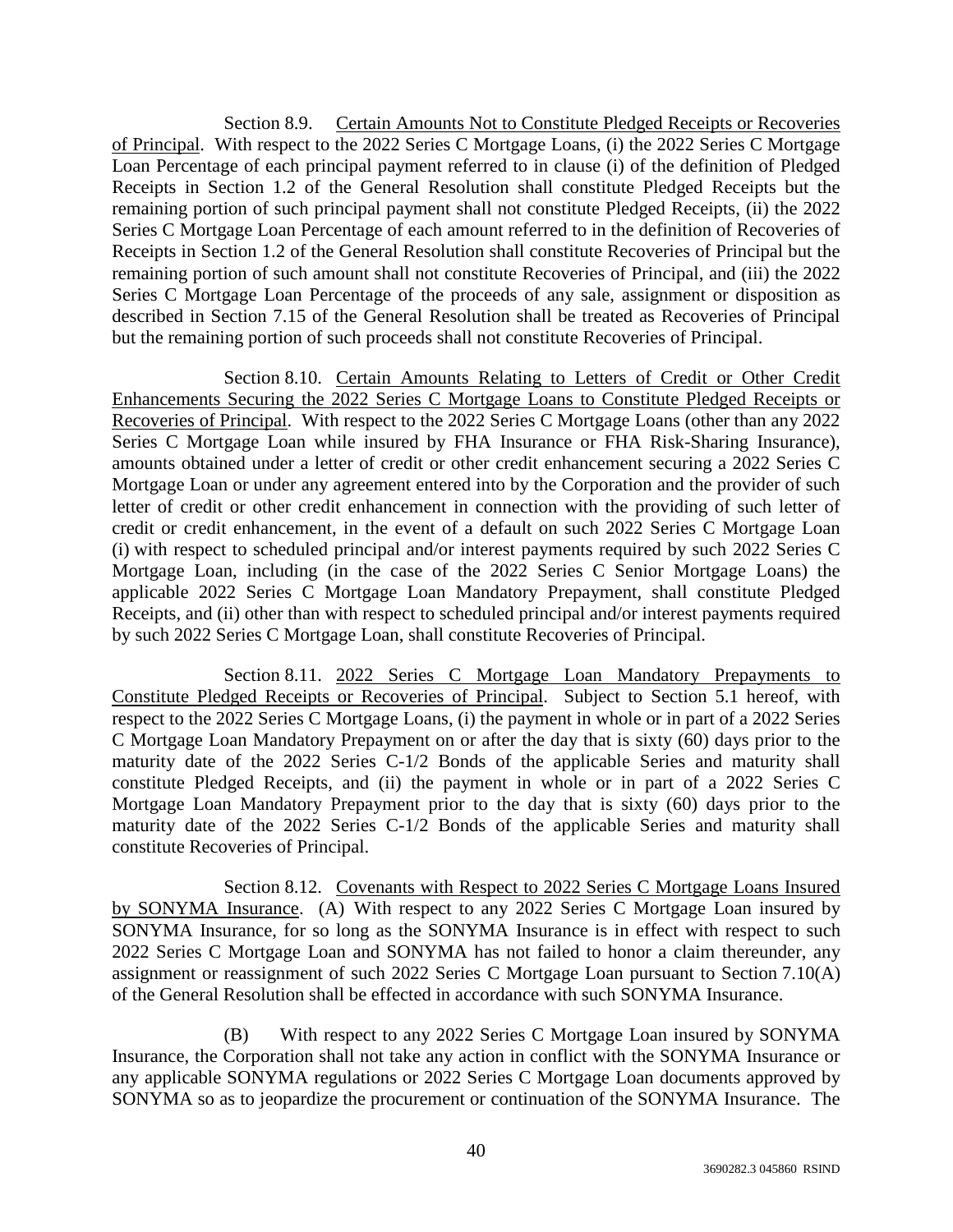Corporation shall promptly advise the Trustee of the occurrence of a default on any such 2022 Series C Mortgage Loan and shall keep the Trustee advised as to any actions taken either to cure such default and/or to claim the benefits of SONYMA Insurance including, but not limited to, the filing of a claim with respect to such SONYMA Insurance. In addition, the Corporation shall not take any action with respect to any such 2022 Series C Mortgage Loan that would cause the loss or diminution of benefits receivable as SONYMA Insurance with respect to such 2022 Series C Mortgage Loan. The Corporation shall assign such 2022 Series C Mortgage Loan in default to SONYMA or take such other actions in timely fashion so as to receive the benefits of the SONYMA Insurance and avoid any loss or diminution of benefits receivable as SONYMA Insurance, and shall take any and all action necessary or desirable to ensure that all benefits of SONYMA Insurance are paid to the Corporation or the Trustee, as the case may be, in cash, in accordance with the SONYMA Insurance and any applicable regulations of SONYMA. The foregoing provisions of this Section 8.12(B) shall apply only from and after the date of issuance of SONYMA Insurance with respect to such 2022 Series C Mortgage Loan.

Section 8.13. Certain Amounts Relating to SONYMA Insurance to Constitute Pledged Receipts or Recoveries of Principal. With respect to any 2022 Series C Mortgage Loan insured by SONYMA Insurance, amounts obtained pursuant to such SONYMA Insurance, (i) with respect to scheduled principal and/or interest payments required by such 2022 Series C Mortgage Loan, shall constitute Pledged Receipts, and (ii) other than with respect to scheduled principal and/or interest payments required by such 2022 Series C Mortgage Loan, shall constitute Recoveries of Principal.

Section 8.14. Disbursement of 2022 Series C-1/2 Bond Proceeds; Conditions Precedent. With respect to the proceeds of the 2022 Series C-1/2 Bonds and any 2022 Series C Mortgage Loan to be financed therefrom and insured by FHA Risk-Sharing Insurance, the provisions of clause (4) of Section 4.3 of the General Resolution shall be inapplicable. However, in addition to the balance of the conditions of said Section 4.3 of the General Resolution, amounts deposited in the Bond Proceeds Account shall not be disbursed for financing any 2022 Series C Mortgage Loan insured by FHA Risk-Sharing Insurance unless:

(1) the Mortgage Note evidencing such 2022 Series C Mortgage Loan shall have been endorsed for FHA Risk-Sharing Insurance, in an amount at least equal to the unpaid principal balance of such 2022 Series C Mortgage Loan; and

(2) the Project financed by such 2022 Series C Mortgage Loan is insured against loss by fire and other hazards as required by the Federal Housing Commissioner; such insurance shall be in an amount necessary to prevent the Corporation from becoming a co-insurer, but not less than eighty percent (80%) of the insurable value of the Project. Such policy shall be endorsed with the standard mortgagee clause with loss payable to the Corporation.

Section 8.15. Covenants with Respect to Certain 2022 Series C Mortgage Loans. (A) With respect to any 2022 Series C Mortgage Loan, the 2022 Series C Mortgage Loan Pledged Principal Percentage with respect to which is less than 100%, (i) after any assignment of such 2022 Series C Mortgage Loan pursuant to Section 7.10(A) of the General Resolution (until any subsequent reassignment to the Corporation), the Trustee, promptly upon receipt of any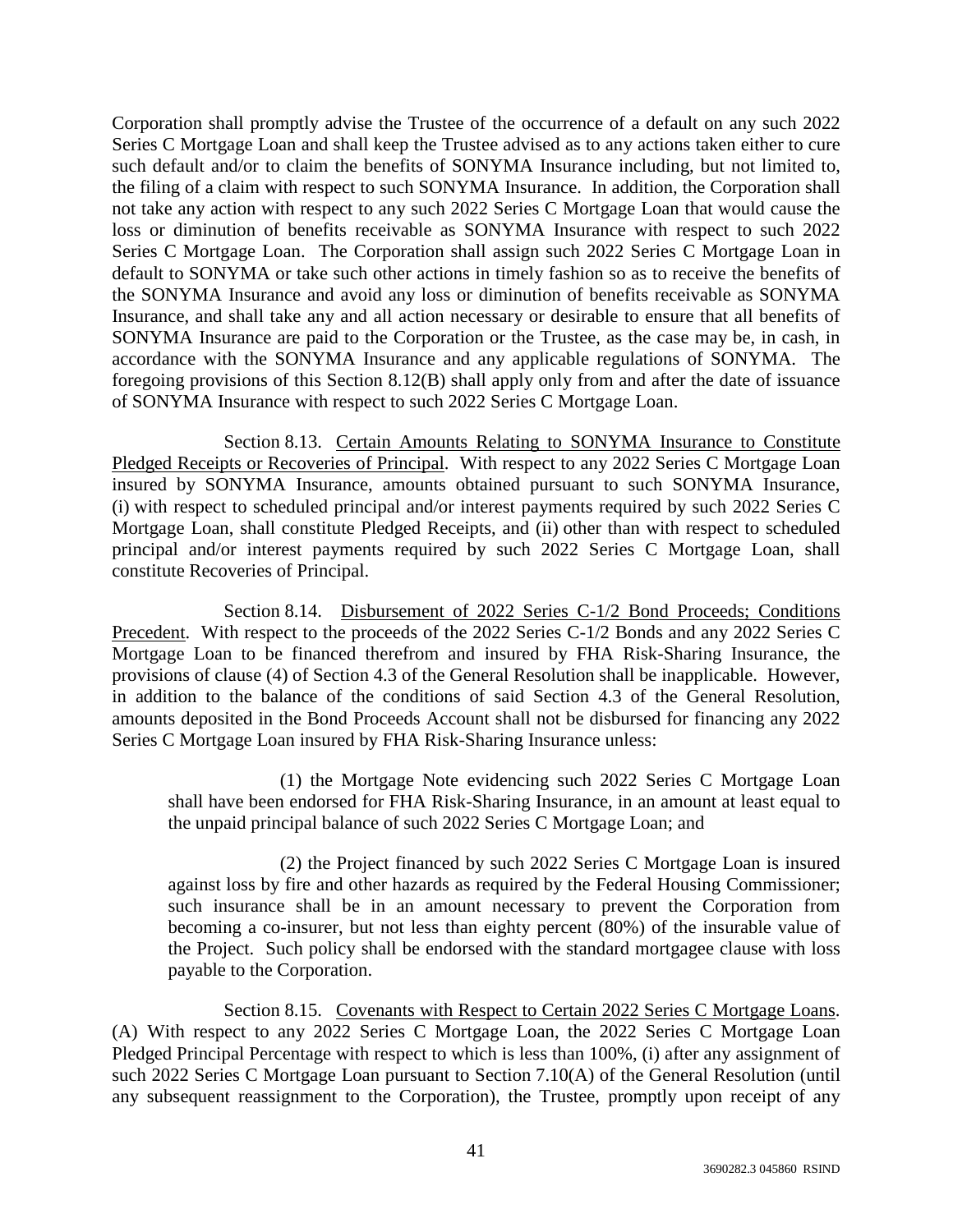payment of principal of such 2022 Series C Mortgage Loan, shall remit such principal payment (less the 2022 Series C Mortgage Loan Pledged Principal Percentage of such payment) to the Corporation, and any such amount so remitted to the Corporation shall be free and clear of the pledge and lien of the General Resolution, and (ii) the provisions of Section 7.10(B) of the General Resolution and Section 8.7 of this Supplemental Resolution with respect to such 2022 Series C Mortgage Loan shall be subject to the rights of HPD under any grant agreements with respect to such 2022 Series C Mortgage Loan.

(B) With respect to any 2022 Series C Mortgage Loan insured by FHA Insurance, any assignment or reassignment of such 2022 Series C Mortgage Loan pursuant to Section 7.10(A) of the General Resolution shall be effected in accordance with all applicable HUD regulations. In addition, unless such 2022 Series C Mortgage Loan is transferred, assigned and delivered to the Trustee as set forth in said Section 7.10(A) of the General Resolution: (i) the Corporation shall remain the mortgagee of record under the FHA Insurance contract, (ii) HUD shall have no obligation to recognize or do business with anyone other than the Corporation with respect to rights, benefits and obligations of the mortgagee under the FHA Insurance contract and (iii) the 2022 Series C Mortgagor shall have no obligation to recognize or do business with anyone other than the Corporation with respect to rights, benefits and obligations of such 2022 Series C Mortgagor or the mortgagee under such 2022 Series C Mortgage Loan. In the event of any such transfer, assignment and delivery to the Trustee, the Trustee shall assume all obligations under the FHA Insurance contract, at which time the Corporation shall be released from its obligations under such FHA Insurance contract. In the event that the Trustee shall transfer, assign and deliver such 2022 Series C Mortgage Loan with respect thereto, back to the Corporation pursuant to said Section 7.10(A) of the General Resolution, the Corporation shall once again assume all obligations under the FHA Insurance contract, at which time the Trustee shall be released from its obligations under such FHA Insurance contract, all in accordance with all applicable HUD regulations. Further, in the event of such reassignment of such 2022 Series C Mortgage Loan by the Trustee to the Corporation, the Corporation shall be bound by the provisions of this Supplemental Resolution with respect to such 2022 Series C Mortgage Loan.

(C) With respect to any 2022 Series C Mortgage Loan insured by FHA Insurance, the provisions of this subsection (B) shall apply. The Corporation shall comply with and shall not take any action in conflict with the regulations or prescribed mortgage documents of the Federal Housing Administration so as to jeopardize the FHA Insurance and shall notify the Federal Housing Administration, on a timely basis, of the occurrence of a default on any of such 2022 Series C Mortgage Loan. The Corporation shall promptly advise the Trustee of the occurrence of a default on any such 2022 Series C Mortgage Loan and shall keep the Trustee advised as to any actions taken to cure such default and/or to assign such 2022 Series C Mortgage Loan to the Federal Housing Commissioner and claim the benefits of FHA Insurance. The Corporation shall not seek any extension of the deadline for filing notice of its intention to file a claim for FHA Insurance and assign such 2022 Series C Mortgage Loan to HUD. The Corporation shall assign such 2022 Series C Mortgage Loan in default to the Federal Housing Commissioner in timely fashion, including the provision of timely notice of its intention to assign such 2022 Series C Mortgage Loan to HUD, so as to avoid any loss or diminution of benefits receivable as FHA Insurance, and shall take any and all action necessary or desirable to ensure that all benefits of FHA Insurance are paid to the Corporation in cash, in accordance with all applicable regulations of the Federal Housing Commissioner.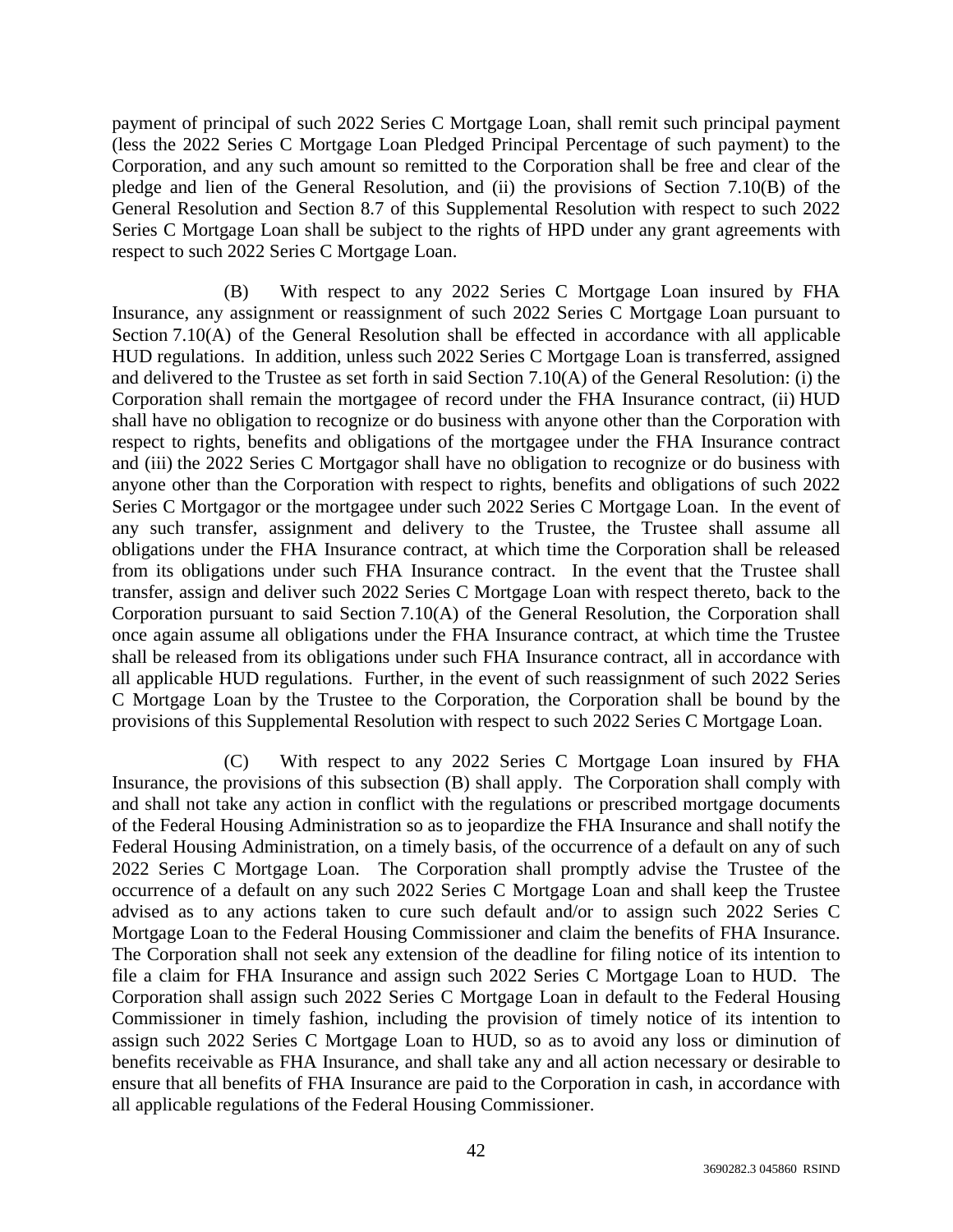(D) With respect to any 2022 Series C Mortgage Loan insured by FHA Risk-Sharing Insurance, no assignment or reassignment of such 2022 Series C Mortgage Loan pursuant to Section 7.10(A) of the General Resolution shall be permitted so long as such FHA Risk-Sharing Insurance is in effect with respect to such 2022 Series C Mortgage Loan. HUD shall have no obligation to recognize or deal with anyone other than the Corporation in its role as mortgagee of record and as party to a risk sharing agreement with HUD with respect to rights, benefits and obligations of the Corporation under the FHA Risk-Sharing Insurance contract. In addition, so long as such FHA Risk-Sharing Insurance is in effect with respect to any 2022 Series C Mortgage Loan, a partial interest in such 2022 Series C Mortgage Loan may be transferred under a participation agreement or arrangement if the following conditions are met: (i) legal title to such 2022 Series C Mortgage Loan shall be held by the Corporation and (ii) the participation agreement or arrangement provides that (x) the Corporation shall remain the mortgagee of record under the FHA Risk-Sharing Insurance contract, (y) HUD shall have no obligation to recognize or deal with anyone other than the Corporation with respect to rights, benefits and obligations of the mortgagee under the FHA Risk-Sharing Insurance contract and (z) the applicable Mortgagor shall have no obligation to recognize or do business with anyone other than the Corporation and the applicable servicer with respect to rights, benefits and obligations of such Mortgagor or the mortgagee under such 2022 Series C Mortgage Loan.

(E) With respect to any 2022 Series C Mortgage Loan insured by FHA Risk-Sharing Insurance, the provisions of this subsection (B) shall apply. Upon receipt of proceeds of FHA Risk-Sharing Insurance, such 2022 Series C Mortgage Loan shall no longer be pledged for the benefit of the owners of the Bonds and will be free and clear of the pledge and lien of the General Resolution. The Corporation shall comply with and shall not take any action in conflict with the regulations or prescribed mortgage documents of the Federal Housing Administration so as to jeopardize the FHA Risk-Sharing Insurance and shall notify the Federal Housing Administration, on a timely basis, of the occurrence of a default on such 2022 Series C Mortgage Loan. The Corporation shall promptly advise the Trustee of the occurrence of a default on such 2022 Series C Mortgage Loan and shall keep the Trustee advised as to any actions taken to cure such default and/or to claim the benefits of FHA Risk-Sharing Insurance. Other than as permitted by HUD, the Corporation shall not seek any extension of the deadline for filing notice of its intention to file a claim for FHA Risk-Sharing Insurance. The Corporation shall take any and all action necessary or desirable to ensure that all benefits of FHA Risk-Sharing Insurance are paid to the Corporation in cash, in accordance with all applicable regulations of the Federal Housing Commissioner.

Section 8.16. [Description of 2022 Series C Additional Mortgage Loans. With respect to the 2022 Series C Additional Mortgage Loans, the provisions of Section 4.2 of the General Resolution shall apply. When amounts representing 2022 Series C Mortgage Loan Mandatory Prepayments or portions thereof deposited in the Bond Proceeds Account in accordance with Section 7.17 of the General Resolution are to be applied to the financing or acquisition of 2022 Series C Additional Mortgage Loans, the Corporation shall file with the Trustee a Certificate of an Authorized Officer setting forth in particular a description of the 2022 Series C Additional Mortgage Loans to be financed or acquired by application of such amounts.]

Section 8.17. Escrow Payments. With respect to the 2022 Series C-1/2 Bonds and any 2022 Series C Mortgage Loan insured by FHA Insurance in addition to the provisions of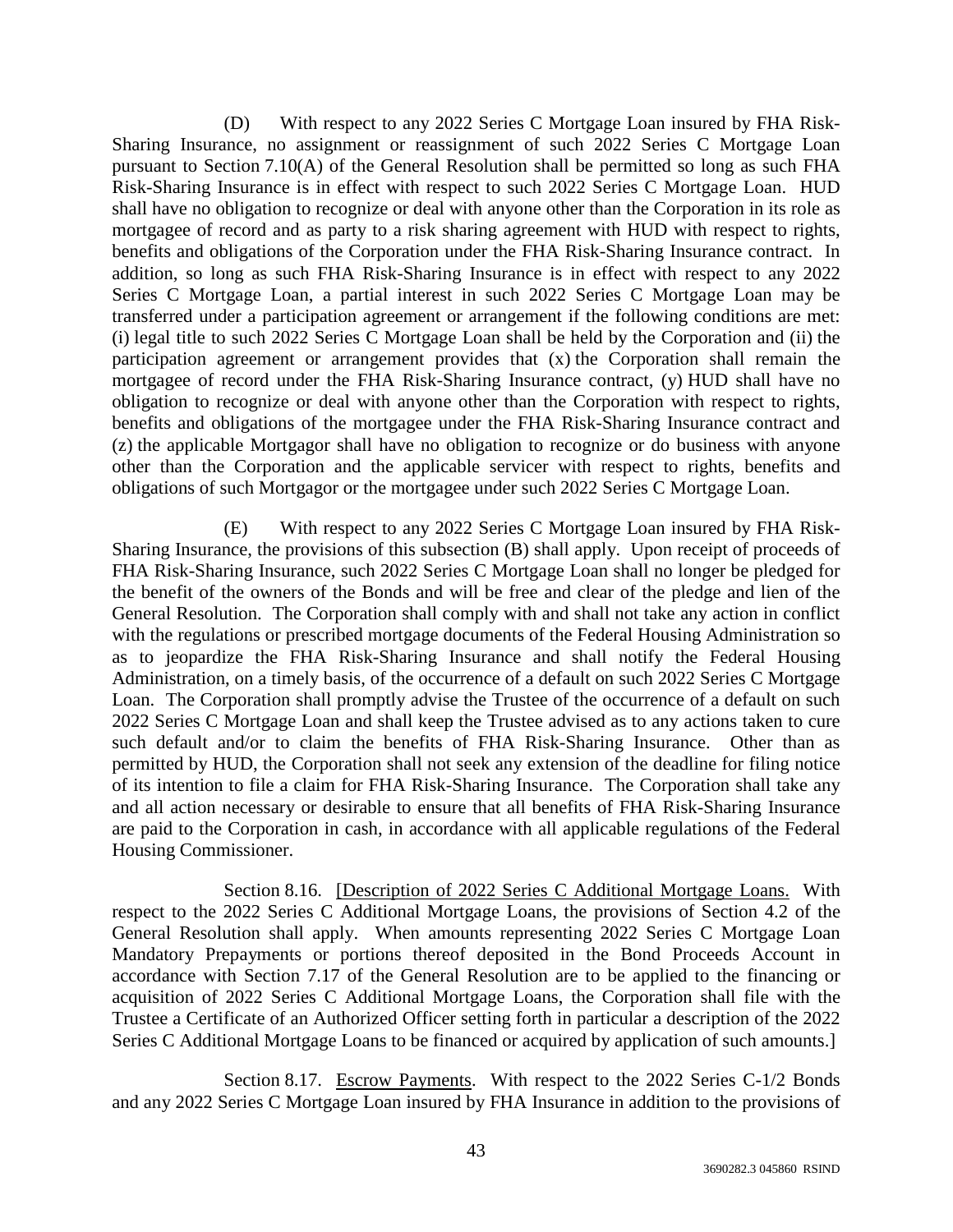Section 5.3 of the General Resolution, upon the assignment of such 2022 Series C Mortgage Loan to the Federal Housing Commissioner and claim for the benefit of FHA Insurance, the Corporation shall apply any Escrow Payments in such manner as the Federal Housing Commissioner shall direct, including payments to the Trustee for deposit to the credit of the Redemption Account. Such amount, if deposited to the credit of the Redemption Account, shall be deemed to be a Recovery of Principal.

Section 8.18. Certain Other Amounts Constituting Recoveries of Principal. With respect to any 2022 Series C Mortgage Loan insured by FHA Insurance or FHA Risk-Sharing Insurance, (i) the advance payment of principal amounts to become due with respect to such 2022 Series C Mortgage Loan, at the option of the Mortgagor or at the option or direction the Federal Housing Administration, and (ii) proceeds of FHA Insurance or FHA Risk-Sharing Insurance, shall constitute Recoveries of Principal.

Section 8.19. Certain Other Amounts Constituting Pledged Receipts. With respect to the 2022 Series C Mortgage Loans and any Federal subsidy payments pursuant to Section 236 of the National Housing Act of 1934, as amended, or Section 8 of the United States Housing Act of 1937, as amended, with respect thereto, only Federal subsidy payments duly and properly paid and actually received by or on behalf of the Corporation or the Trustee pursuant to Section 236 of the National Housing Act of 1934, as amended, or Section 8 of the United States Housing Act of 1937, as amended, shall constitute Pledged Receipts.

Section 8.20. Interpretation. With respect to any 2022 Series C Mortgage Loan insured by FHA Insurance or FHA Risk-Sharing Insurance, in the event of a conflict between the provisions of the General Resolution or this Supplemental Resolution and any HUD regulations, applicable Federal Housing Administration regulations or prescribed underlying mortgage loan documents backing such 2022 Series C Mortgage Loan in case any such document is endorsed for FHA Insurance or FHA Risk-Sharing Insurance, the provisions of such regulations or documents, as the case may be, shall control.

Section 8.21. Obligation of 2022 Series C-1/2 Bonds. The 2022 Series C-1/2 Bonds shall be special revenue obligations of the Corporation payable solely from the revenues and assets pledged therefor pursuant to the General Resolution and this Supplemental Resolution. The 2022 Series C-1/2 Bonds are not a debt of the United States of America, HUD or any other federal governmental agency, and are not guaranteed by the full faith and credit of the United States of America. The 2022 Series C-1/2 Bonds shall contain a statement on their face that the 2022 Series C-1/2 Bonds shall not be a debt of either the State of New York or The City of New York and neither the State nor the City shall be liable thereon, nor shall the 2022 Series C-1/2 Bonds be payable out of any funds other than those of the Corporation pledged therefor.

Section 8.22. Cash Flow Statements. (A) For so long as any NIBP Series 1 Bonds or any NIBP Series 2 Bonds are outstanding under the NIBP Series 1 Supplemental Resolution or the NIBP Series 2 Supplemental Resolution, respectively, in preparing any Cash Flow Statement required pursuant to the General Resolution, the NIBP Series 1 Bonds and the NIBP Series 2 Bonds shall be reflected as follows: The Corporation shall prepare a cash flow statement (which, in and of itself, shall not constitute a Cash Flow Statement under the General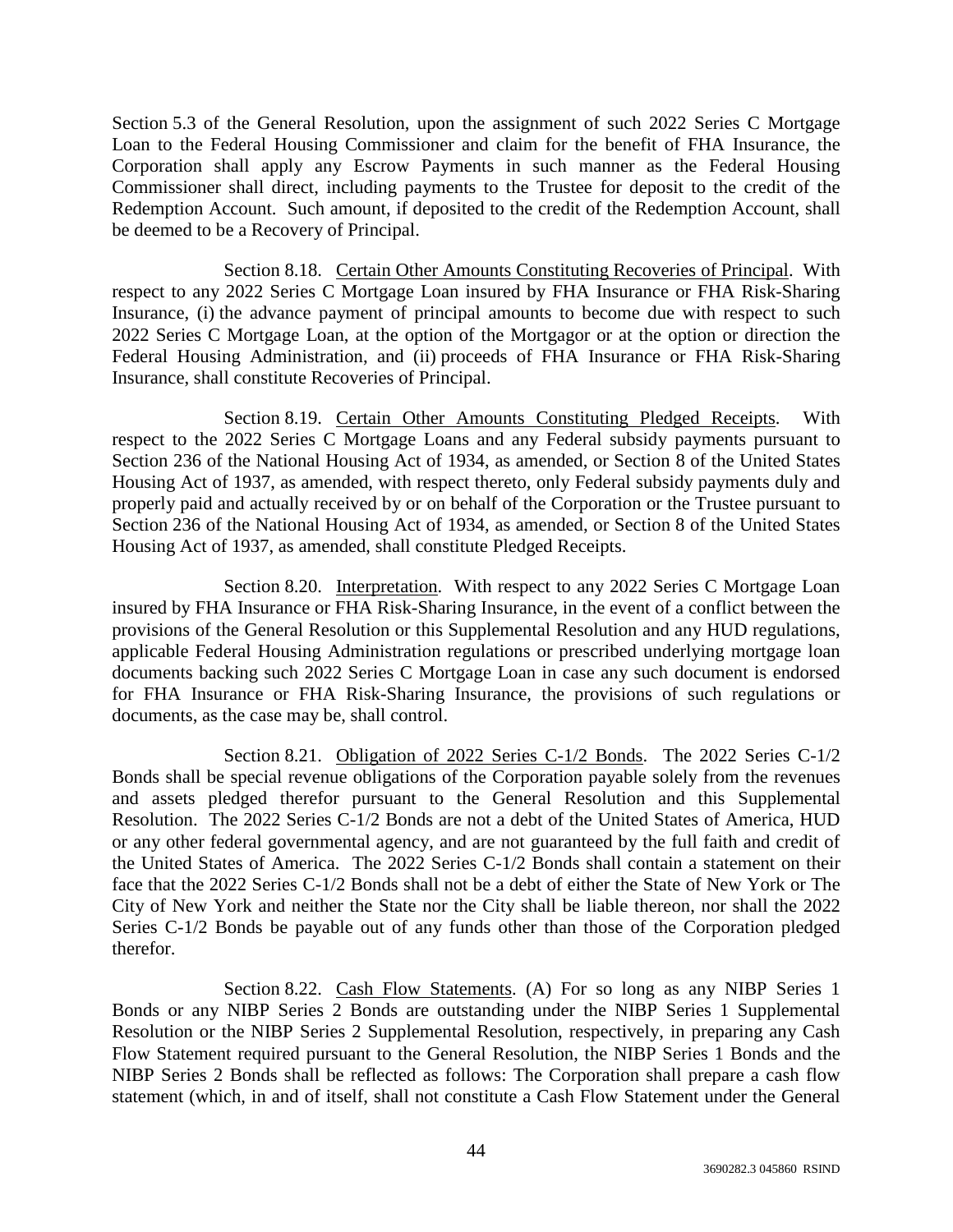Resolution) using the methodology set forth in Section 7.16 of the General Resolution but applied only to the NIBP Series 1 Bonds and the NIBP Series 2 Bonds. Such cash flow statement shall indicate (i) the extent, if any, to which amounts in the Revenue Account are required to be transferred pursuant to Section 5.5(B) of the NIBP Series 1 Supplemental Resolution and Section 5.5(B) of the NIBP Series 2 Supplemental Resolution in order to meet the requirements of Section 7.16(B) of the General Resolution (the "NIBP Revenue Deficiency Amount") and (ii) the amount of any shortfall in meeting the test set forth in Section 7.16(A) of the General Resolution (the "NIBP Asset Shortfall Amount"). In preparing any Cash Flow Statement required pursuant to the General Resolution or this Supplemental Resolution, the NIBP Series 1 Bonds and the NIBP Series 2 Bonds shall be reflected by including (i) the NIBP Revenue Deficiency Amount as a part of the principal and interest due or to become due on Bonds Outstanding under the General Resolution for the purposes of the test set forth in Section 7.16(B) of the General Resolution and (ii) the NIBP Asset Shortfall Amount as a component of the aggregate principal amount of and accrued but unpaid interest on Outstanding Bonds for purposes of the test set forth in Section 7.16(A) of the General Resolution.

(B) For so long as any Pass-Through Bonds are Outstanding under the Pass-Through Resolution, in preparing any Cash Flow Statement required pursuant to the General Resolution, the Pass-Through Bonds shall be reflected as follows: The Corporation shall prepare a cash flow statement (which, in and of itself, shall not constitute a Cash Flow Statement under the General Resolution) using the methodology set forth in Section 7.16 of the General Resolution but applied only to the Pass-Through Bonds. Such cash flow statement shall indicate (i) the extent, if any, to which amounts in the Revenue Account are required to be transferred pursuant to Section 5.7 of the Pass-Through Resolution in order to meet the requirements of Section 7.16(B) of the General Resolution (the "Pass-Through Revenue Deficiency Amount") and (ii) the amount of any shortfall in meeting the test set forth in Section 7.16(A) of the General Resolution (the "Pass-Through Asset Shortfall Amount"). In preparing any Cash Flow Statement required pursuant to the General Resolution or this Supplemental Resolution, the Pass-Through Bonds shall be reflected by including (i) the Pass-Through Revenue Deficiency Amount as a part of the principal and interest due or to become due on Bonds Outstanding under the General Resolution for the purposes of the test set forth in Section 7.16(B) of the General Resolution and (ii) the Pass-Through Asset Shortfall Amount as a component of the aggregate principal amount of and accrued but unpaid interest on Outstanding Bonds for purposes of the test set forth in Section 7.16(A) of the General Resolution.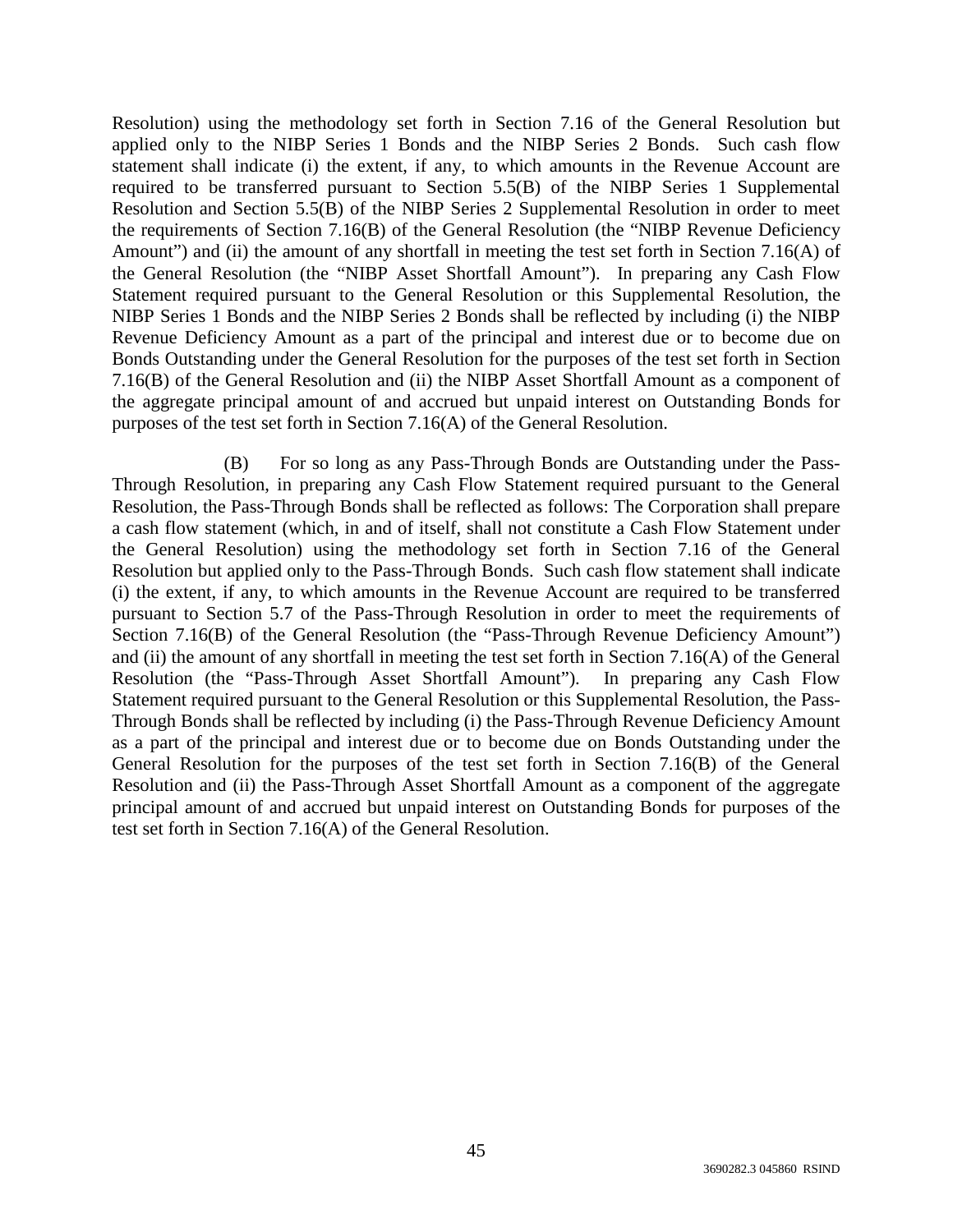### ARTICLE IX

# 2022 SERIES C-1/2 EVENT OF DEFAULT, 2022 SERIES C-1/2 EVENT OF TERMINATION AND REMEDIES

Section 9.1. 2022 Series C-1/2 Event of Default. Each of the following events is hereby declared a "2022 Series C-1/2 Event of Default" with respect to the 2022 Series C-1/2 Variable Rate Bonds: (A) payment of the Purchase Price of any 2022 Series C-1/2 Variable Rate Bonds (i) on any Interest Method Change Date (including a Term Rate Period Advance Tender Date), or (ii) on the day following the end of any Term Rate Term, shall not be made when and as the same shall become due, or (B) payment of the Purchase Price of a 2022 Series C-1/2 Variable Rate Bond in a Daily Rate Period or Weekly Rate Period (other than any Bank Bond) tendered in accordance with Appendix A hereto shall not be made when and as the same shall become due.

Notwithstanding anything to the contrary contained in this Supplemental Resolution, a 2022 Series C-1/2 Event of Default shall not, in and of itself, constitute an Event of Default under Section 10.1(1) of the General Resolution.

Section 9.2. Remedies. (A) Upon the happening and continuance of a 2022 Series C-1/2 Event of Default, the Trustee shall proceed, in its own name, to protect and enforce the rights of the 2022 Series C-1/2 Bond owners by bringing suit upon the 2022 Series C-1/2 Bonds for amounts then due and unpaid from the Corporation for the Purchase Price of any 2022 Series C-1/2 Bonds; provided, however, that (i) in the case of a 2022 Series C-1/2 Event of Default with respect to a 2022 Series C-1/2 Bond that is not a 2022 Series C-1/2 Prepayment Period Bond, such suit shall be limited to recovery from any moneys held by the Trustee under the General Resolution and available for such purpose, and (ii) in the case of a 2022 Series C-1/2 Event of Default with respect to a 2022 Series C-1/2 Bond that is a 2022 Series C-1/2 Prepayment Period Bond, such suit shall be limited to recovery from, first, the 2022 Series C-1/2 Prepayment Account, and to the extent the moneys therein are insufficient for said purpose, second, from any other moneys held by the Trustee under the General Resolution and available for such purpose.

(B) In the enforcement of any rights and remedies under this Supplemental Resolution, the Trustee shall be entitled to sue for, enforce payment of and receive any and all amounts then or during any default becoming, and at any time remaining, due and unpaid from the Corporation for the Purchase Price of any 2022 Series C-1/2 Variable Rate Bonds as set forth in Section 9.1 hereof, or otherwise, under any provisions of this Supplemental Resolution or of the 2022 Series C-1/2 Variable Rate Bonds with interest on overdue payments at the rate of interest specified in such 2022 Series C-1/2 Variable Rate Bonds, together with any and all fees and expenses of the Trustee and costs and expenses of collection and of all proceedings thereunder and under such 2022 Series C-1/2 Variable Rate Bonds, without prejudice to any other right or remedy of the Trustee or of the 2022 Series C-1/2 Variable Rate Bond owners, and to recover and enforce a judgment or decree against the Corporation for any portion of such amounts remaining unpaid, with interest, costs and expenses (including without limitation pretrial, trial and appellate attorneys' fees), and to collect from any moneys available for such purpose, in any manner provided by law, the moneys adjudged or decreed to be payable.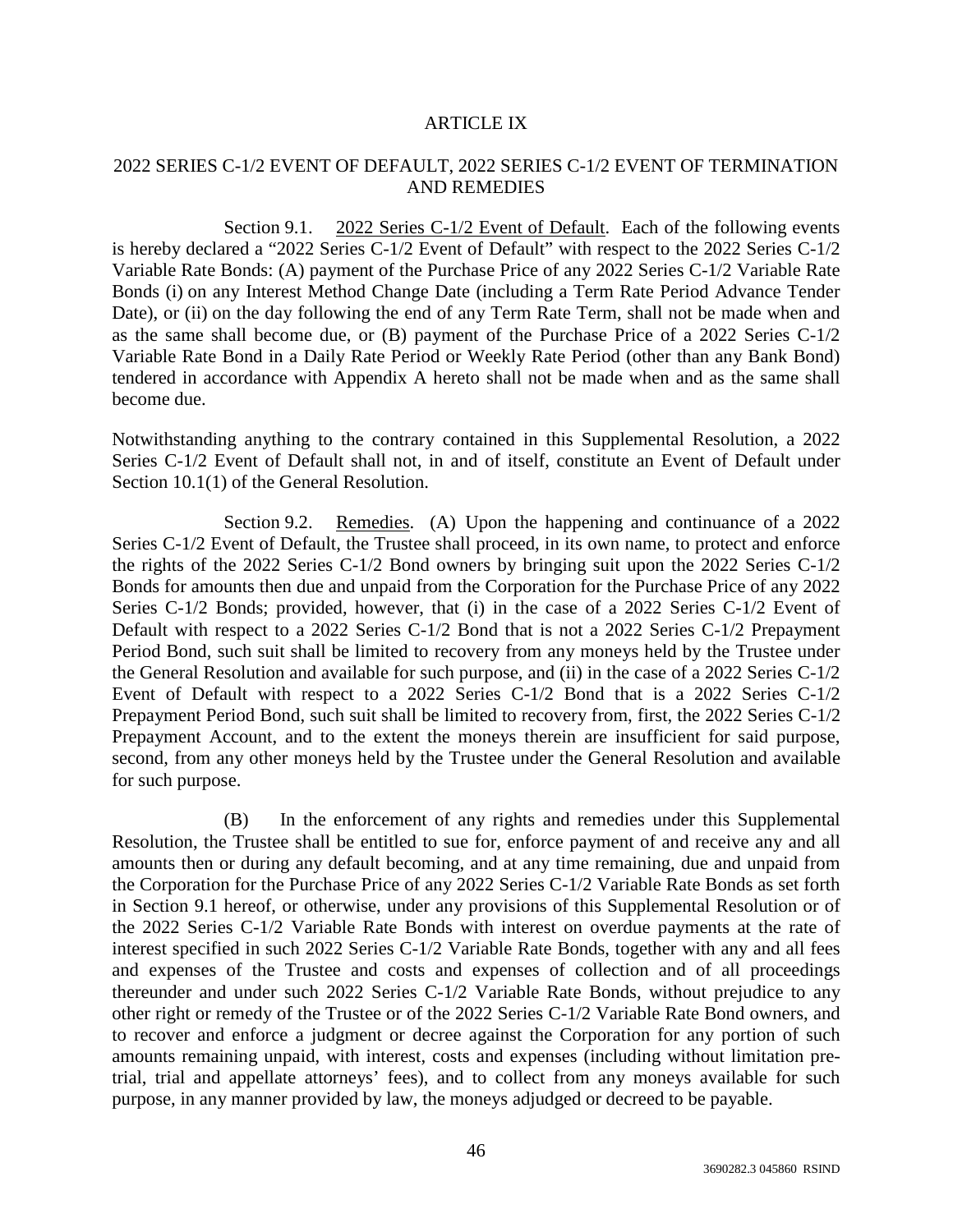(C) The Corporation hereby expressly reserves and retains the privilege to receive and, subject to the terms and provisions of this Supplemental Resolution, to keep or dispose of, claim, bring suit upon or otherwise exercise, enforce or realize upon its rights and interest in and to the 2022 Series C Mortgage Loans and the proceeds and collections therefrom, and neither the Trustee nor any 2022 Series C-1/2 Variable Rate Bond owner shall in any manner be or be deemed to be an indispensable party to the exercise of any such privilege, claim or suit.

(D) Notwithstanding anything to the contrary contained herein, in all cases, amounts held for a particular Group of 2022 Series C-1/2 Variable Rate Bonds with respect to a 2022 Series C-1/2 Event of Default shall be only for such Group of 2022 Series C-1/2 Variable Rate Bonds.

Section 9.3. Remedies Not Exclusive. No remedy herein conferred upon or reserved to the Trustee or to the owners of the 2022 Series C-1/2 Variable Rate Bonds is intended to be exclusive of any other remedy and each and every such remedy shall be cumulative and shall be in addition to any other remedy given hereunder or now or hereafter existing at law or in equity or by statute.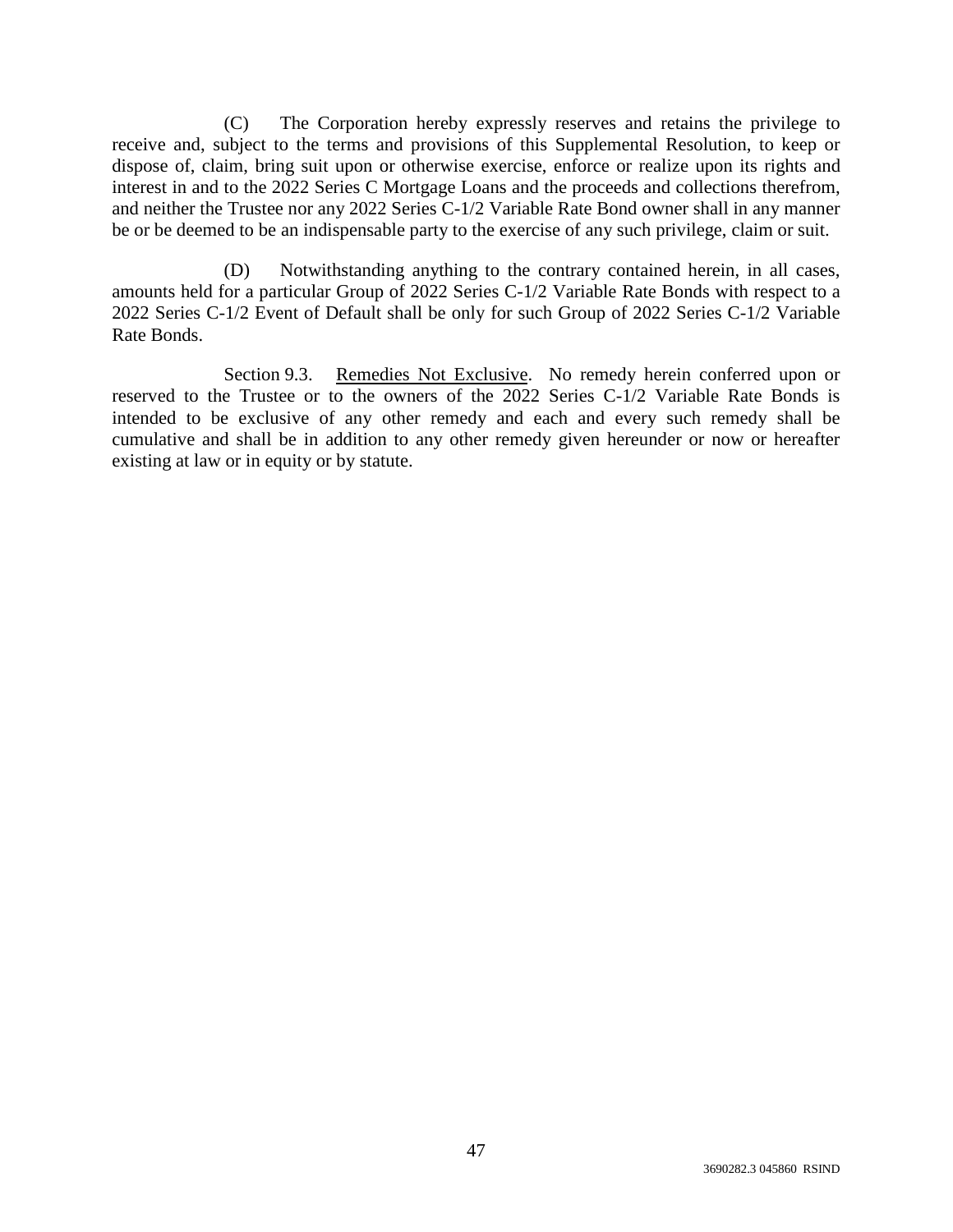### ARTICLE X

#### CONCERNING THE TRUSTEE, TENDER AGENT AND REMARKETING AGENT

To the extent not modified by this Supplemental Resolution, the provisions of Article XI of the General Resolution, including, without limitation, Sections 11.5 through Section 11.10, inclusive, of the General Resolution, shall apply.

Section 10.1. Responsibility of Trustee. The recitals of fact herein and in the 2022 Series C-1/2 Variable Rate Bonds contained shall be taken as the statements of the Corporation and the Trustee does not assume any responsibility for the correctness or completeness of the same. The Trustee makes no representations as to the validity or sufficiency of this Supplemental Resolution or of any 2022 Series C-1/2 Variable Rate Bonds issued hereunder (except for its certificate of authentication on each 2022 Series C-1/2 Variable Rate Bond) or in respect of the security afforded by this Supplemental Resolution, and the Trustee shall not incur any responsibility in respect thereof. The Trustee shall be responsible for the performance only of such duties as are specifically set forth herein, and no duty shall be implied from any provision hereof. The Trustee shall be responsible for its representations contained in its certificate on the 2022 Series C-1/2 Variable Rate Bonds. The Trustee shall not be under any responsibility or duty with respect to the issuance of the 2022 Series C-1/2 Variable Rate Bonds for value or the application of the proceeds thereof or the application of any moneys paid to the Corporation. The Trustee shall not be under any obligation or duty to perform any act which would involve it in expense or liability or to institute or defend any suit in respect hereof, or to advance any of its own moneys, unless properly indemnified to its satisfaction. The Trustee shall not be liable in connection with the performance of its duties hereunder except for its own negligence or willful misconduct.

Section 10.2. Evidence on Which the Trustee May Act. The Trustee shall be protected in acting upon any notice, requisition, resolution, request, consent, order, certificate, report, opinion, bond or other paper, document or instrument believed by it to be genuine, and to have been signed or presented by the proper party or parties. The Trustee may consult with counsel, who may be of counsel to, and/or an employee of, the Corporation, and the opinion of such counsel shall be full and complete authorization and protection in respect of any action taken or suffered by it hereunder in good faith and in accordance therewith. Whenever the Trustee shall deem it necessary or desirable that a matter be proved or established prior to taking or suffering any action hereunder, including payment of moneys out of any 2022 Series C-1/2 Account, such matter (unless other evidence in respect thereof be herein specifically prescribed) may be deemed to be conclusively proved and established by a Certificate signed by an Authorized Officer of the Corporation, and such Certificate shall be full warrant for any action taken or suffered in good faith under the provisions of this Supplemental Resolution upon the faith thereof, but in its sole discretion the Trustee may in lieu thereof accept other evidence of such fact or matter or may require such further or additional evidence as to it may seem reasonable. Neither the Trustee nor any successor Trustee shall be liable to the Corporation, the owners of any of the 2022 Series C-1/2 Variable Rate Bonds or any other person for any act or omission done or omitted to be done by such Trustee in reliance upon any instruction, direction, certification or opinion received by the Trustee pursuant to this Supplemental Resolution or for any act or omission done or omitted in good faith and without willful or reckless misconduct.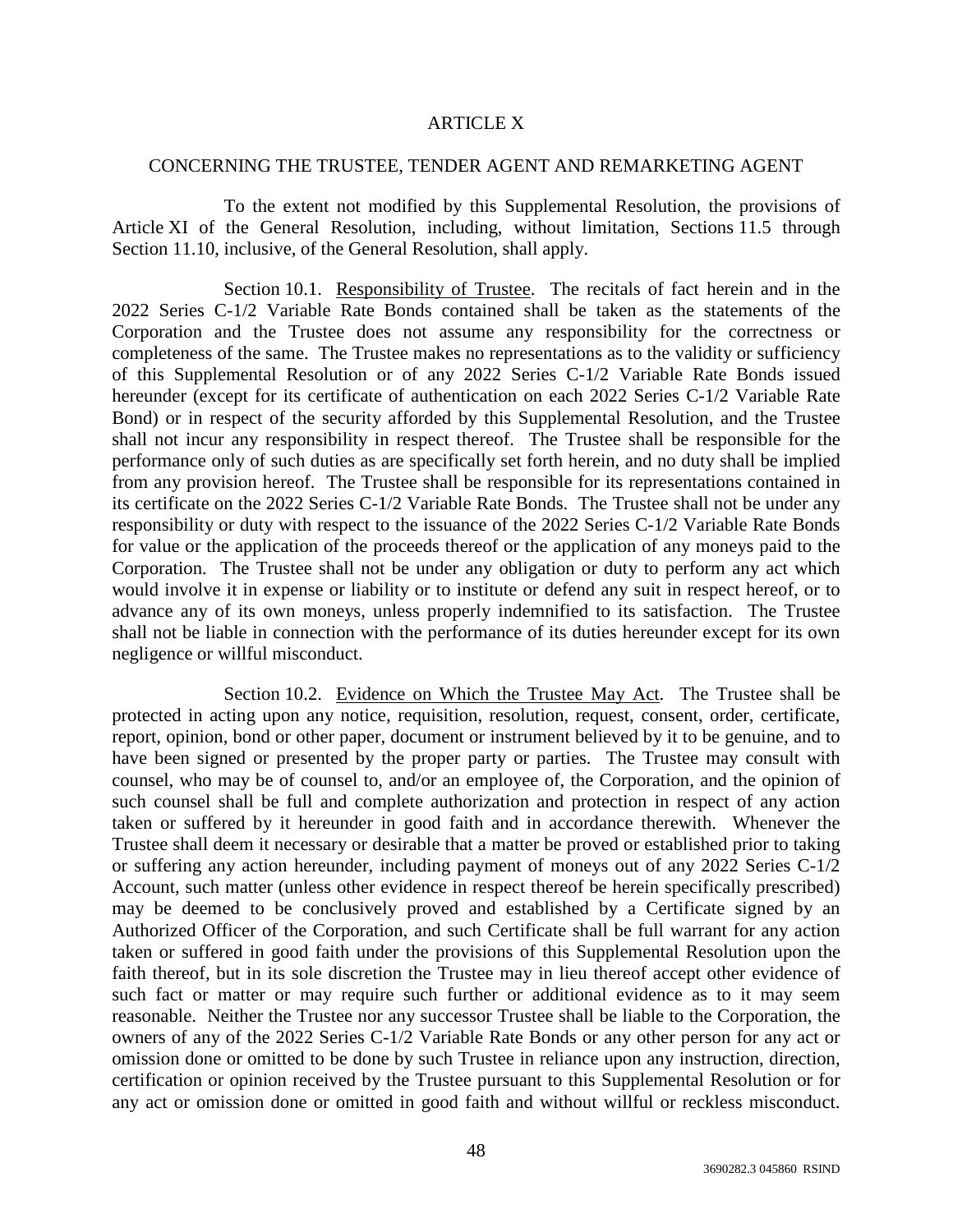Except as otherwise expressly provided herein, any request, order, notice or other direction required or permitted to be furnished pursuant to any provision hereof by the Corporation to the Trustee shall be sufficiently executed if executed in the name of the Corporation by an Authorized Officer of the Corporation.

Section 10.3. Compensation. The Corporation shall pay or provide for the payment of reasonable compensation to the Trustee from time to time for all services rendered under this Supplemental Resolution and also all reasonable fees, expenses, charges, counsel fees and other disbursements, including those of their attorneys, agents and employees, incurred in and about the performance of their powers and duties under this Supplemental Resolution and the Trustee shall have a lien therefor on any and all funds (except funds on deposit in or required to be deposited in the Rebate Fund) at any time held by it under this Supplemental Resolution. The Corporation further agrees to indemnify and save the Trustee harmless against any liabilities which it may incur in the exercise and performance of its powers and duties hereunder, and which are not due to its negligence or willful default.

Section 10.4. Preservation and Inspection of Documents. All documents received by the Trustee under the provisions of the General Resolution or this Supplemental Resolution (or microfilm, microcard or similar photographic reproduction thereof) shall be retained in its possession and shall be subject at all reasonable times to the inspection of the Corporation and any 2022 Series C-1/2 Bond owner and their agents and their representatives, any of whom may make copies thereof.

Section 10.5. Appointment and Acceptance of Duties of Remarketing Agent. (A) An Authorized Officer shall appoint the Remarketing Agent or Agents for each Series of 2022 Series C-1/2 Variable Rate Bonds, and each such Remarketing Agent shall signify its acceptance of such appointment and the duties and obligations of Remarketing Agent hereunder and under the applicable Remarketing Agreement by executing and delivering such Remarketing Agreement.

(B) A Remarketing Agent may be removed or may resign pursuant to the terms of the applicable Remarketing Agreement.

(C) In case at any time a Remarketing Agent shall resign or shall be removed or shall become incapable of acting, or shall be adjudged bankrupt or insolvent, or if a receiver, liquidator or conservator of such Remarketing Agent, or of its property, shall be appointed, or if any public officer shall take charge or control of such Remarketing Agent, or of its property or affairs, a successor Remarketing Agent shall be appointed in accordance with the terms of the applicable Remarketing Agreement. Any successor Remarketing Agent appointed in accordance with the provisions of this Section 10.5 in succession to a Remarketing Agent shall be either a member of the Financial Industry Regulatory Authority, Inc. or a bank incorporated under the laws of the United States of America or any state of the United States of America, having a capitalization of at least \$15,000,000, whose unsecured debt, if any, has a rating equivalent to or higher than a "Baa-3" long term rating or a "P-3" short term rating issued by the rating agency then rating the applicable Series of 2022 Series C-1/2 Variable Rate Bonds, and authorized by law to perform all the duties imposed upon it by the applicable Remarketing Agreement and the Supplemental Resolution; provided, however, that no resignation or removal of such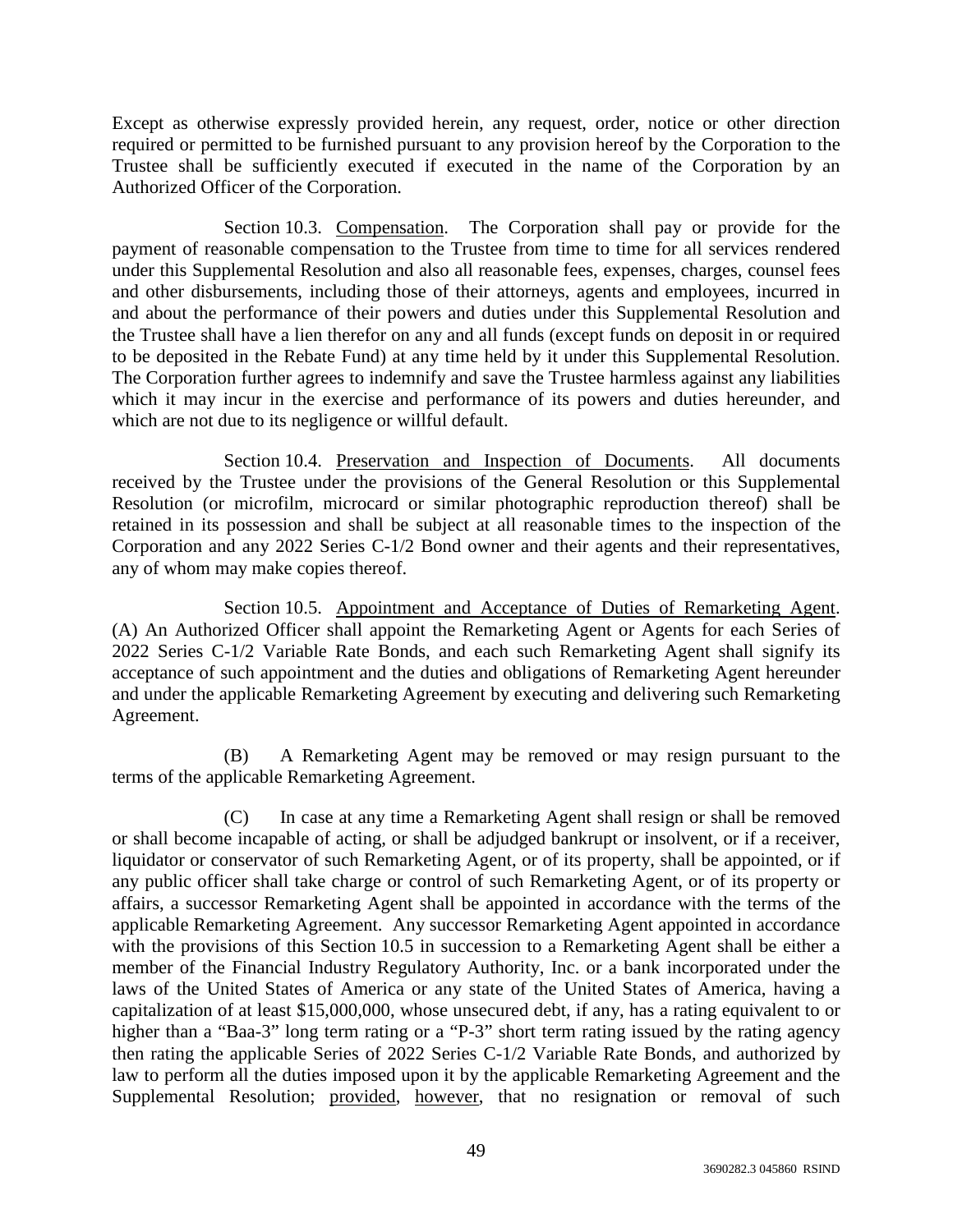Remarketing Agent shall take effect until a successor Remarketing Agent has been appointed and such successor has assumed the duties and obligations of Remarketing Agent.

(D) In the event of the resignation or removal of a Remarketing Agent, such Remarketing Agent shall pay over, assign and deliver any moneys and 2022 Series C-1/2 Variable Rate Bonds of the applicable Series held by it in such capacity to its successor or, if there be no successor, to the Trustee.

Section 10.6. Appointment and Acceptance of Duties of Tender Agent. (A) The Tender Agent shall signify its acceptance of the duties and obligations of Tender Agent hereunder and under the applicable Tender Agent Agreement by executing and delivering the applicable Tender Agent Agreement.

(B) The Tender Agent may be removed or may resign pursuant to the terms of the applicable Tender Agent Agreement.

(C) In case at any time the Tender Agent shall resign or shall be removed or shall become incapable of acting, or shall be adjudged bankrupt or insolvent, or if a receiver, liquidator or conservator of the Tender Agent, or of its property, shall be appointed, or if any public officer shall take charge or control of the Tender Agent, or of its property or affairs, the Corporation covenants and agrees that it will thereupon appoint a successor Tender Agent with the approval of the Liquidity Provider, if any, which approvals shall not be unreasonably withheld. The Tender Agent and any successor Tender Agent appointed under the provisions of this Section 10.5 in succession to a Tender Agent shall be a commercial bank, which shall be a Federal depository institution or a state chartered depository institution, with trust powers and authorized by law to perform all the duties imposed upon it by the Supplemental Resolution; provided, however, that no resignation or removal of the Tender Agent shall take effect until a successor Tender Agent has been appointed and such successor has assumed the duties and obligations of Tender Agent.

(D) In the event of the resignation or removal of the Tender Agent, the Tender Agent shall pay over, assign and deliver any moneys and 2022 Series C-1/2 Variable Rate Bonds held by it in such capacity to its successor or, if there be no successor, to the Trustee.

(E) In the event that the Corporation shall fail to appoint a successor Tender Agent hereunder, or in the event that the Tender Agent shall resign or be removed, or be dissolved, or if the property or affairs of the Tender Agent shall be taken under the control of any state or Federal court or administrative body because of bankruptcy or insolvency, or for any other reason, and the Corporation shall not have appointed its successor as Tender Agent, the Trustee, upon receipt of written notice from the Corporation shall ipso facto be deemed to be the Tender Agent for all purposes of the Supplemental Resolution until the appointment by the Corporation of a successor Tender Agent.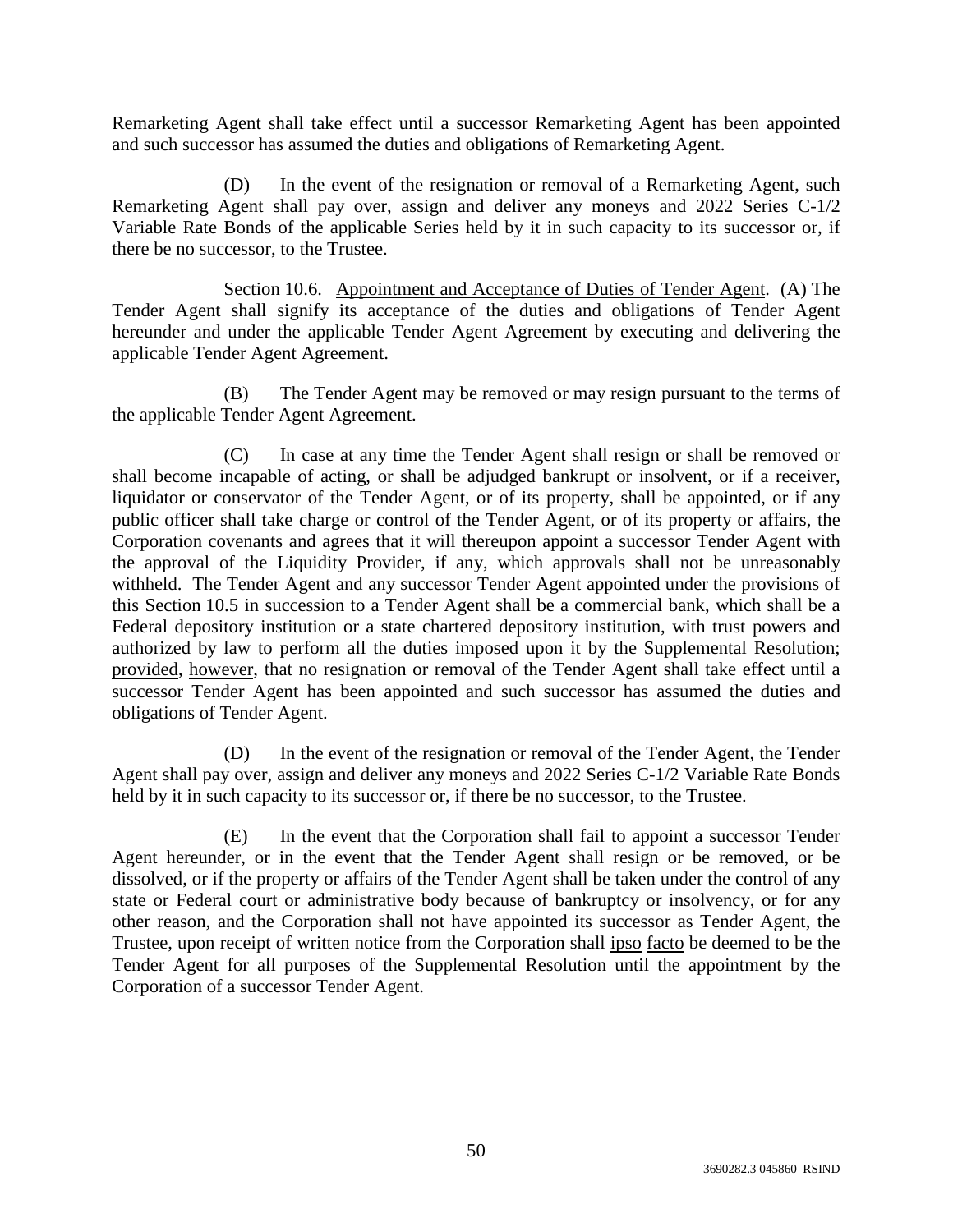Section 10.7. Appointment and Acceptance of Duties of Trustee and Tender Agent with Respect to Liquidity Facilities.

(A) The Trustee shall signify its acceptance of the duties and obligations of the Trustee under the applicable Liquidity Facility by executing and delivering to the Corporation a written instrument of acceptance.

(B) The Tender Agent shall signify its acceptance of the duties and obligations of the Tender Agent under the applicable Liquidity Facility by executing and delivering the applicable Tender Agent Agreement.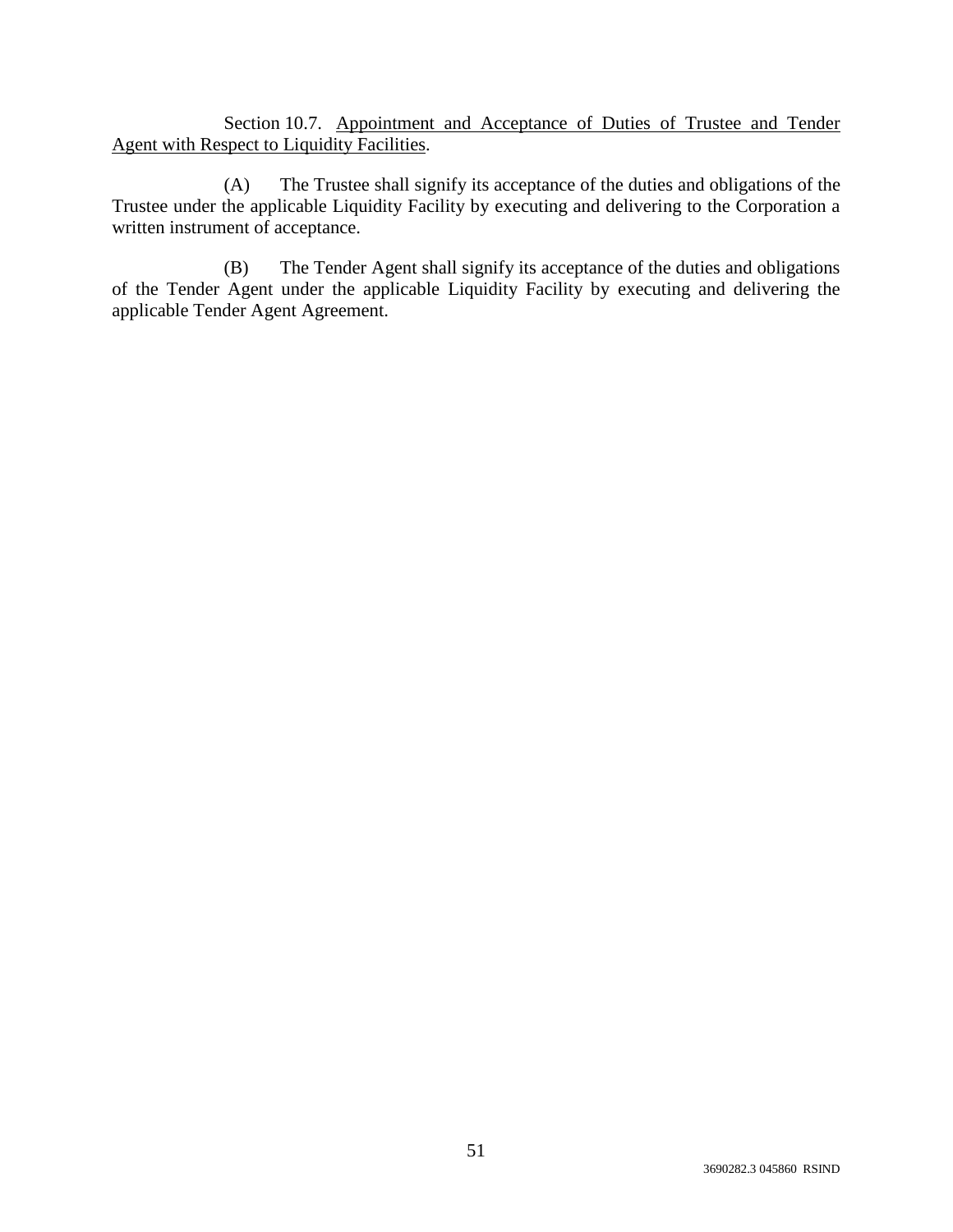# ARTICLE XI

### DEFEASANCE; MISCELLANEOUS PROVISIONS

Section 11.1. Defeasance. Notwithstanding the provisions of Section 12.1 of the General Resolution, (i) 2022 Series C-1/2 Variable Rate Bonds while in any Daily Rate Period or Weekly Rate Period may not be the subject of advance defeasance pursuant to the provisions of Section 12.1(B) of the General Resolution, and (ii) with respect to the application of said Section 12.1(B) to 2022 Series C-1/2 Variable Rate Bonds while in the Flexible Rate Term, such 2022 Series C-1/2 Variable Rate Bonds shall be redeemed on a Redemption Date which shall be the day immediately following the last day of the then current Flexible Rate Term with respect to such 2022 Series C-1/2 Variable Rate Bonds.

Section 11.2. No Recourse Under Supplemental Resolution or on 2022 Series C-1/2 Bonds. All covenants, stipulations, promises, agreements and obligations of the Corporation contained in this Supplemental Resolution shall be deemed to be the covenants, stipulations, promises, agreements and obligations of the Corporation and not of any member, officer or employee of the Corporation in such person's individual capacity, and no recourse shall be had for the payment of the principal or Redemption Price of or interest on the 2022 Series C-1/2 Bonds or for any claim based thereon or on this Supplemental Resolution against any member, officer or employee of the Corporation or any natural person executing the 2022 Series C-1/2 Bonds.

Section 11.3. Supplemental Resolutions Effective upon Filing with the Trustee. This Supplemental Resolution may be amended, and shall be fully effective in accordance with its terms, upon the filing with the Trustee of a copy thereof certified by an Authorized Officer of the Corporation to provide for such changes as are deemed necessary or desirable by the Corporation with respect to the 2022 Series C-1/2 Variable Rate Bonds of a Group to take effect on a Change Date on which one hundred percent (100%) of the 2022 Series C-1/2 Variable Rate Bonds of such Group are subject to mandatory tender.

Section 11.4. Supplemental Resolutions Effective upon Consent of Trustee and Liquidity Provider (if any). (A) This Supplemental Resolution may be amended for the purpose of changing any of the time periods for provision of notice relating to the Mandatory Purchase Provision, Demand Purchase Option or interest rate determination, or the time periods for interest rate determination or the procedure for tendering the 2022 Series C-1/2 Variable Rate Bonds in connection with the Mandatory Purchase Provision or Demand Purchase Option, and shall be fully effective in accordance with its terms, (i) upon the filing with the Trustee of a copy thereof certified by an Authorized Officer, (ii) upon the filing with the Trustee and the Corporation of instruments in writing made by the Trustee and, if applicable, the Liquidity Provider consenting thereto, and (iii) after such period of time as the Trustee and the Corporation deem appropriate following notice to the owners of such 2022 Series C-1/2 Variable Rate Bond (but not less than thirty (30) days).

(B) The Trustee, at the expense of the Corporation, shall provide notice to the Bond owners of the adoption of any Supplemental Resolution described in subsection (A) above in whichever manner it deems most effective, and shall, as soon as practicable, deliver a copy of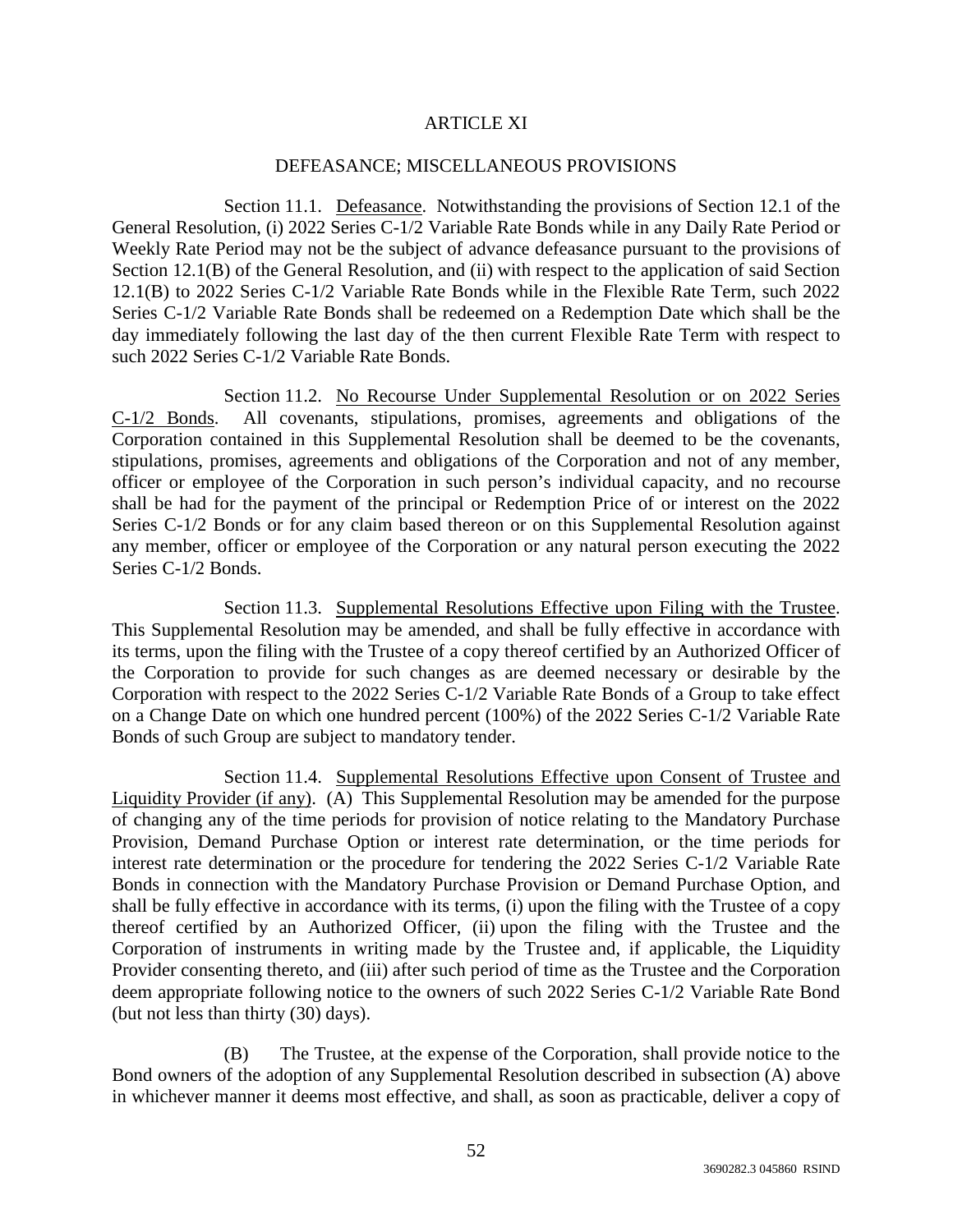any Supplemental Resolution effecting a change described in subsection (A) above to each owner of a 2022 Series C-1/2 Bond Outstanding.

Section 11.5. Effective Date. This Supplemental Resolution shall take effect upon the filing of a certified copy hereof with the Trustee.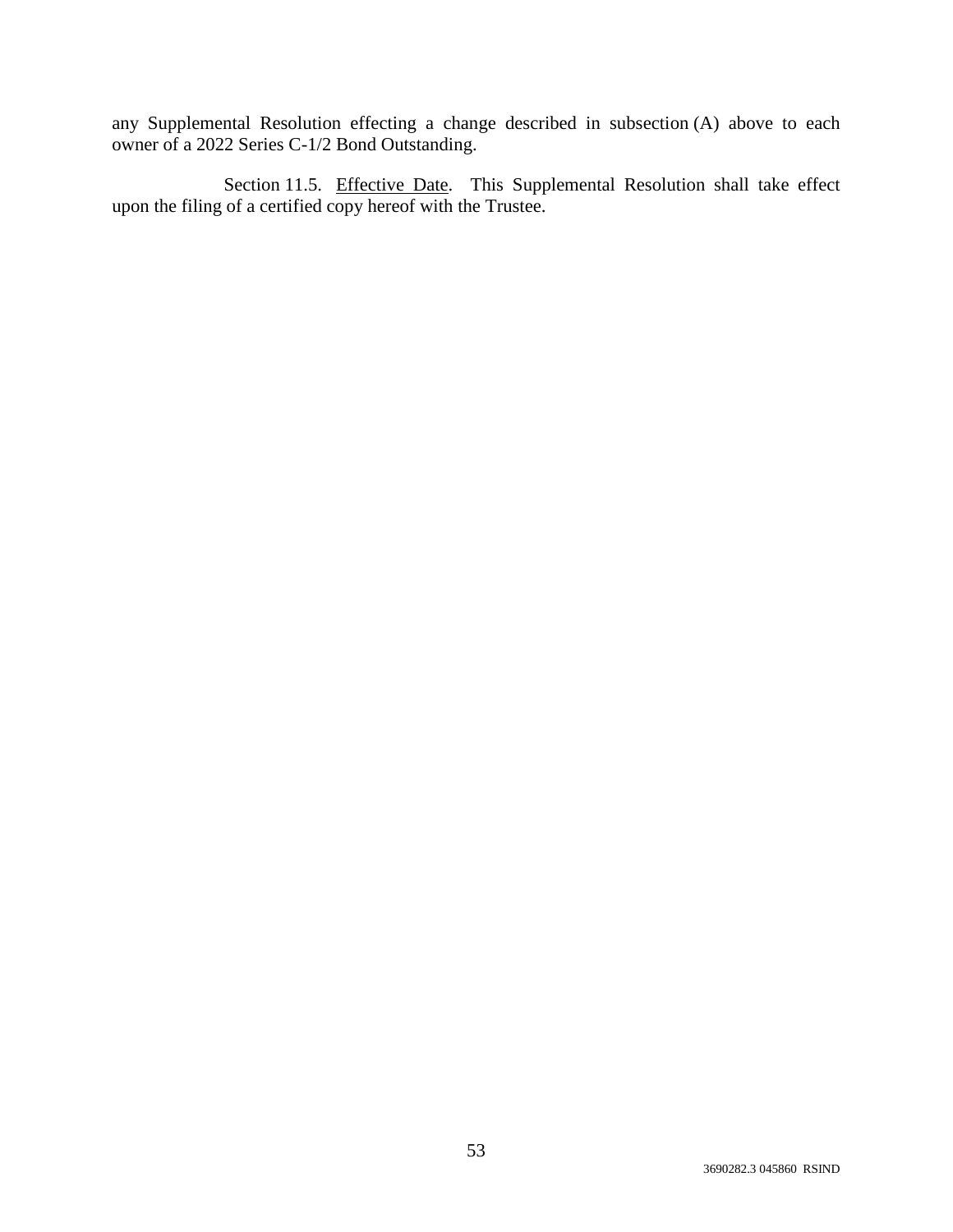| Exhibit A- |  |
|------------|--|
|------------|--|

| Project<br>Name                                         | Borough         | Total<br>Mortgage<br>Loan Amount | Long-Term<br>Portion | Short-Term<br>Portion | Corporate-<br>Funded<br>Portion | Subordinate<br>Lien<br>Position | Mortgage<br>Loan<br>Valuation |
|---------------------------------------------------------|-----------------|----------------------------------|----------------------|-----------------------|---------------------------------|---------------------------------|-------------------------------|
| Broadway<br>Triangle<br>Site $C -$<br>Throop<br>Corners | <b>Brooklyn</b> | \$40,285,000                     | \$10,620,000         | \$29,665,000          | \$0                             | N <sub>o</sub>                  | 100%                          |
| Ebenezer<br>Plaza<br>Phase 2                            | <b>Brooklyn</b> | \$77,145,000                     | \$16,590,000         | \$60,555,000          | \$0                             | N <sub>o</sub>                  | 100%                          |
| Belmont<br>Cove                                         | <b>Bronx</b>    | \$39,055,000                     | \$9,515,000          | \$29,540,000          | \$0                             | No                              | 100%                          |
| Clinton<br><b>Street</b>                                | Manhattan       | \$65,815,000                     | \$17,600,000         | \$48,215,000          | \$0                             | No                              | 100%                          |
| 1510<br><b>Broadway</b>                                 | <b>Brooklyn</b> | \$45,140,000                     | \$11,845,000         | \$33,295,000          | \$0                             | No                              | 100%                          |
| Linden<br>Grove                                         | <b>Brooklyn</b> | \$51,175,000                     | \$26,155,000         | \$25,020,000          | \$0                             | N <sub>0</sub>                  | 100%                          |

# Exhibit A-2

| Project Name                                 | Borough         | Total<br>Mortgage<br>Loan Amount | Subordinate<br>Lien<br>Position | Mortgage<br>Loan<br>Valuation |
|----------------------------------------------|-----------------|----------------------------------|---------------------------------|-------------------------------|
| Broadway Triangle Site<br>C - Throop Corners | <b>Brooklyn</b> | \$9,100,000                      | <b>Yes</b>                      | 80%                           |
| Ebenezer Plaza Phase 2                       | <b>Brooklyn</b> | \$13,520,000                     | Yes                             | 80%                           |
| <b>Belmont Cove</b>                          | <b>Bronx</b>    | \$9,945,000                      | <b>Yes</b>                      | 80%                           |
| Clinton Street                               | Manhattan       | \$15,080,000                     | <b>Yes</b>                      | 80%                           |
| 1510 Broadway                                | <b>Brooklyn</b> | \$7,020,000                      | Yes                             | 80%                           |
| Linden Grove                                 | <b>Brooklyn</b> | \$8,415,000                      | Yes                             | 80%                           |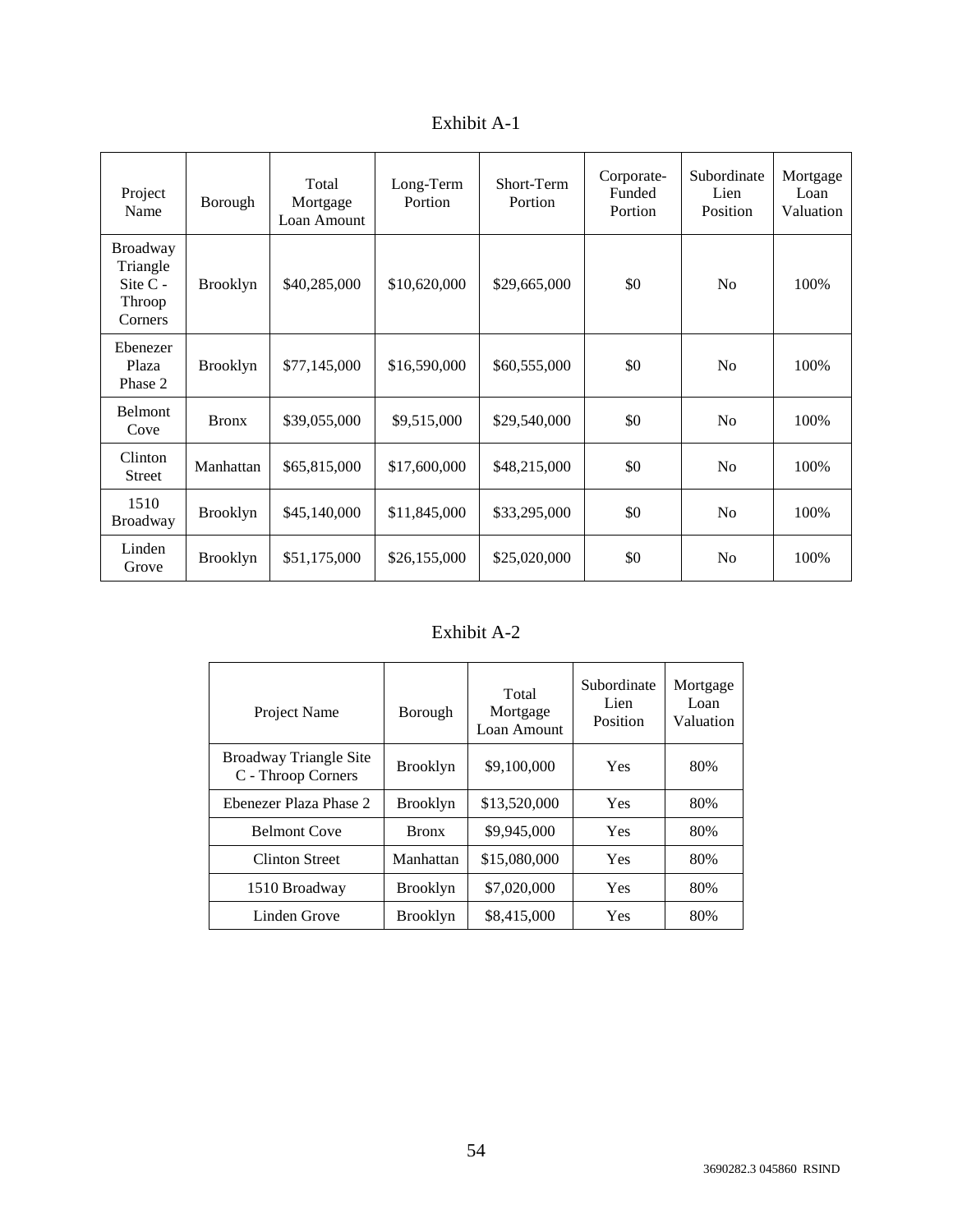| Exhibit A-3 |  |
|-------------|--|
|-------------|--|

| Project Name         | Borough         | Total<br>Mortgage<br>Loan Amount | Subordinate<br>Lien<br>Position | Mortgage<br>Loan<br>Valuation |
|----------------------|-----------------|----------------------------------|---------------------------------|-------------------------------|
| 1921 Atlantic Avenue | <b>Brooklyn</b> | \$45,290,000                     | Yes                             | 80%                           |
| Coney Island Phase 2 | <b>Brooklyn</b> | \$20,000,000                     | Yes                             | 80%                           |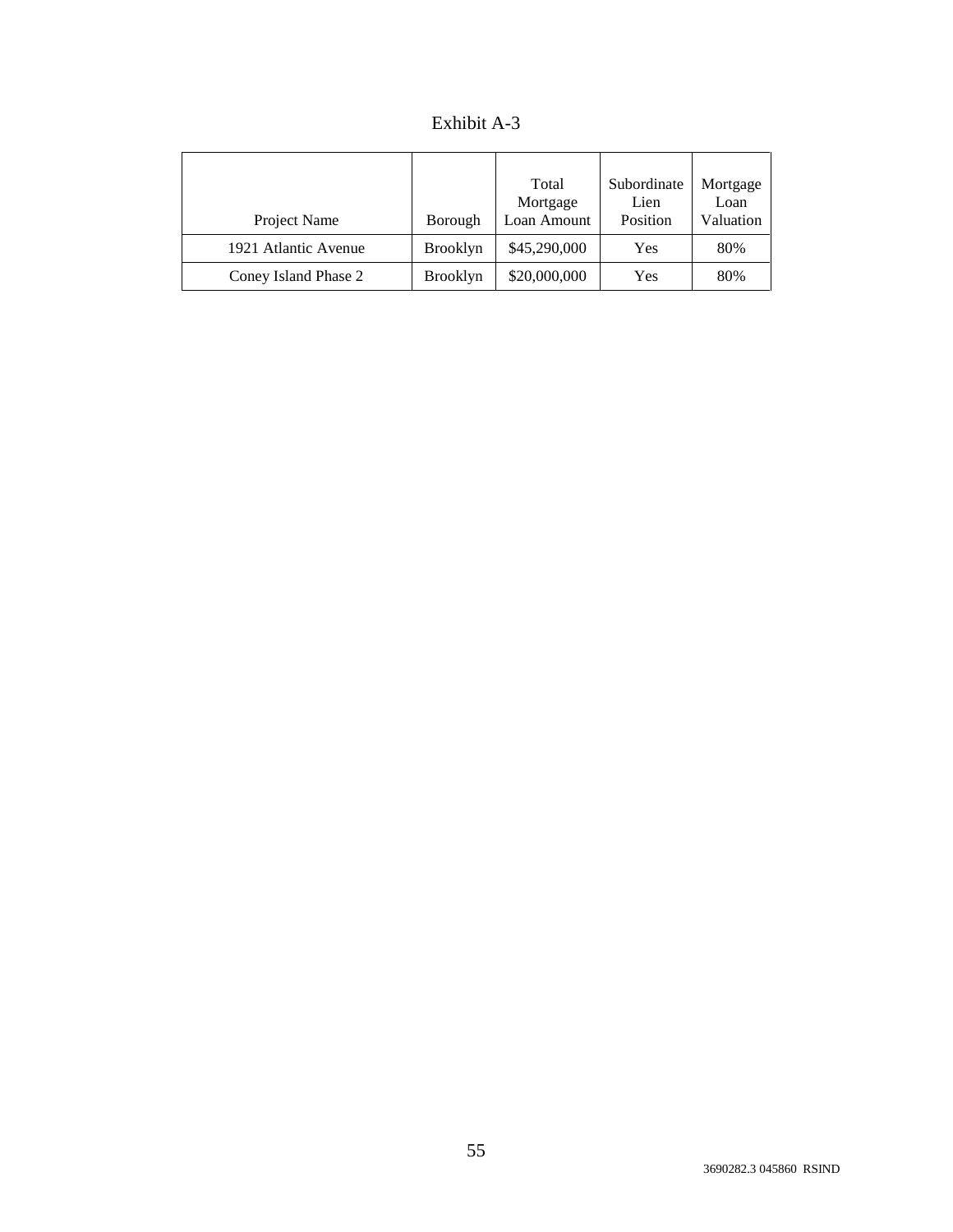# Exhibit B

[Exhibit N to Tax Regulatory Certificate to be attached]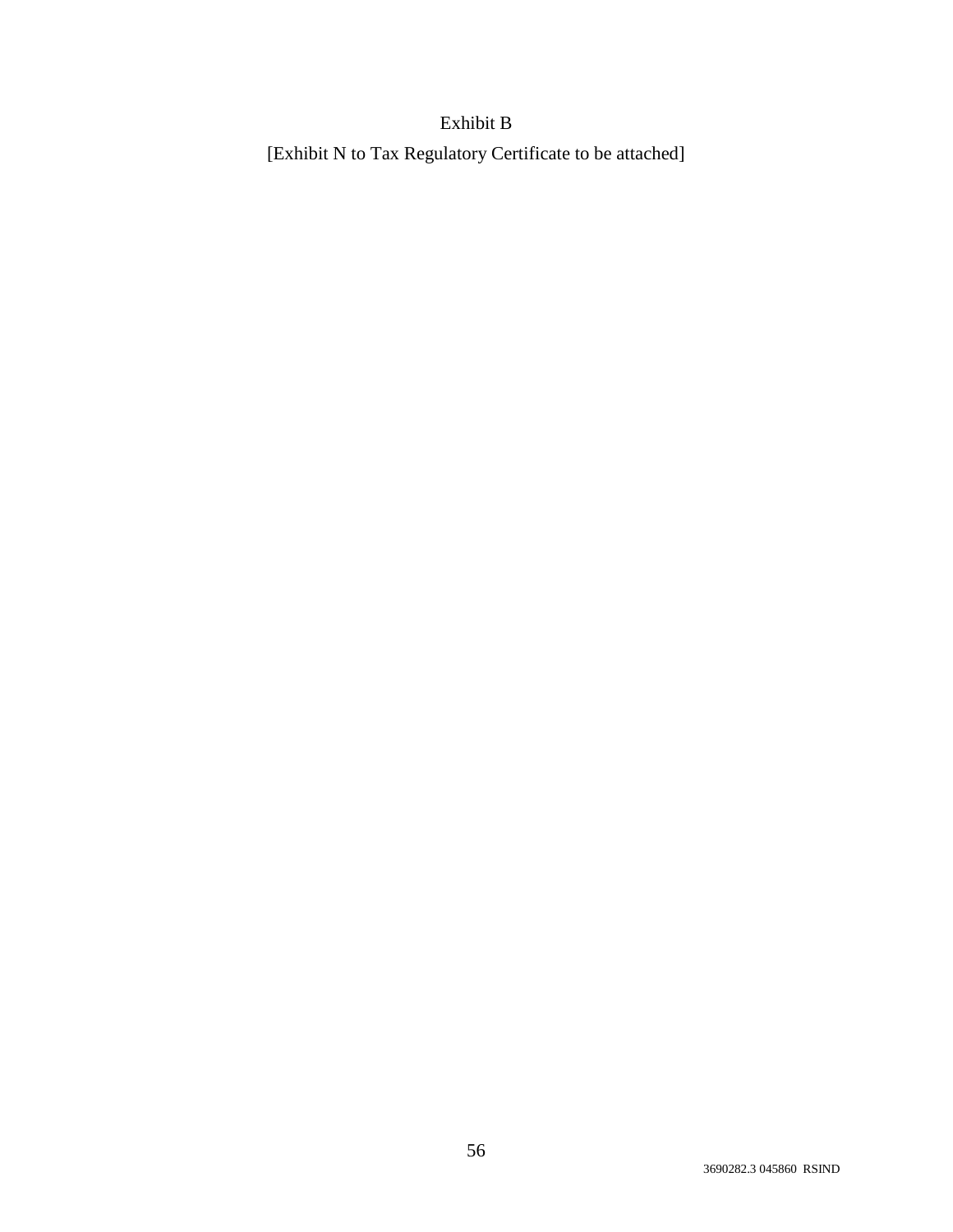#### **APPENDIX A**

#### TERMS OF THE 2022 SERIES C-1/2 BONDS

#### CHAPTER 1

#### GENERAL PROVISIONS

Section 101. Interpretation. Except as otherwise provided in this Appendix A, all references in this  $\Delta$ ppendix  $\Delta$  to "2022 Series C-1/2 Bonds" shall be deemed to refer to each Group of 2022 Series C-1/2 Bonds individually, and all references in this Appendix A to "2022 Series C-1/2 Remarketing Proceeds Purchase Account" shall be deemed to refer to the 2022 Series C-1/2 Remarketing Proceeds Purchase Account applicable to such Group of 2022 Series C-1/2 Bonds.

Section 102. Series, Principal Amount, Maturity, Interest, Payment Dates and Agreements. (A)(1) The 2022 Series C-1/2 Bonds shall be issued in the two Series, shall mature on the dates and in the principal amounts, and shall initially bear the CUSIP numbers, set forth below. The 2022 Series C-1 Bonds shall bear interest, payable in arrears, initially at the applicable Fixed Rate set forth below and from and after any Interest Method Change Date at the rates determined as provided in Sections 201, 301, 401, 501, 601 and 701 of this Appendix A, as applicable, and shall contain the Mandatory Purchase Provision and Demand Purchase Option set forth in Sections 801 and 802 hereof, respectively, as applicable. The 2022 Series C-2 Bonds shall bear interest, payable in arrears, initially at the applicable Term Rate set forth below and from and after any Interest Method Change Date at the rates determined as provided in Sections 201, 301, 401, 501, 601 and 701 of this Appendix A, as applicable, and shall contain the Mandatory Purchase Provision and Demand Purchase Option set forth in Sections 801 and 802 hereof, respectively, as applicable.

|                   |                      | Principal | Interest | <b>CUSIP</b> |
|-------------------|----------------------|-----------|----------|--------------|
| Series            | <b>Maturity Date</b> | Amount    | Rate     | Number       |
| 2022 Series C-1   |                      |           |          |              |
| 2022 Series C-1   |                      |           |          |              |
| 2022 Series C-1   |                      |           |          |              |
| $2022$ Series C-1 |                      |           |          |              |
| $2022$ Series C-1 |                      |           |          |              |
| $2022$ Series C-1 |                      |           |          |              |
| 2022 Series C-1   |                      |           |          |              |
| $2022$ Series C-1 |                      |           |          |              |
| $2022$ Series C-1 |                      |           |          |              |
| 2022 Series C-1   |                      |           |          |              |
| 2022 Series C-1   |                      |           |          |              |
| 2022 Series C-1   |                      |           |          |              |
| $2022$ Series C-1 |                      |           |          |              |
| 2022 Series C-1   |                      |           |          |              |
| $2022$ Series C-1 |                      |           |          |              |
| 2022 Series C-1   |                      |           |          |              |
| $2022$ Series C-1 |                      |           |          |              |
| $2022$ Series C-1 |                      |           |          |              |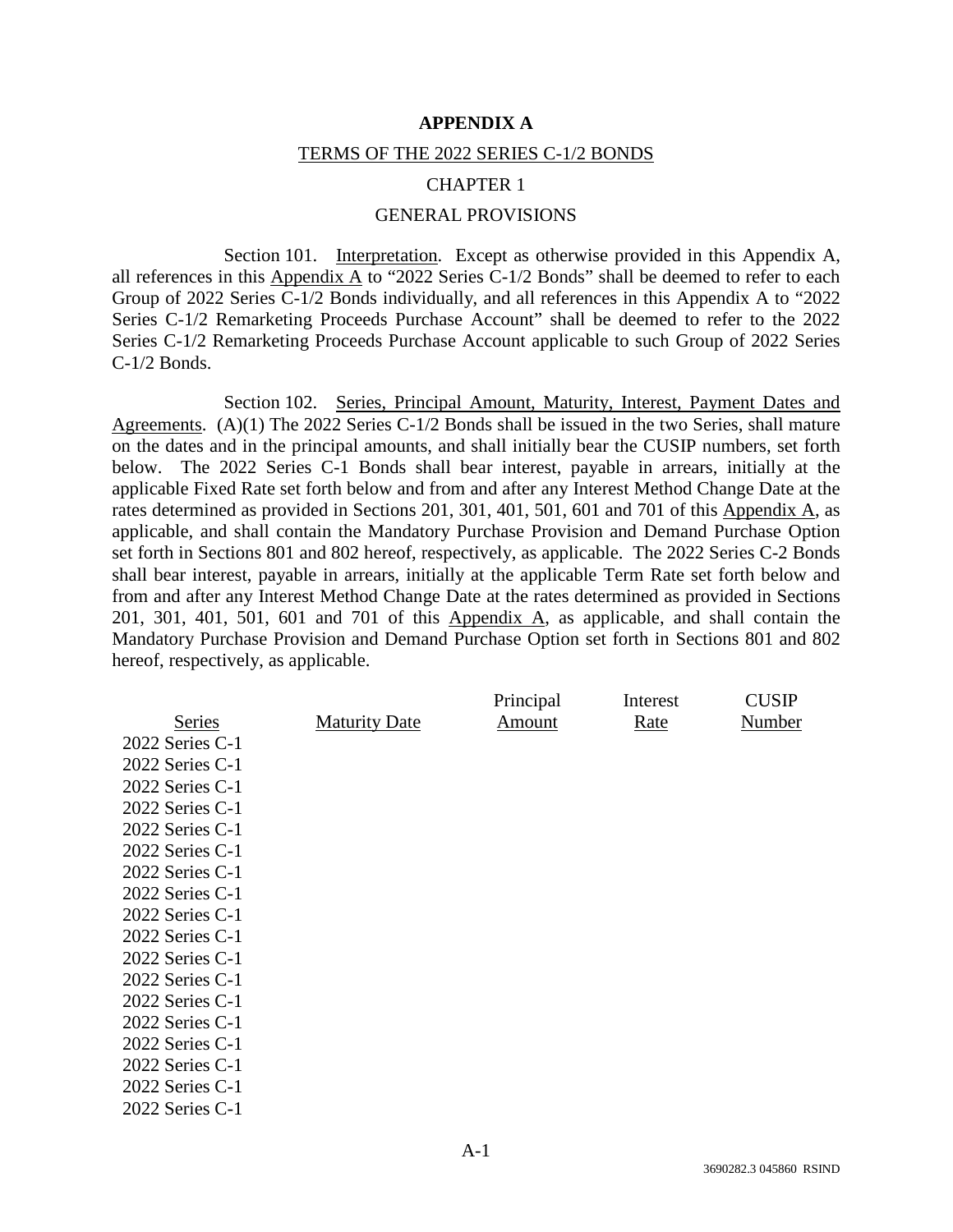|                   |                      | Principal | Interest | CUSIP  |
|-------------------|----------------------|-----------|----------|--------|
| <b>Series</b>     | <b>Maturity Date</b> | Amount    | Rate     | Number |
| $2022$ Series C-1 |                      |           |          |        |
| $2022$ Series C-1 |                      |           |          |        |
| $2022$ Series C-2 |                      |           |          |        |

The 2022 Series C-1/2 Bonds shall be subject to redemption as set forth in Section 103 of this Appendix A.

(2) Anything herein to the contrary notwithstanding, at no time shall the interest rate on the 2022 Series C-1/2 Variable Rate Bonds exceed the Maximum Rate.

(B) During any Daily Rate Period or Weekly Rate Period, interest on a Group of 2022 Series C-1/2 Variable Rate Bonds shall be payable on a monthly basis on the first Business Day of the month occurring after the Interest Method Change Date with respect thereto, on any Change Date with respect thereto and on the final maturity date of such Group of 2022 Series C-1/2 Variable Rate Bonds. During any Flexible Rate Period, interest on a Group of 2022 Series C-1/2 Variable Rate Bonds shall be payable on any Change Date with respect thereto and on the final maturity date of such Group of 2022 Series C-1/2 Variable Rate Bonds. During any Term Rate Period, interest on a Group of 2022 Series C-1/2 Variable Rate Bonds shall be payable on May 1 and November 1 of each year (commencing November 1, 2022 in the case of the 2022 Series C-1/2 Bonds prior to any Change Date with respect thereto), on any Change Date with respect thereto and on the final maturity date of such Group of 2022 Series C-1/2 Variable Rate Bonds. During the Fixed Rate Period, interest on a Group of 2022 Series C-1/2 Variable Rate Bonds shall be payable on May 1 and November 1 of each year (commencing November 1, 2022 in the case of the 2022 Series C-1 Bonds prior to any Change Date with respect thereto), on any Change Date with respect thereto and on the final maturity date of such Group of 2022 Series C-1/2 Variable Rate Bonds. During any Daily Rate Period, Weekly Rate Period or Flexible Rate Period for a Group of 2022 Series C-1/2 Variable Rate Bonds, interest on such Group of 2022 Series C-1/2 Variable Rate Bonds shall be computed on the basis of a 365 or 366 day year, for the actual number of days elapsed. During any Term Rate Period and the Fixed Rate Period for a Group of 2022 Series C-1/2 Variable Rate Bonds, interest on such Group of 2022 Series C-1/2 Variable Rate Bonds shall be computed on the basis of a 360-day year consisting of twelve 30-day months. During any Index Rate Period, interest on the 2022 Series C-1/2 Variable Rate Bonds shall be payable and shall be computed as set forth in Section 401 hereof.

(C) During any Daily Rate Period, Weekly Rate Period, Index Rate Period or Flexible Rate Period for a Group of 2022 Series C-1/2 Variable Rate Bonds, all 2022 Series C-1/2 Variable Rate Bonds of such Group shall be in the denomination of \$100,000 or any \$5,000 increment in excess of \$100,000. During any Term Rate Period or the Fixed Rate Period for a Group of 2022 Series C-1/2 Variable Rate Bonds, all 2022 Series C-1/2 Variable Rate Bonds of such Group shall be in the denomination of \$5,000 or in denominations of any whole multiple thereof.

(D) If the date for making any payment of principal or Redemption Price of or interest on any of the 2022 Series C-1/2 Bonds shall be a day other than a Business Day, then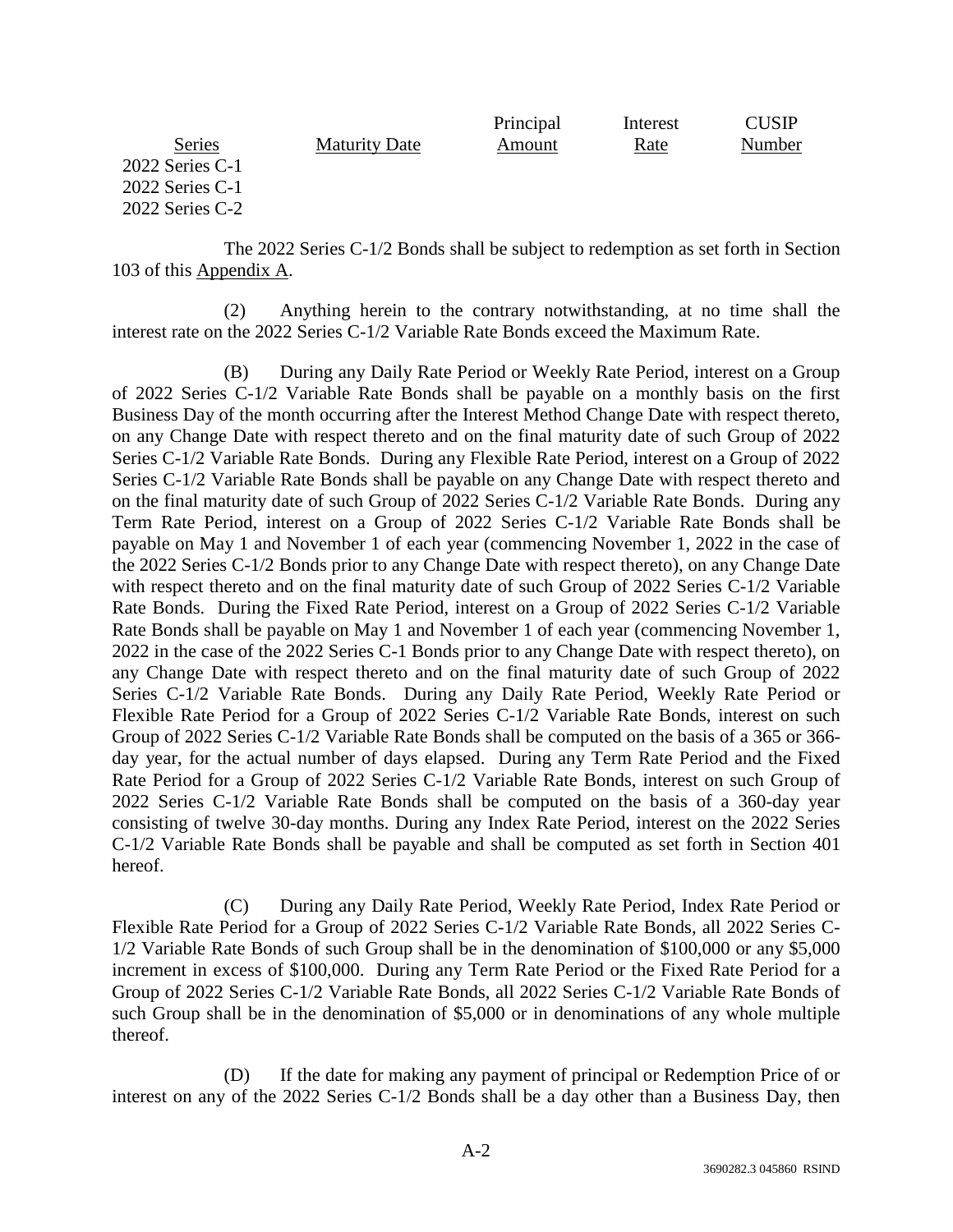payment of such principal or Redemption Price of or interest on such 2022 Series C-1/2 Variable Rate Bonds need not be made on such date but may be made on the next succeeding Business Day with the same force and effect as if made on the date originally fixed for such payment, except that during any Daily Rate Period, Weekly Rate Period, Index Rate Period or Flexible Rate Period, interest shall continue to accrue on any unpaid principal to such next succeeding Business Day.

# Section 103. Redemption Provisions.

(A) During any Daily Rate Period or Weekly Rate Period, the 2022 Series C-1/2 Variable Rate Bonds are subject to redemption, at the option of the Corporation, in whole or in part, at any time prior to maturity, at a Redemption Price equal to one hundred percent (100%) of the principal amount of the 2022 Series C-1/2 Variable Rate Bonds or portions thereof to be so redeemed, plus accrued interest to the Redemption Date.

(B) During any Flexible Rate Period or Term Rate Period, each 2022 Series C-1/2 Variable Rate Bond is subject to redemption, without notice, at the option of the Corporation, in whole or in part on any Interest Adjustment Date with respect to such 2022 Series C-1/2 Variable Rate Bond, from any source, at a Redemption Price equal to one hundred percent (100%) of the principal amount of the 2022 Series C-1/2 Variable Rate Bonds to be redeemed, plus accrued interest to the Redemption Date. Except as provided in the immediately preceding sentence, during any Term Rate Term, 2022 Series C-1/2 Variable Rate Bonds are subject to redemption, at the option of the Corporation, in whole or in part, from any source, at any time on or after their then-current Initial Redemption or Tender Date, at a Redemption Price equal to one hundred percent (100%) of the principal amount of the 2022 Series C-1/2 Variable Rate Bonds or portions thereof to be so redeemed, plus accrued interest to the Redemption Date. During any Index Rate Period, 2022 Series C-1/2 Variable Rate Bonds are subject to redemption, at the option of the Corporation, in whole or in part, from any source, on any Permitted Redemption or Tender Date on or after their then-current Initial Redemption or Tender Date, at a Redemption Price equal to one hundred percent (100%) of the principal amount of the 2022 Series C-1/2 Variable Rate Bonds or portions thereof to be so redeemed, plus accrued interest to the Redemption Date. During any Fixed Rate Period, 2022 Series C-1/2 Variable Rate Bonds are subject to redemption, at the option of the Corporation, in whole or in part, from any source, at any time on or after their then-current Initial Redemption or Tender Date, at a Redemption Price equal to one hundred percent (100%) of the principal amount of the 2022 Series C-1/2 Variable Rate Bonds or portions thereof to be so redeemed, plus accrued interest to the Redemption Date.

(C) (1) The 2022 Series C-1/2 Variable Rate Bonds are subject to redemption, at the option of the Corporation, in whole or in part, on any Permitted Redemption or Tender Date during an Index Rate Period and on any date during any Term Rate Term (other than the Initial Term Rate Term, in the case of the 2022 Series C-1/2 Bonds) or Fixed Rate Period, in each case at a Redemption Price equal to one hundred percent (100%) of the principal amount of the 2022 Series C-1/2 Bonds or portions thereof to be so redeemed, plus accrued interest to the Redemption Date, from any source other than: (i) Voluntary Sale Proceeds; (ii) proceeds of bonds issued, or caused to be issued, by the Corporation for the purpose of refunding all or a portion of such 2022 Series C-1/2 Bonds or refinancing all or a portion of any Mortgage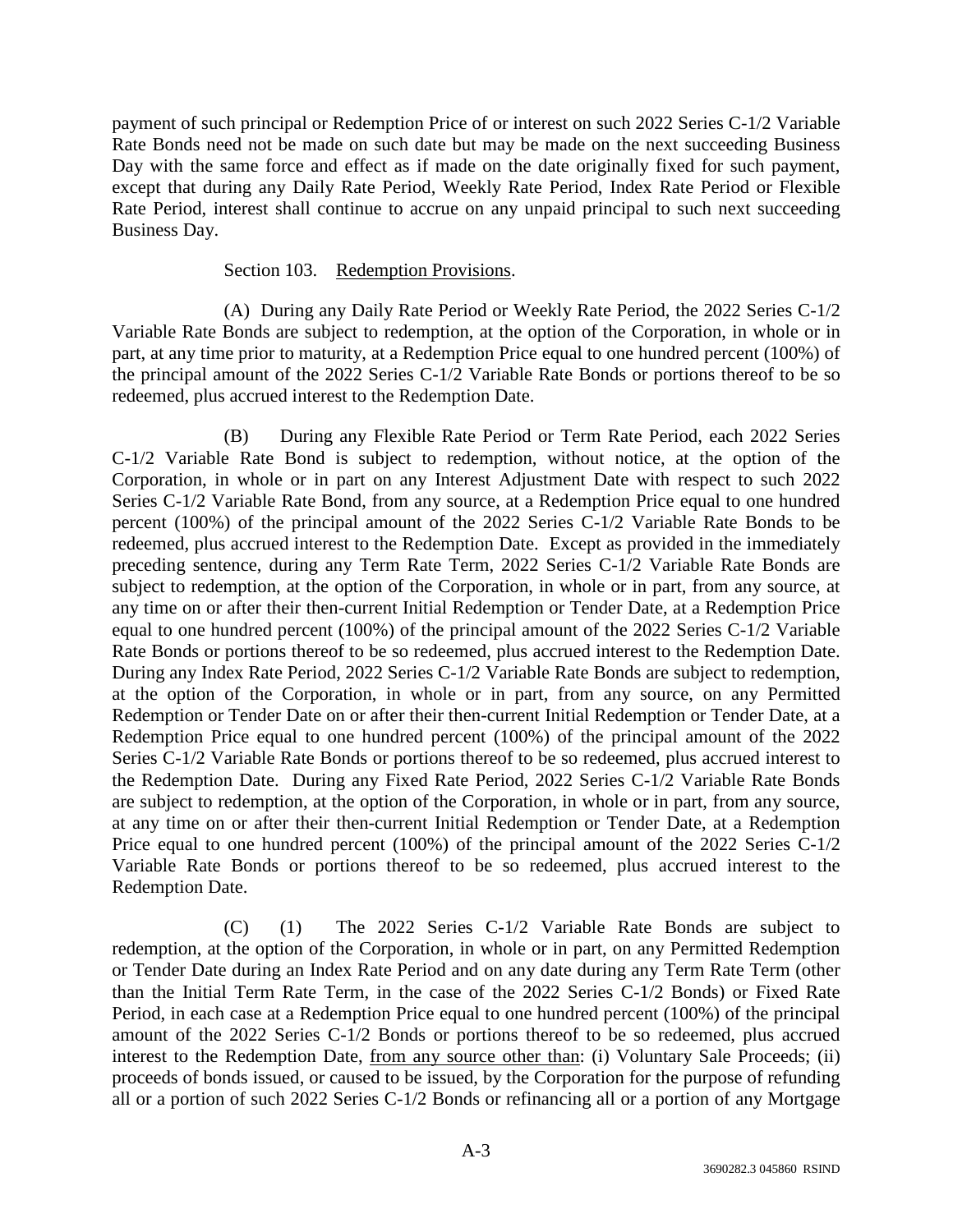Loan ("Refunding Bonds"), except that the proceeds of Refunding Bonds described in the succeeding paragraph may be applied to the special redemption of such 2022 Series C-1/2 Bonds; or (iii) any other unencumbered funds of the Corporation not subject to the lien of the General Resolution. Such 2022 Series C-1/2 Bonds are subject to the foregoing special redemption from the proceeds of Refunding Bonds issued in an amount not greater than any prepayment of a Mortgage Loan (including any 2022 Series C Mortgage Loan) received by the Corporation, which prepayment is not used to redeem Bonds. Amounts that may be applied to the foregoing special redemption include, but are not limited to: any prepayment of a 2022 Series C Mortgage Loan by the Mortgagor thereof, or proceeds of foreclosure proceedings or proceeds of any credit enhancement with respect to a 2022 Series C Mortgage Loan which is in default; upon the filing of a Cash Flow Statement, any prepayment of, or any such proceeds with respect to, any other Mortgage Loans (except any Mortgage Loan financed under a Supplemental Resolution that prohibits such use); unexpended proceeds of such 2022 Series C-1/2 Bonds; and, upon the filing of a Cash Flow Statement, amounts held in the Revenue Account that are not required to be used for other purposes.

(2) The 2022 Series C-2 Bonds are subject to special redemption, at the option of the Corporation, in whole or in part, on any Permitted Redemption or Tender Date during an Index Rate Period and on any date during any Term Rate Period or Fixed Rate Period, at a Redemption Price equal to one hundred percent (100%) of the principal amount of the 2022 Series C-2 Bonds or portions thereof to be so redeemed, plus accrued interest to the Redemption Date, in an amount not in excess of amounts on deposit in the Bond Proceeds Account representing unexpended proceeds of the 2022 Series C-2 Bonds not used to finance the 2022 Series C Mortgage Loans, and any other monies made available under the General Resolution in connection with such redemption.

(D) Except as affected by the provisions of subsection (E) of this Section 103, the 2022 Series C-1 Bonds maturing on [\_\_\_\_\_\_\_\_] shall be redeemed in part through application of Sinking Fund Payments as provided in Section 5.4(E) of the General Resolution on [\_\_\_\_\_\_\_\_\_] and on each May 1 and November 1 thereafter, in each case at a Redemption Price equal to the principal amount of each such 2022 Series C-1 Bond or portion thereof to be redeemed, together with interest accrued to the Redemption Date. Subject to the provisions of Sections 5.4(D) and 5.5(B) of the General Resolution permitting amounts to be credited toward part or all of any one or more Sinking Fund Payments, there shall be due and the Corporation shall in any and all events be required to pay on each of the dates set forth in the following table the amount set opposite each such date in said table, and said amount is hereby established and shall constitute a Sinking Fund Payment for the retirement of such 2022 Series C-1 Bonds except that the amount for such date in said table shall be payable at the stated maturity date of such 2022 Series C-1 Bonds and shall not constitute a Sinking Fund Payment:

|                        | Principal |                        | Principal |
|------------------------|-----------|------------------------|-----------|
| <b>Redemption Date</b> | Amount    | <b>Redemption Date</b> | Amount    |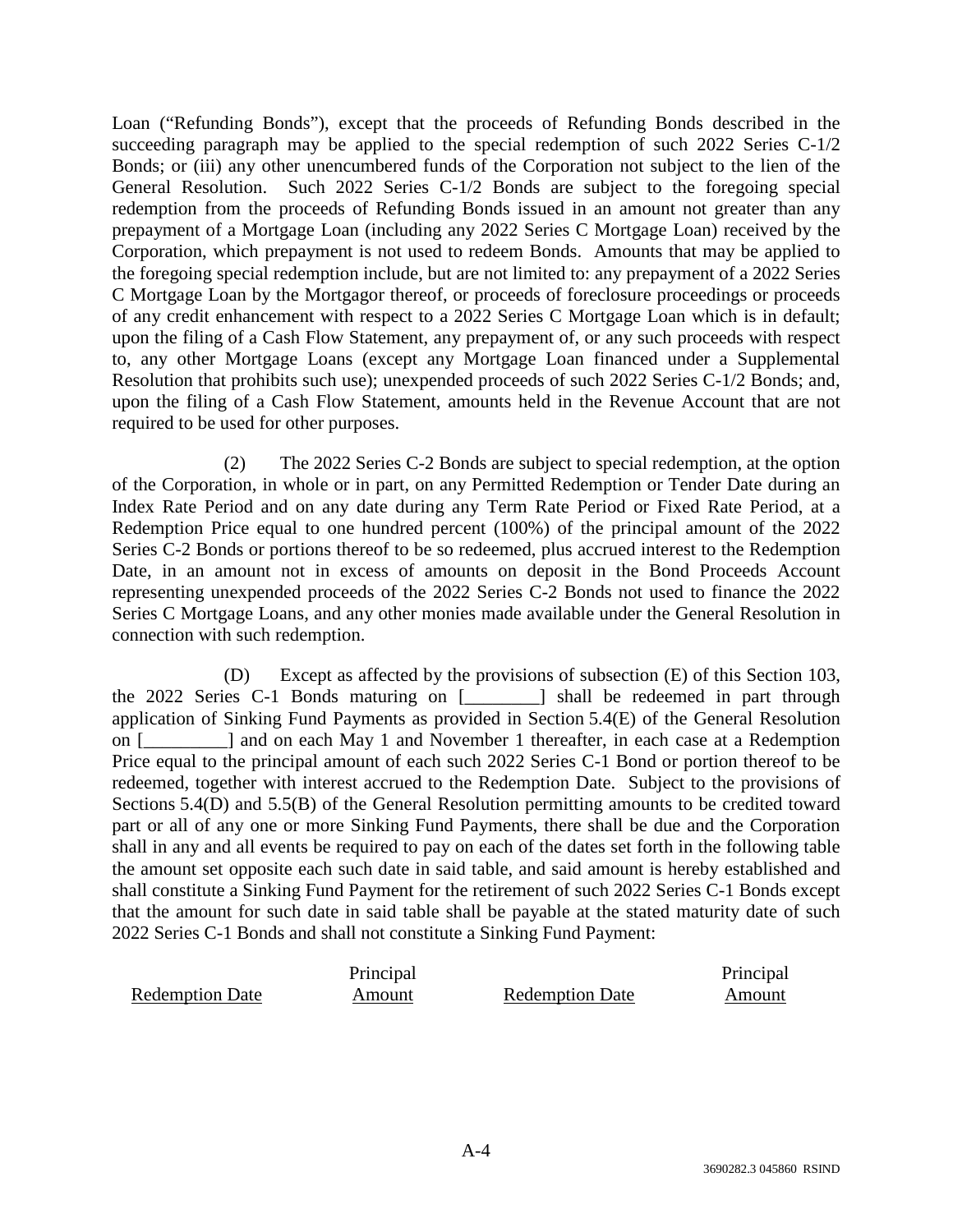Except as affected by the provisions of subsection (E) of this Section 103, the 2022 Series C-1 Bonds maturing on [\_\_\_\_\_\_\_\_\_] shall be redeemed in part through application of Sinking Fund Payments as provided in Section 5.4(E) of the General Resolution on [\_\_\_\_\_\_\_\_] and on each May 1 and November 1 thereafter, in each case at a Redemption Price equal to the principal amount of each such 2022 Series C-1 Bond or portion thereof to be redeemed, together with interest accrued to the Redemption Date. Subject to the provisions of Sections 5.4(D) and 5.5(B) of the General Resolution permitting amounts to be credited toward part or all of any one or more Sinking Fund Payments, there shall be due and the Corporation shall in any and all events be required to pay on each of the dates set forth in the following table the amount set opposite each such date in said table, and said amount is hereby established and shall constitute a Sinking Fund Payment for the retirement of such 2022 Series C-1 Bonds except that the amount for such date in said table shall be payable at the stated maturity date of such 2022 Series C-1 Bonds and shall not constitute a Sinking Fund Payment:

|                        | Principal |                        | Principal |
|------------------------|-----------|------------------------|-----------|
| <b>Redemption Date</b> | Amount    | <b>Redemption Date</b> | Amount    |

Except as affected by the provisions of subsection (E) of this Section 103, the 2022 Series C-1 Bonds maturing on [\_\_\_\_\_\_\_\_\_] shall be redeemed in part through application of Sinking Fund Payments as provided in Section 5.4(E) of the General Resolution on [\_\_\_\_\_\_\_\_] and on each May 1 and November 1 thereafter, in each case at a Redemption Price equal to the principal amount of each such 2022 Series C-1 Bond or portion thereof to be redeemed, together with interest accrued to the Redemption Date. Subject to the provisions of Sections 5.4(D) and 5.5(B) of the General Resolution permitting amounts to be credited toward part or all of any one or more Sinking Fund Payments, there shall be due and the Corporation shall in any and all events be required to pay on each of the dates set forth in the following table the amount set opposite each such date in said table, and said amount is hereby established and shall constitute a Sinking Fund Payment for the retirement of such 2022 Series C-1 Bonds except that the amount for such date in said table shall be payable at the stated maturity date of such 2022 Series C-1 Bonds and shall not constitute a Sinking Fund Payment:

|                        | Principal |                        | Principal |
|------------------------|-----------|------------------------|-----------|
| <b>Redemption Date</b> | Amount    | <b>Redemption Date</b> | Amount    |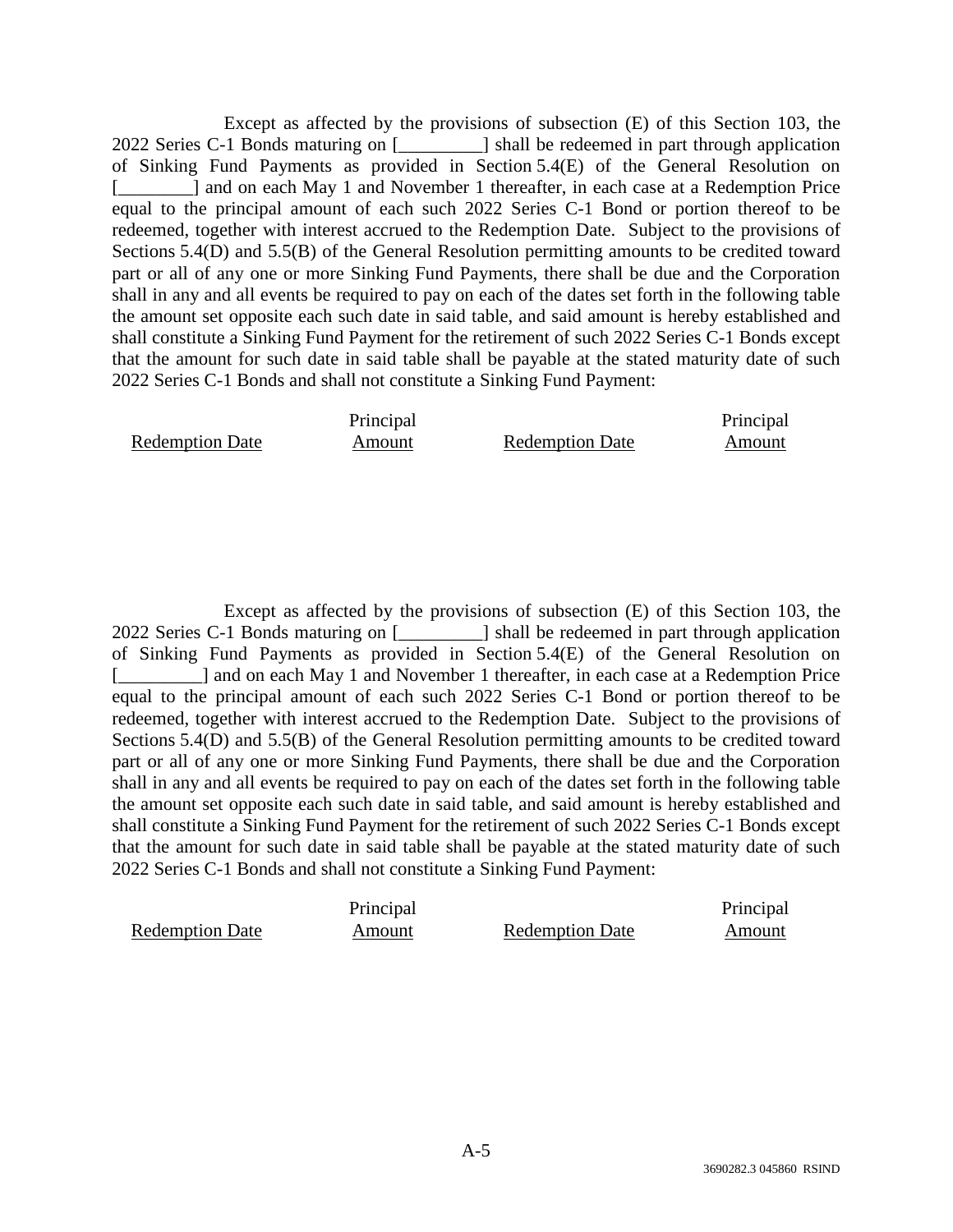Except as affected by the provisions of subsection (E) of this Section 103, the 2022 Series C-1 Bonds maturing on [\_\_\_\_\_\_\_\_] shall be redeemed in part through application of Sinking Fund Payments as provided in Section 5.4(E) of the General Resolution on  $\lceil$ and on each May 1 and November 1 thereafter, in each case at a Redemption Price equal to the principal amount of each such 2022 Series C-1 Bond or portion thereof to be redeemed, together with interest accrued to the Redemption Date. Subject to the provisions of Sections 5.4(D) and 5.5(B) of the General Resolution permitting amounts to be credited toward part or all of any one or more Sinking Fund Payments, there shall be due and the Corporation shall in any and all events be required to pay on each of the dates set forth in the following table the amount set opposite each such date in said table, and said amount is hereby established and shall constitute a Sinking Fund Payment for the retirement of such 2022 Series C-1 Bonds except that the amount for such date in said table shall be payable at the stated maturity date of such 2022 Series C-1 Bonds and shall not constitute a Sinking Fund Payment:

|                        | Principal |                        | Principal |
|------------------------|-----------|------------------------|-----------|
| <b>Redemption Date</b> | Amount    | <b>Redemption Date</b> | Amount    |

Except as affected by the provisions of subsection (E) of this Section 103, the 2022 Series C-2 Bonds shall be redeemed in part through application of Sinking Fund Payments as provided in Section 5.4(E) of the General Resolution on [  $\qquad$  ] and on each May 1 and November 1 thereafter, in each case at a Redemption Price equal to the principal amount of each such 2022 Series C-2 Bond or portion thereof to be redeemed, together with interest accrued to the Redemption Date. Subject to the provisions of Sections 5.4(D) and 5.5(B) of the General Resolution permitting amounts to be credited toward part or all of any one or more Sinking Fund Payments, there shall be due and the Corporation shall in any and all events be required to pay on each of the dates set forth in the following table the amount set opposite each such date in said table, and said amount is hereby established and shall constitute a Sinking Fund Payment for the retirement of such 2022 Series C-2 Bonds except that the amount for the last such date in said table shall be payable at the stated maturity date of such 2022 Series C-2 Bonds and shall not constitute a Sinking Fund Payment: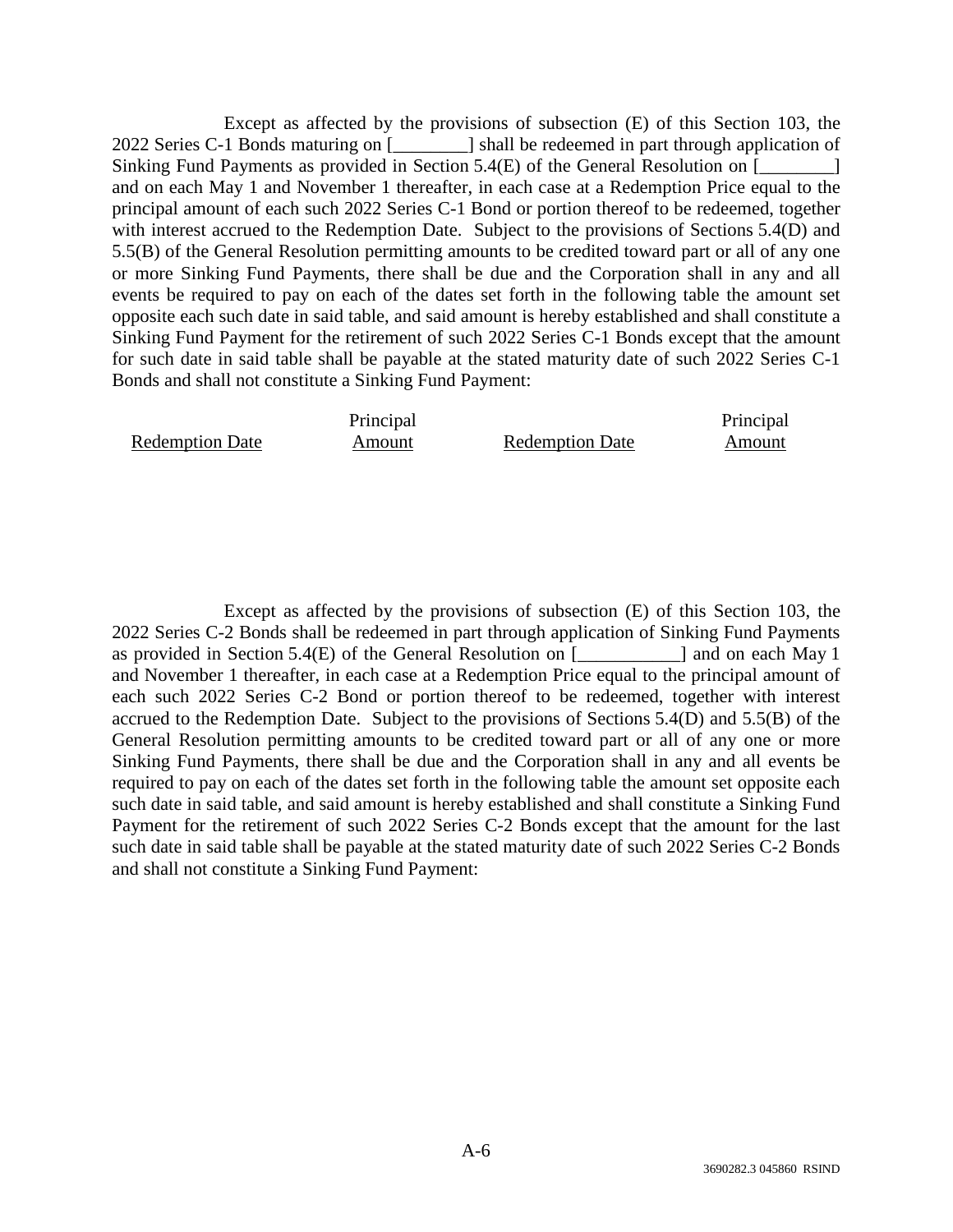Redemption Date

Principal

Amount Redemption Date

Principal **Amount** 

 (E) (1) Subject to Section 701(D) of this Appendix A, upon the initial Fixed Rate Start Date (if any) with respect to the 2022 Series C-2 Bonds, the Sinking Fund Payments (and maturity payment) with respect to the 2022 Series C-2 Bonds set forth above in subsection (D) of this Section 103 (as the same may have been reduced by operation of the provisions of Sections 5.4(D) and 5.5(B) of the General Resolution permitting amounts to be credited toward part or all of any one or more Sinking Fund Payments), shall be converted to Serial Bond maturities, Sinking Fund Payments and Term Bond maturities as follows: the Sinking Fund Payments for [\_\_\_\_\_\_\_\_] through [\_\_\_\_\_\_\_] (inclusive) shall constitute Serial Bond maturities, the Sinking Fund Payments for [\_\_\_\_\_\_\_\_] through [\_\_\_\_\_\_\_\_] (inclusive)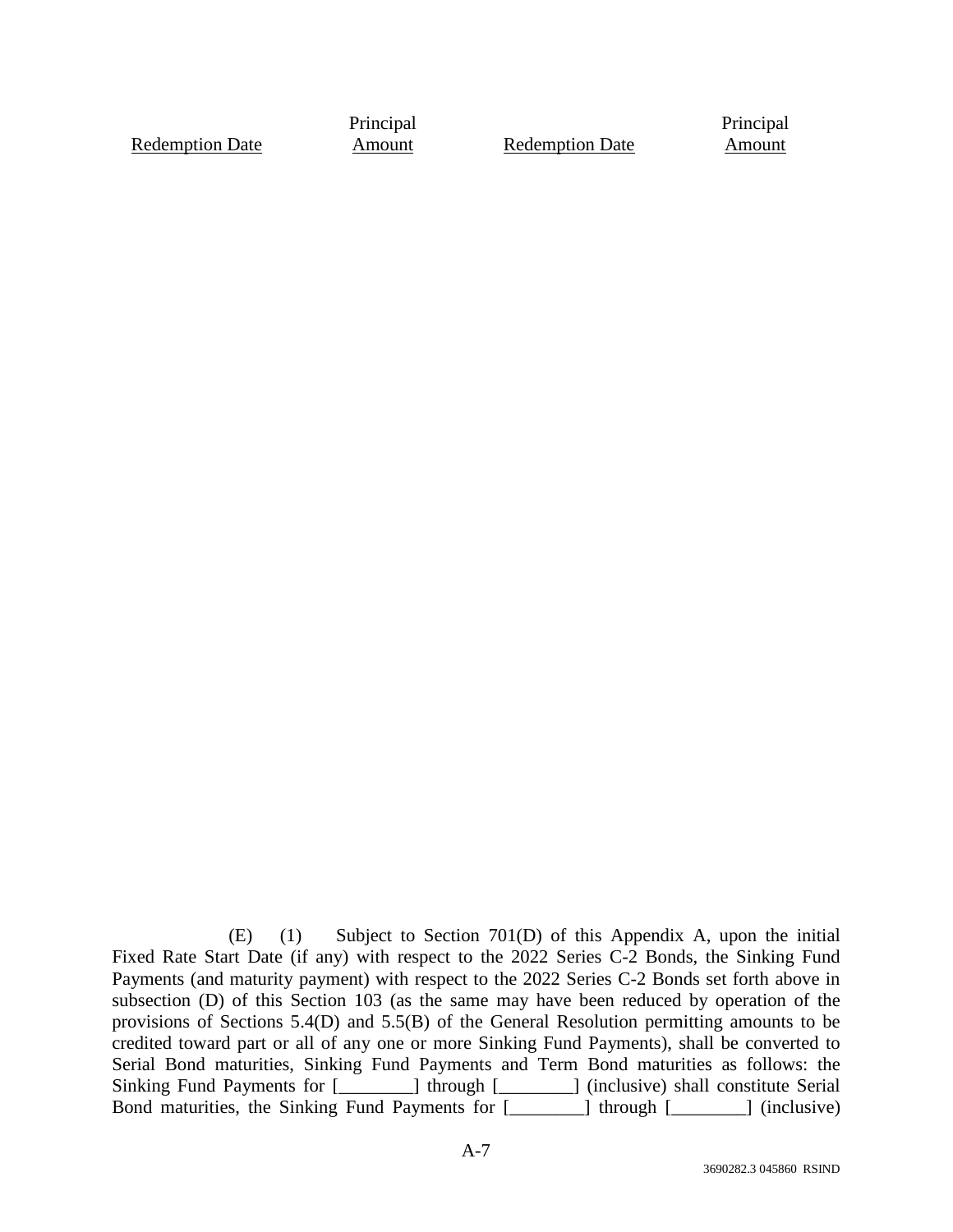shall constitute Sinking Fund Payments (and maturity payment) for Term Bonds maturing on [\_\_\_\_\_\_\_\_], the Sinking Fund Payments for [\_\_\_\_\_\_\_\_] through [\_\_\_\_\_\_\_] (inclusive) shall constitute Sinking Fund Payments (and maturity payment) for Term Bonds maturing on [\_\_\_\_\_\_\_\_], the Sinking Fund Payments for [\_\_\_\_\_\_\_\_] through [\_\_\_\_\_\_\_] (inclusive) shall constitute Sinking Fund Payments (and maturity payment) for Term Bonds maturing on [\_\_\_\_\_\_\_\_], the Sinking Fund Payments for [\_\_\_\_\_\_\_\_] through [\_\_\_\_\_\_\_\_] (inclusive) shall constitute Sinking Fund Payments (and maturity payment) for Term Bonds maturing [\_\_\_\_\_\_\_\_], and the Sinking Fund Payments for [\_\_\_\_\_\_\_\_] through [\_\_\_\_\_\_\_\_] (inclusive) shall constitute Sinking Fund Payments (and maturity payment) for Term Bonds maturing on [\_\_\_\_\_\_\_\_]; *provided, however*, that if any such Sinking Fund Payment is due on or prior to the date that is twelve (12) years after the Fixed Rate Start Date, such Sinking Fund Payment shall instead constitute a Serial Bond maturity.

(2) In the event of a Fixed Rate Start Date (other than a Fixed Rate Start Date referred to in paragraph (1) of this Section 103(E)) with respect to 2022 Series C-1/2 Variable Rate Bonds that are Term Bonds maturing on any date (the "Final Maturity Date"), the Sinking Fund Payments with respect to such 2022 Series C-1/2 Variable Rate Bonds that are due on or prior to the date that is twelve (12) years after the Fixed Rate Start Date shall constitute Serial Bond maturities and the Sinking Fund Payments with respect to such 2022 Series C-1/2 Variable Rate Bonds that are due after such date shall constitute Sinking Fund Payments (and a maturity payment) for a Term Bond maturing on the Final Maturity Date, subject to Section 701(D) of this Appendix A.

(3) If, on a Fixed Rate Start Date with respect to 2022 Series C-1/2 Variable Rate Bonds of a maturity that are Term Bonds, the Corporation shall, in accordance with Section 701(D) of this Appendix A, have modified the schedule of redemptions through application of Sinking Fund Payments as provided in Section 5.4(E) of the General Resolution, during the Fixed Rate Period, the 2022 Series C-1/2 Variable Rate Bonds of such maturity shall be redeemed in part through application of Sinking Fund Payments as provided in said Section 5.4(E) at the times and in the amounts set forth in such schedule (subject to the provisions of Sections 5.4(D) and 5.5(B) of the General Resolution permitting amounts to be credited toward part or all of any one or more Sinking Fund Payments), in each case equal to the principal amount of each 2022 Series C-1/2 Variable Rate Bond or portion thereof to be redeemed, plus accrued interest to the Redemption Date.

(F) Notwithstanding anything to the contrary contained in the General Resolution, this Supplemental Resolution or any 2022 Series C-1/2 Variable Rate Bond, the City may, pursuant to Section 659 of the Act and upon furnishing sufficient funds therefor, require the Corporation to redeem, prior to maturity, as a whole, all 2022 Series C-1/2 Variable Rate Bonds on any Interest Payment Date not less than twenty (20) years after the date of issuance of the 2022 Series C-1/2 Variable Rate Bonds at a redemption price equal to one hundred five per centum (105%) of their face value and accrued interest or at such lower redemption price as may be provided in the 2022 Series C-1/2 Variable Rate Bonds in case of the redemption thereof as a whole on the redemption date. Notice of such redemption shall be published in at least two newspapers published and circulating in the City of New York at least twice, the first publication to be at least thirty (30) days before the date of redemption.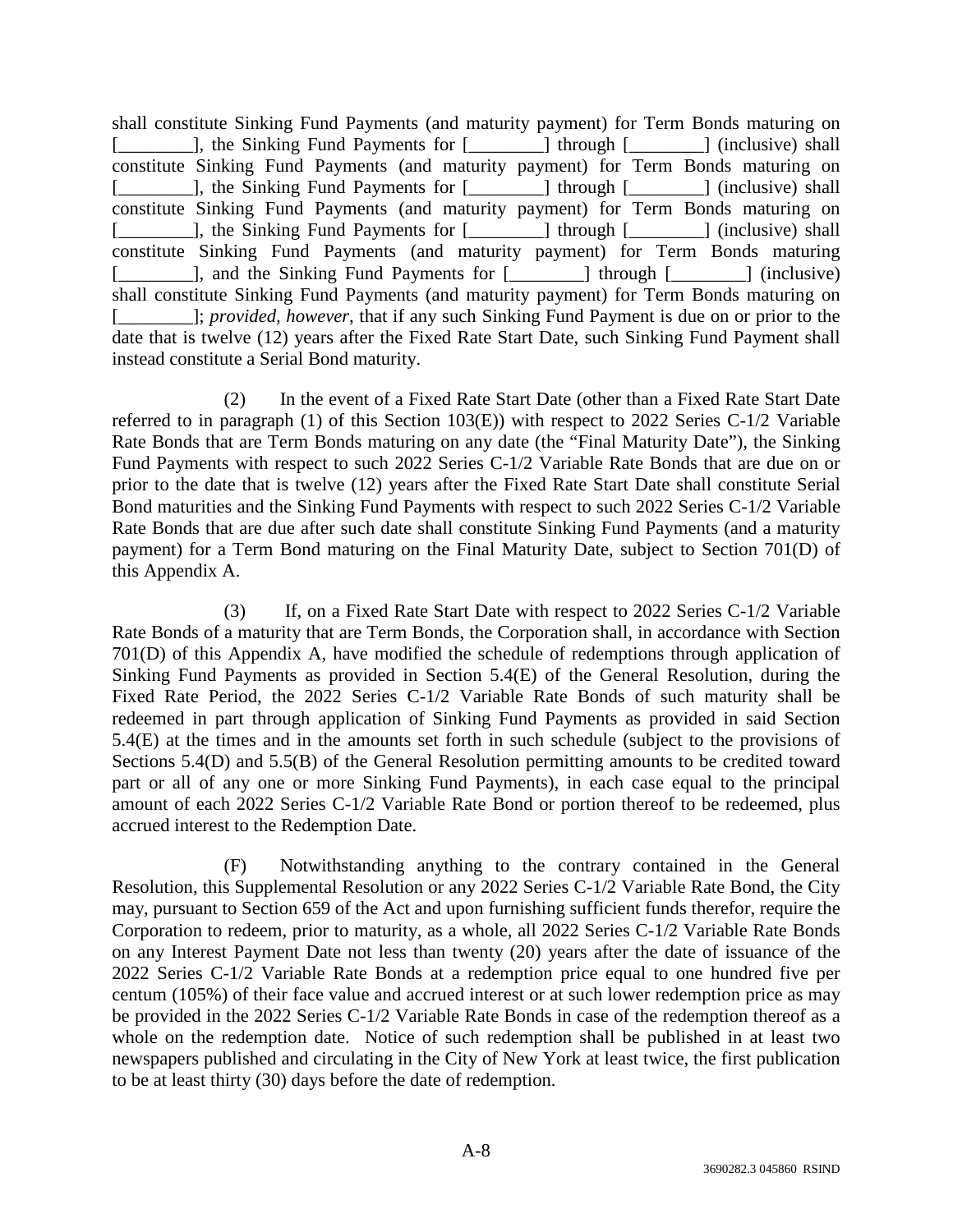Section 104. Method of Payment. Except as otherwise provided in Section 2.6 of the Supplemental Resolution or in a Liquidity Facility with respect to 2022 Series C-1/2 Variable Rate Bonds that are Bank Bonds, the principal or Redemption Price, if any, of the 2022 Series C-1/2 Bonds shall be payable at the corporate trust office of the Trustee in New York, New York, or at the office designated for such payment of any successor. Except as otherwise provided in Section 2.6 of the Supplemental Resolution or in a Liquidity Facility with respect to 2022 Series C-1/2 Variable Rate Bonds that are Bank Bonds, interest on the 2022 Series C-1/2 Bonds shall be paid by check or draft of the Trustee mailed to the registered owners thereof as of the applicable Record Date at their respective addresses as shown on the registration books of the Corporation maintained by the Trustee. With respect to all 2022 Series C-1/2 Variable Rate Bonds that are Bank Bonds and upon written direction of the owner of \$1,000,000 or more principal amount of Outstanding 2022 Series C-1/2 Bonds, the Trustee shall provide for wire transfer to or at the direction of such owner of all payments of interest due on the 2022 Series C-1/2 Bonds so held.

Section 105. Interest Method Change Dates; Liquidity Facility; Tenders. (A) No change in the method of determining the interest rate on the 2022 Series C-1/2 Variable Rate Bonds shall be made unless the Trustee has received, at least thirty (30) days prior to the Interest Method Change Date, (1) a Certificate of an Authorized Officer of the Corporation specifying (a) the date which is to be the Interest Method Change Date, (b) the method of determining the interest rate which shall take effect on such date (or that such date is a Fixed Rate Reset Date), (c) in the case of an Index Rate, whether the 2022 Series C-1/2 Variable Rate Bonds will bear interest at the SOFR Index Rate or the SIFMA Index Rate, as described in Section 401 hereof, and (d) in the case of a Term Rate, the length of the Term Rate Term, (2) if necessary, an amendment to the Liquidity Facility conforming such Liquidity Facility to the requirements of this Supplemental Resolution applicable to such instrument from and after the Interest Method Change Date or provision for the issuance of an alternate Liquidity Facility meeting the requirements of the Supplemental Resolution, in which case the Interest Method Change Date shall also be a Facility Change Date, and all provisions hereof relating to the provision of a Liquidity Facility shall be applicable; provided, however, that if the interest rate on the 2022 Series C-1/2 Variable Rate Bonds is to be changed to an Index Rate, a Term Rate or the Fixed Rate or, in the event of a remarketing on a private placement or direct sale basis pursuant to a Private Placement or Direct Sale Bond Purchase Agreement which is approved by the Members of the Corporation, and the Corporation decides to exercise its election pursuant to subsection (D) of this Section 105, no Liquidity Facility shall be required, and (3) Bond Counsel's Opinion to the effect that the proposed change in the method of determining the interest rate on the 2022 Series C-1/2 Variable Rate Bonds is consistent with the provisions of the Supplemental Resolution and will not adversely affect the exclusion of the interest on the 2022 Series C-1/2 Variable Rate Bonds from gross income for Federal income tax purposes. Notwithstanding anything to the contrary contained herein, the provisions of this subsection (A) shall not apply to a change in the interest rate on a particular 2022 Series C-1/2 Variable Rate Bond on an Interest Adjustment Date relating to such 2022 Series C-1/2 Variable Rate Bond during any Flexible Rate Period.

(B) Subject to the provisions of subsection (C) or (D) of this Section 105, the Corporation reserves the right (on or after the applicable then-current Initial Redemption or Tender Date, if the 2022 Series C-1/2 Variable Rate Bonds then bear interest at a Term Rate or a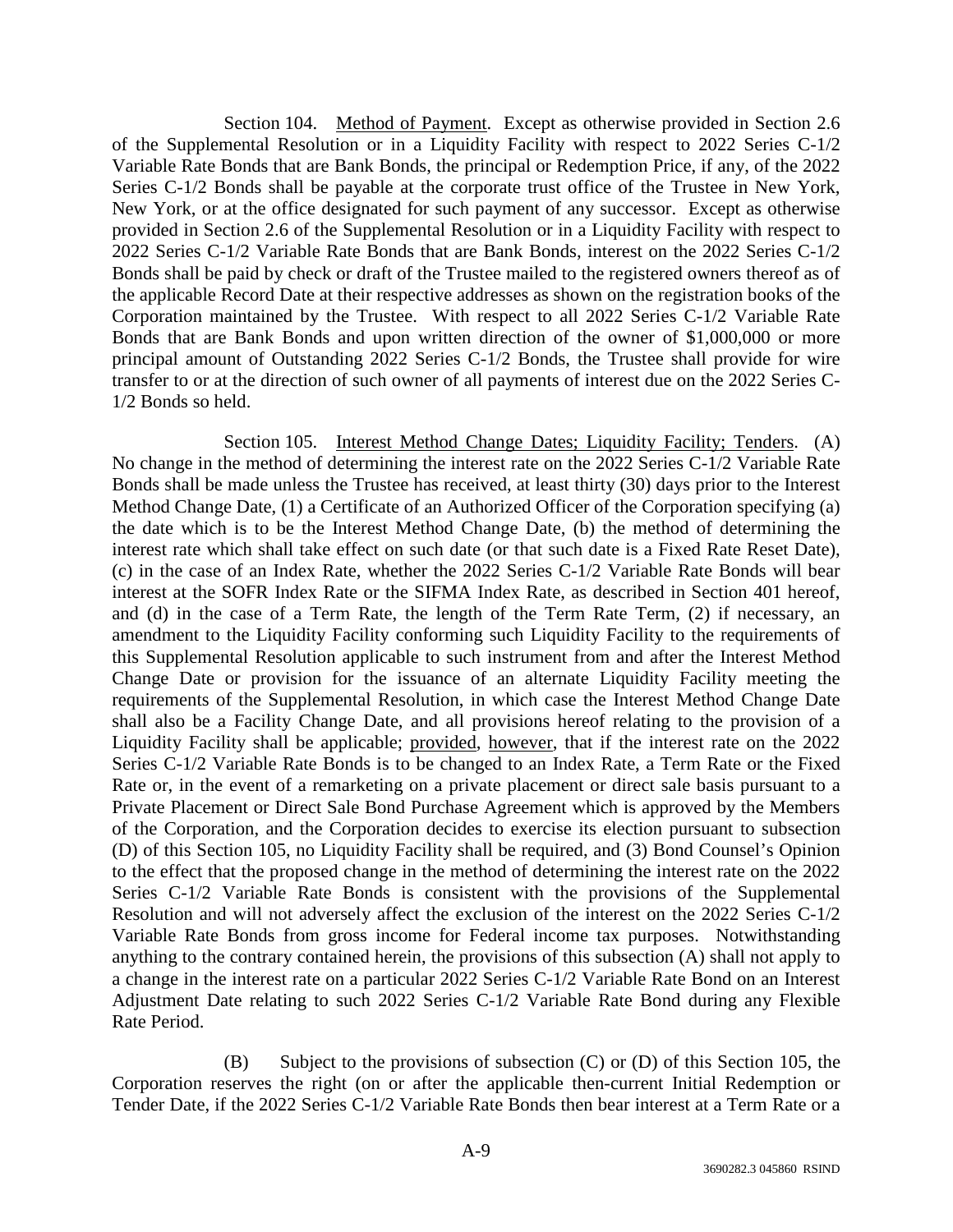Fixed Rate, and on a Permitted Redemption or Tender Date on or after the applicable thencurrent Initial Redemption or Tender Date, if the 2022 Series C-1/2 Variable Rate Bonds then bear interest at an Index Rate) to make provision for or cause the replacement of any Liquidity Facility with respect to the 2022 Series C-1/2 Variable Rate Bonds; provided, however, that during any Daily Rate Period, Weekly Rate Period or Flexible Rate Period (except in the event of a remarketing on a private placement or direct sale basis pursuant to a Private Placement or Direct Sale Bond Purchase Agreement which is approved by the Members of the Corporation), a Liquidity Facility must be in effect with respect to the 2022 Series C-1/2 Variable Rate Bonds, and during an Index Rate Period, a Term Rate Period or the Fixed Rate Period, or in the event of a remarketing on a private placement or direct sale basis pursuant to a Private Placement or Direct Sale Bond Purchase Agreement which is approved by the Members of the Corporation, only, the Corporation may elect to provide no Liquidity Facility. In addition, on and after the date that the 2022 Series C-1/2 Variable Rate Bonds are remarketed to bear interest at a Daily Rate, Weekly Rate or Flexible Rate, the 2022 Series C-1/2 Variable Rate Bonds shall be the subject of a Remarketing Agreement and Tender Agent Agreement. On and after the date that the 2022 Series C-1/2 Variable Rate Bonds are remarketed to bear interest at an Index Rate, a Term Rate or a Fixed Rate, the 2022 Series C-1/2 Variable Rate Bonds may be the subject of a Remarketing Agreement and a Tender Agent Agreement, as determined by the Corporation.

(C) The Corporation may not exercise its right to make provision for a Liquidity Facility or cause the replacement of any Liquidity Facility, unless the Corporation has provided the Trustee with the following: (1) a Bond Counsel's Opinion to the effect that the proposed Liquidity Facility meets the requirements of the Supplemental Resolution and will not adversely affect the exclusion of interest on the 2022 Series C-1/2 Variable Rate Bonds from gross income for Federal income tax purposes, and (2) an opinion of counsel to the obligor under such Liquidity Facility, addressed to the Trustee, stating that such Liquidity Facility constitutes a legal, valid and binding obligation of such obligor and is enforceable in accordance with its terms (except as enforceability thereof may be limited by applicable laws for the relief of debtors and by general principles of equity which permit the exercise of judicial discretion).

(D) The Corporation may elect to provide no Liquidity Facility during an Index Rate Period, a Term Rate Period or a Fixed Rate Period or, in the event of a remarketing on a private placement or direct sale basis pursuant to a Private Placement or Direct Sale Bond Purchase Agreement which is approved by the Members of the Corporation, at any time, if the Corporation provides to the Trustee evidence satisfactory to the Trustee that the 2022 Series C-1/2 Variable Rate Bonds will continue to be rated in a category not lower than the "A" category by the national rating agency or agencies then rating the 2022 Series C-1/2 Variable Rate Bonds, or that the 2022 Series C-1/2 Variable Rate Bonds as thus secured are secured on a basis comparable to that of other obligations of the Corporation then being offered in the public markets by the Corporation; provided, however, that no rating shall be required in the event of a remarketing on a private placement or direct sale basis pursuant to a Private Placement or Direct Sale Bond Purchase Agreement which is approved by the Members of the Corporation.

(E) No Interest Method Change Date or Facility Change Date described in clause (i) of the definition thereof shall occur unless the Trustee has received an opinion of Bond Counsel, dated as of the Change Date, to the effect that the change is consistent with the provisions of this Supplemental Resolution and will not adversely affect the exclusion of the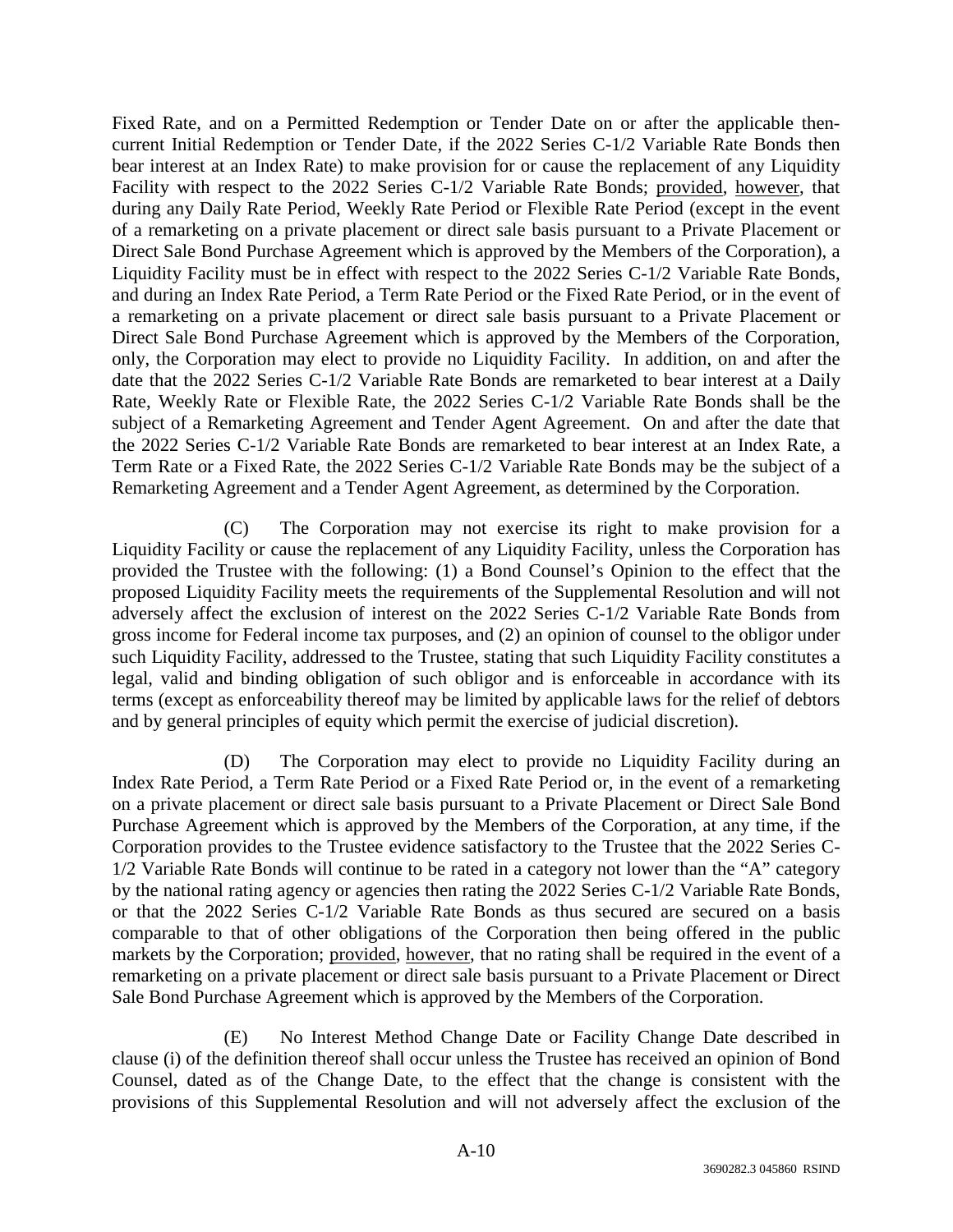interest on the 2022 Series C-1/2 Variable Rate Bonds from gross income for Federal income tax purposes. Notwithstanding anything to the contrary contained herein, the provisions of this subsection (E) shall not apply to a change in the interest rate on a particular  $2022$  Series C-1/2 Variable Rate Bond on an Interest Adjustment Date relating to such 2022 Series C-1/2 Variable Rate Bond during any Flexible Rate Period.

(F) The Corporation may establish, as a Discretionary Tender Date or Interest Method Change Date for all or a portion of any 2022 Series C-1/2 Variable Rate Bond, a date that is prior to the then-current Initial Redemption or Tender Date for such 2022 Series C-1/2 Variable Rate Bond, but only if the aggregate principal amount of all 2022 Series C-1/2 Variable Rate Bonds for which such date is established as a Discretionary Tender Date, or Interest Method Change Date, or both, is less than or equal to the aggregate principal amount of 2022 Series C-1/2 Variable Rate Bonds that the Corporation (but for this Section 105(F)) would be entitled to redeem on such date pursuant to Section 103(C) of this Appendix A from, or by reason of receipt of, a permitted source referred to in said Section 103(C) but has not theretofore so redeemed, and the amount of 2022 Series C-1/2 Variable Rate Bonds which the Corporation is so entitled to redeem shall be reduced by the aggregate principal amount, if any, of 2022 Series C-1/2 Variable Rate Bonds as to which a Discretionary Tender Date or Interest Method Change Date is so established (and not thereafter cancelled pursuant to Section 105(G)(1) below).

(G) (1) If (a) a notice of an Interest Method Change Date with respect to any 2022 Series C-1/2 Variable Rate Bonds has been given in accordance with Section 801 of this Appendix A and (b) any of the conditions precedent to an Interest Method Change Date set forth in this Section 105 have not been satisfied or the Corporation delivers notice to the Trustee that the Interest Method Change Date shall be cancelled, then, (i) the new method of determining the interest rate on such 2022 Series C-1/2 Variable Rate Bonds shall not take effect, (ii) the method of determining the interest rate on such 2022 Series C-1/2 Variable Rate Bonds shall remain unchanged on the proposed Interest Method Change Date, without any further action by any party, and (iii) the Interest Method Change Date shall be cancelled, and the Trustee shall promptly deliver or mail by first-class mail, postage prepaid, to the owner of each such 2022 Series C-1/2 Variable Rate Bond at the address shown on the registration books of the Corporation, a notice stating that the change shall not occur and the reasons therefor and that the mandatory tender has been cancelled. If (a) a notice of a Discretionary Tender Date with respect to any 2022 Series C-1/2 Variable Rate Bonds has been given in accordance with Section 801 of this Appendix A and (b) the Corporation delivers notice to the Trustee that the Discretionary Tender Date shall be cancelled, then the Discretionary Tender Date shall be cancelled and the Trustee shall promptly deliver or mail by first-class mail, postage prepaid, to the owner of each such 2022 Series C-1/2 Variable Rate Bond at the address shown on the registration books of the Corporation, a notice stating that the mandatory tender has been cancelled.

(2) If (a) a notice of a Facility Change Date has been given in accordance with Section 801 of this Appendix A and (b) any of the conditions precedent to a Facility Change Date set forth in this Section 105 have not been satisfied or the Corporation delivers notice to the Trustee that the Facility Change Date shall be cancelled, then, the Change Date shall be cancelled unless the prior Liquidity Facility is expiring within sixty (60) days after the Change Date. The Trustee shall promptly deliver or mail by first class mail, postage prepaid, to the owner of each 2022 Series C-1/2 Variable Rate Bond at the address shown on the registration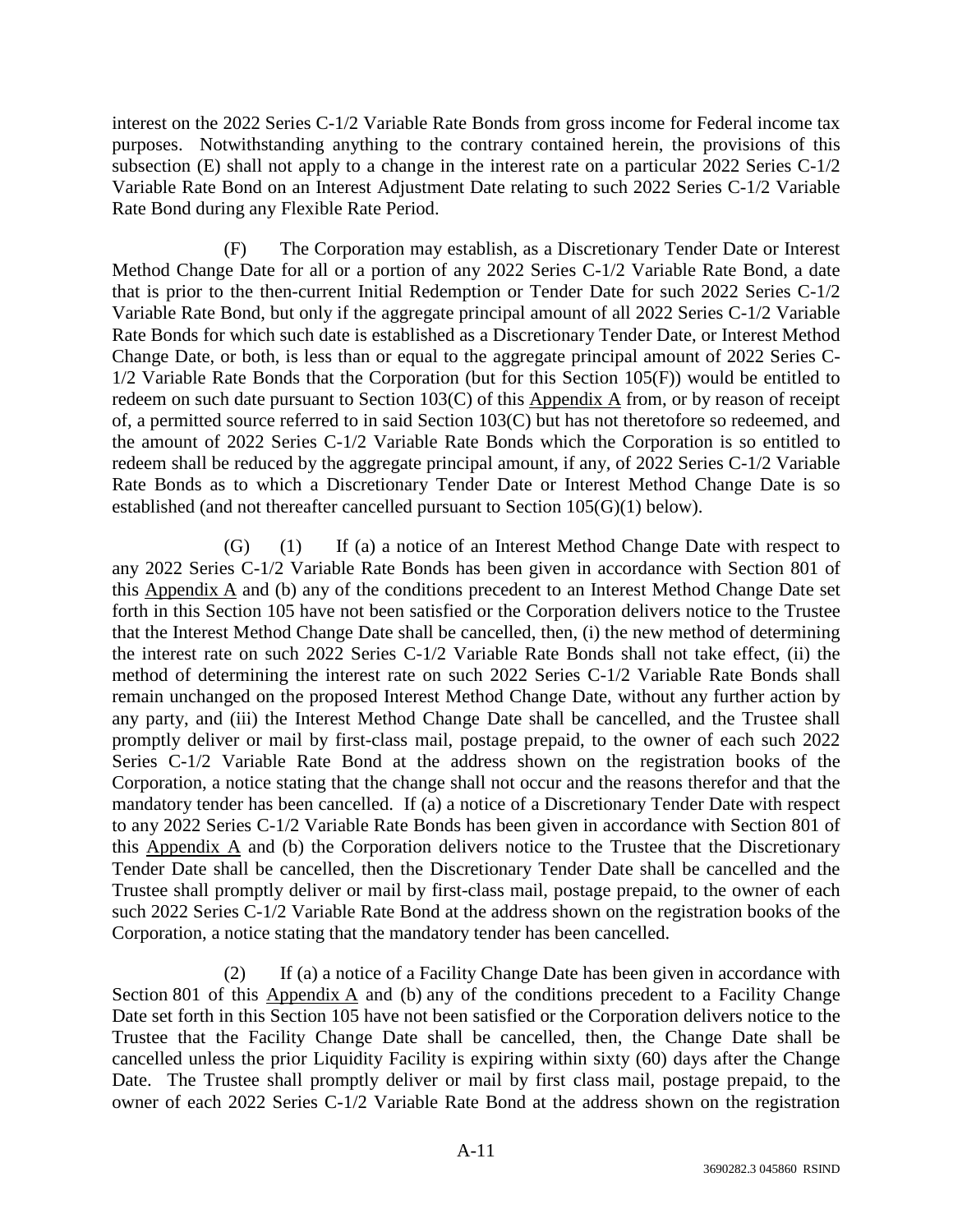books of the Corporation, a notice stating that the change shall not occur and the reasons therefor and that the mandatory tender has been cancelled.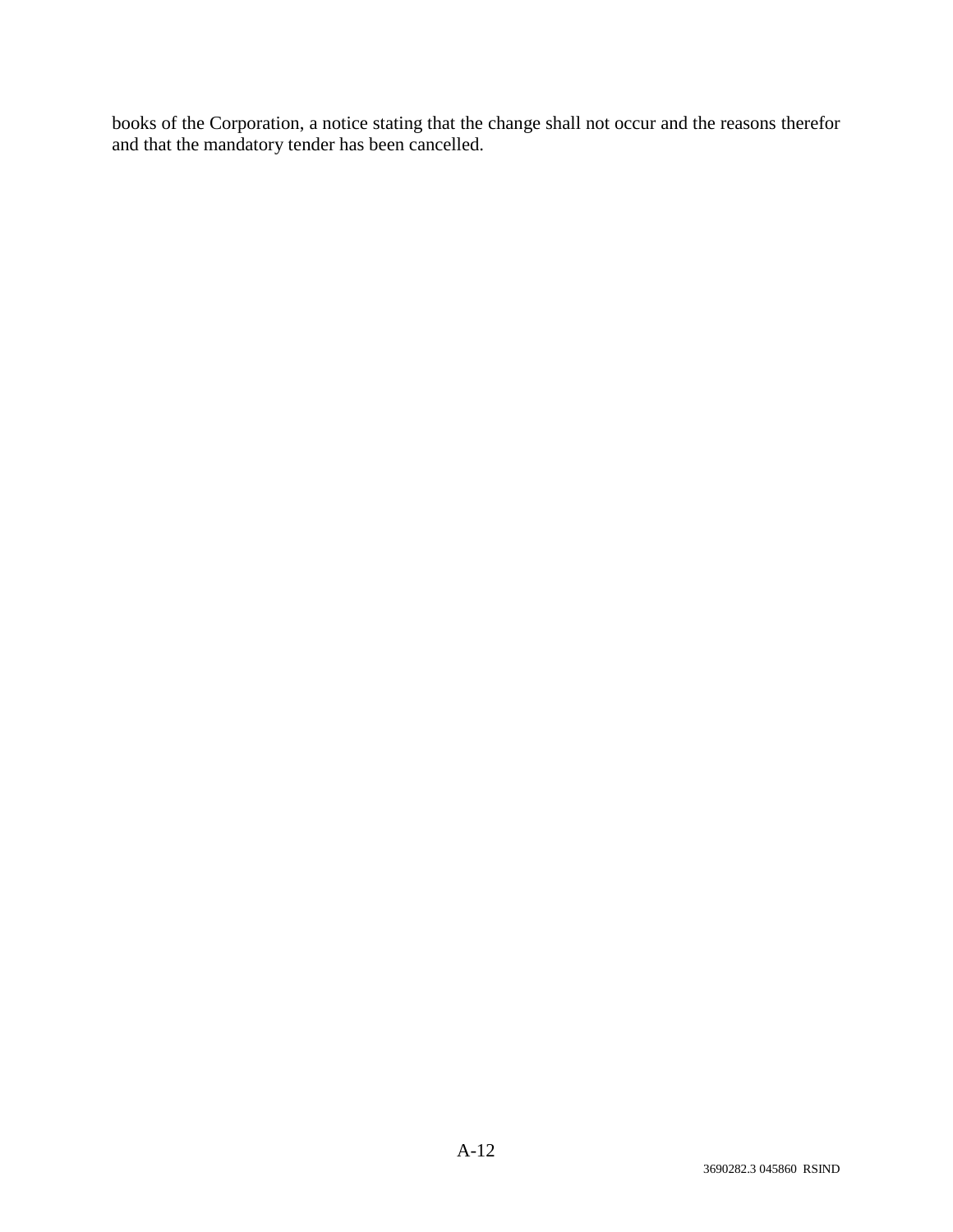### PROVISIONS OF 2022 SERIES C-1/2 VARIABLE RATE BONDS DURING DAILY RATE **PERIOD**

Section 201. Interest Rate Determination. (A) Whenever in this Chapter 2 there is reference to "2022 Series C-1/2 Variable Rate Bonds" or a "Daily Rate Period," such reference shall relate to any Group of 2022 Series C-1/2 Variable Rate Bonds that bear a Daily Rate. At such time (on or after the applicable then-current Initial Redemption or Tender Date, if the 2022 Series C-1/2 Variable Rate Bonds then bear interest at a Term Rate or a Fixed Rate, and on a Permitted Redemption or Tender Date on or after the applicable then-current Initial Redemption or Tender Date, if the 2022 Series C-1/2 Variable Rate Bonds then bear interest at an Index Rate, all subject to Section 105(F) of this Appendix A) as shall be designated by the Corporation for a change of the method of determining the interest rate on the 2022 Series C-1/2 Variable Rate Bonds to the Daily Rate until the earlier of the next succeeding Interest Method Change Date or the final maturity or redemption in whole of the 2022 Series C-1/2 Variable Rate Bonds, the 2022 Series C-1/2 Variable Rate Bonds shall bear interest at the Daily Rate determined in accordance with this Section 201.

(B) During any Daily Rate Period, the 2022 Series C-1/2 Variable Rate Bonds shall bear interest at the Daily Rate. The Daily Rate shall be determined as follows; provided, however, that in the event of a remarketing on a private placement or direct sale basis, the Daily Rate shall be the rate for the 2022 Series C-1/2 Variable Rate Bonds determined by an Authorized Officer and set forth in a Certificate delivered to the Trustee on the date of remarketing pursuant to the Private Placement or Direct Sale Bond Purchase Agreement. The Daily Rate shall be the lowest interest rate, not exceeding the Maximum Rate, which, as of the date of determination and under prevailing market conditions, would result as nearly as practicable in the market price for the 2022 Series C-1/2 Variable Rate Bonds during a Daily Rate Term being one hundred percent (100%) of the principal amount thereof. The Remarketing Agent or the Corporation, as the case may be, shall determine the Daily Rate not later than 10:00 a.m., New York City time, on the Business Day of the commencement of the Daily Rate Term to which it relates. The Remarketing Agent or the Corporation, as the case may be, shall immediately give notice of the determination of any Daily Rate pursuant to this Section 201 to the Corporation, if applicable, the Trustee, the Tender Agent and the Liquidity Provider, by telecopy or other similar means of electronic communication or by such other method of communication as shall be mutually agreed upon by the Remarketing Agent or the Corporation, as the case may be, and the recipients of such notice.

(C) On the Business Day immediately following the establishment of a Daily Rate Period for the 2022 Series C-1/2 Variable Rate Bonds, the Trustee shall deliver or mail by first-class mail, postage prepaid or by facsimile transmission or other similar electronic means, to the owner of each 2022 Series C-1/2 Variable Rate Bond at the address shown on the registration books of the Corporation, a notice stating that from and after the effective date of such Daily Rate Period the 2022 Series C-1/2 Variable Rate Bonds will bear interest at the Daily Rate for the duration of the applicable Daily Rate Period. Such notice shall further specify the name, address and telephone number of the person or persons from whom information with respect to the Daily Rate for each succeeding Daily Rate Term may be obtained.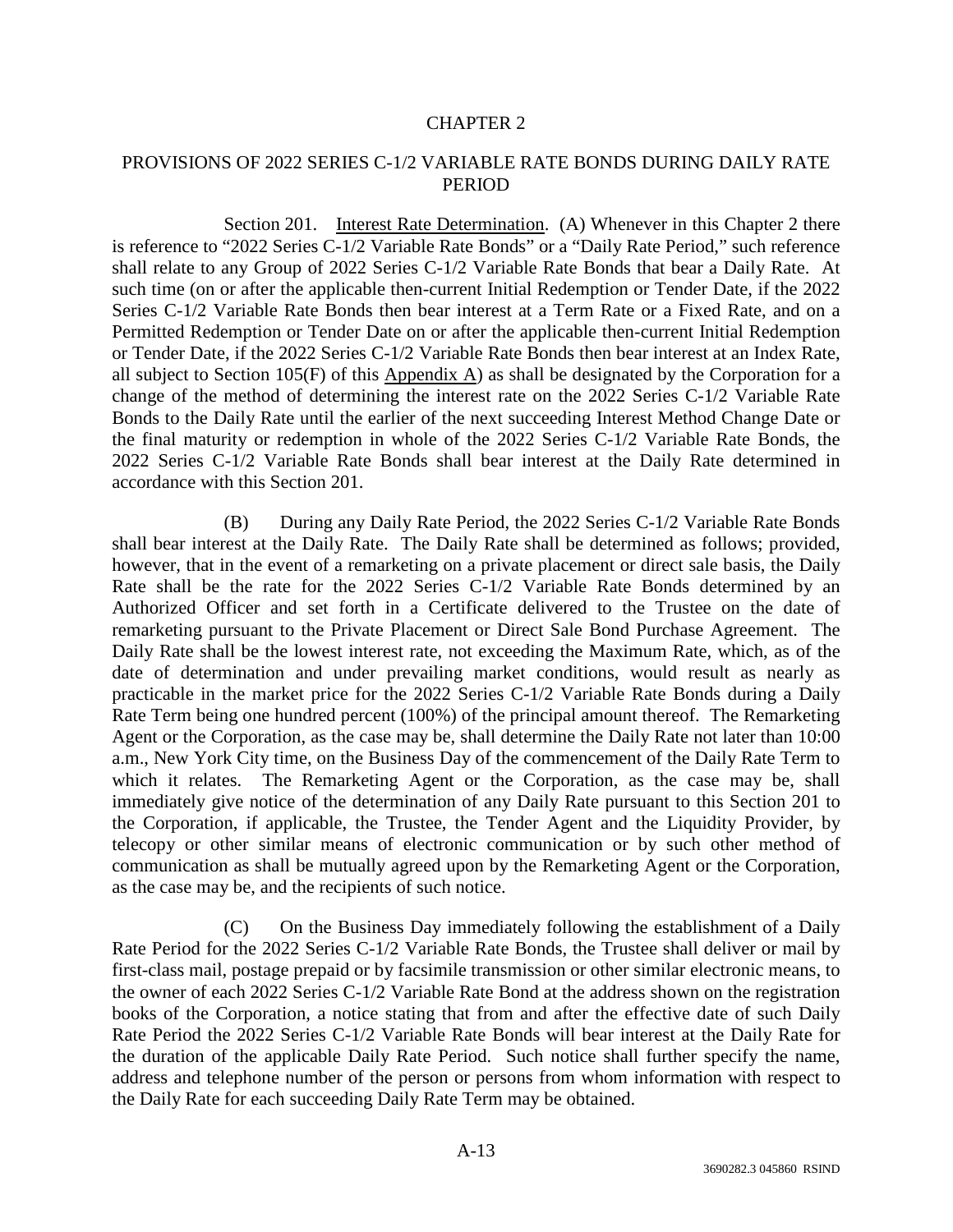(D) Unless an Interest Method Change Date occurs, a new Daily Rate Term shall automatically commence on the day after the termination of the current Daily Rate Term.

(E) If for any reason the position of Remarketing Agent is vacant or the Remarketing Agent or the Corporation, as the case may be, fails in the performance of its duty to determine the Daily Rate for any Daily Rate Term or the Daily Rate is held to be invalid or unenforceable by a court of law, as set forth in a written notice from the Corporation to the Trustee, the Daily Rate for such Daily Rate Term shall be determined by the Trustee and shall be (i) if a Liquidity Facility is in effect, one hundred ten percent (110%) of the most recent The Securities Industry and Financial Markets Association Municipal Swap Index published in *The Bond Buyer* or otherwise made available to the Trustee or (ii) if a Liquidity Facility is not in effect, the Maximum Rate.

(F) Any determination of any interest rate pursuant to this Section 201 shall be conclusive and binding upon the Trustee, the Tender Agent, the Remarketing Agent, the Corporation, the Liquidity Provider, and the owners of the 2022 Series C-1/2 Variable Rate Bonds.

Section 202. Purchase Provisions. During any Daily Rate Period, the 2022 Series C-1/2 Variable Rate Bonds shall contain the Mandatory Purchase Provision and the Demand Purchase Option.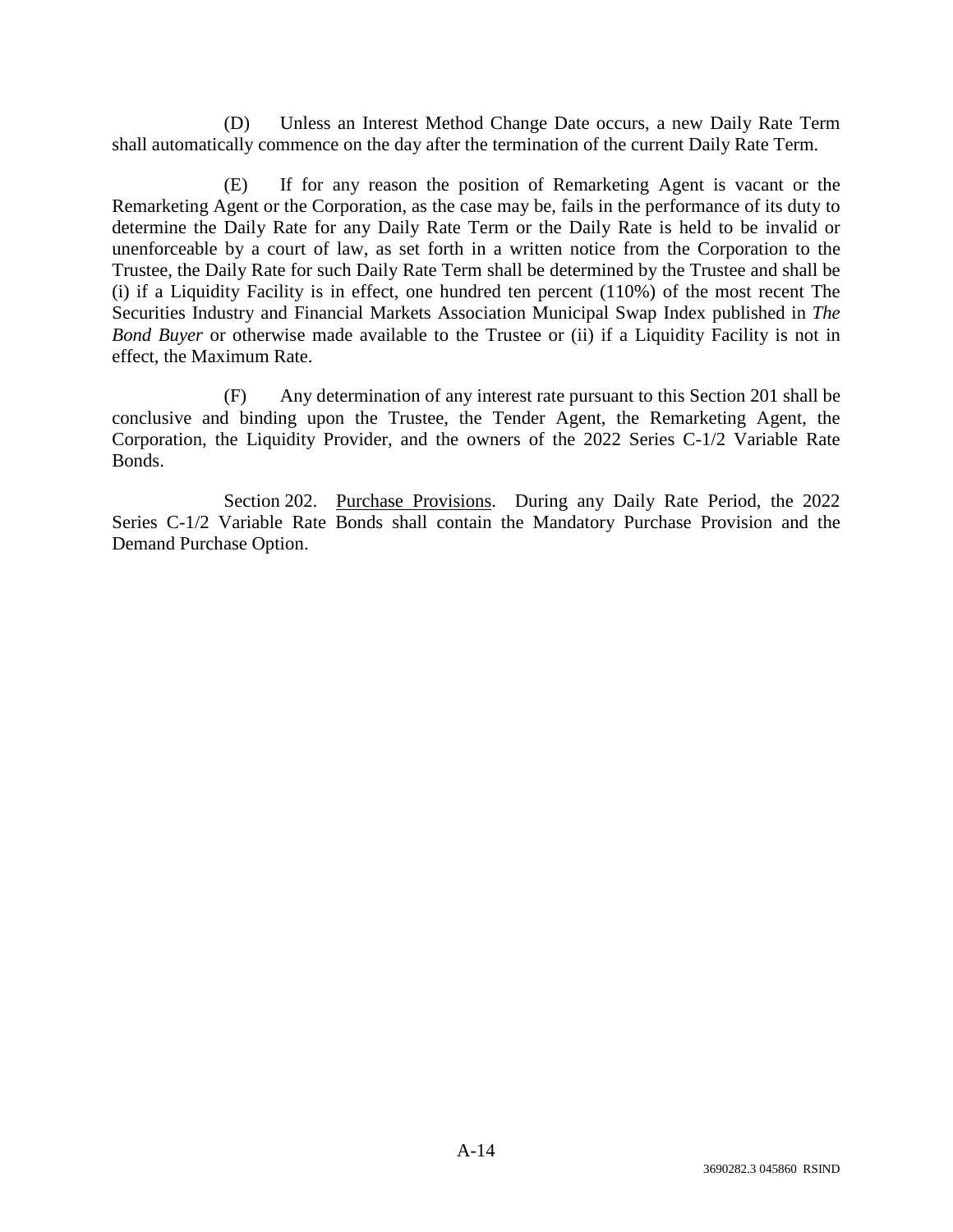## PROVISIONS OF 2022 SERIES C-1/2 VARIABLE RATE BONDS DURING WEEKLY RATE PERIOD

Section 301. Interest Rate Determination. (A) Whenever in this Chapter 3 there is reference to "2022 Series C-1/2 Variable Rate Bonds" or a "Weekly Rate Period," such reference shall relate to any Group of 2022 Series C-1/2 Variable Rate Bonds that bear a Weekly Rate. At such time (on or after the applicable then-current Initial Redemption or Tender Date, if the 2022 Series C-1/2 Variable Rate Bonds then bear interest at a Term Rate or a Fixed Rate, and on a Permitted Redemption or Tender Date on or after the applicable then-current Initial Redemption or Tender Date, if the 2022 Series C-1/2 Variable Rate Bonds then bear interest at an Index Rate, all subject to Section  $105(F)$  of this Appendix A) as shall be designated by the Corporation for a change of the method of determining the interest rate on the 2022 Series C-1/2 Variable Rate Bonds to the Weekly Rate until the earlier of the next succeeding Interest Method Change Date or the final maturity or redemption in whole of the 2022 Series C-1/2 Variable Rate Bonds, the 2022 Series C-1/2 Variable Rate Bonds shall bear interest at the Weekly Rate determined in accordance with this Section 301.

(B) During any Weekly Rate Period, the 2022 Series C-1/2 Variable Rate Bonds shall bear interest at the Weekly Rate. The Weekly Rate shall be determined as follows; provided, however, that in the event of a remarketing on a private placement or direct sale basis, the Weekly Rate shall be the rate for the 2022 Series C-1/2 Variable Rate Bonds determined by an Authorized Officer and set forth in a Certificate delivered to the Trustee on the date of remarketing pursuant to the Private Placement or Direct Sale Bond Purchase Agreement. The Weekly Rate shall be the lowest interest rate, not exceeding the Maximum Rate, which, as of the date of determination and under prevailing market conditions, would result as nearly as practicable in the market price for the 2022 Series C-1/2 Variable Rate Bonds on the Weekly Effective Rate Date being one hundred percent (100%) of the principal amount thereof. The Remarketing Agent or the Corporation, as the case may be, shall determine the Weekly Rate not later than 4:00 p.m., New York City time, on day immediately preceding the Weekly Effective Rate Date for each Weekly Rate Term. The Remarketing Agent or the Corporation, as the case may be, shall immediately give notice of the determination of any Weekly Rate pursuant to this Section 301 to the Corporation, if applicable, the Trustee, the Tender Agent and the Liquidity Provider, by telecopy or other similar means of electronic communication or by such other method of communication as shall be mutually agreed upon by the Remarketing Agent or the Corporation, as the case may be, and the recipients of such notice.

(C) On the Business Day immediately following the establishment of any Weekly Rate Period for the 2022 Series C-1/2 Variable Rate Bonds, the Trustee shall deliver or mail by first-class mail, postage prepaid or by facsimile transmission or other similar electronic means, to the owner of each 2022 Series C-1/2 Variable Rate Bond at the address shown on the registration books of the Corporation, a notice stating the Weekly Rate to be borne by the 2022 Series C-1/2 Variable Rate Bonds, and that from and after the Weekly Effective Rate Date the 2022 Series C-1/2 Variable Rate Bonds will bear interest at the Weekly Rate for the duration of the applicable Weekly Rate Period. Such notice shall further specify the name, address and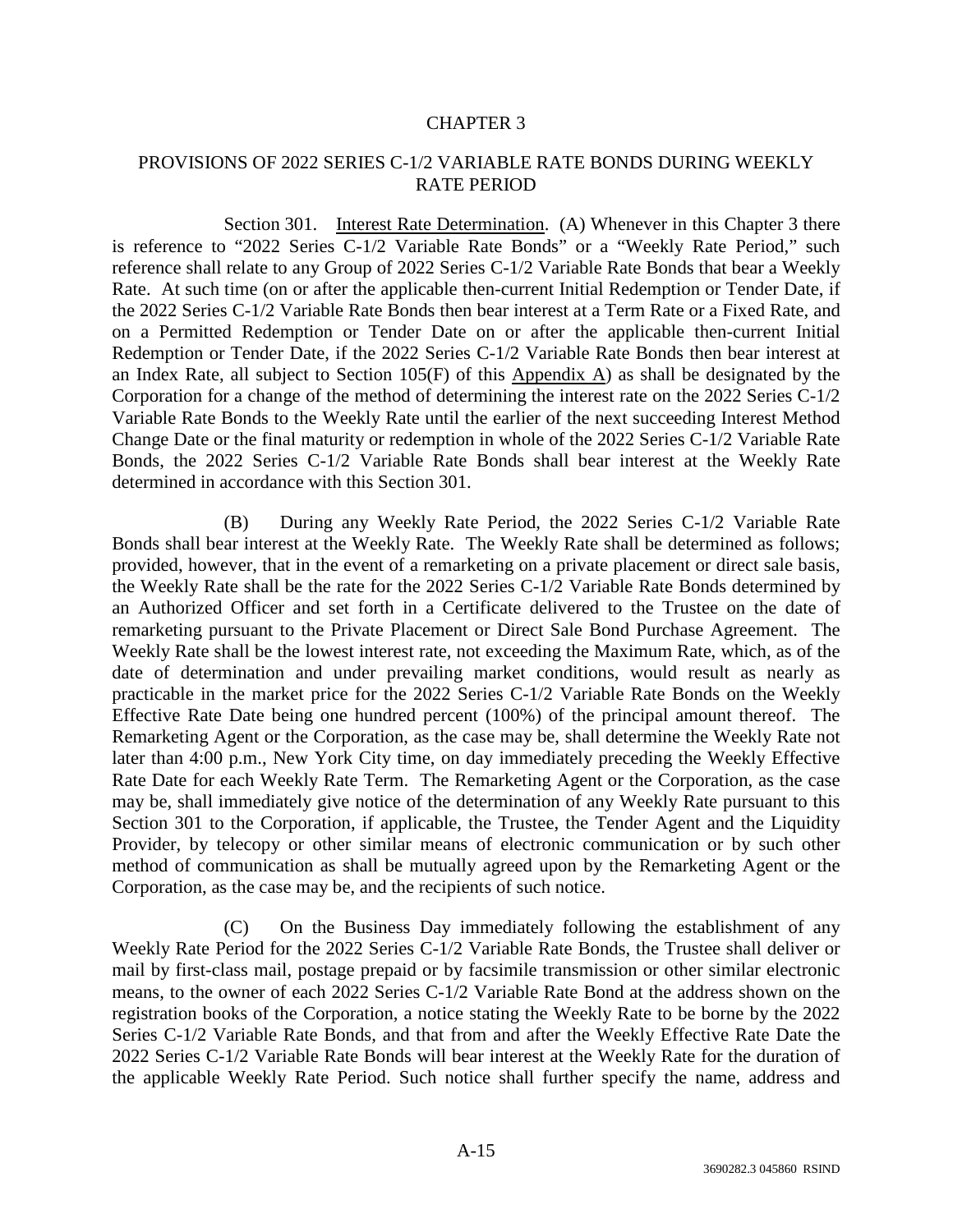telephone number of the person or persons from whom information with respect to the Weekly Rate for each succeeding Weekly Rate Term may be obtained.

(D) Unless an Interest Method Change Date occurs, a new Weekly Rate Term shall automatically commence on the day after the termination of the current Weekly Rate Term.

(E) If for any reason the position of Remarketing Agent is vacant or the Remarketing Agent or the Corporation, as the case may be, fails in the performance of its duty to determine the Weekly Rate for any Weekly Rate Term or the Weekly Rate is held to be invalid or unenforceable by a court of law, as set forth in a written notice from the Corporation to the Trustee, the Weekly Rate for such Weekly Rate Term shall be determined by the Trustee and shall be (i) if a Liquidity Facility is in effect, one hundred ten percent (110%) of the most recent The Securities Industry and Financial Markets Association Municipal Swap Index published in *The Bond Buyer* or otherwise made available to the Trustee or (ii) if a Liquidity Facility is not in effect, the Maximum Rate.

(F) Any determination of any interest rate pursuant to this Section 301 shall be conclusive and binding upon the Trustee, the Tender Agent, the Remarketing Agent, the Corporation, the Liquidity Provider, and the owners of the 2022 Series C-1/2 Variable Rate Bonds.

Section 302. Purchase Provisions. During any Weekly Rate Period, the 2022 Series C-1/2 Variable Rate Bonds shall contain the Mandatory Purchase Provision and the Demand Purchase Option.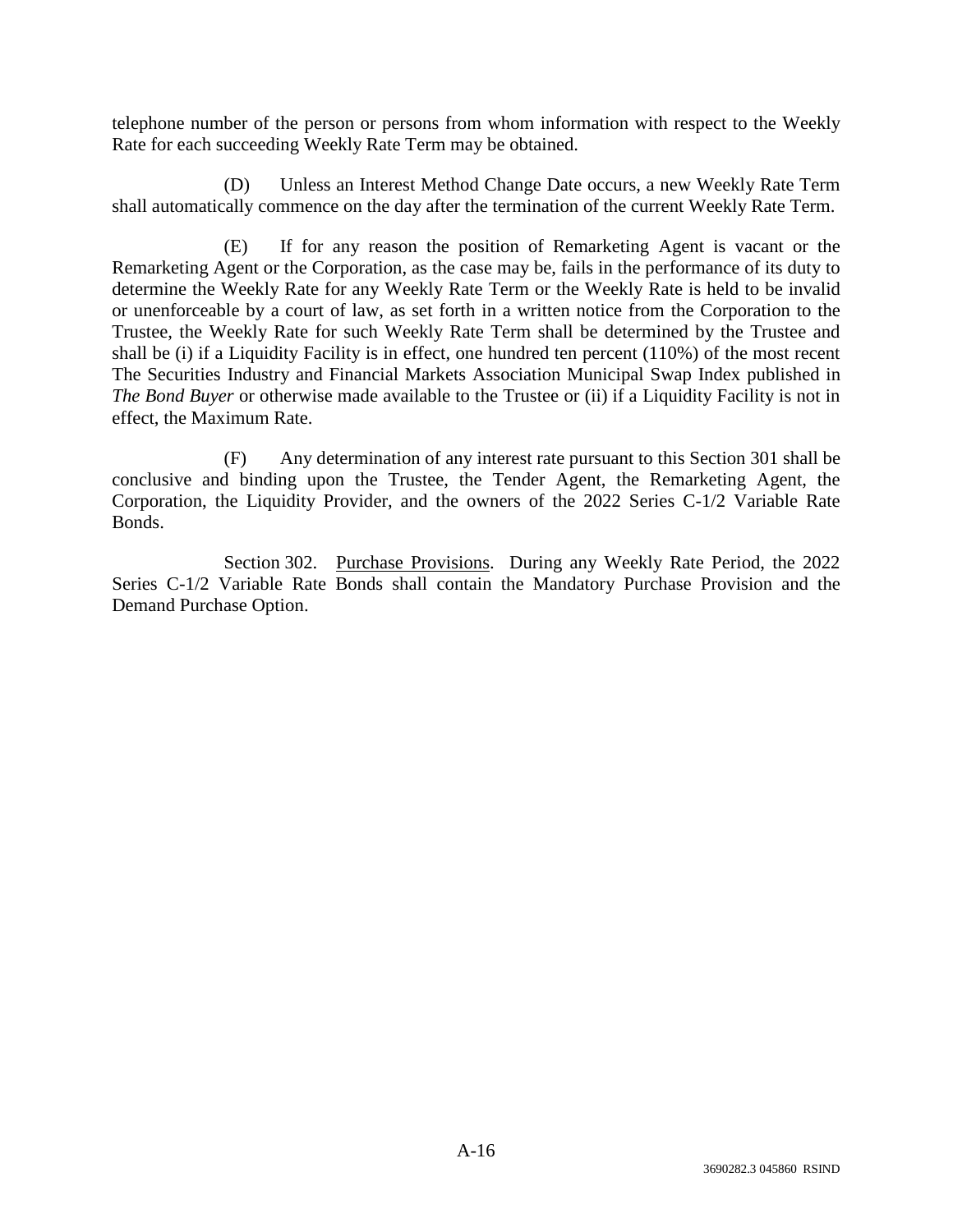## PROVISIONS OF 2022 SERIES C-1/2 VARIABLE RATE BONDS DURING INDEX RATE PERIOD

Section 401. Interest Rate Provisions. (A) Whenever in this Chapter 4 there is reference to "2022 Series C-1/2 Variable Rate Bonds" or an "Index Rate Period," such reference shall relate to any Group of 2022 Series C-1/2 Variable Rate Bonds that bear an Index Rate. At such time (on or after the applicable then-current Initial Redemption or Tender Date, if the 2022 Series C-1/2 Variable Rate Bonds then bear interest at a Term Rate or a Fixed Rate, and on a Permitted Redemption or Tender Date for such Group on or after the applicable then-current Initial Redemption or Tender Date, if the 2022 Series C-1/2 Variable Rate Bonds then bear interest at an Index Rate, all subject to Section  $105(F)$  of this Appendix A) as shall be designated by the Corporation for a change of the method of determining the interest rate on the 2022 Series C-1/2 Variable Rate Bonds of such Group to the Index Rate (or from the SOFR Index Rate to the SIFMA Index Rate, or from the SIFMA Index Rate to the SOFR Index Rate) until the earlier of the next Interest Method Change Date or the final maturity or redemption in whole of the 2022 Series C-1/2 Variable Rate Bonds of such Group, the 2022 Series C-1/2 Variable Rate Bonds of such Group shall bear interest at the Index Rate determined in accordance with this Section 401.

(B) For the purposes of this Chapter 4, the following words and terms shall have the following meanings:

"Indexing Agent" shall mean the Trustee.

"SIFMA" shall mean the Securities Industry and Financial Markets Association (formerly The Bond Market Association), and any successor thereto.

"SIFMA Index Rate" shall mean the rate of interest determined by the Indexing Agent on the Wednesday of each week (or, if such day is not a Business Day, the immediately preceding Business Day) after 4:00 p.m., New York City time, for the period commencing on the immediately succeeding Thursday through and including the following Wednesday equal to the seven-day high grade market index of tax-exempt variable rate demand obligations, as produced by Municipal Market Data and published or made available by SIFMA or any person acting in cooperation with or under the sponsorship of SIFMA (but in any event, not less than 0%), plus the Spread; *provided, however*, that in no event shall the SIFMA Index Rate exceed the Maximum Rate.

 "SOFR" means, with respect to any SOFR Reference Date, the Secured Overnight Financing Rate for such SOFR Reference Date that is posted on the Federal Reserve's Website; provided, however that if the Secured Overnight Financing Rate for such SOFR Reference Date is not posted on the Federal Reserve's Website, then the Trustee shall use the Secured Overnight Financing Rate for the last U.S. Government Securities Business Day preceding such SOFR Reference Date for which the Secured Overnight Financing Rate was published on the Federal Reserve's Website.

"SOFR Index Rate" shall mean the rate of interest (rounded to the nearest ten thousandth of one percent, with five hundred thousandths being rounded upward) determined on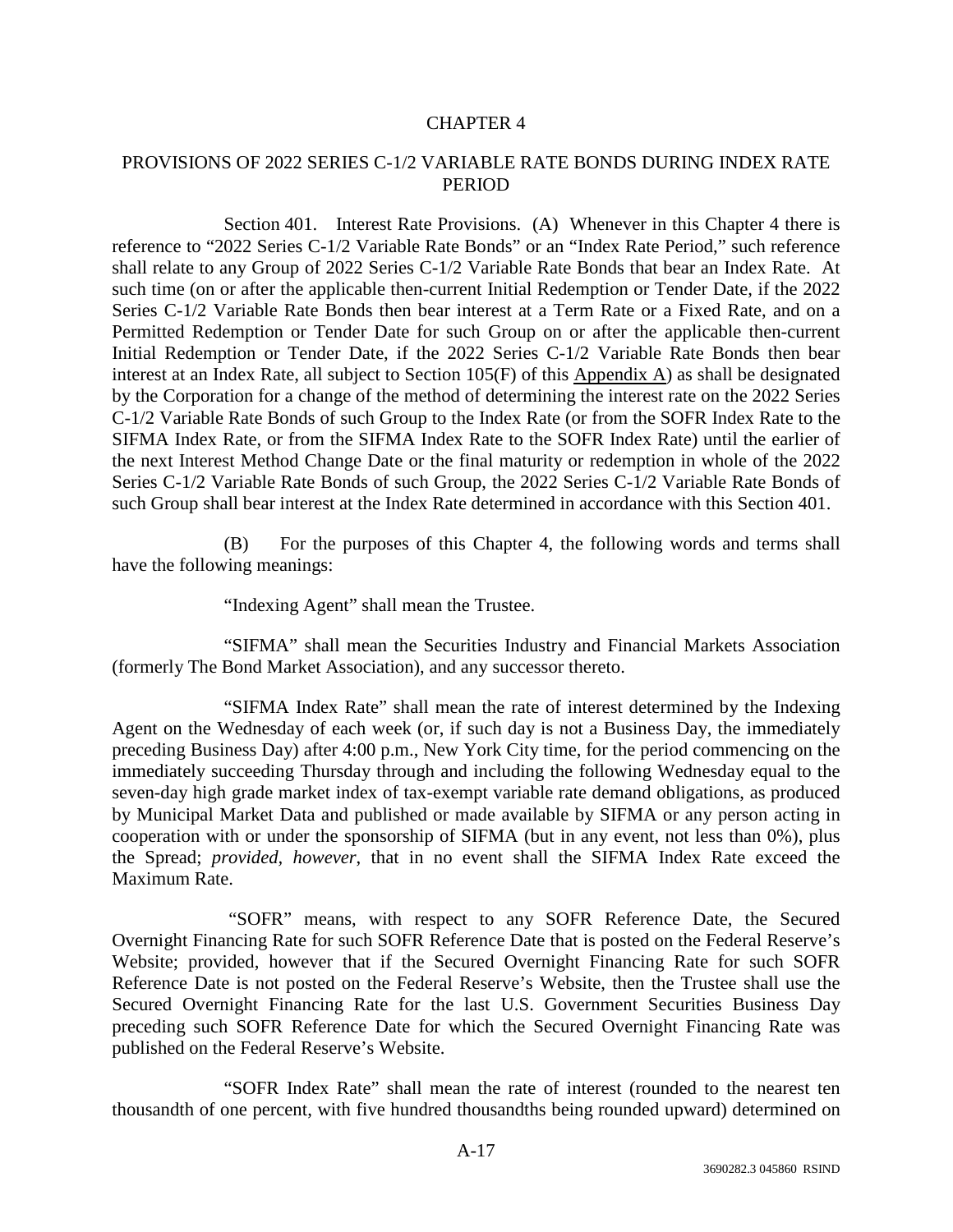each SOFR Reset Date by the Indexing Agent for the period commencing on such SOFR Reset Date to but not including the next succeeding SOFR Reset Date, which is equal to seventy percent (70%) of SOFR for the SOFR Reference Date for such SOFR Reset Date (but in any event, not less than 0%), plus the Spread; provided, however, that in no event shall the SOFR Index Rate exceed the Maximum Rate.

"SOFR Reference Date" means, with respect to any SOFR Reset Date, the second U.S. Government Securities Business Day next preceding such SOFR Reset Date.

"SOFR Reset Date" means each U.S. Government Securities Business Day.

"Spread" shall mean, with respect to an Index Rate Period commencing on an Interest Method Change Date, the percentage per annum determined by the Remarketing Agent (or in the event of a remarketing on a private placement or direct sale basis, the Corporation) on such Interest Method Change Date and set forth in a Certificate delivered to the Trustee on such Interest Method Change Date that would cause the SOFR Index Rate or the SIFMA Index Rate, as applicable, to equal the lowest interest rate, not exceeding the Maximum Rate, which would result as nearly as practicable in the market price for the 2022 Series C-1/2 Variable Rate Bonds as of the date of determination of the SOFR Index Rate or the SIFMA Index Rate, as applicable, and under prevailing market conditions, being one hundred percent (100%) of the principal amount thereof.

"U.S. Government Securities Business Day" means any day except for a Saturday, Sunday or a day on which the Securities Industry and Financial Markets Association recommends that the fixed income departments of its members be closed for the entire day for purposes of trading in U.S. Government Securities.

(C) During an Index Rate Period commencing on an Interest Method Change Date, the 2022 Series C-1/2 Variable Rate Bonds shall bear interest at the SOFR Index Rate or the SIFMA Index Rate, as determined by an Authorized Officer of the Corporation on the applicable Interest Method Change Date and set forth in a Certificate delivered to the Trustee on such Interest Method Change Date. The SOFR Index Rate or the SIFMA Index Rate, as the case may be, shall be established in accordance with the applicable provisions of subsection (B) of this Section 401.

(D) During any Index Rate Period, interest on a 2022 Series C-1/2 Variable Rate Bond shall be payable on the first Business Day of each calendar month, on any Change Date with respect thereto and on the final maturity date of such 2022 Series C-1/2 Variable Rate Bond. Interest on 2022 Series C-1/2 Variable Rate Bonds bearing interest at the SOFR Index Rate shall be computed on the basis of a 360-day year, for the actual number of days elapsed. Interest on 2022 Series C-1/2 Variable Rate Bonds bearing interest at the SIFMA Index Rate shall be computed on the basis of a 365 or 366-day year, for the actual number of days elapsed.

(E) If for any reason the Index Rate established in the manner specified in this Section 401 is held to be invalid or unenforceable by a court of law, as set forth in a written notice from the Corporation to the Indexing Agent and the Trustee, or if the Indexing Agent fails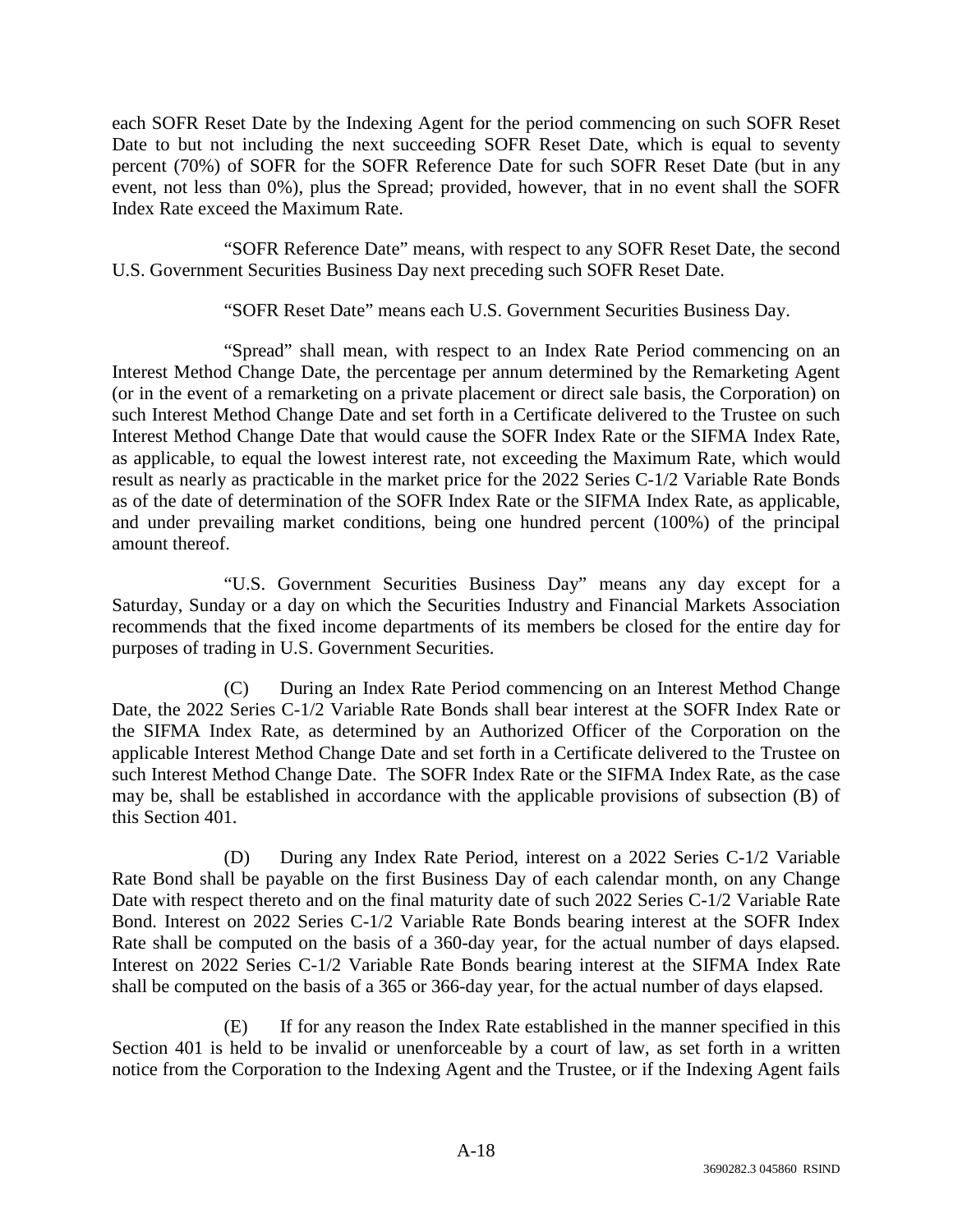in the performance of its duty to determine the Index Rate, the Index Rate shall be the interest rate in effect on the preceding day.

(F) No later than (i) 4:00 p.m., New York City time, on the date of such determination (except in the case of the SIFMA Index Rate) and (ii) 12:00 p.m., New York City time, on Thursday of each week (or, if such day is not a Business Day, the next succeeding Business Day) (in the case of the SIFMA Index Rate), the Indexing Agent shall give notice of the Index Rate for the 2022 Series C-1/2 Variable Rate Bonds to the Corporation, the Trustee, the Tender Agent (if any) and the Remarketing Agent (if any), by telecopy or other similar means of electronic communication or by such other method of communication as shall be mutually agreed upon by the Trustee and the recipients of such notice, and to each owner of the 2022 Series C-1/2 Variable Rate Bonds who has filed its name and address with the Trustee for such purpose.

(G) Any determination of any interest rate pursuant to this Section 401 shall be conclusive and binding upon the Corporation, any Tender Agent and any Remarketing Agent, and the owners of the 2022 Series C-1/2 Variable Rate Bonds.

Section 402. Purchase Provisions. During an Index Rate Period, the 2022 Series C-1/2 Variable Rate Bonds shall contain the Mandatory Purchase Provision.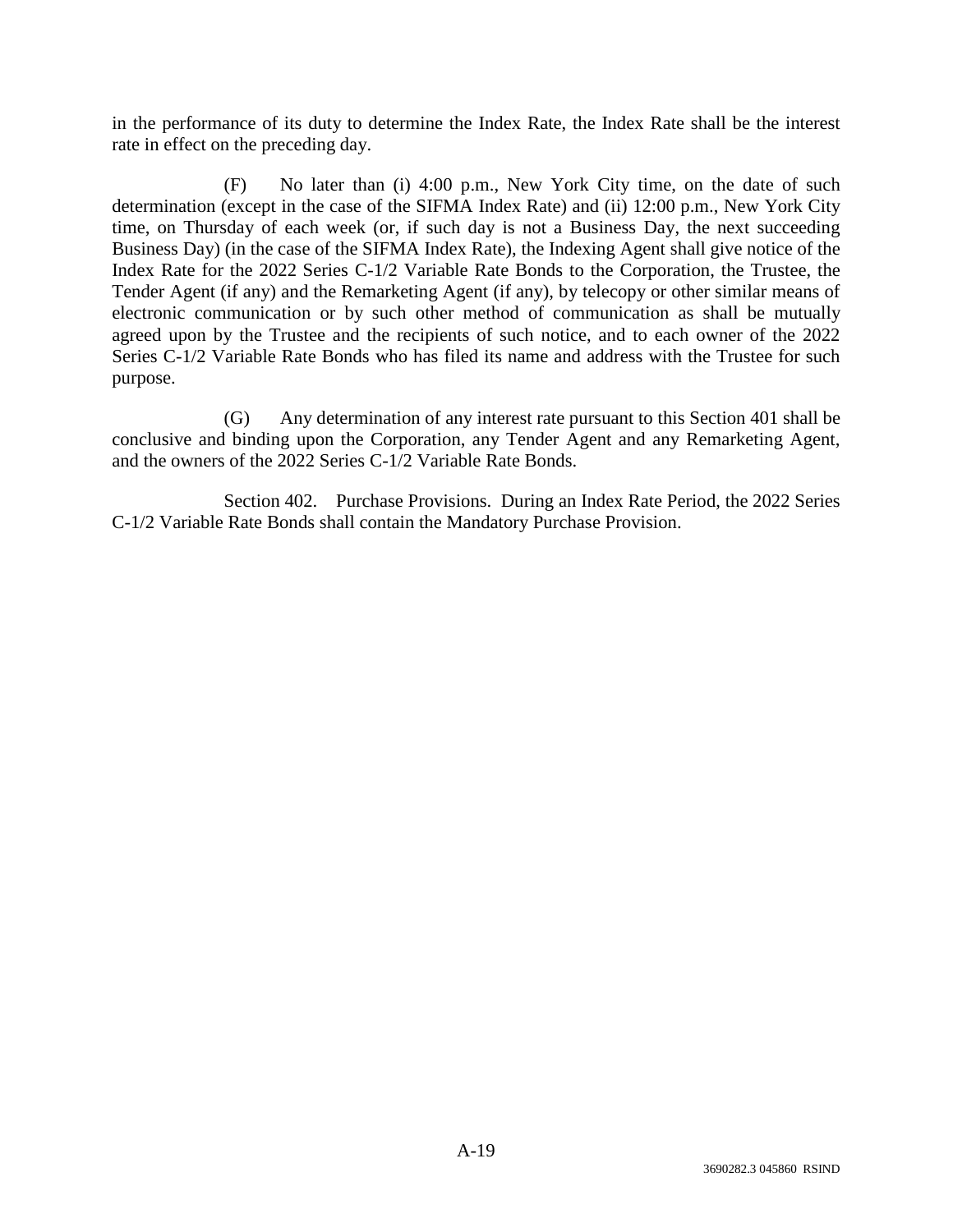## PROVISIONS OF 2022 SERIES C-1/2 VARIABLE RATE BONDS DURING FLEXIBLE RATE PERIOD

Section 501. Interest Rate Provisions. (A) Whenever in this Chapter 5 there is reference to "2022 Series C-1/2 Variable Rate Bonds" or a "Flexible Rate Period," such reference shall relate to any Group of 2022 Series C-1/2 Variable Rate Bonds that bear a Flexible Rate. At such time (on or after the applicable then-current Initial Redemption or Tender Date, if the 2022 Series C-1/2 Variable Rate Bonds then bear interest at a Term Rate or a Fixed Rate, and on a Permitted Redemption or Tender Date on or after the applicable then-current Initial Redemption or Tender Date, if the 2022 Series C-1/2 Variable Rate Bonds then bear interest at an Index Rate, all subject to Section  $105(F)$  of this Appendix A) as shall be designated by the Corporation for a change of the method of determining the interest rate on the 2022 Series C-1/2 Variable Rate Bonds to the Flexible Rate (the "Flexible Rate Start Date") until the earlier of the next Interest Method Change Date or the final maturity or redemption of the 2022 Series C-1/2 Variable Rate Bonds, each 2022 Series C-1/2 Variable Rate Bond shall bear interest at the Flexible Rate determined in accordance with this Section 501.

(B) During any Flexible Rate Period, each 2022 Series C-1/2 Variable Rate Bond shall bear interest at a Flexible Rate. The Flexible Rate with respect to any particular 2022 Series C-1/2 Variable Rate Bond shall be determined as follows; provided, however, that in the event of a remarketing on a private placement or direct sale basis, the Flexible Rate shall be the rate for the 2022 Series C-1/2 Variable Rate Bonds determined by an Authorized Officer and set forth in a Certificate delivered to the Trustee on the date of remarketing pursuant to the Private Placement or Direct Sale Bond Purchase Agreement. The Flexible Rate with respect to any particular 2022 Series C-1/2 Variable Rate Bond shall be the lowest interest rate, not exceeding the Maximum Rate, which, as of the date of determination and under prevailing market conditions, would result as nearly as practicable in the market price for such 2022 Series C-1/2 Variable Rate Bond on the Flexible Rate Start Date (or subsequent Interest Adjustment Date, as the case may be) being one hundred percent (100%) of the principal amount thereof given the applicable Flexible Rate Term for such 2022 Series C-1/2 Variable Rate Bond. The Remarketing Agent or the Corporation, as the case may be, shall determine the Flexible Rate not later than 1:00 p.m., New York City time, on the first Business Day of the Flexible Rate Term. The Flexible Rate shall be communicated immediately by the Remarketing Agent or the Corporation, as the case may be, by telex, telecopy or other similar electronic means of communication, or by telephone promptly followed by written notice mailed by electronic mail or first-class mail, postage prepaid, to the Trustee, the Liquidity Provider, the Tender Agent, and the Corporation, if applicable, such communication to be received not later than 1:00 p.m., New York City time, on the day such Flexible Rate is determined.

(C) Notice of each Flexible Rate shall be prepared by the Trustee for mailing by the Tender Agent, and shall be sent by the Tender Agent by first-class mail, postage prepaid, to each owner of 2022 Series C-1/2 Variable Rate Bonds, the Corporation, and the Liquidity Provider within seven (7) days after such Flexible Rate is determined pursuant to Section 501(B) above.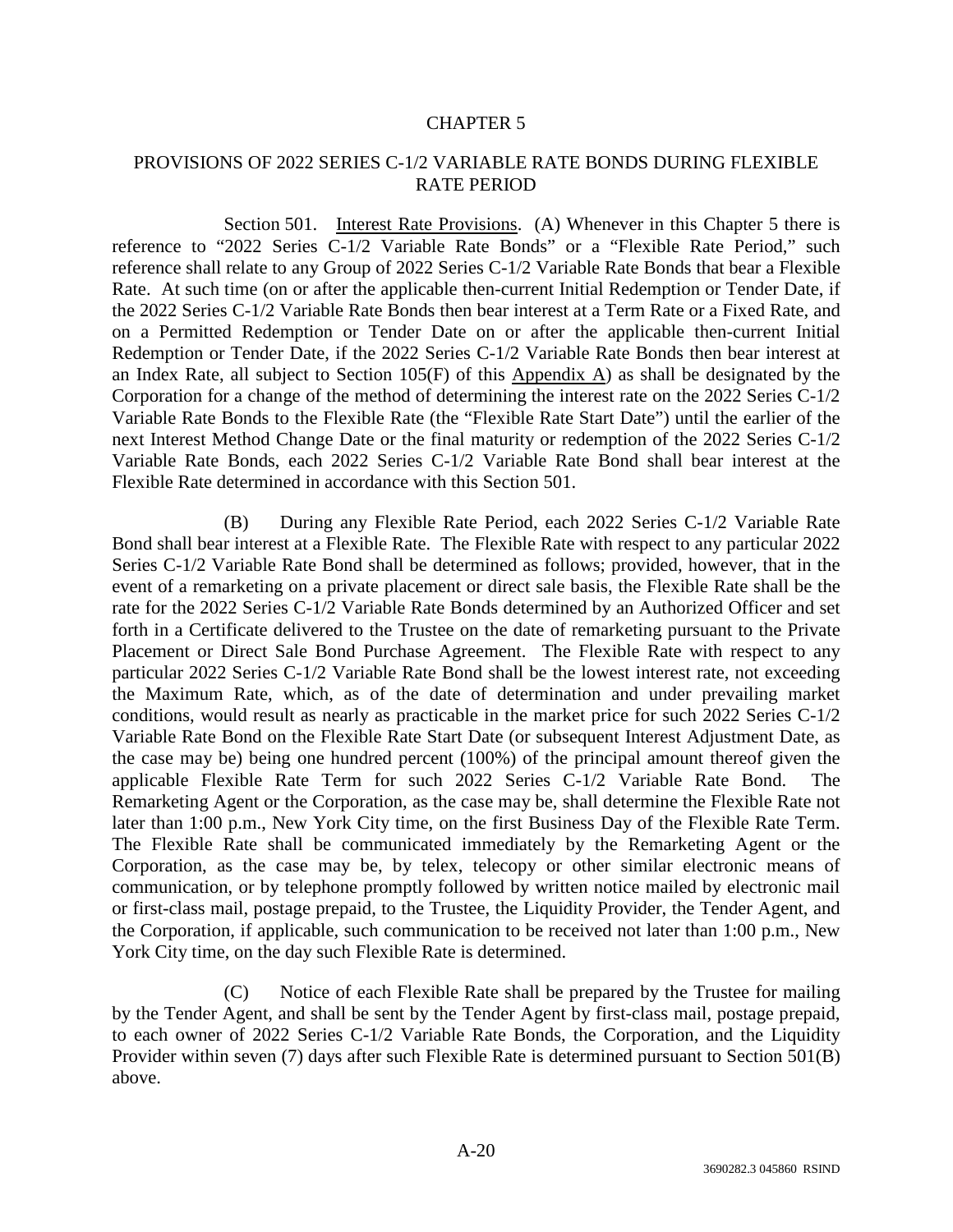(D) The Flexible Rate Term with respect to any particular 2022 Series C-1/2 Variable Rate Bond is the period commencing on the Flexible Rate Start Date and ending not more than 270 days thereafter, selected by the Corporation as the Flexible Rate Term with respect to such 2022 Series C-1/2 Variable Rate Bond; provided that any Flexible Rate Term selected in accordance with the provisions of Section 501(A) shall be selected such that the Interest Adjustment Date occurring on the day immediately following the last day of such Flexible Rate Term shall be a Business Day. Subsequent Flexible Rate Terms of up to 270 days, selected by the Corporation, shall commence on the day immediately following the end of the preceding Flexible Rate Term with respect to any particular 2022 Series C-1/2 Variable Rate Bond (each such day an "Interest Adjustment Date"), unless the interest rate on the 2022 Series C-1/2 Variable Rate Bonds shall be converted to a Daily Rate, Weekly Rate or Term Rate or to the Fixed Rate pursuant to the provisions of the Supplemental Resolution or the 2022 Series C-1/2 Variable Rate Bonds mature or are redeemed in whole on such date. Notwithstanding the foregoing, the Corporation may not select a Flexible Rate Term for a particular 2022 Series C-1/2 Variable Rate Bond longer than the time remaining to the earlier of (i) the remaining term of the Liquidity Facility and (ii) the final maturity of the 2022 Series C-1/2 Variable Rate Bonds.

(E) If for any reason the position of Remarketing Agent is vacant or if the Remarketing Agent or the Corporation, as the case may be, fails in the performance of its duty to determine the Flexible Rate for any Flexible Rate Term or the Flexible Rate is held to be invalid or unenforceable by a court of law, as set forth in a written notice from the Corporation to the Trustee, such Flexible Rate Term shall convert to a one (1) day period. The Flexible Rate for such Flexible Rate Term shall be determined by the Trustee and shall be (i) if a Liquidity Facility is in effect, one hundred ten percent (110%) of the most recent The Securities Industry and Financial Markets Association Municipal Swap Index published in *The Bond Buyer* or otherwise made available to the Trustee or (ii) if a Liquidity Facility is not in effect, the Maximum Rate.

(F) Any determination of any interest rate pursuant to this Section 501 shall be conclusive and binding upon the Trustee, the Tender Agent, the Remarketing Agent, the Corporation, the Liquidity Provider, and the owners of the 2022 Series C-1/2 Variable Rate Bonds.

Section 502. Purchase Provisions. During any Flexible Rate Period, the 2022 Series C-1/2 Variable Rate Bonds shall contain the Mandatory Purchase Provision.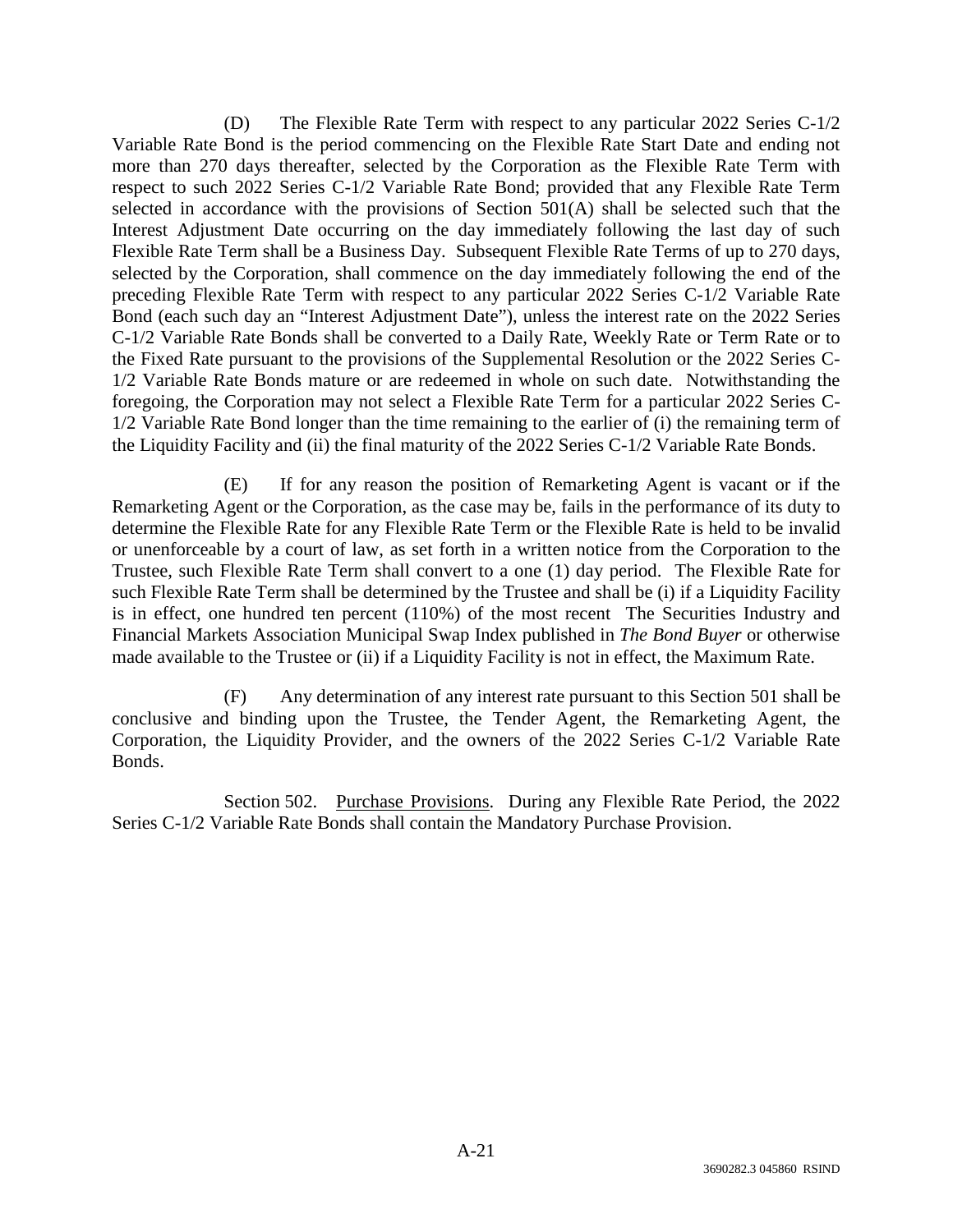## PROVISIONS OF 2022 SERIES C-1/2 VARIABLE RATE BONDS DURING TERM RATE **PERIOD**

Section 601. Interest Rate Provisions. (A) Whenever in this Chapter 6 there is reference to "2022 Series C-1/2 Variable Rate Bonds" or a "Term Rate Period," such reference shall relate to any Group of 2022 Series C-1/2 Variable Rate Bonds that bear a Term Rate. With respect to 2022 Series C-1/2 Variable Rate Bonds of a Group, from their date of issuance (only if such 2022 Series C-1/2 Variable Rate Bonds are 2022 Series C-2 Bonds) and at such time (on or after the applicable then-current Initial Redemption or Tender Date, if such 2022 Series C-1/2 Variable Rate Bonds then bear interest at a Fixed Rate, and on a Permitted Redemption or Tender Date on or after the applicable then-current Initial Redemption or Tender Date, if such 2022 Series C-1/2 Variable Rate Bonds then bear interest at an Index Rate, all subject to Section 105(F) of this Appendix A) as shall be designated by the Corporation for a change of the method of determining the interest rate on the 2022 Series C-1/2 Variable Rate Bonds of such Group to the Term Rate or the date of commencement (on or after the applicable then-current Initial Redemption or Tender Date) of a subsequent Term Rate Term, as applicable (the "Term Rate Start Date"), until the earlier of the next Interest Method Change Date or the final maturity or redemption in whole of the 2022 Series C-1/2 Variable Rate Bonds of such Group, the 2022 Series C-1/2 Variable Rate Bonds of such Group shall bear interest at the Term Rate determined in accordance with this Section 601.

(B) During any Term Rate Period, the 2022 Series C-1/2 Variable Rate Bonds shall bear interest at the Term Rate. The Term Rate shall be determined as follows; provided, however, that the Term Rate of the 2022 Series C-2 Bonds during their Initial Term Rate Term shall be the rate per annum set forth for the 2022 Series C-2 Bonds in Section 102(A)(1) of this Appendix A, and provided further, however, that in the event of a remarketing on a private placement or direct sale basis, the Term Rate shall be the rate for the 2022 Series C-1/2 Variable Rate Bonds determined by an Authorized Officer and set forth in a Certificate delivered to the Trustee on the date of remarketing pursuant to the Private Placement or Direct Sale Bond Purchase Agreement. Except as otherwise provided hereinabove with respect to the 2022 Series C-2 Bonds during their Initial Term Rate Term, the Term Rate shall be the lowest interest rate, not exceeding the Maximum Rate, which, as of the date of determination and under prevailing market conditions, would result as nearly as practicable in the market price for the 2022 Series C-1/2 Variable Rate Bonds on the Term Rate Start Date (or subsequent Interest Adjustment Date, as the case may be) being one hundred percent (100%) of the principal amount thereof. Except as otherwise provided hereinabove with respect to the 2022 Series C-2 Bonds during their Initial Term Rate Term, the Remarketing Agent or the Corporation, as the case may be, shall determine the Term Rate not later than 12:00 noon, New York City time, on the Business Day immediately preceding the Term Rate Start Date. Any determination of any interest rate pursuant to this Chapter 6 shall be conclusive and binding upon the Trustee, the Tender Agent, the Corporation, the Liquidity Provider, if any, the Remarketing Agent and the owners of the 2022 Series C-1/2 Variable Rate Bonds. Except as otherwise provided hereinabove with respect to the 2022 Series C-2 Bonds during their Initial Term Rate Term, the Term Rate shall be communicated immediately by the Remarketing Agent or the Corporation, as the case may be, by telecopy or other similar electronic means of communication, or by telephone promptly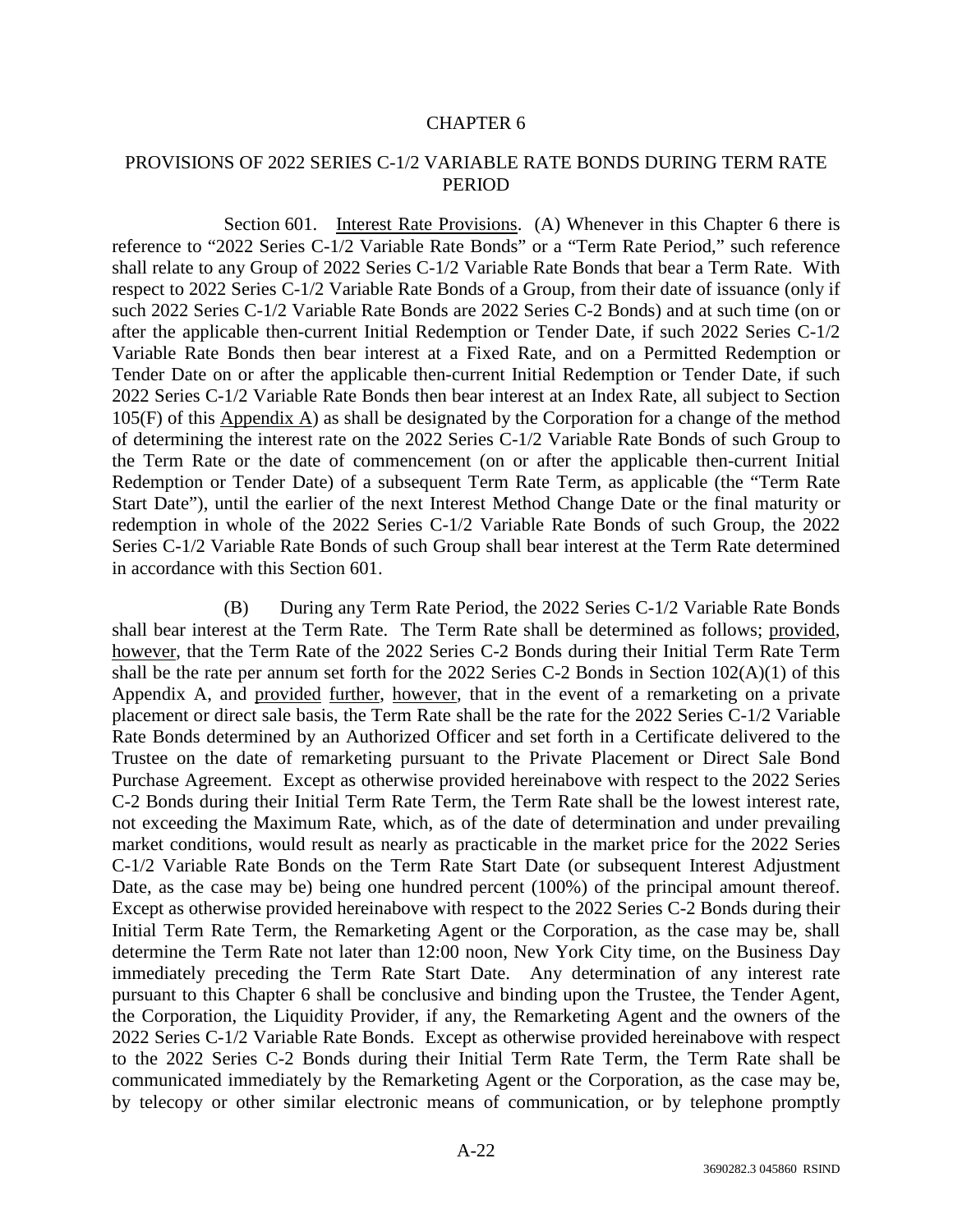followed by written notice mailed by electronic mail or first-class mail, postage prepaid, to the Trustee, the Liquidity Provider, if any, the Tender Agent, and the Corporation, such communication to be received not later than 4:00 p.m., New York City time, on the day such Term Rate is determined.

(C) Notice of each Term Rate, other than the initial Term Rate in effect for the Initial Term Rate Term, shall be prepared by the Trustee for mailing by the Tender Agent, and shall be sent by the Tender Agent by first-class mail, postage prepaid, to each owner of 2022 Series C-1/2 Variable Rate Bonds and the Liquidity Provider, if any, within seven (7) days after such Term Rate is determined pursuant to Section 601(B) above.

(D) The Term Rate Term is the period commencing on the Term Rate Start Date and ending on the earlier of (A) with respect to the Initial Term Rate Term for the 2022 Series C-2 Bonds, the Initial Term Rate Term End Date, and with respect to any other Term Rate Term, the day preceding (i) the two-month anniversary thereof or (ii) such later anniversary as corresponds to the integral multiple of two (2) months selected by the Corporation and set forth in a Certificate of an Authorized Officer delivered to the Trustee on the applicable Term Rate Start Date, as the Term Rate Term, or (B) in all cases, the day preceding a Term Rate Period Advance Tender Date. Subsequent Term Rate Terms of two (2) months or such integral multiples of two (2) months, as may be designated by the Corporation and set forth in a Certificate of an Authorized Officer delivered to the Trustee on the applicable Term Rate Start Date, shall commence on the day immediately following the end of the preceding Term Rate Term (each such day an "Interest Adjustment Date"), unless the interest rate on the 2022 Series C-1/2 Variable Rate Bonds shall be converted to a Daily Rate, Weekly Rate or Flexible Rate or to the Fixed Rate pursuant to the provisions of this Supplemental Resolution or the 2022 Series C-1/2 Variable Rate Bonds mature or are redeemed in whole on such date. Notwithstanding the foregoing, (a) the Corporation may not select a Term Rate Term longer than the time remaining to the earlier of (i) the remaining term of the Liquidity Facility (if any) or (ii) the final maturity of the 2022 Series C-1/2 Variable Rate Bonds, and (b) if the anniversary of a Term Rate Start Date is a day other than a Business Day, such anniversary shall be deemed to be the immediately preceding Business Day.

(E) If for any reason during any Term Rate Term such Term Rate cannot be established or is held to be invalid or unenforceable by a court of law, the interest rate on the 2022 Series C-1/2 Variable Rate Bonds shall be converted to the Weekly Rate determined by the Trustee and shall be one hundred ten percent (110%) of the most recent The Securities Industry and Financial Markets Association Municipal Swap Index published in *The Bond Buyer* or otherwise made available to the Trustee.

(F) Any notice to the Trustee by the Remarketing Agent or the Corporation, as the case may be, of the Term Rate as contemplated by the foregoing subsection (B) of this Section 601 and any determination of any interest rate pursuant to subsection (E) of this Section 601 shall be conclusive and binding upon the Trustee, the Tender Agent, the Remarketing Agent, the Corporation, the Liquidity Provider, if any, and the owners of the 2022 Series C-1/2 Variable Rate Bonds.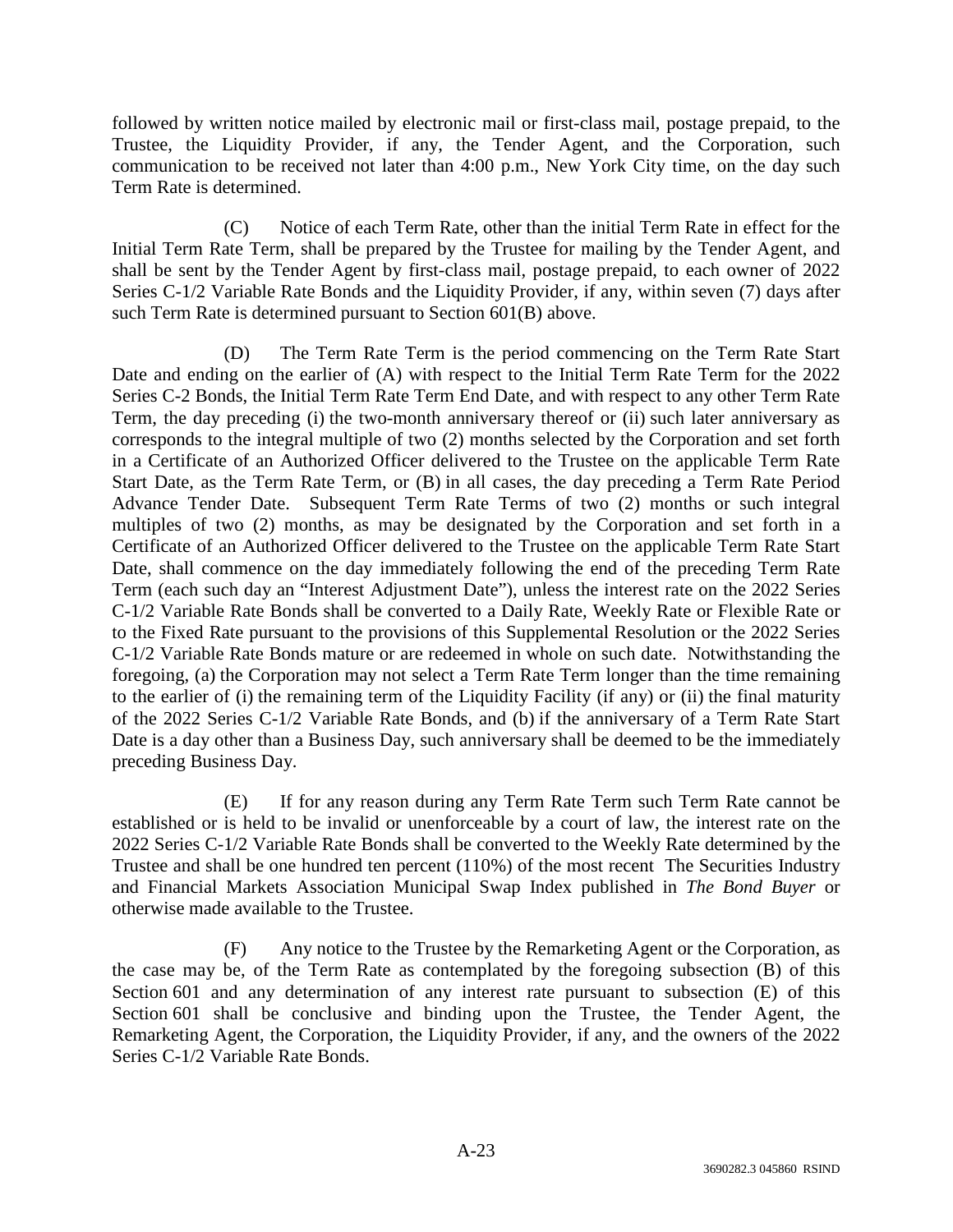Section 602. Purchase Provisions. During any Term Rate Period, the 2022 Series C-1/2 Variable Rate Bonds shall contain the Mandatory Purchase Provision.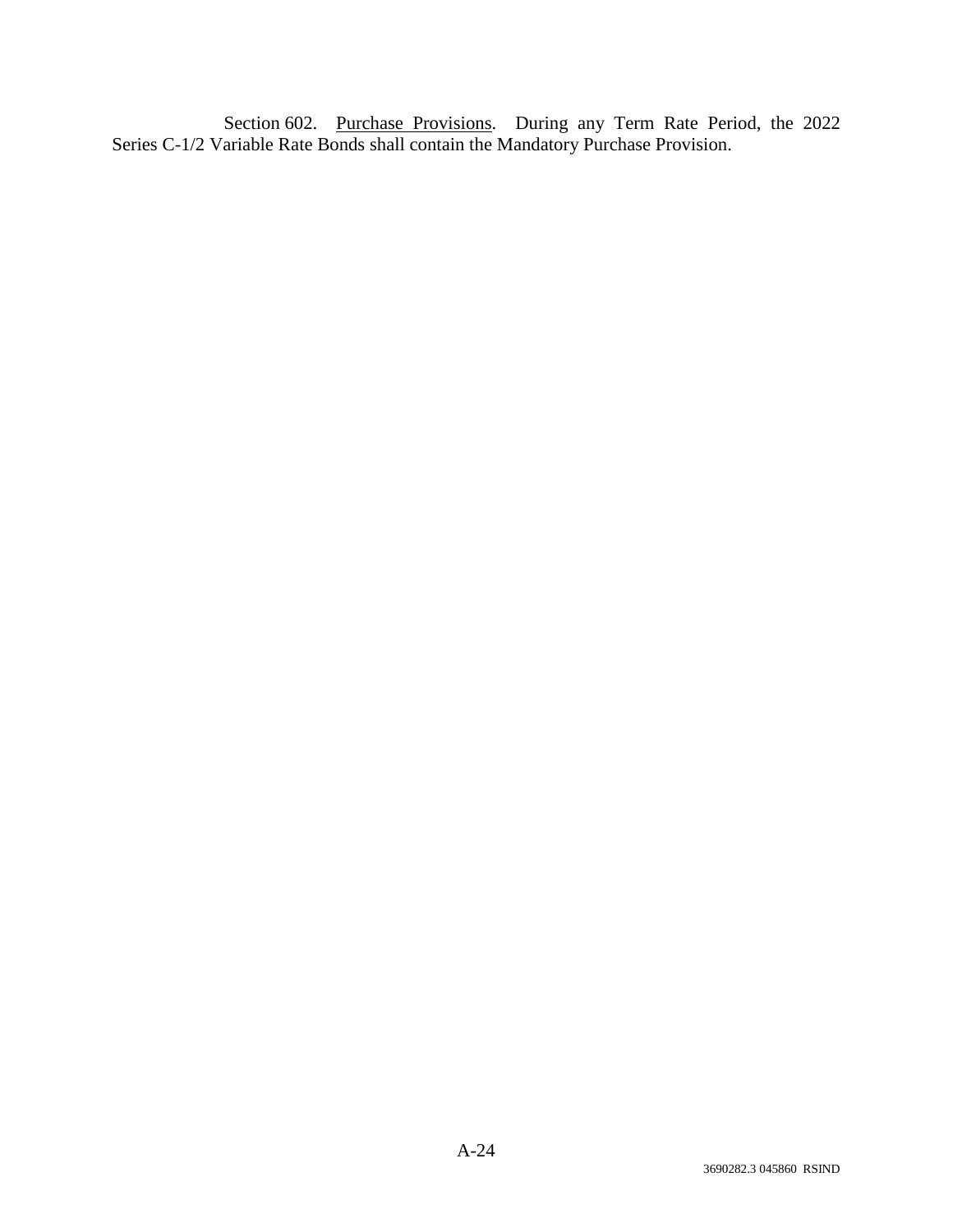## PROVISIONS OF 2022 SERIES C-1/2 VARIABLE RATE BONDS DURING FIXED RATE PERIOD

Section 701. Interest Rate Provisions. (A) Whenever in this Chapter 7 there is reference to "2022 Series C-1/2 Variable Rate Bonds" or a "Fixed Rate Period," such reference shall relate to any Group of 2022 Series C-1/2 Variable Rate Bonds that bear a Fixed Rate. With respect to 2022 Series C-1/2 Variable Rate Bonds of a Group, from their date of issuance (only if such 2022 Series C-1/2 Variable Rate Bonds are 2022 Series C-1 Bonds) and at such time (on or after the applicable then-current Initial Redemption or Tender Date, if such 2022 Series C-1/2 Variable Rate Bonds then bear interest at a Term Rate or a Fixed Rate, and on a Permitted Redemption or Tender Date on or after the applicable then-current Initial Redemption or Tender Date, if such 2022 Series C-1/2 Variable Rate Bonds then bear interest at an Index Rate, all subject to Section 105(F) of this Appendix A) as shall be designated by the Corporation for a change of the method of determining the interest rate on the 2022 Series C-1/2 Variable Rate Bonds of such Group to the Fixed Rate, or for a reset of the Fixed Rate for the 2022 Series C-1/2 Variable Rate Bonds of such Group (a "Fixed Rate Reset Date"), until the earlier of the next Interest Method Change Date or the final maturity or redemption in whole of the 2022 Series C-1/2 Variable Rate Bonds of such Group, the 2022 Series C-1/2 Variable Rate Bonds of such Group shall bear interest at the Fixed Rate determined in accordance with this Section 701.

(B) During any Fixed Rate Period, the 2022 Series C-1/2 Variable Rate Bonds will bear interest at the Fixed Rate. The Fixed Rate shall be determined as follows; provided, however, that the Fixed Rate of the 2022 Series C-1 Bonds of a Group during their Initial Fixed Rate Period shall be the rate per annum set forth for the 2022 Series C-1 Bonds of such Group in Section  $102(A)(1)$  of this Appendix A, and provided further, however, that in the event of a remarketing on a private placement or direct sale basis, the Fixed Rate shall be the rate for the 2022 Series C-1/2 Variable Rate Bonds determined by an Authorized Officer and set forth in a Certificate delivered to the Trustee on the date of remarketing pursuant to the Private Placement or Direct Sale Bond Purchase Agreement. Except as otherwise provided hereinabove with respect to the 2022 Series C-1 Bonds during their Initial Fixed Rate Period, the Fixed Rate shall be the lowest interest rate, not exceeding the Maximum Rate, which, as of the date of determination and under prevailing market conditions, would result as nearly as practicable in the market price for the 2022 Series C-1/2 Variable Rate Bonds on the Fixed Rate Start Date being one hundred percent (100%) of the principal amount thereof. Except as otherwise provided hereinabove with respect to the 2022 Series C-1 Bonds during their Initial Fixed Rate Period, the Remarketing Agent or the Corporation, as the case may be, shall determine the Fixed Rate not later than 12:00 noon, New York City time, on the Business Day immediately preceding the Fixed Rate Start Date and such determination shall be conclusive and binding upon the Trustee, the Tender Agent, the Corporation, the Liquidity Provider, if any, the Remarketing Agent, and the owners of the 2022 Series C-1/2 Variable Rate Bonds. Except as otherwise provided hereinabove with respect to the 2022 Series C-1 Bonds during their Initial Fixed Rate Period, such Fixed Rate shall be communicated immediately by the Remarketing Agent or the Corporation, as the case may be, by telecopy or other similar electronic means of communication, or by telephone promptly followed by written notice mailed by electronic mail or first-class mail, postage prepaid, to the Trustee, the Tender Agent, the Corporation, and the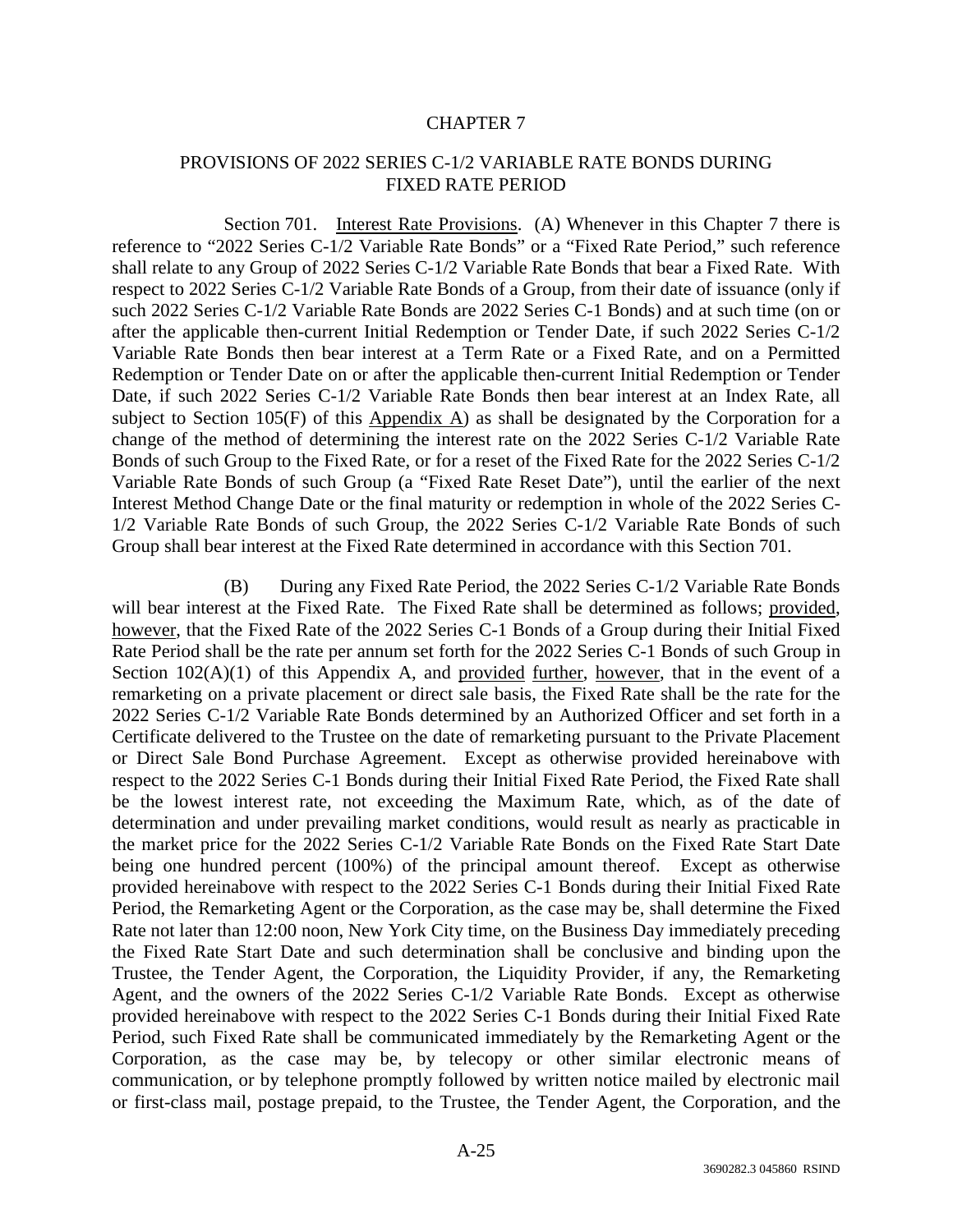Liquidity Provider, if any, such communication to be received not later than 4:00 p.m., New York City time, on the date of such determination. The Trustee, within seven (7) days following the Fixed Rate Start Date, shall give notice thereof by first-class mail, postage prepaid, to each owner of 2022 Series C-1/2 Variable Rate Bonds (as of the Fixed Rate Start Date).

(C) If for any reason such Fixed Rate cannot be established or is held to be invalid or unenforceable by a court of law, or if for any reason the Remarketing Agent or the Corporation, as the case may be, fails to determine the Fixed Rate for the Fixed Rate Period as provided in subsection (B) above, then the rate of interest on the 2022 Series C-1/2 Variable Rate Bonds shall be converted to the Weekly Rate determined by the Trustee and shall be one hundred ten percent (110%) of the most recent The Securities Industry and Financial Markets Association Municipal Swap Index published in *The Bond Buyer* or otherwise made available to the Trustee.

(D) On any Fixed Rate Start Date with respect to a Group of 2022 Series C-1/2 Variable Rate Bonds that are Term Bonds, the Corporation, upon receipt by the Corporation and the Trustee of a Bond Counsel's Opinion to the effect that modifying the schedule of principal amounts of such 2022 Series C-1/2 Variable Rate Bonds to mature or be subject to redemption through the application of Sinking Fund Payments set forth in Sections 103(D) and 103(E)(1) of this Appendix A shall not adversely affect the exclusion of the interest on the 2022 Series C-1/2 Bonds from gross income for Federal income tax purposes, may, by notice to the Trustee, modify such schedule of principal amounts of such 2022 Series C-1/2 Variable Rate Bonds to mature or be subject to redemption through the application of Sinking Fund Payments.

Section 702. Purchase Provisions. During any Fixed Rate Period, the 2022 Series C-1/2 Variable Rate Bonds shall contain the Mandatory Purchase Provision.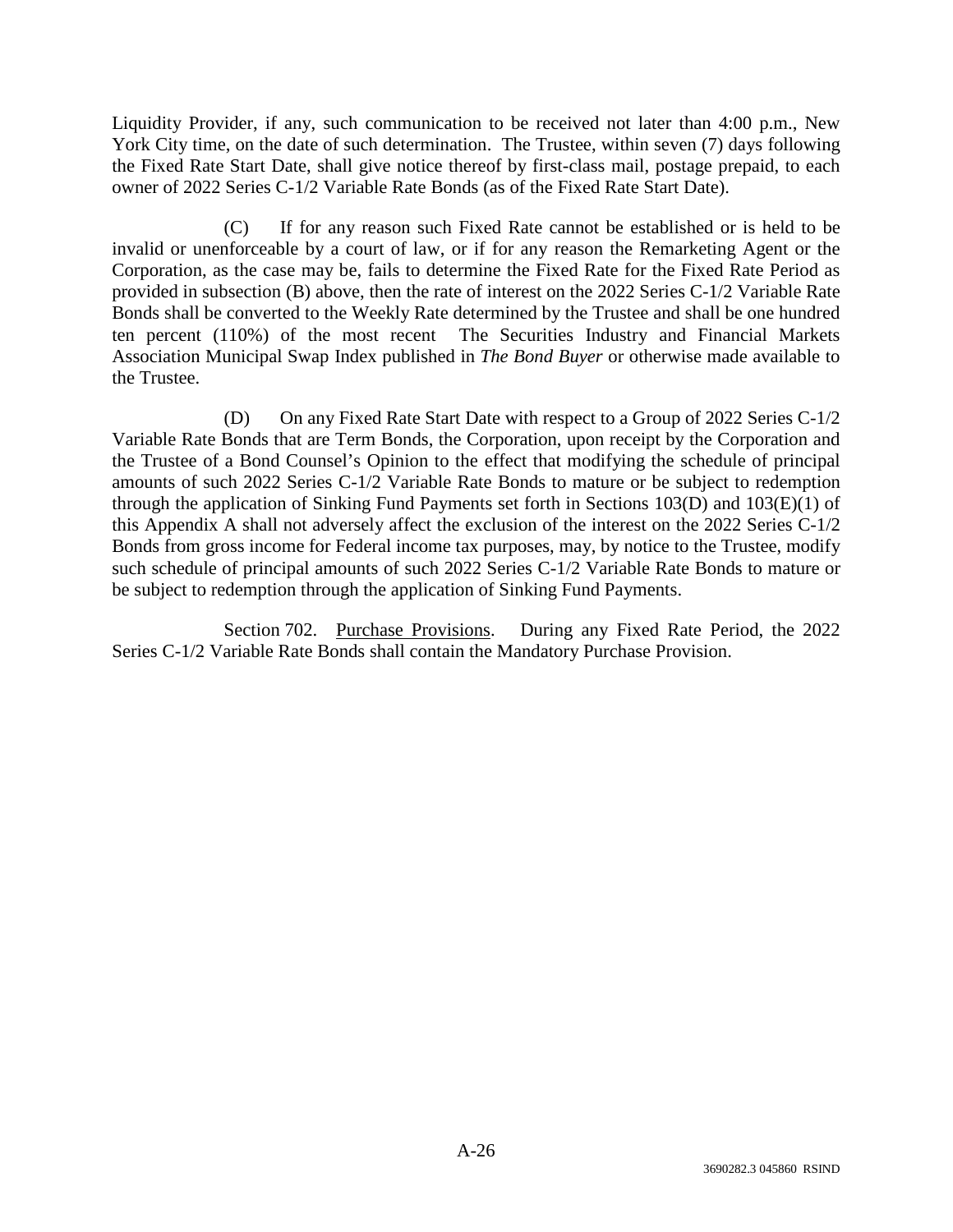# MANDATORY PURCHASE PROVISION AND DEMAND PURCHASE OPTION WITH RESPECT TO 2022 SERIES C-1/2 VARIABLE RATE BONDS

Section 801. Mandatory Purchase Provisions. (A) The provisions of this Chapter 8 apply to any Group of 2022 Series C-1/2 Variable Rate Bonds for which the Mandatory Purchase Provision and/or the Demand Purchase Option apply. The 2022 Series C-1/2 Variable Rate Bonds are not subject to the Mandatory Purchase Provision prior to the Initial Redemption or Tender Date. The 2022 Series C-1/2 Variable Rate Bonds shall be subject to mandatory tender for purchase by the owners thereof on any Change Date; provided, however, that (i) if such Change Date is an Interest Method Change Date which is an Interest Adjustment Date with respect to 2022 Series C-1/2 Variable Rate Bonds bearing interest at a Flexible Rate during a particular Flexible Rate Term, only such 2022 Series C-1/2 Variable Rate Bonds to which such Interest Adjustment Date relates shall be subject to mandatory tender for purchase by the owners thereof on such Change Date, and (ii) if such Change Date is an Interest Method Change Date or a Discretionary Tender Date, only such 2022 Series C-1/2 Variable Rate Bonds to which such Interest Method Change Date relates shall be subject to mandatory tender for purchase by the owners thereof on such Change Date, and if less than all of the 2022 Series C-1/2 Variable Rate Bonds of a Group are to be tendered, the particular 2022 Series C-1/2 Variable Rate Bonds to be tendered shall be selected by the Trustee by lot, using such method as it shall determine in its sole discretion. The Trustee shall deliver or mail by first class mail, postage prepaid, a notice, not later than fifteen (15) days prior to the Change Date in the case of 2022 Series C-1/2 Variable Rate Bonds during a Daily Rate Period, Weekly Rate Period, Index Rate Period, Flexible Rate Period or Term Rate Period and not later than twenty (20) days in the case of 2022 Series C-1/2 Variable Rate Bonds during a Fixed Rate Period, to the Remarketing Agent, the Liquidity Provider, if any, and to the owner of each 2022 Series C-1/2 Variable Rate Bond to which such notice relates at the address shown on the registration books of the Corporation. Any notice given as provided in this subsection (A) shall be conclusively presumed to have been duly given, whether or not the owner receives the notice. Said notice shall set forth, in substance, the following:

(i) the Change Date and the reason therefor; and

(ii) the Purchase Price for the affected 2022 Series C-1/2 Variable Rate Bonds and that all owners of affected 2022 Series C-1/2 Variable Rate Bonds shall be deemed to have tendered their affected 2022 Series C-1/2 Variable Rate Bonds for purchase on the Change Date.

Notwithstanding the foregoing, with respect to an Interest Method Change Date that is an Interest Adjustment Date relating to 2022 Series C-1/2 Variable Rate Bonds bearing interest at a Flexible Rate during a particular Flexible Rate Term, no such notice shall be given. Owners of 2022 Series C-1/2 Variable Rate Bonds to which a mandatory tender for purchase relates shall be required to tender their affected 2022 Series C-1/2 Variable Rate Bonds to the Tender Agent, for purchase at the Purchase Price, with an appropriate endorsement for transfer to the Tender Agent, or accompanied by a bond power endorsed in blank, and any Undelivered Bonds for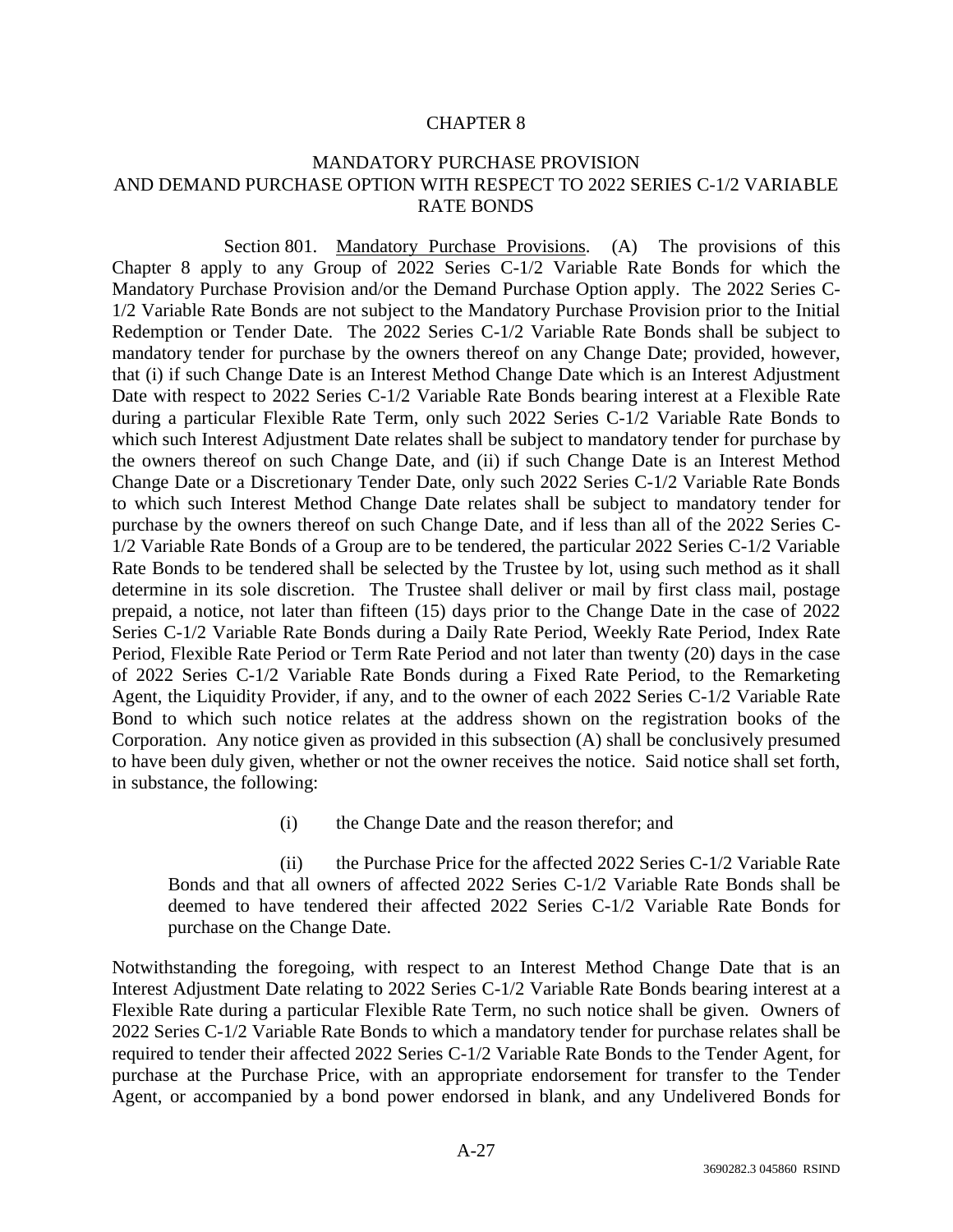which there has been irrevocably deposited in trust with the Trustee or the Tender Agent an amount of moneys sufficient to pay the Purchase Price of the Undelivered Bonds, shall be deemed to have been purchased at the Purchase Price pursuant to this Section 801(A). IN THE EVENT OF A FAILURE BY AN OWNER OF AFFECTED 2022 SERIES C-1/2 VARIABLE RATE BONDS TO DELIVER ITS AFFECTED 2022 SERIES C-1/2 VARIABLE RATE BONDS ON OR PRIOR TO THE CHANGE DATE, SAID OWNER SHALL NOT BE ENTITLED TO ANY PAYMENT (INCLUDING ANY INTEREST TO ACCRUE SUBSEQUENT TO THE CHANGE DATE) OTHER THAN THE PURCHASE PRICE FOR SUCH UNDELIVERED BONDS, AND ANY UNDELIVERED BONDS SHALL NO LONGER BE ENTITLED TO THE BENEFITS OF THE RESOLUTION, EXCEPT FOR THE PURPOSE OF PAYMENT OF THE PURCHASE PRICE THEREFOR.

(B) The Trustee shall provide the Tender Agent with a copy of any notice delivered to the owners of the 2022 Series C-1/2 Variable Rate Bonds pursuant to this Section 801.

(C) The foregoing notwithstanding, failure by the Trustee to provide any notice required by this Section 801 shall not, of itself, prevent the occurrence of a Change Date.

Section 802. Demand Purchase Option. (A) During any Daily Rate Period or Weekly Rate Period, any 2022 Series C-1/2 Variable Rate Bond, in an authorized denomination, shall be purchased at the Purchase Price from the owner thereof upon:

(1) delivery to the Tender Agent at its Principal Office and the Remarketing Agent at its Principal Office of a written notice delivered prior to 10:00 a.m., New York City time, on any Business Day during any Daily Rate Period, or a written notice delivered prior to 5:00 p.m., New York City time, on any Business Day during any Weekly Rate Period, in a form satisfactory to the Tender Agent (said notice to be irrevocable and effective upon receipt) which (a) states the aggregate principal amount of the 2022 Series C-1/2 Variable Rate Bonds to be purchased and the numbers of such 2022 Series C-1/2 Variable Rate Bonds to be purchased and (b) states the date on which such 2022 Series C-1/2 Variable Rate Bonds are to be purchased, which date shall be (i) the date of delivery of such notice during any Daily Rate Period or (ii) a Business Day not prior to the seventh (7th) day next succeeding the date of delivery of such notice and which date shall be prior to any Change Date during any Weekly Rate Period;

(2) if such Bonds are to be purchased prior to an Interest Payment Date and after the Record Date in respect thereof, delivery to the Tender Agent, together with the written notice described in (1) above, of a due-bill check, payable to bearer, for interest due on such Interest Payment Date; and

(3) delivery to the Tender Agent, at or prior to 1:00 p.m., New York City time, during any Daily Rate Period, or at or prior to 12:00 noon, New York City time, during any Weekly Rate Period, on the date designated for purchase in the notice described in (1) above of such 2022 Series C-1/2 Variable Rate Bonds in a principal amount equal to any authorized denomination as provided in Section 102(C) hereof to be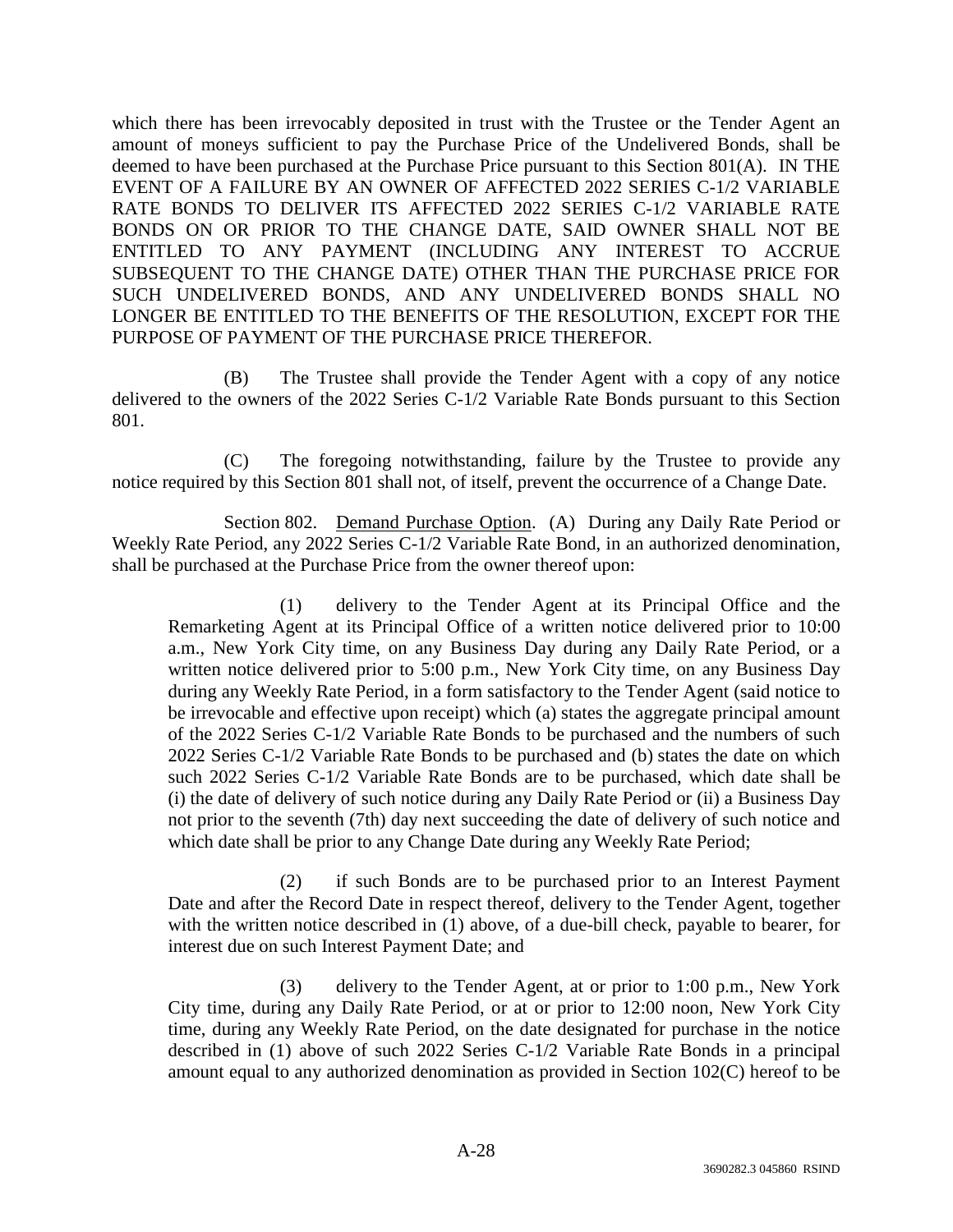purchased with an appropriate endorsement for transfer to the Tender Agent, or accompanied by a bond power endorsed in blank;

provided, however, that no 2022 Series C-1/2 Variable Rate Bonds of any owner shall be purchased unless any remaining 2022 Series C-1/2 Variable Rate Bonds of such owner shall be in an authorized denomination as provided in Section 102(C) hereof.

(B) Any Undelivered Bonds for which there has been irrevocably deposited in trust with the Trustee or the Tender Agent an amount of moneys sufficient to pay the Purchase Price of the Undelivered Bonds, shall be deemed to have been purchased at the Purchase Price pursuant to this Section 802(B). IN THE EVENT OF A FAILURE BY AN OWNER OF AFFECTED 2022 SERIES C-1/2 VARIABLE RATE BONDS TO DELIVER ITS AFFECTED 2022 SERIES C-1/2 VARIABLE RATE BONDS ON OR PRIOR TO THE PURCHASE DATE, SAID OWNER SHALL NOT BE ENTITLED TO ANY PAYMENT (INCLUDING ANY INTEREST TO ACCRUE SUBSEQUENT TO THE PURCHASE DATE) OTHER THAN THE PURCHASE PRICE FOR SUCH UNDELIVERED BONDS, AND ANY UNDELIVERED BONDS SHALL NO LONGER BE ENTITLED TO THE BENEFITS OF THE RESOLUTION, EXCEPT FOR THE PURPOSE OF PAYMENT OF THE PURCHASE PRICE THEREFOR.

(C) Notwithstanding the foregoing provisions, in the event any 2022 Series C-1/2 Variable Rate Bond as to which the owner thereof has exercised its option pursuant to subsection (A) above is remarketed to such owner pursuant to the Remarketing Agreement, such owner need not deliver such 2022 Series C-1/2 Variable Rate Bond to the Tender Agent as provided in subsection (A)(3) above, although such 2022 Series C-1/2 Variable Rate Bond shall be deemed to have been delivered to the Tender Agent, redelivered to such owner, and remarketed for purposes hereof.

Section 803. Funds for Purchase; Delivery of Funds and Bonds.  $(A)(x)$  On the date 2022 Series C-1/2 Variable Rate Bonds are to be purchased pursuant to Section 801 or 802 hereof, such Bonds shall be purchased at the Purchase Price only from the funds listed below and, (i) in the case of funds described in clause (1) below, deposited in the 2022 Series C-1/2 Remarketing Proceeds Purchase Account, as established by the Tender Agent pursuant to the Tender Agent Agreement or (ii) in the case of funds described in clause (2) below, held by the Trustee in trust for tendering owners or the Liquidity Provider, as described more fully in Section  $803(A)(y)$  below. Funds for the payment of the Purchase Price shall be derived from the following sources in the order of priority indicated:

> (1) (a) the proceeds of the sale of the 2022 Series C-1/2 Variable Rate Bonds which have been remarketed by the Remarketing Agent (i) during any Weekly Rate Period, prior to 11:30 a.m., New York City time, on the date the 2022 Series C-1/2 Variable Rate Bonds are to be purchased, to any entity other than the Corporation, a 2022 Series C Mortgagor or any member or partner of such 2022 Series C Mortgagor, or (ii) during any Daily Rate Period, prior to 12:00 noon, New York City time, on the date the 2022 Series C-1/2 Variable Rate Bonds are to be purchased to any entity other than the Corporation, a 2022 Series C Mortgagor or any member or partner of such 2022 Series C Mortgagor, or (b) the proceeds of the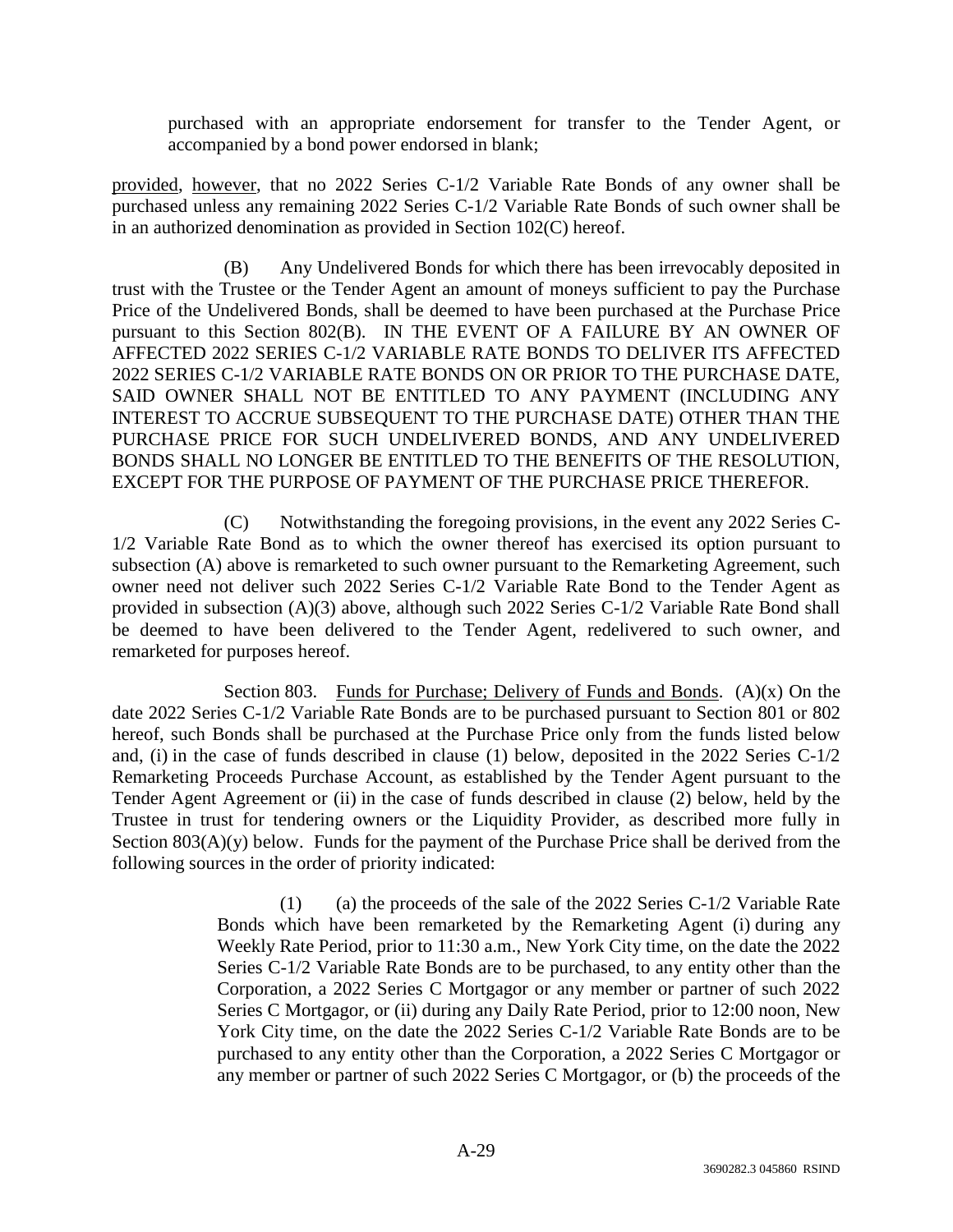sale of such 2022 Series C-1/2 Variable Rate Bonds which have been remarketed pursuant a Private Placement or Direct Sale Bond Purchase Agreement;

(2) moneys obtained by the Trustee under the Liquidity Facility, if any;

(3) in the case of a purchase as a result of a Change Date during a 2022 Series C-1/2 Prepayment Period, moneys on deposit in the 2022 Series C-1/2 Prepayment Account; and

(4) any moneys held by the Trustee under the General Resolution and the Supplemental Resolution and available for such purpose.

provided, however, that funds for the payment of the Purchase Price in the case of a purchase as a result of a Change Date described in clause (iii) of the definition thereof or as a result of a Facility Change Date described in clause (ii) of the definition thereof shall be derived only from moneys obtained by the Trustee under the Liquidity Facility.

(y) In the event the Trustee obtains moneys under the Liquidity Facility, the Trustee shall hold such moneys in trust for the owners of the 2022 Series C-1/2 Variable Rate Bonds that have tendered 2022 Series C-1/2 Variable Rate Bonds and transfer said moneys to the Tender Agent for payment to said owners to the extent moneys are insufficient to pay the Purchase Price thereto pursuant to Section  $803(A)(x)(1)$  above; provided, that as and to the extent such moneys are not needed to pay the owners of tendered 2022 Series C-1/2 Variable Rate Bonds, said moneys will be returned promptly to the Liquidity Provider. The moneys drawn under the Liquidity Facility as described in the immediately preceding sentence shall not be co-mingled with any other funds or accounts of the Trustee or the Tender Agent, shall not be invested by the Trustee and, in the event that any or all of such funds are not used to purchase 2022 Series C-1/2 Variable Rate Bonds, shall be immediately returned by the Trustee to the Liquidity Provider except to the extent such funds are to be held as payment of the Purchase Price of Undelivered Bonds.

(B) 2022 Series C-1/2 Variable Rate Bonds purchased in accordance with the provisions of this Section 803(A) above shall be delivered as follows:

> (1) 2022 Series C-1/2 Variable Rate Bonds purchased with moneys described in Section  $803(A)(x)(1)$  above shall be made available to or upon the order of the purchasers thereof; and

> (2) 2022 Series C-1/2 Variable Rate Bonds purchased with moneys described in Section  $803(A)(x)(2)$  above shall be made available by the Tender Agent to or upon the order of the Liquidity Provider.

(C) The Tender Agent shall make available to the person to whom the Tender Agent is to deliver any 2022 Series C-1/2 Variable Rate Bonds pursuant to Section 803(A) above the due-bill check, if any, delivered to the Tender Agent.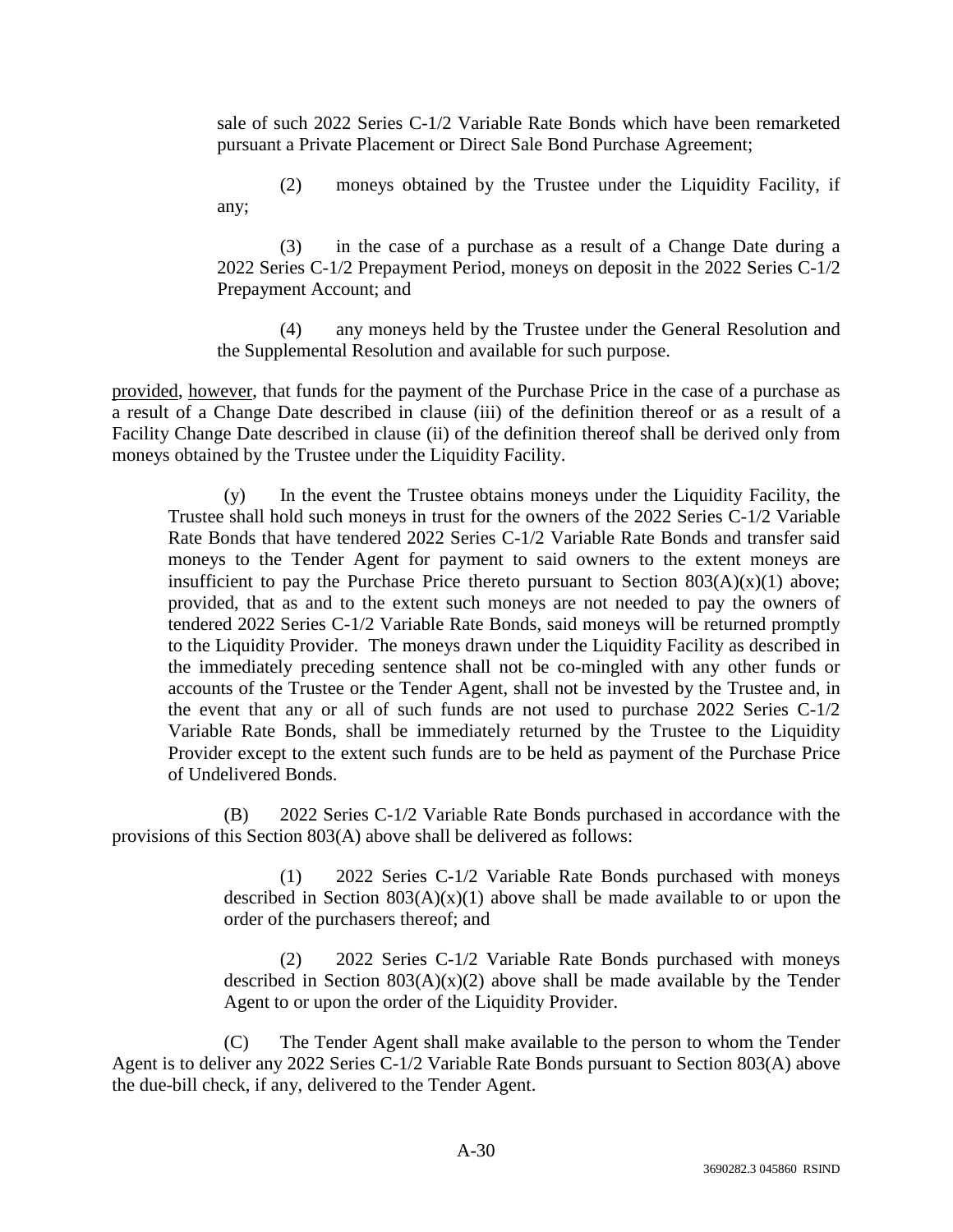(D) Bonds delivered as provided in Section 803(A) above shall be registered in the manner directed by the recipient thereof.

(E) The Trustee and Tender Agent shall have the following duties with respect to the purchase of 2022 Series C-1/2 Variable Rate Bonds pursuant to Section 803(A) above, in addition to the duties described elsewhere in the Supplemental Resolution:

> (1) The Tender Agent shall hold all 2022 Series C-1/2 Variable Rate Bonds delivered to it pursuant to Section 801 or 802 hereof in trust for the benefit of the respective owners of such 2022 Series C-1/2 Variable Rate Bonds which shall have so delivered such 2022 Series C-1/2 Variable Rate Bonds until moneys representing the Purchase Price of such 2022 Series C-1/2 Variable Rate Bonds shall have been delivered to or for the account of or to the order of such owners of 2022 Series C-1/2 Variable Rate Bonds;

> (2) The Trustee and the Tender Agent shall hold all moneys delivered to them pursuant to the Supplemental Resolution for the purchase of such 2022 Series C-1/2 Variable Rate Bonds in a separate account, in trust for the benefit of the person or entity which shall have so delivered such moneys, which moneys shall remain uninvested or, except for moneys provided under the Liquidity Facility, invested in Governmental Obligations maturing or being redeemable at the option of the holder thereof in not more than thirty (30) days or when needed;

> (3) The Tender Agent shall establish the Remarketing Proceeds Purchase Account pursuant to the Tender Agent Agreement and shall comply with the obligations of the Tender Agent set forth in the Tender Agent Agreement;

> (4) The Trustee shall deliver all moneys delivered to it pursuant to the Supplemental Resolution for the purchase of such 2022 Series C-1/2 Variable Rate Bonds to the Tender Agent to be deposited in the Remarketing Proceeds Purchase Account established pursuant to the Tender Agent Agreement; provided, however, that until delivery of such moneys to the Tender Agent, the Trustee shall hold all such moneys in trust for the benefit of the person or entity which shall have so delivered such moneys and, provided further, however, that all moneys derived from the Liquidity Facility shall be handled as provided in Section  $803(A)(y)$  above;

> (5) The Tender Agent shall deliver to the Trustee, the Corporation, and the Liquidity Provider, if any, a copy of each notice delivered to it in accordance with Section 801 or 802 hereof and, not later than (i) during any Weekly Rate Period, 11:45 a.m., New York City time, on the date such 2022 Series C-1/2 Variable Rate Bonds are to be purchased, or (ii) during any Daily Rate Period, 12:15 p.m., New York City time, on the date such 2022 Series C-1/2 Variable Rate Bonds are to be purchased, shall give notice by telecopy or other similar electronic means of communication, or by telephone promptly followed by written notice mailed by first-class mail, postage prepaid, to the Corporation, the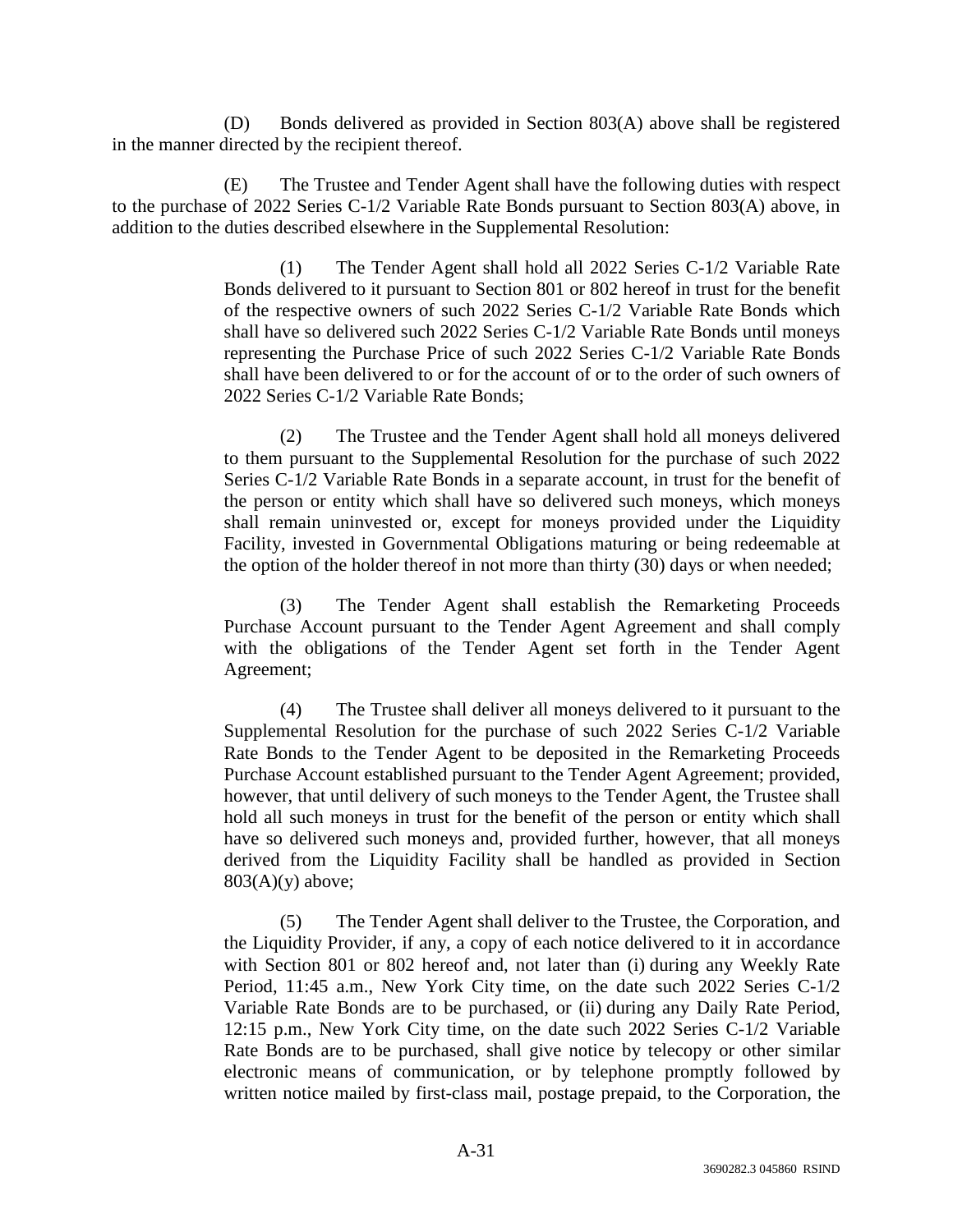Trustee and the Liquidity Provider, if any, specifying the principal amount of the 2022 Series C-1/2 Variable Rate Bonds to be purchased, and the amount of the proceeds of the sale of such 2022 Series C-1/2 Variable Rate Bonds as described in Section  $803(A)(x)(1)$  hereof and held by the Tender Agent; and

(6) The Trustee shall obtain moneys under the Liquidity Facility, if any, in accordance with the terms thereof in an amount equal to the difference between the Purchase Price of such 2022 Series C-1/2 Variable Rate Bonds to be purchased and the amount of the proceeds of the sale of the 2022 Series C-1/2 Variable Rate Bonds as described in Section  $803(A)(x)(1)$  above and as specified by the Tender Agent pursuant to the immediately preceding paragraph, and shall promptly transmit said moneys to the Tender Agent to provide for timely payment of the Purchase Price of such 2022 Series C-1/2 Variable Rate Bonds.

(F) Neither the Corporation nor the owner of any Bond then Outstanding under the General Resolution other than the owner tendering its 2022 Series C-1/2 Variable Rate Bonds shall have any right, title or interest in any moneys to be held by the Trustee or the Tender Agent for the purchase of such 2022 Series C-1/2 Variable Rate Bonds.

(G) Notwithstanding anything to the contrary contained herein, the provisions of Sections 801, 802 and 803 hereof shall be subject to the provisions of Section 2.6(F) of the Supplemental Resolution.

Section 804. Additional Provisions Regarding Liquidity Provider and Bank Bonds. (A) Any 2022 Series C-1/2 Variable Rate Bond for which the Purchase Price is funded with moneys provided under the Liquidity Facility and which are not remarketed shall become a Bank Bond. The Liquidity Facility shall not provide liquidity support for Bank Bonds or 2022 Series C-1/2 Variable Rate Bonds held by, or on behalf of, the Corporation.

(B) Bank Bonds may be cancelled at the direction of the Liquidity Provider. At such time as a Bank Bond is remarketed, the Trustee or the Tender Agent, as appropriate, shall (a) remit the proceeds from the remarketing to the Liquidity Provider, and (b) to the extent that the Liquidity Facility has been reinstated in accordance with its terms, give written notice to the Remarketing Agent and the Liquidity Provider that such Bond is no longer a Bank Bond.

(C) Notwithstanding anything to the contrary contained in the General Resolution or the Supplemental Resolution, (i) the payment of interest on Bank Bonds of a Series (including interest at an adjusted interest rate pursuant to the applicable Liquidity Facility) shall be treated for all purposes in the same manner (and with the same priority of payment) as interest on any other Bond (other than Subordinate Bonds) under the General Resolution, such interest to accrue as provided in such Liquidity Facility, (ii) all payments of principal of Bank Bonds of a Series required pursuant to the applicable Liquidity Facility, *other than* any portion of any such payment so required as of any date that exceeds the amount of principal due as of such date pursuant to Section 103(D) of this Appendix A (as the same may be adjusted in accordance with the provisions of this Appendix A) or Section  $102(A)(1)$  of this Appendix A (any such portion, an "Excess Bank Bond Principal Requirement"), shall be treated for all purposes in the same manner (and with the same priority of payment) as principal of any other Bond (other than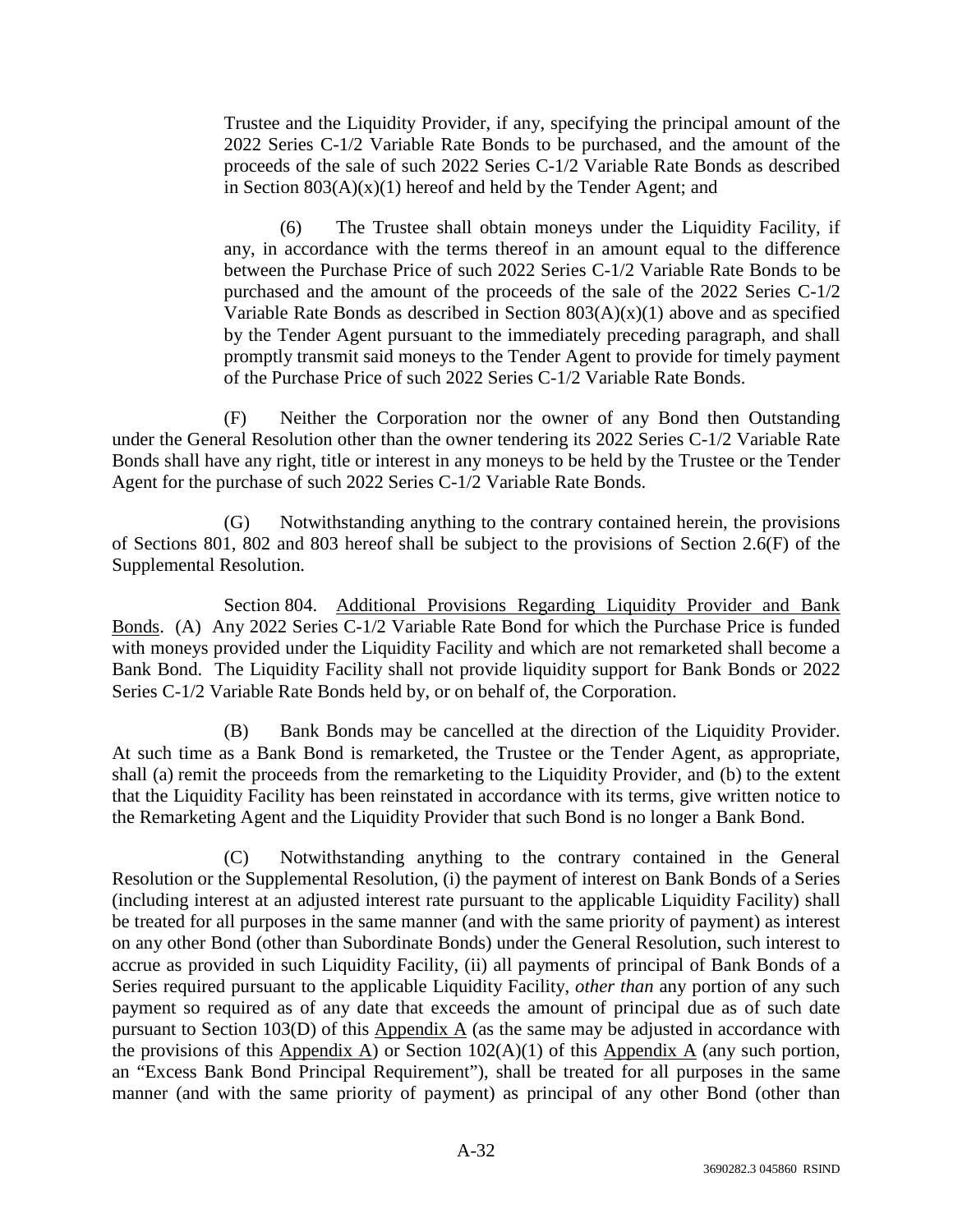Subordinate Bonds), (iii) payment of all Excess Bank Bond Principal Requirements shall be subject and subordinate to payment of principal of all other Bonds under the General Resolution (but (a) prior to any payments pursuant to Section  $5.4(F)$ (iii) through Section  $5.4(F)$ (vi) of the General Resolution and prior to any withdrawal of amounts free and clear of the lien of the General Resolution pursuant to said Section 5.4(F), and (b) except as may otherwise be provided in the Liquidity Facility, on a parity with any other payments due under any other agreements entered into from time to time by the Corporation under which the Corporation agrees to make such other payments prior to the payments and withdrawals referred to in the foregoing clause (a)), provided that payment of Excess Bank Bond Principal Requirements shall only be made if such payment is consistent with the most recent Cash Flow Statement on file with the Trustee (or a new or amended Cash Flow Statement that shall have been filed with the Trustee in connection with such payment), and (iv) all fees and expenses of any Liquidity Provider shall be payable pursuant to Section 5.4(F)(iv) of the General Resolution. In preparing any such Cash Flow Statement, the Corporation may assume that, with respect to any Term Out Period, all Bank Bonds will be remarketed immediately following the next payment of principal of Bank Bonds (during such Term Out Period) and prior to any succeeding payment of principal of Bank Bonds. Failure to make the payments of Excess Bank Bond Principal Requirements described in clause (iii) above shall not constitute an Event of Default under the General Resolution or under the Supplemental Resolution. Except as otherwise provided in this Section 804(C), Bank Bonds shall be entitled to the same benefits and protections of the General Resolution as other Bonds issued thereunder and the Trustee shall be obligated to pay principal on the Bank Bonds when due, as provided in the Supplemental Resolution and in the applicable Liquidity Facility. No later than 180 days after the commencement of any Term Out Period, and prior to any payment of Excess Bank Bond Principal Requirement, the Corporation shall perform the computations necessary to prepare a Cash Flow Statement and, if based on such computations, a Cash Flow Statement can be delivered, the Corporation shall deliver such Cash Flow Statement to the Trustee and the Liquidity Provider. If, based on such computations, a Cash Flow Statement cannot be delivered, notice of such fact shall be given to the Trustee and Liquidity Provider. Any such Cash Flow Statement or notice may be delivered to the Liquidity Provider by facsimile, e-mail or other form of electronic transmission acceptable to the Liquidity Provider. For purposes of the payment of any fees pursuant to Section 5.4 of the General Resolution, the Liquidity Provider shall be treated in the same manner as the "Credit Facility Provider" in said Section 5.4.

 (D) Notwithstanding anything to the contrary contained herein or in the General Resolution or the Supplemental Resolution, (i) for so long as a Liquidity Facility shall be in effect with respect to a Group of 2022 Series C-1/2 Variable Rate Bonds, the first 2022 Series C-1/2 Variable Rate Bonds of such Group to be redeemed shall be 2022 Series C-1/2 Variable Rate Bank Bonds and (ii) no 2022 Series C-1/2 Variable Rate Bond of such Group shall be selected for redemption if the portion of such 2022 Series C-1/2 Variable Rate Bond of such Group remaining after such redemption would not be in a denomination authorized by the Supplemental Resolution.

(E) No amendment or supplement to the General Resolution or the Supplemental Resolution shall change or modify any of the rights or obligations of any Liquidity Provider without its prior written consent thereto.